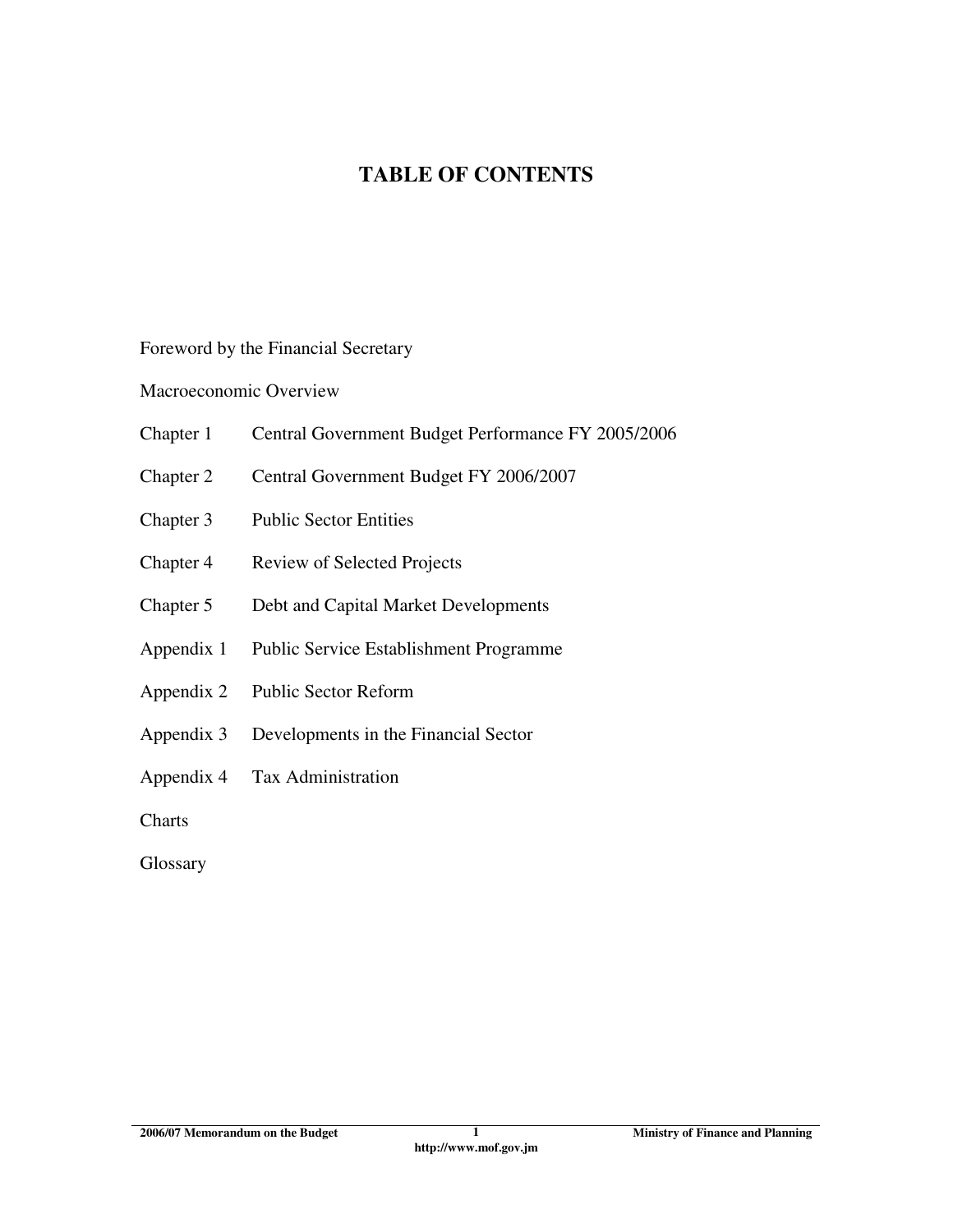#### **BUDGET MEMORANDUM 2006/07**

#### **FOREWORD**

Fiscal year 2005/06 was another challenging one, which underscored, *inter alia,* the vulnerability of the island to natural disasters, international commodity shocks such as soaring oil prices, as well as other adverse exogenous factors. Although some sectors of the economy recovered from the devastation wrought by Hurricane Ivan in September 2004, the 2005 hurricane season, which was the most active on record, brought unprecedented levels of rainfall that were primarily associated with Hurricanes Dennis, Emily, Rita and Wilma. These events resulted in serious flooding and wind-related damage in many parts of the island and the consequential need to rehabilitate critical infrastructure placed tremendous strain on the tight expenditure budget.

The unfavourable developments stymied efforts to contain Government spending, while at the same time, revenue inflows fell below expectations. Other negative effects included the deviation from programmed inflation levels and moderation in the rate of economic growth. The combined impact of these difficulties is that the balanced budget target was not achieved. However, the Government remains fully committed to fiscal discipline and will continue to pursue the objective of further deficit reduction in 2006/07. Positive signs during the fourth quarter of fiscal year 2005/06, which saw inflation trending downwards, higher growth and stronger revenue performance, augur well for the attainment of that goal.

The budget and fiscal strategy for the coming year is therefore designed within a medium term economic programme that is aimed at consolidating past gains and maintaining macro-economic stability, through prudent debt management, continued lowering of interest rates, inflation reduction, revenue enhancement, efficient resource management and the facilitation of investment and growth. The implementation of a successor agreement to the Memorandum of Understanding between the Government and the Trade Unions is also being pursued to support the expenditure containment strategy. Notwithstanding the fiscal pressures, every effort is being made to ensure that budgetary allocations are appropriately aligned with the Government's strategic and policy priorities.

It is my hope that this publication will facilitate better understanding of the budget by public officials, analysts, the business sector, the international financial community and the public at large.

#### **Colin Bullock Financial Secretary**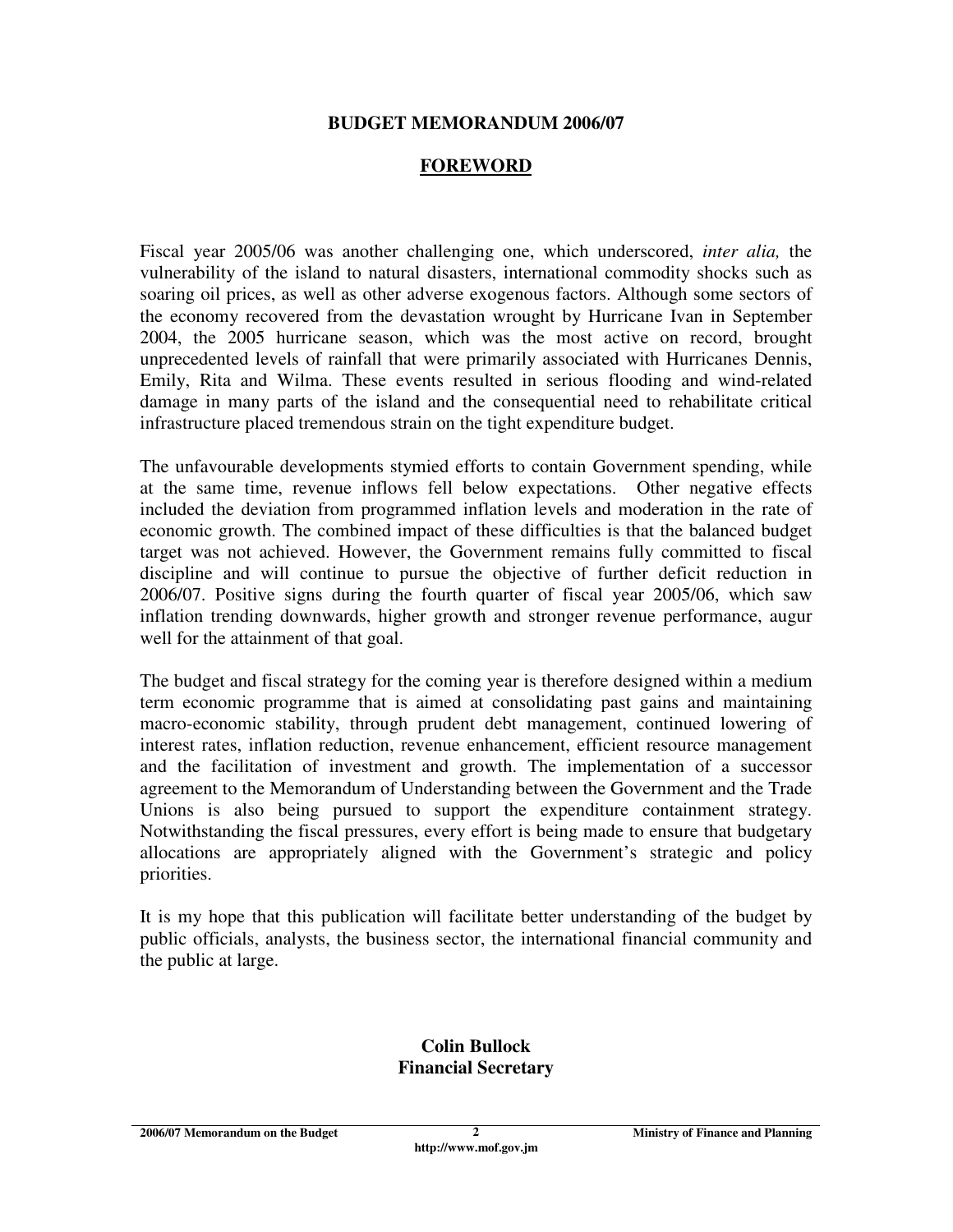# **MACROECONOMIC OVERVIEW**

FY 2005/06 presented a number of challenges for the Government, which threatened achievement of the macroeconomic programme. The macroeconomic programme for 2005/06 had, at its core, economic growth of 3.6%, a balanced budget, single digit inflation of 9.0% and a reduction in the debt/GDP ratio to 125.7%.

Challenges to the macroeconomic programme included the effects of the most active hurricane season on record and unprecedented increases in oil prices. These factors were major contributors to the deviation of the macroeconomic indicators from programme, with economic growth for FY 2005/06 currently estimated at 1.9%, fiscal operations recording a deficit of 3.3%, double-digit inflation of 11.4% and the debt/GDP ratio declining to 131.5%.

### **FISCAL OPERATIONS**

Disruptions in economic activity arising from the active hurricane season, nonimplementation of some of the revenue measures included in the budget, implementation of revenue measures later than programmed and adjustments to the proposed revenue measures that reduced the programmed inflow resulted in a fiscal deficit of \$21,039.9mn or 3.3% of GDP. Revenues recorded a shortfall of \$17,795.6mn or 8.7% relative to budget. Higher than programmed expenditure contributed \$3,244.3mn to the deviation on the fiscal balance. A primary surplus of 10.4% of GDP, 3.4 percentage points below the targeted 13.8%, was recorded.

#### **MONETARY DEVELOPMENTS**

During the first quarter of FY 2005/06 the Central Bank adjusted interest rates on its repurchase instruments downward within the context of buoyant foreign exchange inflows, relative stability in the foreign exchange and money markets, and a steady buildup in the net international reserves (NIR). Reductions in the repo rates influenced the market determined Treasury Bill rates, with rates on the benchmark 6-month Treasury Bill declining from 13.46% in March 2005 to 12.88% in June.

However, post-June 2005 the Central Bank was actively engaged in foreign exchange market interventions at discrete intervals to ensure the preservation of orderly trading conditions and the maintenance of relative exchange rate stability. As a result of these timely foreign currency market interventions, the NIR, which stood at US\$2,156.8mn in June 2005, declined to US\$2,117.5mn in August, while the selling rate of the Jamaica dollar depreciated by 1.7% to J\$62.89=US\$1.00 by end-September 2005 from J\$61.84=US\$1.00 at end-June 2005. As a consequence of the activity in the foreign exchange market alongside rising inflation, the average interest rate on six-month Treasury Bill instruments increased marginally to 13.15% in September 2005.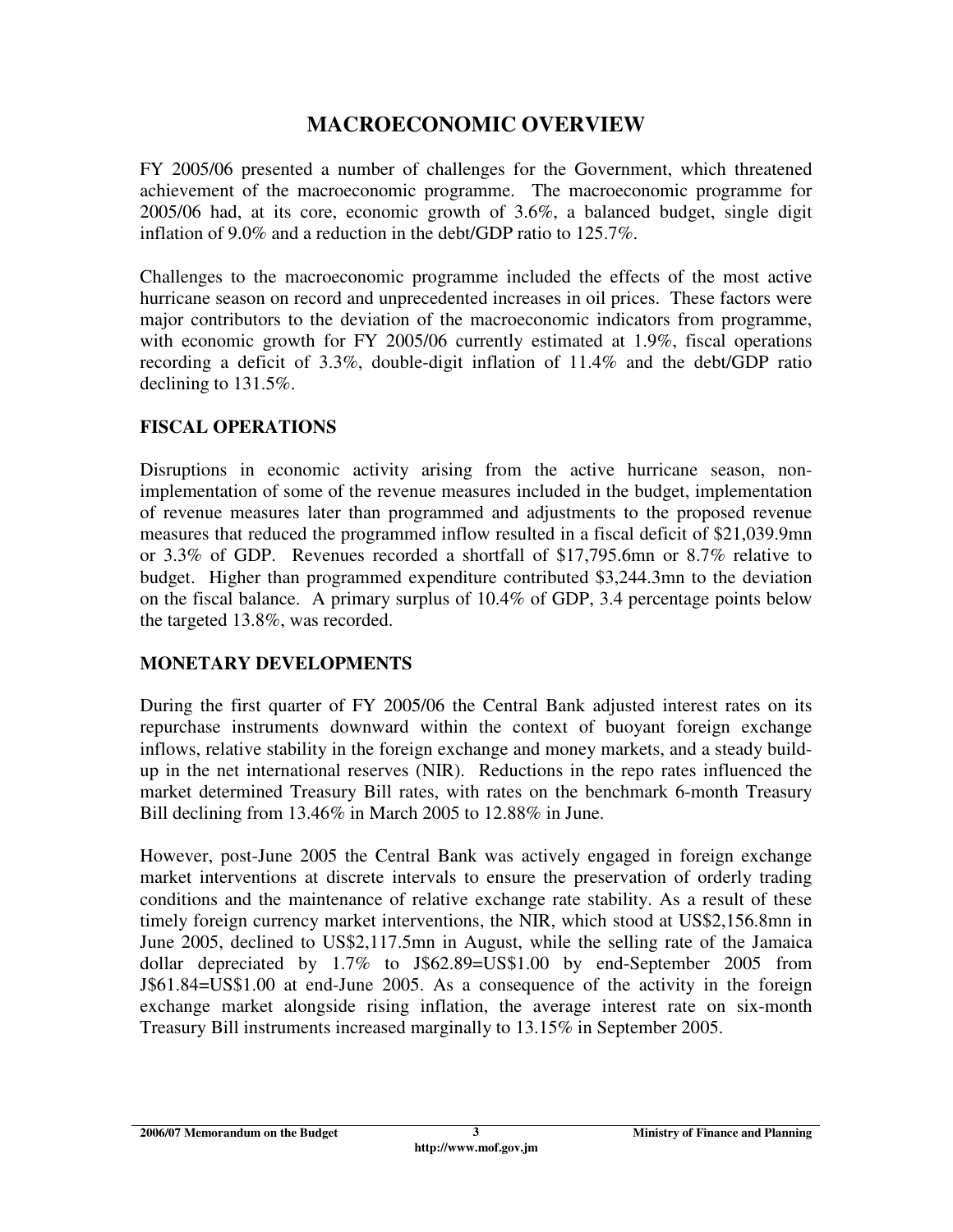Pressures in the foreign currency market persisted through December 2005 and into 2006. However, despite a US\$38.5mn net decline through foreign currency market interventions between

August and October 2005, the NIR recorded a strong position at end-March of US\$2,078.1mn. The Jamaica dollar exchange rate however, reflected a 2.6% depreciation at end-December 2005 relative to end-September 2005, while the average interest rate on the six-month Treasury Bill instrument edged upward to 13.55% in December 2005.

Relative calm was restored in the foreign exchange market as monthly inflation slowed, foreign currency inflows from tourism increased and the country raised US\$250mn from a Eurobond issue in late February 2006. This contributed to a gradual reduction in the Treasury Bill rate on six-month instruments to 13.18% by March. Over the fiscal year the exchange rate of the Jamaica dollar depreciated by 5.9%.

# *Inflation*

The impact of the active hurricane season on domestic agriculture, high international oil prices and the transmission effects of other adverse weather related phenomena on domestic prices generated an 11.4% inflation rate for FY 2005/06. Although the programmed single-digit inflation was not achieved, the outturn compares favourably with the 13.2% recorded for FY 2004/05. Inflation of 12.9% for calendar year (CY) 2005 also compares favourably with the 13.7% recorded in CY 2004.

Inflationary pressures emerged during the June 2005 quarter with the occurrence of a number of drought-related bush fires, followed by a period of sustained rainfall that adversely impacted agricultural output. Also contributing to the inflationary pressures was international oil price volatility and the pass-through effect of revenue enhancement measures, specifically the General Consumption Tax (GCT) increase and the transfer of zero-rated items to tax-exempt status.

A 9.2% increase in "Food and Drink" prices contributed to inflation in FY 2005/06. Consequent on the weather related dislocations to agricultural output, prices within the 'starchy foods' sub-group rose by 31.8% in the April to October 2005 period. With the advent of improved weather conditions, agricultural supplies improved leading to a moderation in the pace of inflation. The increase in agricultural supplies resulted in an overall price decline of 17.5% within the 'starchy foods' sub-group for the year. However, there was a countervailing 14.6% increase in the "Fuel and Other Household Supplies" group that primarily reflected the pass-through effects of higher prices associated with continued volatility in the international oil market. This was the major exogenous impulse for the year.

There was relatively low imported inflation. Average inflation of Jamaica's main international trading partners is estimated at 2.1% for the 12-month period to January 2006, an increase on the 1.7% average inflation recorded for the corresponding period of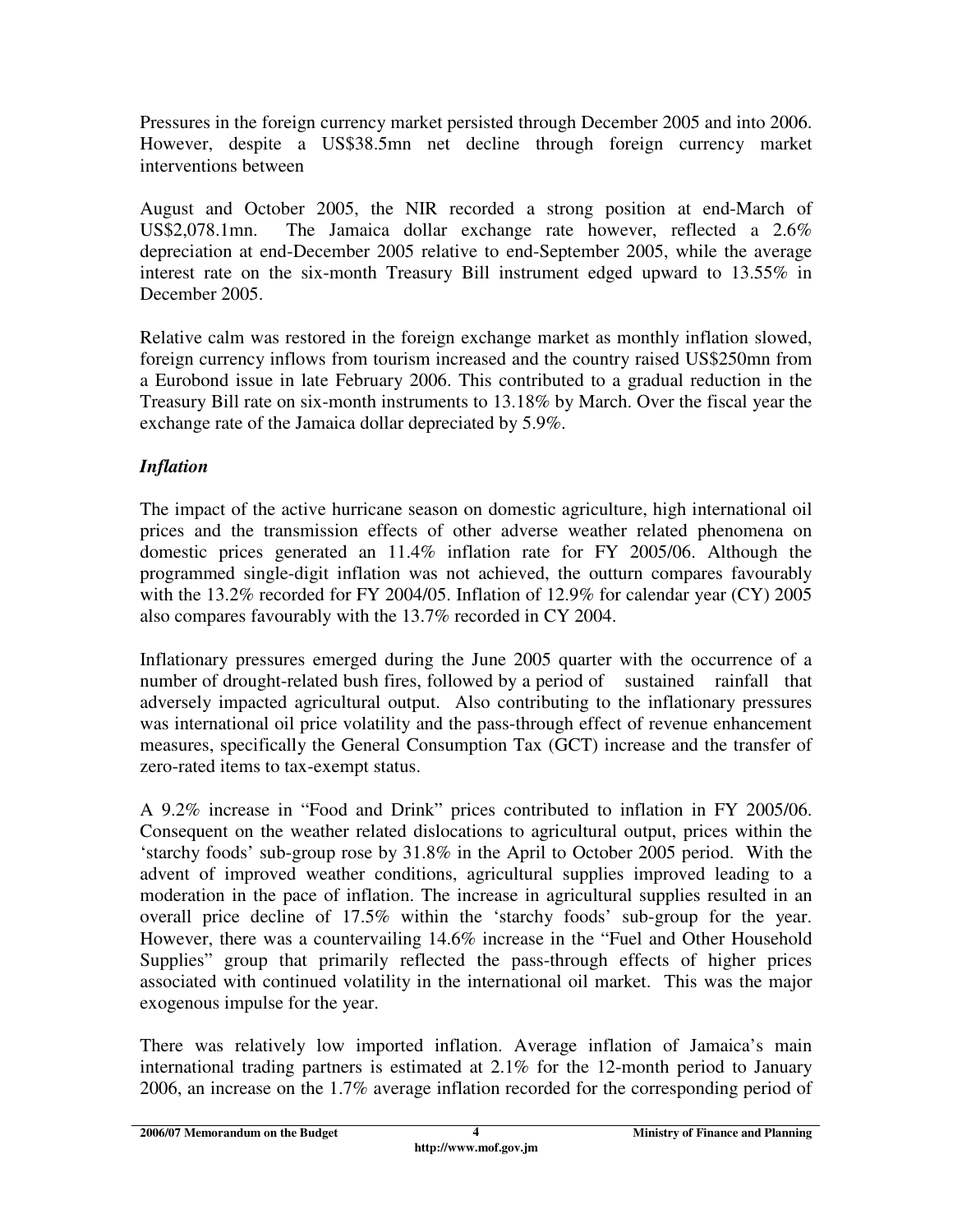2004. In the Euro area over the 12-month period to February 2006, consumer prices increased by 2.3% compared to the 2.1% recorded for the corresponding period of 2004.

### **EXTERNAL DEVELOPMENTS**

#### *Balance of Payments*

Provisional data indicates that the current account deficit of the balance of payments widened by US\$369.3mn to US\$844.2mn for the April-December period of FY 2005/06 relative to the corresponding nine-month period of FY 2004/05. Contributing to this deficit position are expansions in the deficits on both the goods and income accounts of US\$462.0mn and US\$51.0mn respectively. These deficits were only partly countered by increases of US\$75.0mn and US\$68.7mn in net receipts from services and current transfers, respectively.

The deterioration in the goods account was precipitated by a US\$555.2mn expansion in spending on imports arising mainly from higher oil prices. Import spending increased for all categories, with the exception of free zone and animal and vegetable oil purchases. An increase of US\$93.2mn in export earnings could not offset the increase in import spending. Within the major traditional exports category, alumina and bauxite earnings increased by US\$95.2mn (15.5%) and US\$16.8mn (29.8%) respectively, relative to earnings over the corresponding period of the previous year as a result of higher output and prices. This however was partly countered by a US\$58.4mn or 55.9% decline in earnings from free zone exports. The higher deficit on the income account resulted mainly from a US\$24.3mn growth in net investment income outflows.

The higher surplus on the services account was due mainly to a US\$9.2mn reduction in the deficit on the other services sub-account and a US\$117.1mn increase in net travel receipts. The net travel receipts reflected an increase in average expenditure per visitor per day, and a decrease in the expenditure of Jamaicans traveling overseas. The improved current transfers position was largely influenced by a US\$117.9mn increase in net private inflows (remittances).

Within the financial account, respective net inflows of US\$647.7mn and US\$390.5mn from private and official investments were more than sufficient to finance both the current and capital account deficits, and consequently facilitated an increase of US\$185.8mn in net international reserves.

### *External Trade*

The trade deficit widened by US\$462.0mn to US\$1984.4mn during the first nine months of FY 2005/06 relative to the comparable period of FY 2004/05. This deterioration in the trade deficit was due to a US\$555.2mn increase in imports arising from higher oil prices and post-hurricane relief and rehabilitation imports, which was only partly offset by a US\$93.2mn increase in export earnings.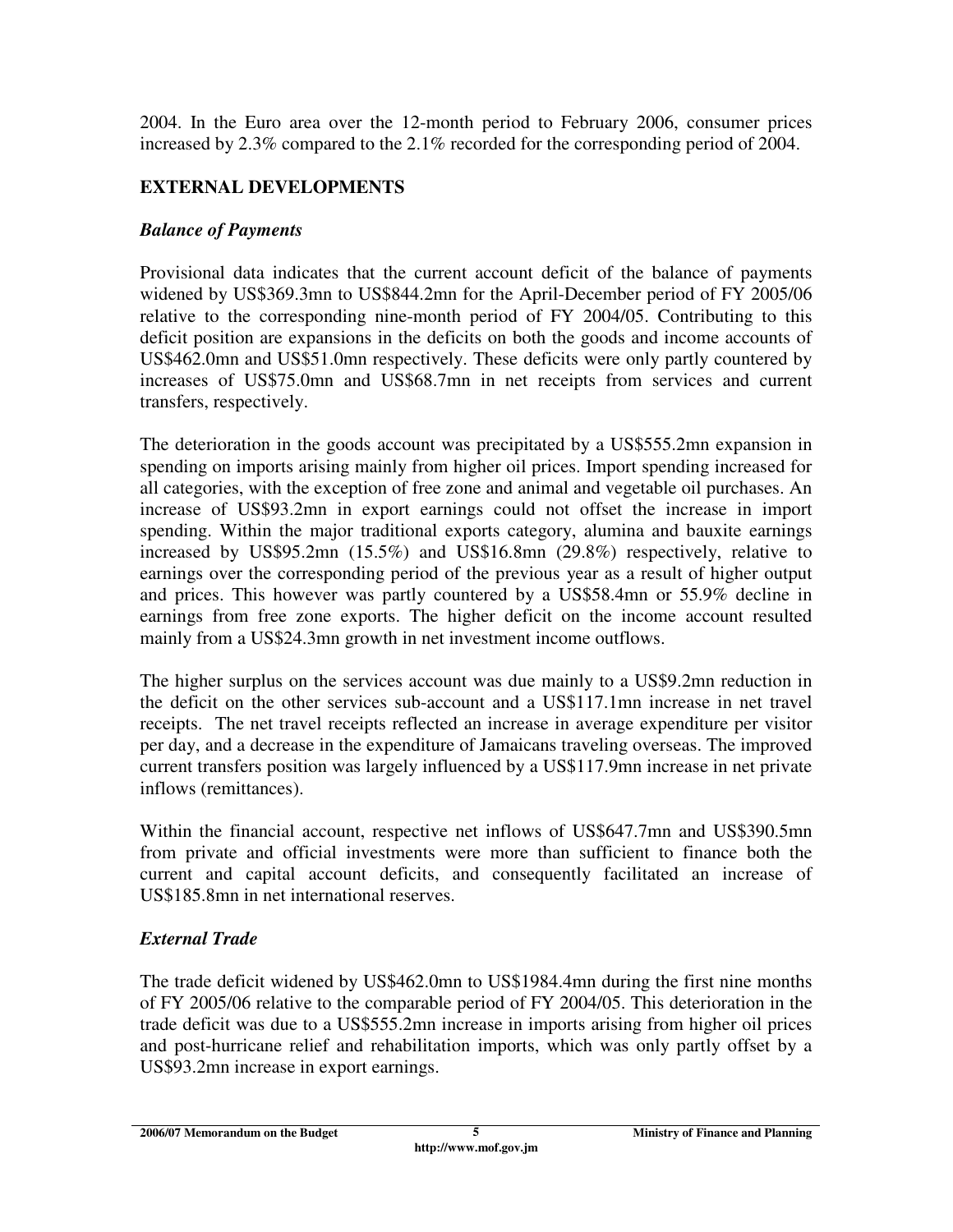### *Exports*

All export groups, with the exception of crude materials and re-exports, contributed to the increase in export earnings for the April to December 2005 period. The value of traditional exports improved by 8.9% to US\$862.2mn, mainly as a result of higher earnings (US\$769.4mn) from the mining sector. However, within the traditional exports sub-sector, both agriculture and manufacturing earnings declined as activities in these sectors were adversely affected by the adverse weather conditions experienced throughout the year. Increases of US\$1.7mn (2.6%) and US\$64.0mn (64.8%) in earnings from food and 'other exports' contributed to an improvement in the performance of the non-traditional exports group, while earnings from re-exports declined by US\$1.2mn  $(5.2\%)$ .

### *Imports*

Import spending of US\$3,263.3mn for the April-December period of FY 2005/06 represented growth of US\$476.3mn (15.9%) relative to the same period of FY 2004/05. Higher import expenditure levels over the period are associated with the significant increase in international oil prices, as well as an increase in food and miscellaneous manufactured goods import requirements. Oil import spending increased by 54.5% to US\$1,059.6mn, while the cost of food and miscellaneous manufactured goods imports increased by 17.5% to US\$463.2mn and 13.4% to US\$370.4mn, respectively. Increased importation of foodstuff and manufactured goods was necessary following the dislocation of productive capacity.

### *Tourism*

Visitor arrivals over the first half of the fiscal year were negatively affected by the active hurricane season. However, early restoration of tourist facilities, increased airlift and a sustained marketing campaign over the second half of the year resulted in an overall increase of 3.3% in visitor arrivals during FY 2005/06 relative to FY 2004/05. Significant hurricane induced infrastructure damage in Cancun, Mexico also contributed to the overall increase in visitors to Jamaica, which represented an alternate tourist destination.

Total visitor arrivals in FY 2005/06 is estimated at 2,687,428 persons, reflecting a 1.5% increase in stopover visitors and a 5.6% increase in cruise arrivals over FY 2004/05. Estimated earnings from the tourism sector for the FY to December 2005 is US\$1,114.2mn, a 5.7% improvement over the corresponding period of 2004.

### *International Commodity Prices*

Jamaica earns foreign currency from a number of commodities, including coffee, bananas, sugar, and aluminium. On the other hand, Jamaica spends foreign currency on soybean meal, maize/corn, wheat, and petroleum. These commodities are priced in the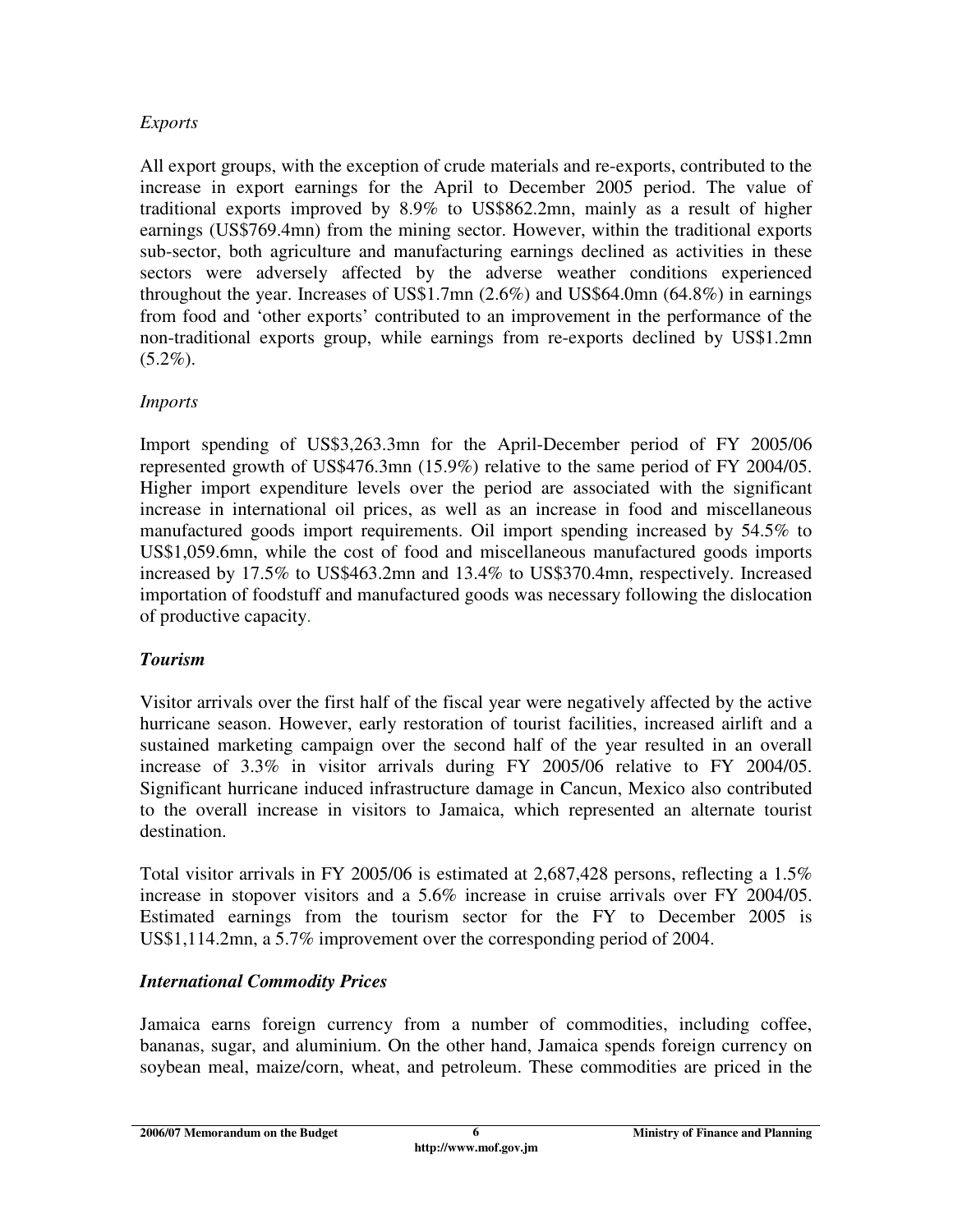international market and domestic prices are therefore influenced by the international market prices.

The prices of soybean meal and maize/corn are of critical importance to Jamaica as these are some of the main inputs in animal feed, especially poultry feed. Poultry meat is heavily weighted in the basket of goods and services (Consumer Price Index) and movements in the prices of inputs for poultry feed impact inflation in Jamaica. Crude oil prices are also critical as it affects every aspect of the production process in Jamaica, via electricity costs and gas at the pumps. When the dimension of foreign exchange rate movements is added, it brings into sharp focus the need to sustain relative stability in the foreign exchange market.

### *Export Prices*

Cocoa prices declined by 4.4% moving from an average of US\$1.58 per kilogram (kg) in FY 2004/05 to US\$1.51/kg in FY 2005/06. For FY 2005/06, coffee prices increased by 24.9% over FY 2004/05, moving from an average of US\$2.01/kg to US\$2.51/kg (prices are for the Arabica variety and 95% of the beans grown in Jamaica are of this variety). While Jamaica has a niche market in Japan for the coffee it produces (85% of coffee grown is supplied to the Japanese market), the remainder is sold on the world market.

Domestic sugar prices (EU) in FY 2005/06 decreased by 2.4% over FY 2004/05, while world sugar prices moved upward by 46.1% from US18.20 cents/kg in FY 2004/05 to US26.59 cents/kg in FY 2005/06.

The price of aluminium increased by 14.0% from US\$1,781.43/mt in FY 2004/05 period to US\$2,030.73/mt in FY2005/06.

# *Import Prices*

The average price of soybean meal decreased by 3.6% from US\$216.03/mt in FY 2004/05 to US\$208.38/mt in FY 2005/06, while average maize/corn prices declined by 4.8% to US\$100.42/mt from US\$105.43/mt in FY 2004/05. There was a 2.7% increase in the average price of wheat, which moved from US\$153.70/mt in FY 2004/05 to US\$157.90/mt in FY 2005/06. Average crude oil prices increased by 38.3% in FY 2005/06 relative to FY 2004/05, moving to US\$57.07/barrel from US\$41.26/barrel.

Among the factors that contributed to the rise in oil prices were production losses due to the effects of Hurricane Katrina which left widespread damage to the oil producing and drilling operations in the Gulf of Mexico, increased demand due to winter weather conditions in Europe and America, a decision by the Organization of Petroleum Exporting Countries (OPEC) not to raise quotas, the insurgency in Iraq along with the continued sabotage of the Iraqi oil infrastructure, and the potential for conflict between the U.S.A. and Iran arising from Iran's nuclear programme.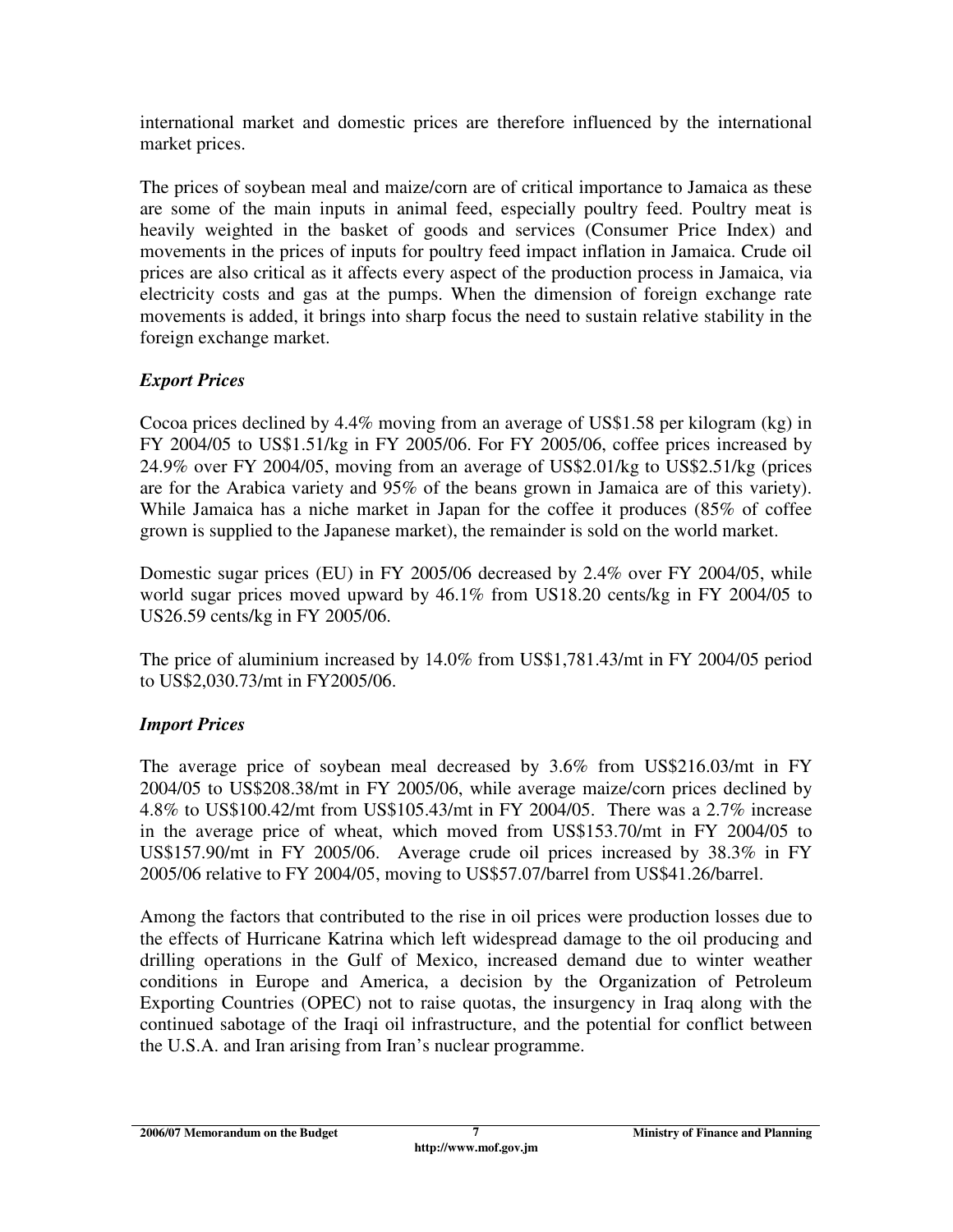### **REAL SECTOR DEVELOPMENTS**

### *GDP Performance*

The economy is estimated to have grown by 1.9% in real terms in FY 2005/06, with the goods producing and services sectors increasing by 2.0% and 1.5% respectively, relative to FY 2004/05. Severe weather conditions are mainly responsible for the lower than projected growth. Despite the impact of the adverse weather conditions on agriculture, the sector recorded growth of 5.2%. The construction sector grew by 3.6% and mining by 2.0%. Buoyant levels of investment flows geared toward increasing output capacity and efficiency in mining, hotel, road, air and transhipment ports, as well as to general infrastructure were the main stimuli behind growth in the construction and mining sectors. In the services sector, growth was mainly spurred by strong performances in the distributive trade, miscellaneous services (where most tourism activity is captured), electricity and water, real estate and transport sub-sectors.

### *Mining*

Data for the period April through February of FY 2005/06 suggest that activity in the mining sector was constrained by the effects of the adverse weather condition, protracted wage claim issues and physical plant capacity constraints. On a positive note however, the industry continued to operate in an international environment characterized by favourable market demand and price conditions, which facilitated increased levels of output and export.

Consequently, total bauxite and crude bauxite production of 12,861,110 metric tonnes and 3,681,800 metric tonnes represented increases of 5.9% and 19.4% respectively for the eleven month period, relative to output levels recorded over the corresponding period of the last fiscal year. Crude bauxite exports improved by 20.0% to 3,670,034 metric tonnes. Alumina output and exports improved by 1.0% and 5.0% to 3,691,760 metric tonnes and 3,820,880 metric tonnes, respectively.

# *Manufacturing*

The manufacturing sector performed reasonably well during the April to December 2005 period. Within the food-processing group higher levels of output were achieved in all the sub-sectors, with the exception of edible fats, sugar and molasses, which declined by 8.8%, 23.6% and 22.6% respectively. In the beverages and alcohol sub group, output increases were recorded for rum and alcohol (8.5%) and stout (5.0%), while declines occurred in output of beer (2.8%), carbonated beverages (7.5%) and cigarettes (31.3%), The decline in cigarette output is directly related to the relocation of the industry's production base to Trinidad during the year.

Within the chemicals and chemical products sub group, performances were subdued, with only the paint  $(5.1\%)$  and detergent  $(1.6\%)$  sub-groups recording increased output, while all other sub-groups declined. In the plastic and rubber products sub grouping, the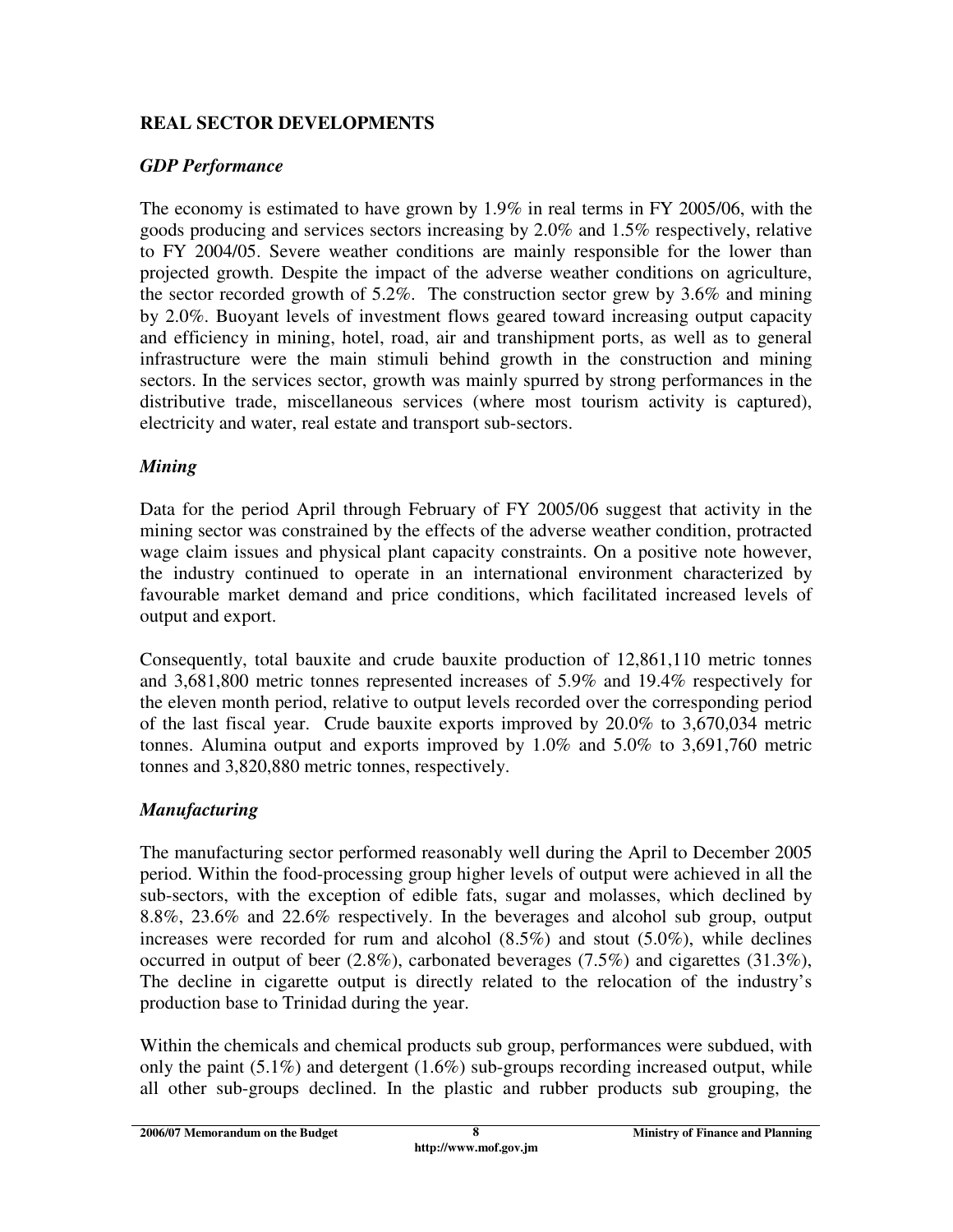production of boots and other plastic products fell by 2.2% and 31.8% respectively. Cement production increased by only 1.1%, and this was reflective of significant downtime associated with the adverse weather conditions and the damage to access road infrastructure and quarries vital for inputs in the cement production processes. The closure of the Petrojam oil refinery due to an explosion in October 2004 essentially resulted in no production at the plant for almost half of FY 2005/06.

### *Agriculture*

Preliminary data indicates that the Agricultural Production Index (API) increased by 1.8% during the period April through December 2005 relative to the corresponding ninemonth period of FY 2004/05. This growth in the agricultural sector occurred despite the setbacks arising from the active hurricane season that affected crop output, as well as production in the fisheries and livestock sub sectors. Export agriculture declined by 17.4%, while domestic crop output increased by 6.1% over the nine-month period. A 3.4% growth in output was recorded for the livestock sub-sector, while the fisheries subgroup registered a 9.2% decline in output over the nine-month period.

# **OUTLOOK**

The easing of inflationary pressures during the March 2006 quarter augurs well for inflation containment measures aimed at achieving single digit inflation in FY 2006/07. Domestic inflation containment policies will be complimented by the efforts to reduce inflationary pressures in the US economy evident by the Federal Reserve increasing interest rates to 4.75% on March 28, 2006. The Federal Reserve has raised short-term interest rates 15 times since mid-2004 and financial market analysts are anticipating another increase at the next scheduled policy meeting in May 2006.

The Peoples Republic of China (China) was recently ranked as the world's fourth largest economy, overtaking France and Britain, following an announcement of robust economic growth of 9.9% in 2005. China's growth has been fuelled by booming investment and active consumer spending, with GDP rising to US\$2.3trillion in CY 2005. Growth in the Chinese economy is anticipated to benefit Jamaica's mining and tourist sectors over the medium term. Infrastructure developments in China and a strong demand for aluminium have positively impacted the Jamaica mining industry. China's interest in infrastructure development in Jamaica, including the construction of the Greenfield stadium in Trelawny for World Cup Cricket 2007, will also contribute to growth in Jamaica.

High energy importation costs will be a strong limiting factor to domestic growth enhancing initiatives, with world market prices for crude oil, petroleum products, and natural gas projected to remain high over CY 2006 in the context of tight international supplies and hurricane-induced supply losses. Recovery in crude oil production and refinery output in the aftermath of Hurricanes Katrina and Rita continues in the Gulf of Mexico, but it appears unlikely that complete recovery will occur before the end of the second quarter of CY 2006.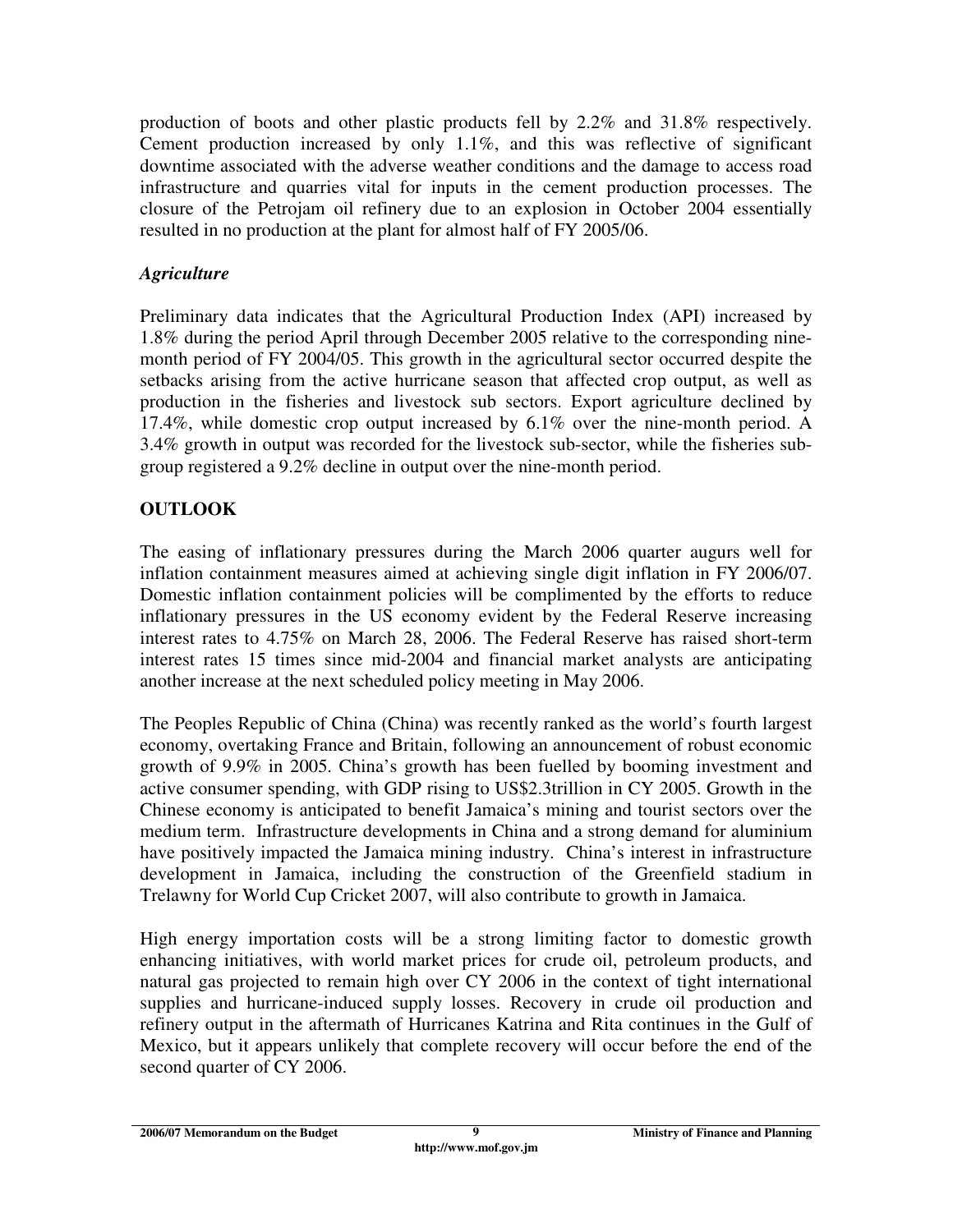Oil prices have recently moved above US\$70/barrel, mainly due to diplomatic tensions between the West and Iran over Tehran's nuclear ambitions, the potential for conflict between the U.S and Venezuela, continuing insurgency in Iraq, sabotage of the Iraqi oil infrastructure and supply disruptions in Nigeria. As long as these issues persist, analysts believe it will be difficult for prices to fall appreciably, unless there is a significant decline in demand, which is not anticipated. In the short-term, oil prices could rise above US\$75/barrel with Light Sweet crude futures rising to US\$70.40/barrel on the New York Mercantile Exchange, while Brent crude oil futures registered US\$71.46/barrel. In the Gulf of Mexico, production continues to be limited by the damage sustained over the 2005 hurricane season. The prospect of another active hurricane season during 2006 raises the potential for additional oil related shocks.

Of concern for Jamaica over the medium term is the direction of domestic prices as they relate to costs for imported commodity inputs for the vital animal husbandry sub-sector. Among the main market price trigger mechanisms are: (a) the 2007 US farm bill, with early reports indicating a scaling back in support payments and possibly replacing the marketing loan rates with counter-cyclical payments, (b) the impact of Asian rust on US and South American soybean production (Asian soybean rust is a fungal disease carried in wind-borne spores that can decimate soybean plants within a month if left untreated), (c) the trans-fat issue, which may lead to reduced usage of hydrogenated oil, (d) the rate of expansion in the South American soybean farm belt, (e) the rapid growth in import demand for Chinese commodities and (f) rising fuel prices and freight rates which increase the transport cost of soybeans.

During the second half of FY 2005/06 the Jamaican economy experienced some positives that are supportive of growth in FY 2006/07, including higher foreign investment inflows, low monthly and quarterly inflation, steadily declining interest rates, strong NIR and relative exchange rate stability. The economy continues to benefit from higher levels of investment in hotel construction, in road and communication infrastructure, as well as in expansions to airports and trans-shipment terminals. These developments have underscored the need to review and refocus educational requirements of the Jamaican labour force in order to meet the employment opportunities emerging from these growth sectors. The outlook is, however, cautioned by the threats posed from the forecast for the 2006 hurricane season and the ongoing tensions surrounding oil production that could negatively impact domestic market stability and the macroeconomic programme.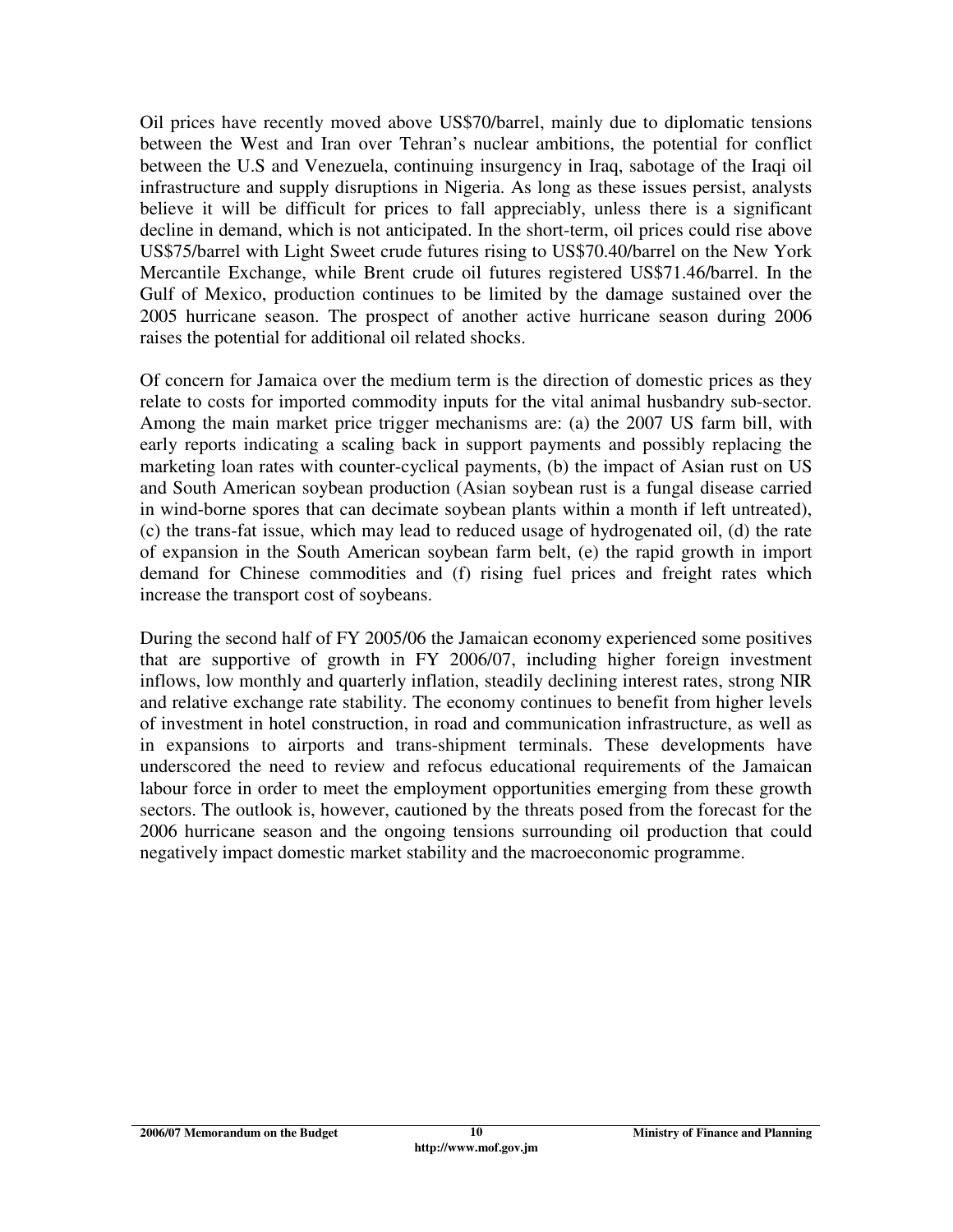# **Chapter 1**

# **CENTRAL GOVERNMENT BUDGET PERFORMANCE**

#### **FISCAL YEAR 2005/06**

#### **OVERVIEW**

The FY 2005/06 budget represented an integral component of the medium term framework that programmed for a recovery of the economy from the damage sustained as a result of Hurricane Ivan in September 2004. Despite the setback to the fiscal programme in FY 2004/05 the Government of Jamaica (GOJ) remained committed to balancing the budget in FY 2005/06 and running surpluses thereafter. The FY 2005/06 balanced budget profile included administrative measures as well as a tax package that was based on the recommendations of the tax reform study commissioned by the GOJ in 2003. The revenue enhancement measures were to be augmented by prudent expenditure management practices. The fiscal profile was designed to maintain a very high primary surplus aimed at sustaining the reduction in the debt/GDP ratio in FY 2005/06 and over the medium term.

The budget was consistent with the articulated macroeconomic programme, which had among its primary goals, acceleration of the economic growth momentum, a return to single digit inflation, a reduction in domestic interest rates, relative stability in the foreign exchange market and maintenance of adequate foreign reserves.

Expenditure in FY 2005/06 was budgeted to increase by 2.5% over FY 2004/05 to \$204,479.8mn comprising 187,203.9mn for recurrent expenditure and \$17,276.0mn for spending on capital projects. The provision for the recurrent budget represented a reduction of 0.6% from the FY 2004/05 level, due mainly to nominal declines in domestic interest and wages & salaries costs. The capital budget provision was 55.6% above FY 2004/05 actual expenditure, due in part to allocations for deferred financing arrangements, the Education Reform Project (ETP), support to Air Jamaica and Cricket World Cup 2007.

Revenue and Grants were projected to increase by 18.3% to \$204,479.8mn with approximately 88.0% to be received from tax revenue. Compared to collections in FY 2004/05, tax revenue was budgeted to increase by 19.3%, primarily as a result of the elasticity of the tax system, the new tax package and implementation of a number of administrative measures. The administrative measures, with an estimated revenue yield of 1.5% of GDP, included a proactive arrears collection plan and enactment of legislation to foster continued improvement in tax administration and greater compliance.

Fiscal performance for the first quarter was benign with the fiscal deficit being slightly higher than programmed, as both revenue and expenditure were broadly on track with budget. However the advent of the most active hurricane season on record, with 2 major hurricanes as early as July 2005, severely impacted the fiscal operations leading to a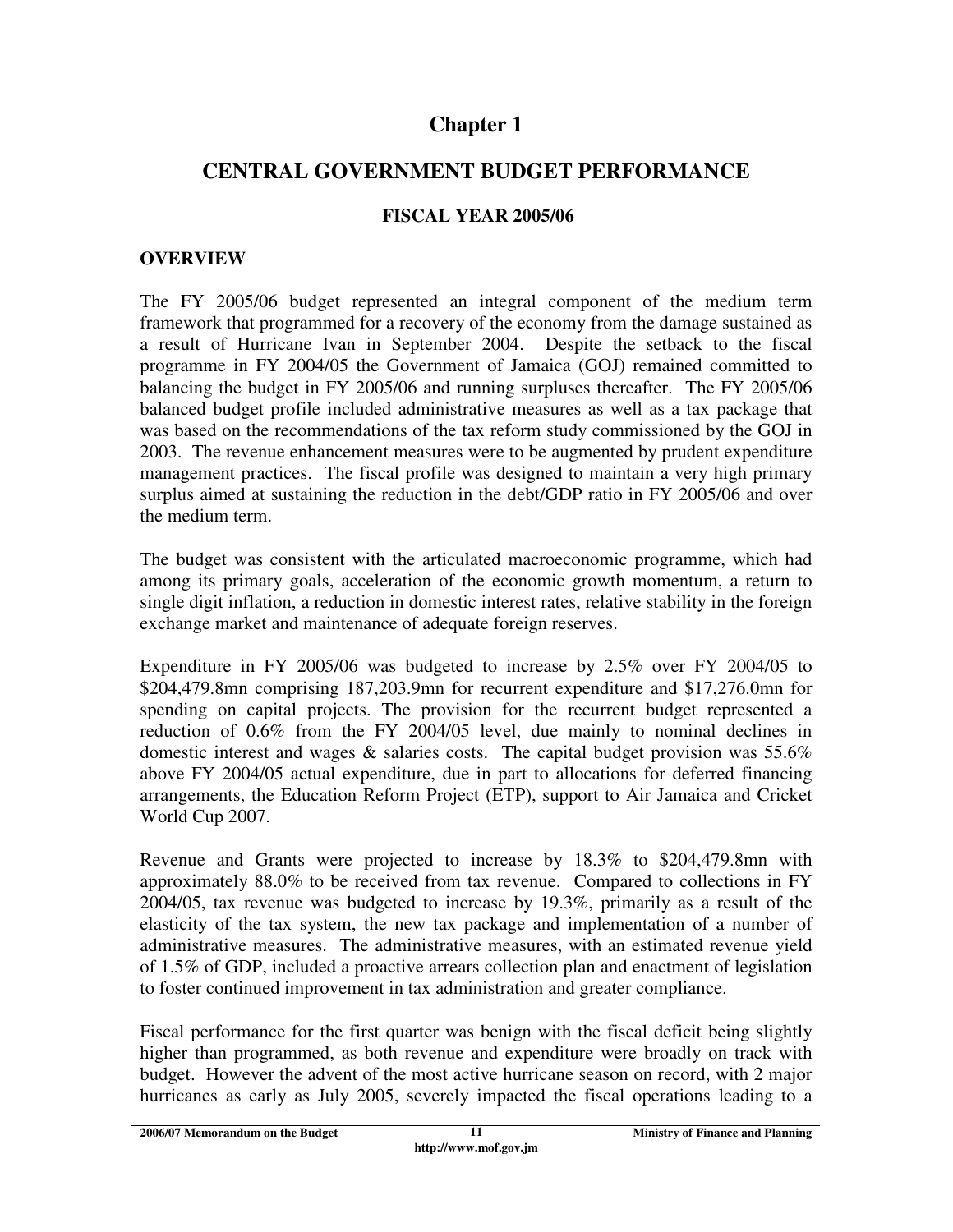deviation from the programmed path. The hurricanes had an adverse impact on economic activity resulting in lower than anticipated revenue inflows, particularly tax revenue, while necessitating additional expenditure.

The adverse impact of the hurricanes, accompanied by soaring oil prices, delays in implementing the programmed administrative measures, implementation of revenue measures later than programmed and adjustments to the proposed revenue measures that reduced the programmed inflow of the proposed tax package were central to the Governments acknowledgement in January 2006 that the balanced budget would not be achieved.

Provisional figures indicate that Central Government operations generated a fiscal deficit of \$21,039.9mn or 3.3% of GDP for FY 2005/06. Although higher than programmed, the 2005/06 fiscal deficit represents a notable improvement on the 4.9% recorded in FY 2004/05. Expenditure of \$207,724.1mn was \$3,244.3mn, or 1.6% more than budgeted. Revenue and Grants totaled \$186,684.2mn, a shortfall of \$17,795.6mn, or 8.7%. The primary surplus (revenue and grants less non-debt expenditure) also fell below target. Provisional data indicates a primary surplus of \$67,255.7mn, or 10.4% of GDP, compared to the target of 13.8% of GDP.

#### **NOTABLE FISCAL DEVELOPMENTS**

#### *New Tax Measures*

The report on tax reform, submitted by the Tax Policy Review Committee in November 2004, highlighted a number of deficiencies in Jamaica's tax system and recommended policy changes to address these. The GOJ recognizes that there are significant challenges to implementing the proposed changes to the tax system all at once and that some of the proposals require further study to determine their feasibility and effectiveness. In light of this recognition, the GOJ decided to implement the reform on a phased basis while simultaneously evaluating the impact of the measures implemented. Within the context of a wider fiscal programme with a firm commitment to improve the tax system and balance the budget, the proposed new tax measures encompassed a mix of relief to taxpayers and revenue gain to the Government. The measures, with estimated revenue yield of \$9,455.0mn, were:

| 12<br>2006/07 Memorandum on the Budget                                    |                  | <b>Ministry of Finance and Planning</b> |  |
|---------------------------------------------------------------------------|------------------|-----------------------------------------|--|
| Increase SCT on Cigarettes                                                |                  | 320.0                                   |  |
| Increase GCT Threshold                                                    |                  | $-20.0$                                 |  |
| Transfer Zero-rated to Exempt                                             |                  | 3,600.0                                 |  |
| Standard GCT Rate at 16.5%<br>Existing standard rate<br>Building supplies | 5,364.0<br>384.0 | 5,748.0                                 |  |
| Increase Income Tax Threshold                                             |                  | $-1,500.0$                              |  |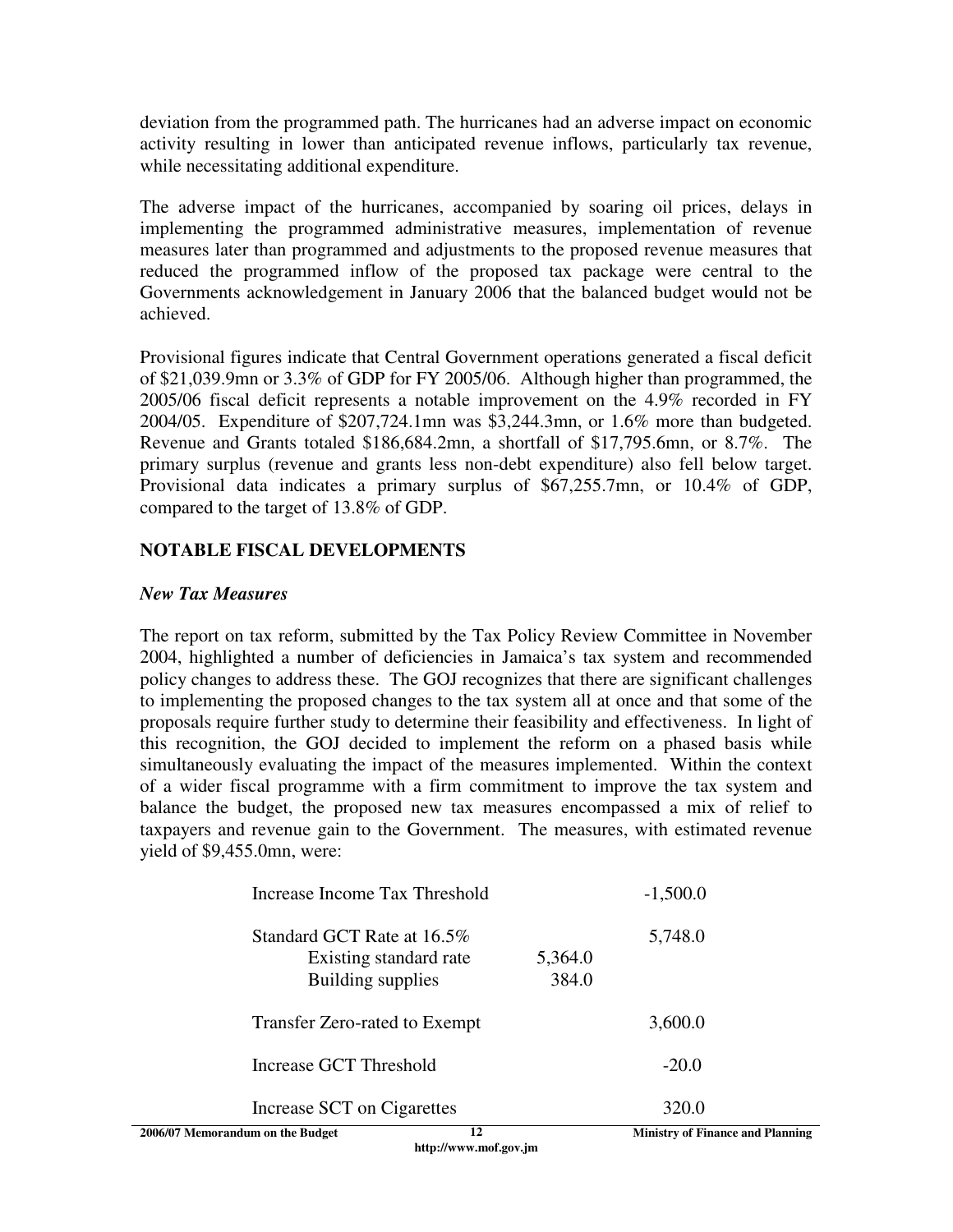| Decrease Property Transfer Tax<br>on Death with an amnesty | 300.0 |
|------------------------------------------------------------|-------|
| New Tax Regime for Tourism<br>Sector                       | 607.0 |
| Gross Profit Tax on Gaming                                 | 300.0 |

The measures did not have the anticipated success and the revenue yield was less than budgeted. This was due to a combination of some of the measures not being implemented, late imposition of some measures and adjustment to some measures. Among the measures affected were the new tax regime for the tourism sector, the gross profit tax on gaming and increasing the income tax threshold, which also included a component for rolling some tax-exempt allowances into the tax base.

#### *Addendum to Public Sector Memorandum of Understanding (MOU)*

Against the background of rising inflation and concomitant pressure from public sector unions, the Government agreed to the payment of an interim allowance (MOU allowance) and a moratorium on staff loans to maintain industrial harmony and keep the public sector MOU intact. The MOU allowance was initially effective over the period September 19, 2005 to March 31, 2006, when the MOU expired. It should be noted however, that a one-month extension of the MOU allowance to end-April 2006 has been granted as negotiations between the JCTU and GOJ for a successor MOU are ongoing. The additional cost of the allowance to the 2005/06 wage bill was \$1,668.0mn.

### **BUDGET OUTTURN**

First quarter fiscal operations generated a fiscal deficit that was marginally higher than budgeted, however, operations over the remainder of the year proved to be rather challenging. Challenges emerged from non-implementation of some of the revenue measures included in the budget, delays in implementing the programmed administrative measures, implementation of revenue measures later than programmed and adjustments to the proposed revenue measures that reduced the programmed inflow as well as the effect of the active hurricane season and the unprecedented increase in oil prices on the economy. Arising from the challenges performance in the second and third quarters deviated significantly from budget. Fourth quarter performance improved significantly over that of the second and third quarters, but remained below budget.

The impact of the challenges was most significant on the revenue performance. Revenue and grants, which fell 8.7% below budget, were only 8.0% above the previous year, a real decline of approximately 3.5%. Concurrent with the revenue shortfall, expenditure exceeded budget by 1.6%. The combination of the lower revenue inflows and higher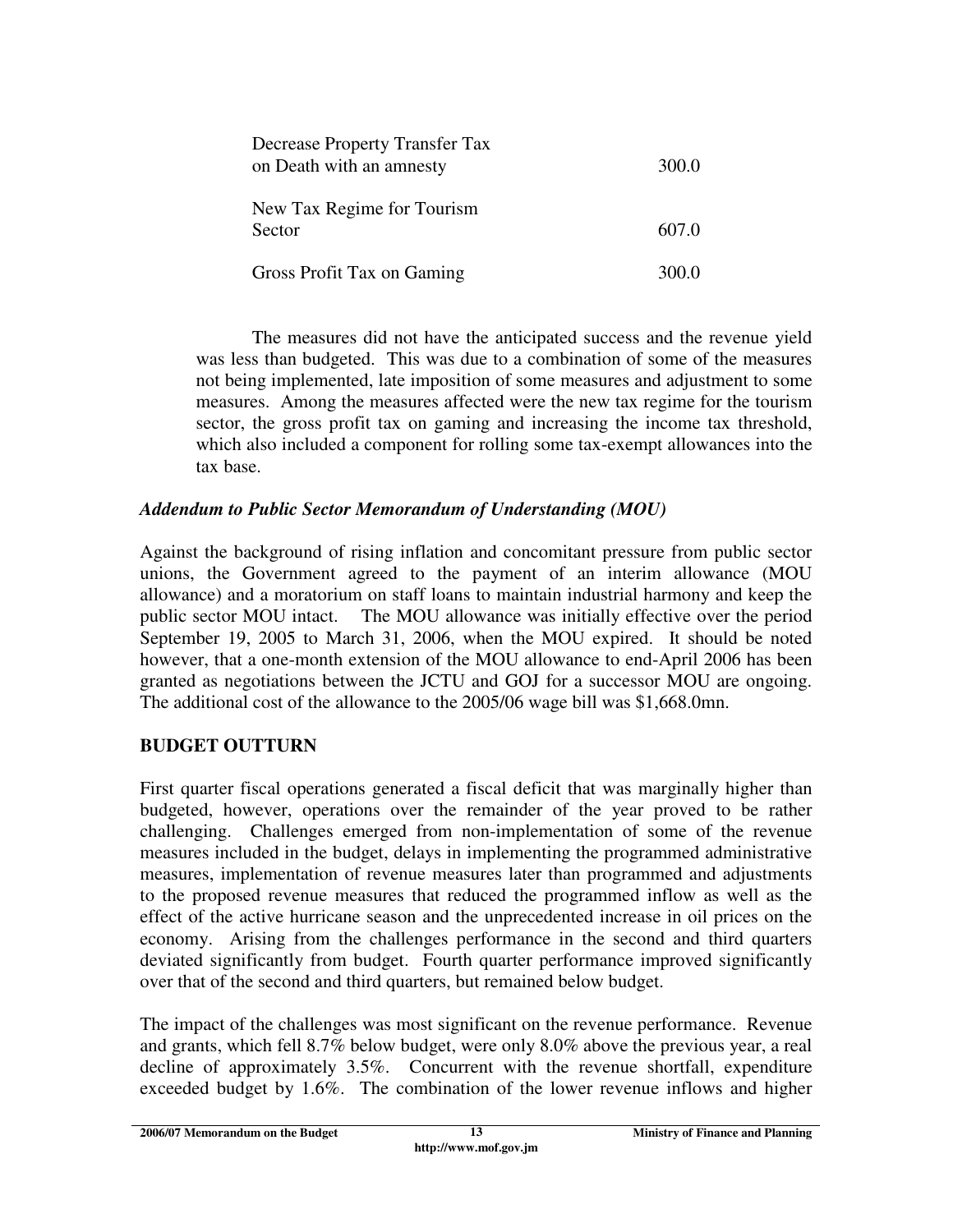than programmed expenditure resulted in a deficit of \$21,039.9mn, or 3.3% of GDP rather than the programmed balanced budget.

The primary surplus was also behind target as the \$67,255.7mn generated was \$20,323.3mn or 23.2% less than programmed. This level of primary surplus is equivalent to 10.4% of GDP, down from the 12.0% the previous fiscal year. Although not achieving the programmed level the primary surplus of 10.4% of GDP represents a significant fiscal achievement representing one of the highest in the world.

### *Revenue and Grants*

Revenue and grant receipts amounted to \$186,684.2mn, a shortfall of \$17,795.6mn, or 8.7% against budget. Non-tax revenue, bauxite levy and capital revenue surpassed target, assisting in cushioning the effect of the significant shortfalls on tax revenue and grants. Total collections of revenue and grants were \$13,885.9mn (8.0%) higher than in FY 2004/05, with tax revenue accounting for 87.0% of the increase.

### *Tax Revenue*

Tax revenue of \$162,575.9mn, was \$16,940.3mn or 9.4% below the amount budgeted as all categories - Income & Profit, Environmental Levy, Production & Consumption and International Trade registered shortfalls. The items chiefly responsible for the tax shortfall in absolute terms were GCT(Local and Imports), SCT(Local), PAYE and Tax on Interest. Tax revenue performance was affected by, inter alia:

- the active hurricane season which impacted economic growth
- changes to, and delays in, implementation of some tax measures, and
- an apparent reduction in consumer demand that was reflected in consumption taxes.

While tax performance was generally weak during FY 2005/06, the performance over the second half of the year improved significantly relative to the first half of the fiscal year. Collections from April – October were  $11.3\%$  less than budget and only 5.2% greater than the corresponding period of FY 2004/05. However, collections from November – March improved significantly, increasing by 11.3% over the corresponding period of the previous fiscal although falling 7.2% below budget. Factors influencing this improved performance include:

- Implementation of an Accounts Receivable Conversion (ARC) project in October. The project which targeted \$5,000.0mn in revenue between November and March, achieved actual collections of \$5,635.4mn;
- Recovery of the economy over the second half of the year economic growth was much stronger over the second half compared to the first half of the year and this contributed to improved revenue flows; and
- A significant slowdown in inflation since November 2005, which served to temper the erosion of purchasing power and boost consumer demand buoying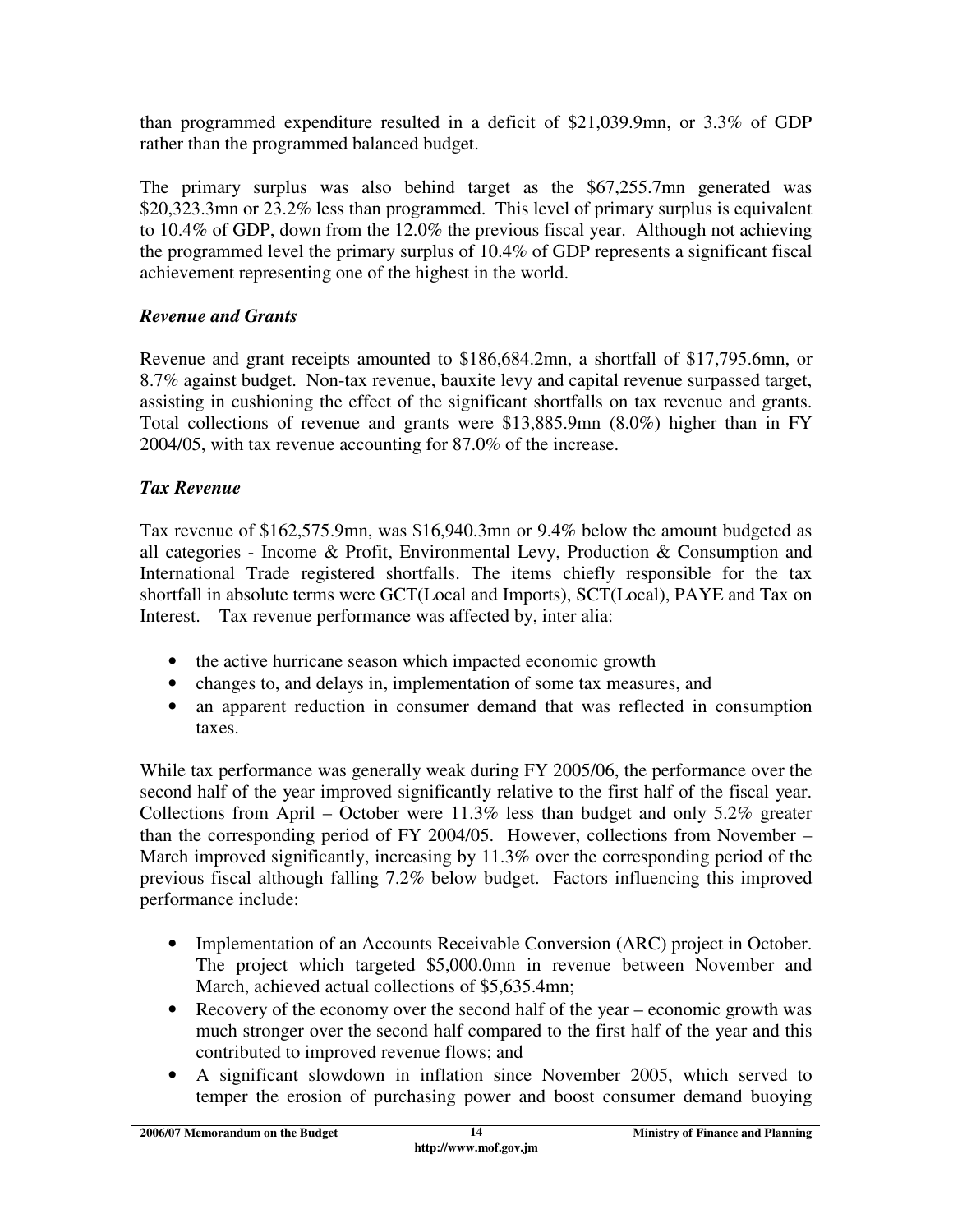revenue inflows. Inflation from April 2005 and October 2005 was 10.9%, compared to 0.5% for November 2005 to March 2006.

Compared to the previous fiscal year, tax revenue increased by 8.0% in FY 2005/06, representing a real decline of about 3.5%. Most items registered nominal increases but collections from Tax on Interest, PAYE, SCT(Local) and Stamp Duty (Local) were lower than in FY 2004/05.

### *Income & Profit Taxes*

Receipts from Income and Profit taxes amounted to \$66,492.7mn, which was \$2,271.2mn, or 3.3% below target. All items, with the exception of Other Companies (Corporate Income Tax), registered shortfalls, with PAYE and Tax on Interest being the most significant contributors, falling behind target by \$1,842.9mn (5.1%), and \$1,663.2mn (10.8%), respectively.

With respect to PAYE, the increase in Government wage payments arising from the MOU allowance boosted collections. However this was outweighed by other factors, chief among which were the following:

- The budget included amounts to be derived from administrative measures geared toward improving compliance and boosting the collection of arrears, but the programme got off to a late start and did not have the success envisaged;
- Higher revenue loss from increasing the income tax threshold than the tax measure had originally projected, due in part to partial implementation of the measure as the proposal to remove tax-exempt status from some allowances was not implemented.

Notwithstanding the shortfall against the budget, income and profit tax collections increased 5.8% over the previous year. Bauxite/Alumina and Other Companies contributed most significantly to the increase. Other Companies, which surpassed budget by \$1,981.1mn (15.2%), registered a \$4,742.8mn, or 46.2% increase over FY 2004/05. This buoyancy arose from a combination of higher profits as well as the impact of the ARC project. Almost half the increase is attributable to the ARC project, which realized \$2,275.3mn in this category. Collections from Bauxite/Alumina companies of \$887.8mn increased by \$698.2mn. The factors behind this increase include:

- a low tax base in FY 2004/05 due to the recovery of taxes overpaid in the previous year and the provision of tax credit to a company in 2004/05. The improvement in 2005/06 therefore represents a recovery from the low base in the previous year, and
- higher prices and output that led to improved profitability of the sector resulting in higher taxes.

The performance of these items was however dampened by an 8.6% decline in Tax on Interest and a 2.2% reduction in PAYE. The lower receipt from Tax on Interest was due to the significant reduction in domestic interest payments while the decline in PAYE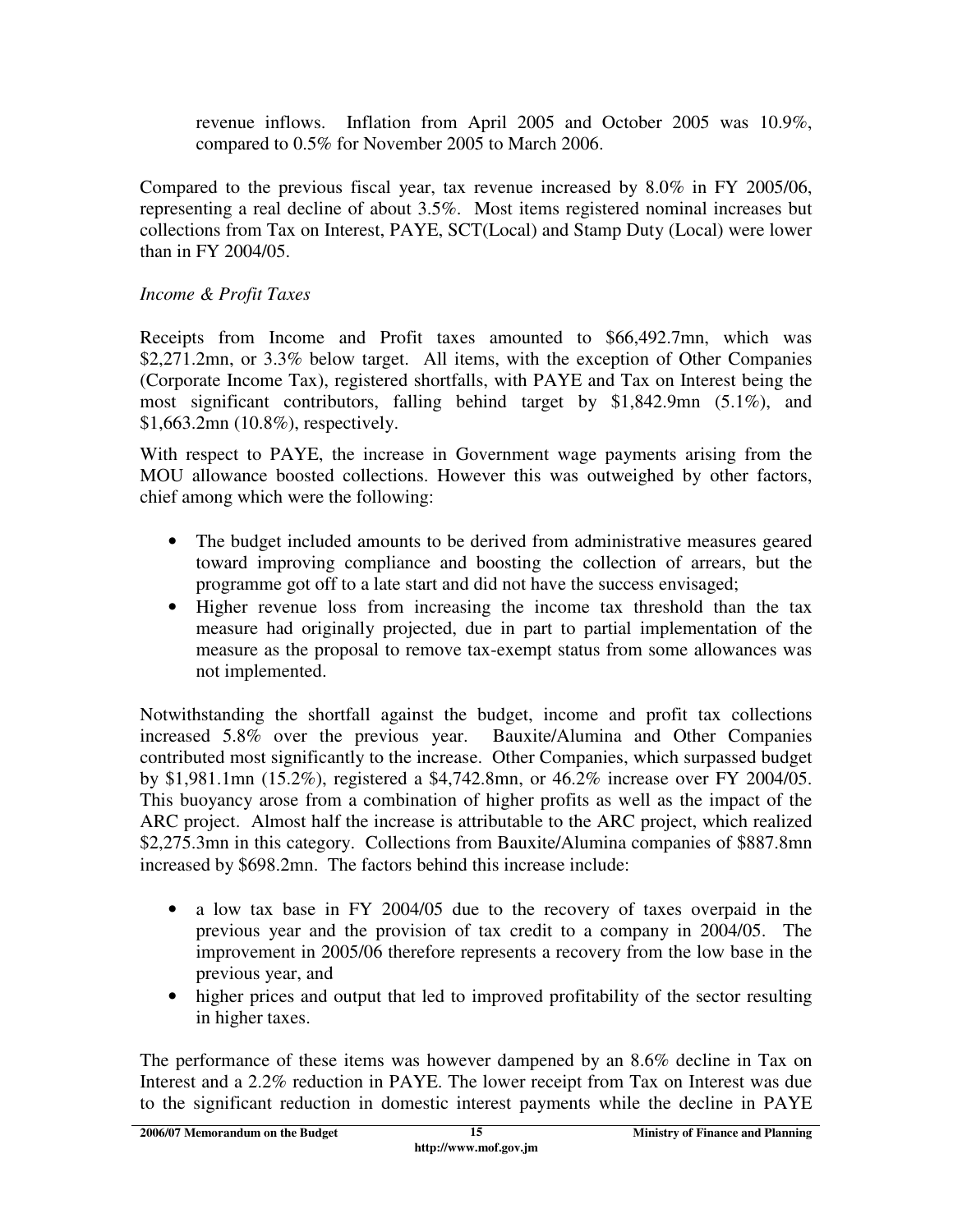emanated mainly from lower GOJ wage payments (FY 2004/05 had receipts for statutory deduction arrears) and the increase in the income tax threshold.

### *Environmental Levy*

The requisite legislation for implementation of the environmental levy is not yet in place as discussions regarding the process for implementation continue between the Ministries of Environment and Finance and Planning. The budget had forecast collections of \$192.0mn. However with the legislation not yet in place, there were no receipts from the levy.

### *Production and Consumption Taxes*

Production and Consumption taxes experienced a significant shortfall during the year as collections of \$50,100.2mn fell \$12,037.6mn (19.4%) below budget. GCT and SCT were largely responsible for the shortfall.

GCT receipts of \$29,436.0mn were \$7,243.1mn, or 19.7% less than budgeted. The budget forecast for GCT included substantial amounts to be gained from new tax measures as well as from administrative measures through a programme to improve compliance and collect arrears. However some aspects of the proposed new measures were delayed and/or adjusted thereby resulting in some revenue loss. In addition the administrative programme did not get underway until the third fiscal quarter in the form of the ARC project. As a result the revenue realized was much less than anticipated. Other factors that influenced the shortfall included the removal of GCT from computers and slower than expected economic growth, partly due to the adverse weather conditions. There is also some indication of sluggishness in consumption of taxable items against the background of the higher inflation, which eroded purchasing power given that several households were operating on fixed nominal incomes.

Despite the overall shortfall during the year, the performance in the final fiscal quarter demonstrated some improvement. GCT collections from April to December fell short of target by 20.3%, but between January and March the shortfall was 18.4%. The improvement in performance in the last quarter is evident when compared to the previous fiscal year. For the fiscal year to December, GCT was 11.6% higher than the corresponding period in FY 2004/05, but collections during the last quarter represented a 32.9% increase over the corresponding period of the previous year. The ARC project, as well as the recovery in the economy over the last two quarters contributed to the improved performance between January and March 2006, compared to the April to December period. Overall, GCT receipts increased 17.2% over FY 2004/05, a real increase of approximately 6.0%.

With respect to SCT, collections amounted to \$3,238.9mn, \$4,165.8mn (56.3%) below target and \$1,219.4mn (27.4%) less than for the similar period last year. The shortfall was mainly influenced by lower than anticipated collections from Petrojam. As a result of an explosion in October 2004 the Petrojam refinery was closed over the first half of the fiscal year and SCT collections were therefore much lower than programmed as Petrojam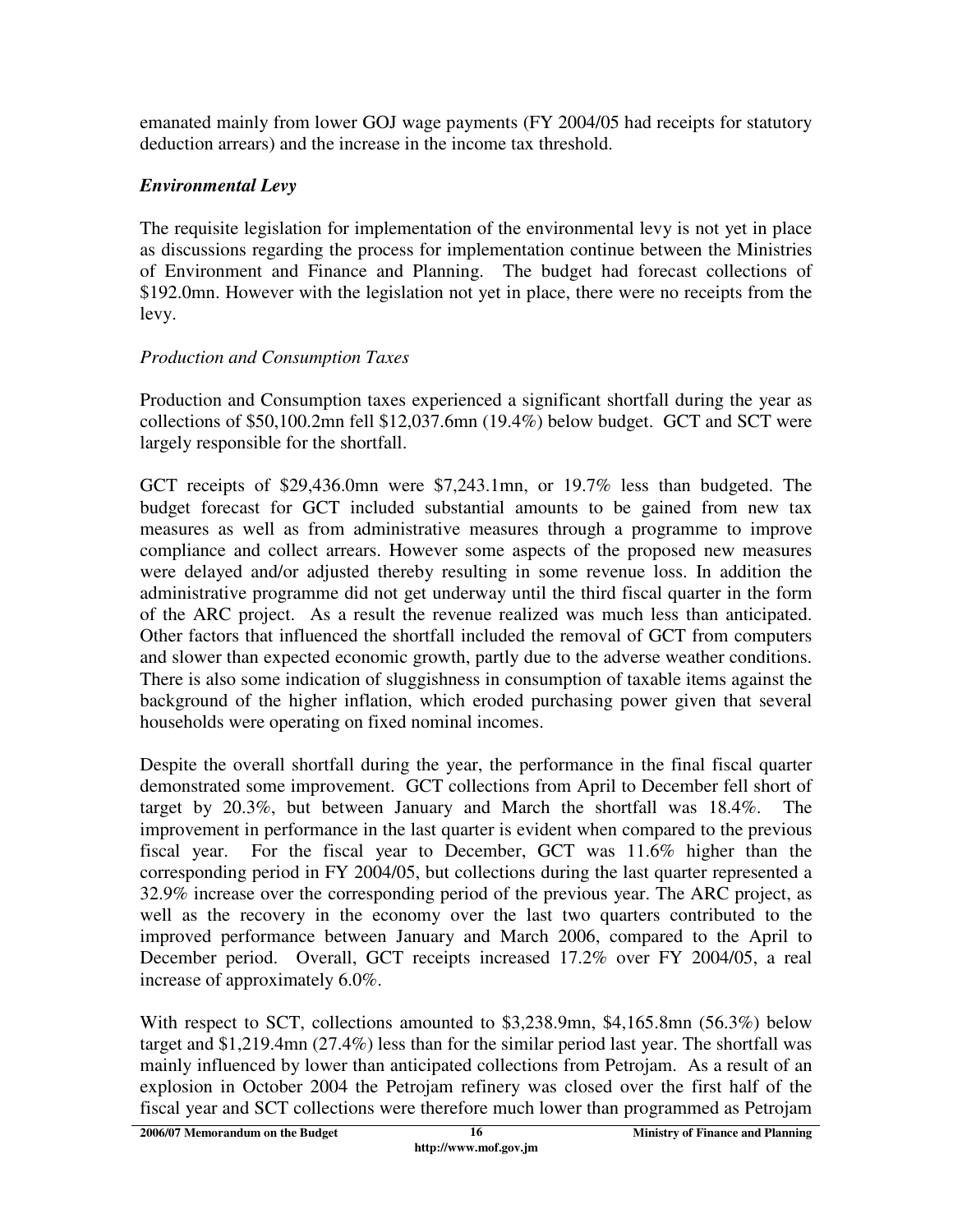continued to import refined petroleum. Lower than budgeted SCT collections under production and consumption taxes were partly countered by higher than programmed SCT receipts under international trade taxes. The closure of Carreras' cigarette manufacturing operations in Jamaica also negatively impacted SCT collections.

Stamp Duty was slightly ahead of target with collections of \$7,380.6mn representing \$29.7mn more than budget, due mainly to two factors:

- Implementation of a strategy to assess the taxes due as quickly as possible after documents are received from the taxpayer – the enhanced assessment rate has led to improved collections; and
- Increased receipts arising from the amnesty granted for transfer tax on death.

Stamp Duty receipts were \$713.6mn, or 8.8% lower than the previous fiscal year. This decline relates to a number of large one-time receipts in FY 2004/05, most notably, collections from the sale of Alumina Partners of Jamaica (ALPART) and the Jamaica Grande Hotel.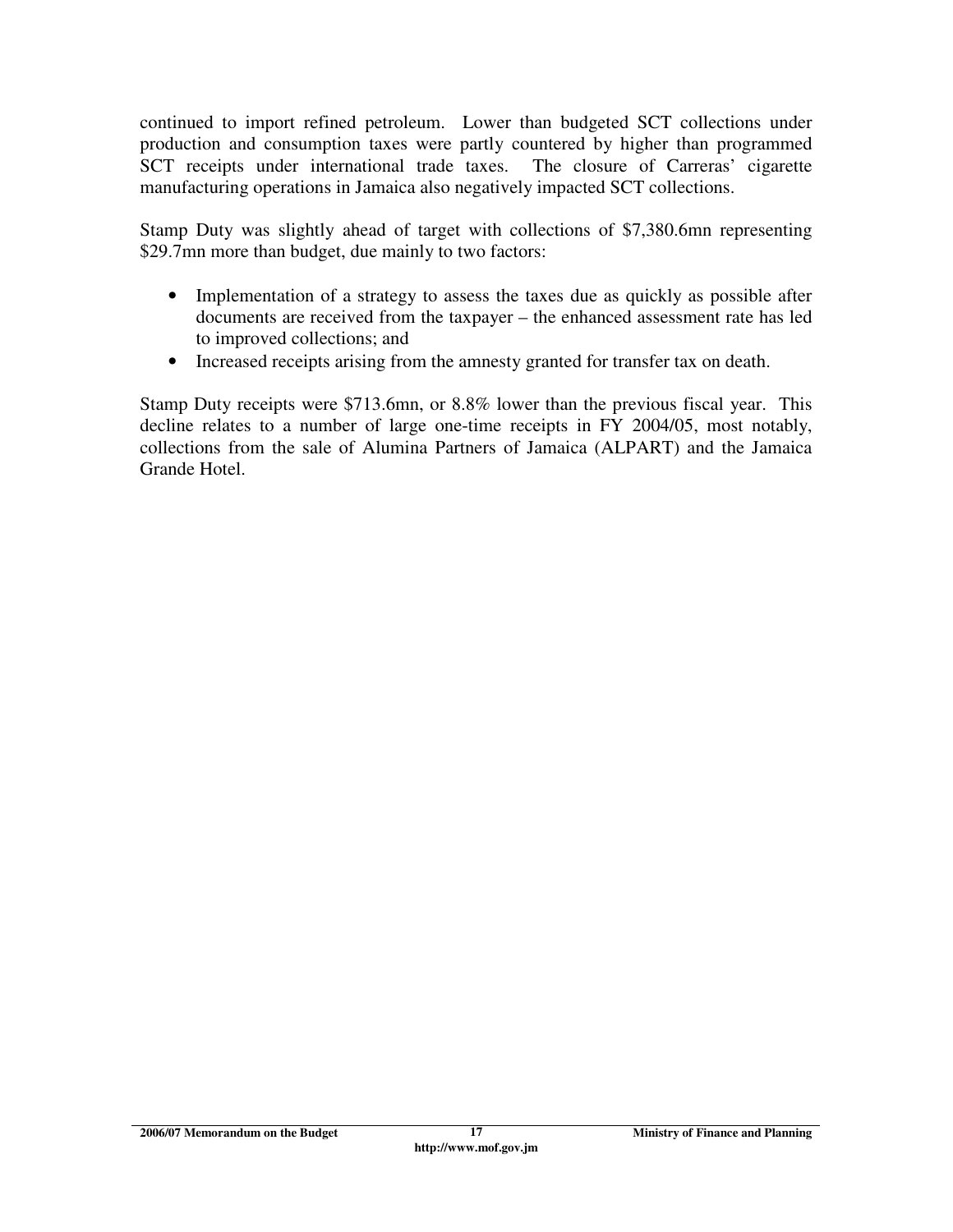#### *International Trade Taxes*

Collections from the International Trade category totalled \$45,983.0mn, which were 5.0% below budget with GCT being the main contributor to the shortfall. GCT collections of \$19,124.3mn were \$4,174.1mn less than target. The factors impacting GCT (Local) outlined above, also affected GCT (Imports).

Custom Duty and Stamp Duty were broadly in line with budget while SCT surpassed target. Of note, Travel Tax exceeded budget by 8.2% and was 73.6% higher than for the previous fiscal year. This buoyancy in Travel Tax was due to increased collections from Air Jamaica arising from the Government assumption of control of the national airline in December 2004.

With respect to SCT, collections of \$8,358.6mn exceeded budget by \$1,698.3mn, due to higher than expected importation of refined petroleum. However this was inadequate to offset the shortfall in the Production and Consumption category.

Collections of overall SCT (Local and Imports) for FY 2005/06 were 30.8% behind budget and 21% less than the previous fiscal year. Lower collections from petroleum contributed most significantly to the shortfall with SCT on petroleum declining by 12.8%. SCT on alcohol and cigarettes increased by 6.0%. In response to the substantial increase in the price of fuel and influenced by the campaign for conservation and the promotion of the use of 87-Octane fuel, it appears that some motorists have switched to the cheaper fuel. However, the 87-Octane fuel attracts a lower tax rate. The lower volume and lower tax rate have resulted in reduced SCT receipts from the petroleum sector.

### *Non-tax Revenue*

Non-tax revenue performed remarkably well with total collections of \$11,802.4mn surpassing target by \$1,871.7mn, or 18.8%. The 2% Customs User Fee (CUF) contributed approximately 42.0% to total non-tax revenue receipts and was largely responsible for the over-performance. Collections from the CUF were \$786.3mn, or 19.0% more than budgeted as a result of higher import value, mainly from petroleum, due to the significant increase in the price of oil. There were also higher than budgeted receipts from interest and dividend income, as well as postal revenue.

Compared to FY 2004/05, non-tax revenue increased by 20.1% with the CUF accounting for approximately 39.0% of this increase.

### *Bauxite Levy*

The bauxite/alumina sector in FY 2005/06 showed significant growth with total bauxite output increasing by 5.2% and the London Metal Exchange (LME) price for aluminium increasing by 12.8% over the previous year. This improvement in output and price resulted in bauxite levy receipts of \$3,124.6mn surpassing collections in FY 2004/05 by \$645.5mn, or 26.0%.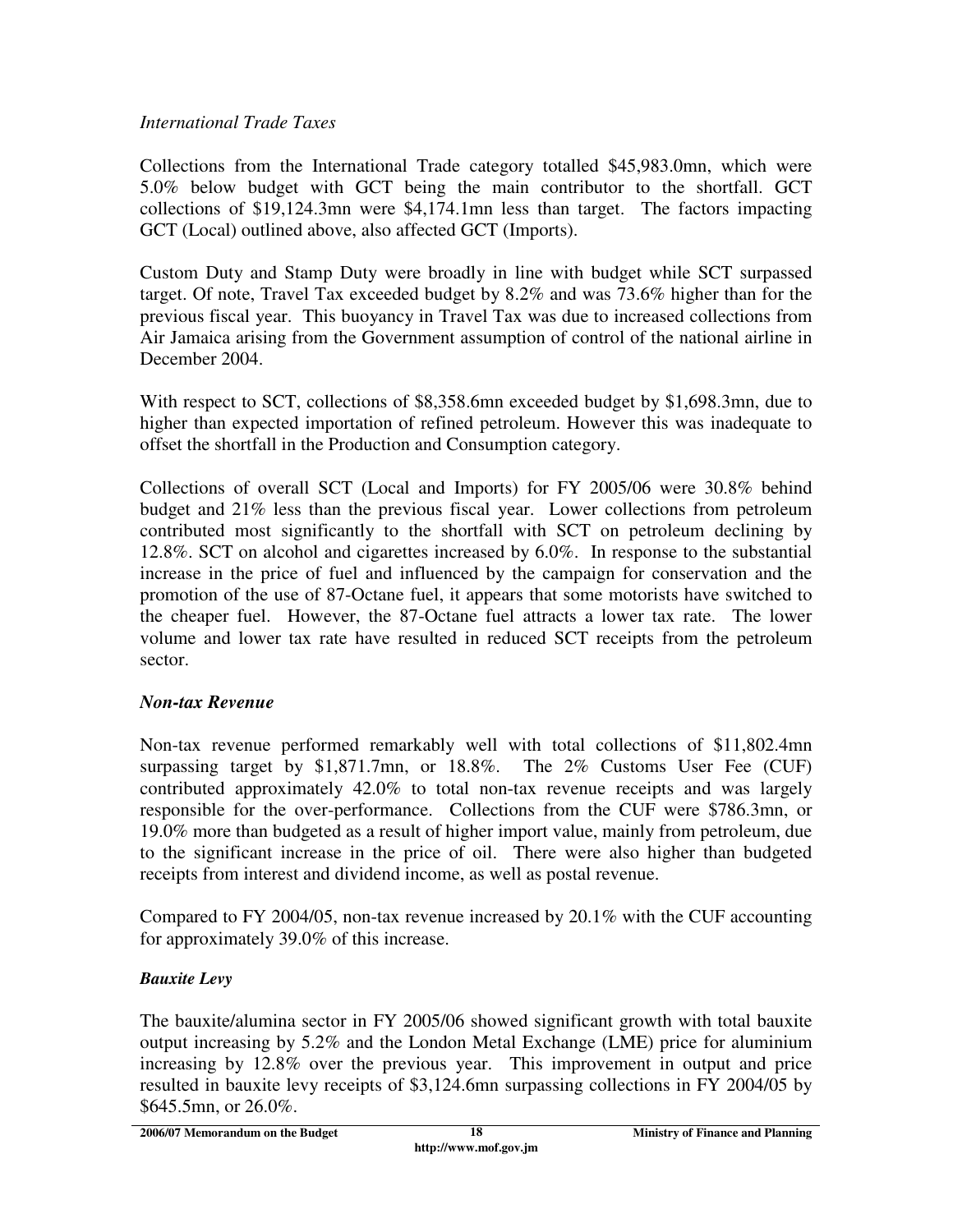Compared to the amount budgeted, bauxite levy inflows were 4.3% better, due mainly to a 13.5% increase in the LME price for aluminium negating an 8.1% shortfall in total bauxite output.

### *Capital Revenue*

Capital revenue totaled \$8,464.1mn, an increase of \$637.5mn over budget. The increased inflows arose from higher than expected receipts from the Financial Institutions Services (FIS) and loan repayments. Included in the total capital revenue collections is the programmed \$5,000.0mn from the National Housing Trust (NHT) for the Education Transformation Project (ETP).

### *Grants*

Grant receipts amounted to \$717.2mn, a shortfall against the budget of \$3,492.4mn. This shortfall arose from two main factors:

- Only Euro2.9mn of the budgeted Euro11mn from the European Union (EU) for Support to the Economic Reform Programme (SERP111) was received. The remainder is programmed for FY 2006/07; and
- Delay in implementation of several projects due to, inter alia, adverse weather conditions;

The inflows were \$3,502.8mn (83.0%) less than for the previous fiscal year. However collections in FY 2004/05 included one-time inflows of \$2,993.0mn from the EU for reconstruction activity arising from Hurricane Ivan and for SERP.

### **EXPENDITURE**

Total expenditure of \$207,724.1mn, for FY 2005/06, was 1.6% higher than budgeted. This marginal increase occurred as in nominal terms a 10.4% reduction in capital expenditure was outweighed by a 2.7% increase in recurrent expenditure. The increase above budget occurred in the last fiscal quarter due to unforeseen obligatory expenses, as expenditure remained behind budget for the first three quarters of the year. The level of spending during FY 2005/06 was only 4.1% higher than for the previous fiscal year, which represents a significant decline in real terms. It is important to note that in comparison to the last three fiscal years, interest cost and wages and salaries constituted a smaller share of total expenditure whereas a greater share was devoted to the general operations of Government (recurrent programmes) as well as infrastructure spending (capital projects). The share of total expenditure devoted to interest and wages and salaries in FY 2005/06 amounted to 42.5% and 30.4%, respectively, compared to an average of 45.8% and 33.4%, respectively, between 2002/03 and 2004/05.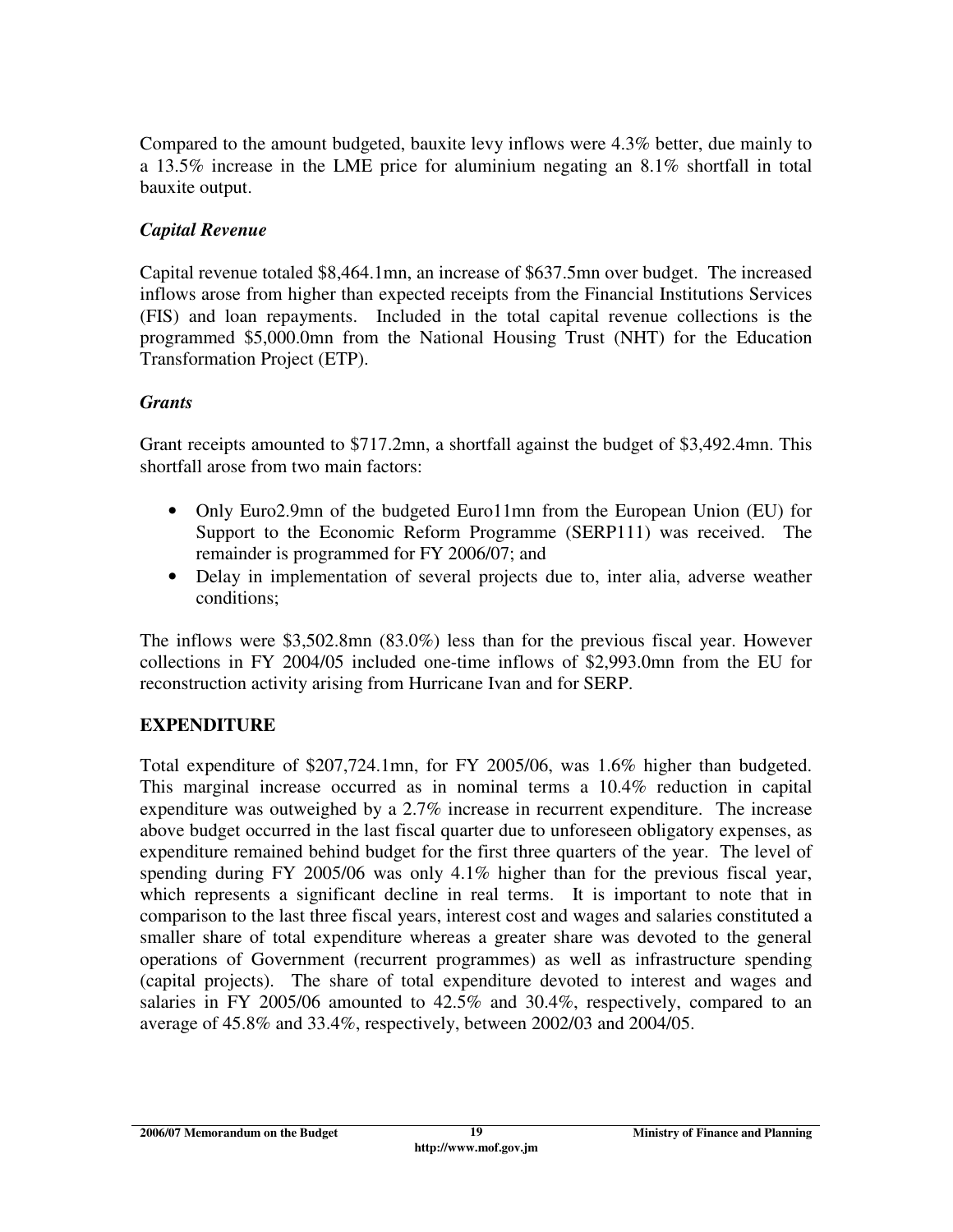### *Recurrent Expenditure*

Recurrent expenditure totaled \$192,250.0mn, which was \$5,046.1mn, or 2.7% more than budget with higher spending on recurrent programmes, wages & salaries and domestic interest costs accounting for the increase. This level of recurrent spending was a marginal increase of 2.1% over FY 2004/05, which represents a considerable decline in real terms and is indicative of Government's commitment to contain expenditure, reduce the fiscal deficit and improve the debt ratios.

### *Programmes*

Spending on recurrent programmes of \$40,846.3mn was 6.8% more than the amount budgeted and 27.3% above the previous fiscal year. While there was lower expenditure in some areas, this was offset by increased spending on other items including, inter alia:

- allocation for the registration and re-verification of voters exercise;
- arrears on mileage to traveling officers;
- additional subvention to local government to cover arrears on street lighting;
- provision for Hurricane Ivan relief;
- higher utility costs increased rates and petrol costs; and
- increased pension payments.

### *Wages and Salaries*

Expenditure on wages & salaries for FY 2005/06 was programmed to fall by \$2,130.0mn as the FY 2004/05 wage costs included one-time payments of statutory deduction arrears of \$3,631.4mn. For the first half of FY 2005/06, wages and salaries remained consistently below budget due mainly to lower than programmed cost of back pay to some health sector professionals for the 2002/04 (pre-MOU) contract period. However the MOU Addendum resulted in additional costs of \$1,668.0mn. Salary payments for new police recruits also contributed to additional costs. Wage and salary payments exceeded budget by \$1,721.3mn or 2.8%. Notwithstanding this expected payment, wages and salaries remained below the FY 2004/05 level.

### *Interest Payments*

Interest cost of \$88,295.7mn was broadly on track with budget, exceeding the budget by only 0.8%. Whereas notable savings were realized from lower external payments this was offset by slightly higher domestic payments. Faster than programmed reduction in domestic interest rates and slower than anticipated exchange rate depreciation during the first half of 2005 contributed to lower than budgeted domestic interest cost for the first half of FY 2005/06. However with rising inflation in mid-2005 and attendant exchange rate pressures the reduction in interest rates was halted. This development, coupled with increased domestic borrowing to finance a larger fiscal deficit, led to higher than programmed interest payments for the second half of FY 2005/06. As a result, domestic interest payments of \$65,394.6mn increased over budget by 1.5%. Nevertheless, it must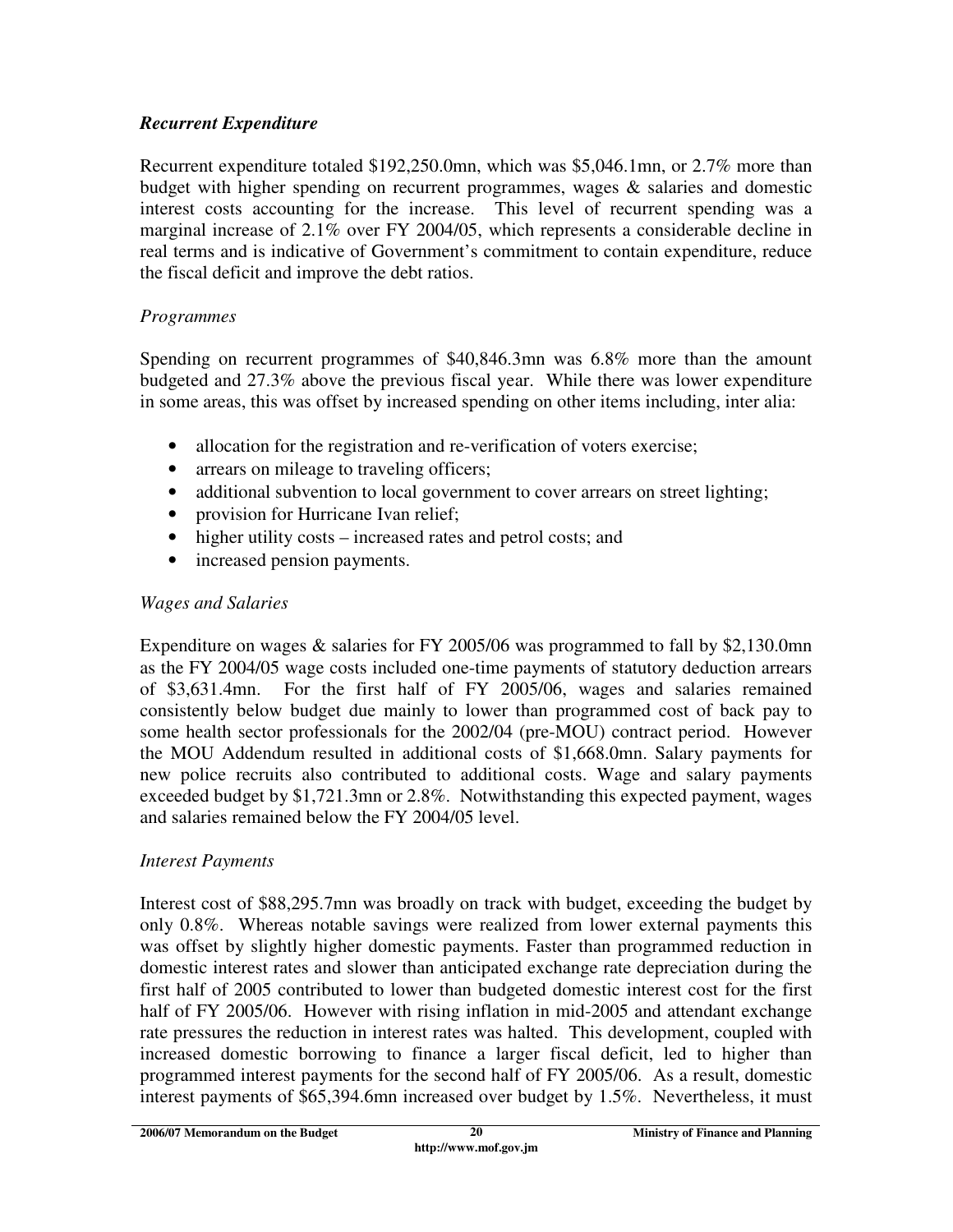be noted that this interest cost represented a decline of \$7,248.2mn (10%) from the FY 2004/05 level, which is reflective of the significant reduction in interest rate over the past year.

External interest payments totaled \$22,901.0mn, a reduction of \$279.6mn (1.2%) against the budget. The lower costs arose from, inter alia, debt forgiveness from the United Kingdom and slower than anticipated depreciation in the value of the Jamaica dollar. Compared to last fiscal year, external payments rose 13.7%, due in part to the depreciation in the value of the Jamaica dollar, as well as a larger debt stock.

# *Capital Expenditure*

Total capital expenditure of \$15,474.1mn was \$1,801.9mn below budget. The lower capital expenditure was partly the result of:

- corrective measures taken by the GOJ to contain expenditure in light of the revenue fallout and the commitment to getting as close as possible to the fiscal targets;
- adverse weather conditions characterized by the very active hurricane season which delayed several projects; and
- a later than anticipated start to the ETP, resulting in a much lower level of spending. The remaining expenditure obligation on the ETP has been carried forward to FY 2006/07.

Despite being lower than budgeted, capital spending was \$4,708.3mn, or 43.7% higher than in the previous fiscal year. This increase largely represents expenditure associated with deferred financing arrangements, support to Air Jamaica, Cricket World Cup 2007 and ETP.

# **LOAN RECEIPTS**

In light of the need to finance a larger fiscal deficit, Government's borrowing requirement exceeded budget in FY 2005/06. Loan inflows totalled \$184,708.9mn, consisting of \$130,920.4mn domestic and \$53,788.5mn external, an increase of \$42,032.8mn over budget. This increase over budget however included \$16,250.0mn (US\$250 mn Eurobond) that was raised on the international capital market in February 2006 specifically to finance FY 2006/07.

Thus with respect to loans raised to finance FY 2005/06 operations, the excess over budget was \$25,782.8mn. Of this amount \$2,862.1mn was from external sources while \$22,920.7mn was raised on the domestic market. The increase in the intake for external loans arose from the GOJ accepting an additional US\$50.0mn in response to overwhelming demand from the international market. The higher domestic loan inflows resulted chiefly from the need to finance the larger than programmed deficit.

**<sup>2006/07</sup> Memorandum on the Budget Ministry of Finance and Planning**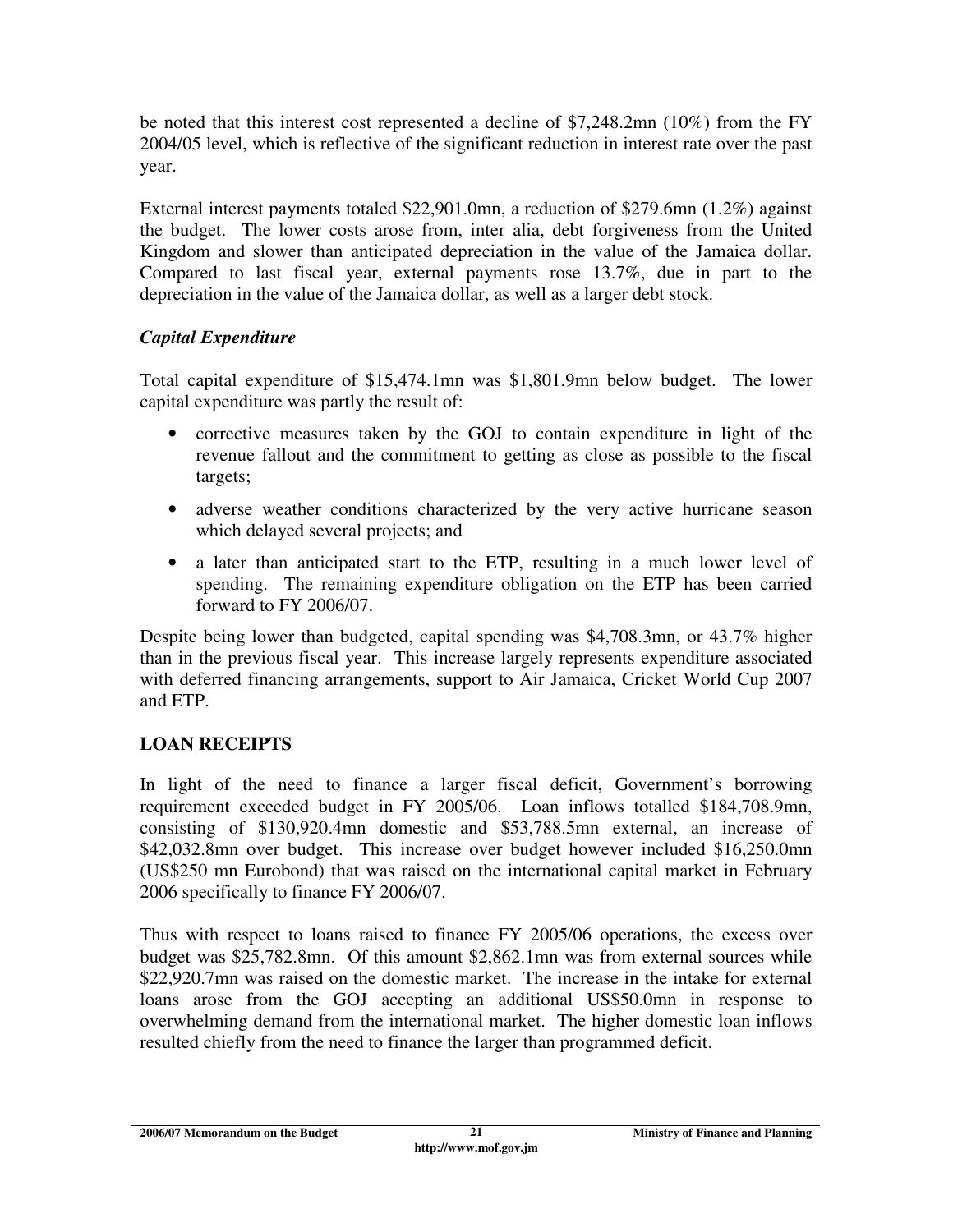#### **AMORTIZATION**

Amortization payments of \$139,971.2mn fell below budget by \$2,705.0mn as slightly higher external payments were outweighed by lower domestic payments. External payments of \$33,116.7mn exceeded budget by \$795.2mn (2.5%), due in part to higher than projected exchange rates on multicurrency loans. On the other hand lower than projected contingencies contributed to domestic payments being \$3,500.1mn (3.2%) less than budgeted. Additionally, domestic amortization was impacted by the payment of short-term debt raised during the year, as well as the prepayment of FINSAC Local Registered Stocks (LRS). However, these were offset by the rollover of some payments. relative exchange rate stability. The economy continues to benefit from higher levels of investment in hotel construction, in road and communication infrastructure, as well as in expansions to airports and trans-shipment terminals. These developments have underscored the need to review and refocus educational requirements of the Jamaican labour force in order to meet the employment opportunities emerging from these growth sectors. The outlook is, however, cautioned by the threats posed from the forecast for the 2006 hurricane season and the ongoing tensions surrounding oil production that could negatively impact domestic market stability and the macroeconomic programme.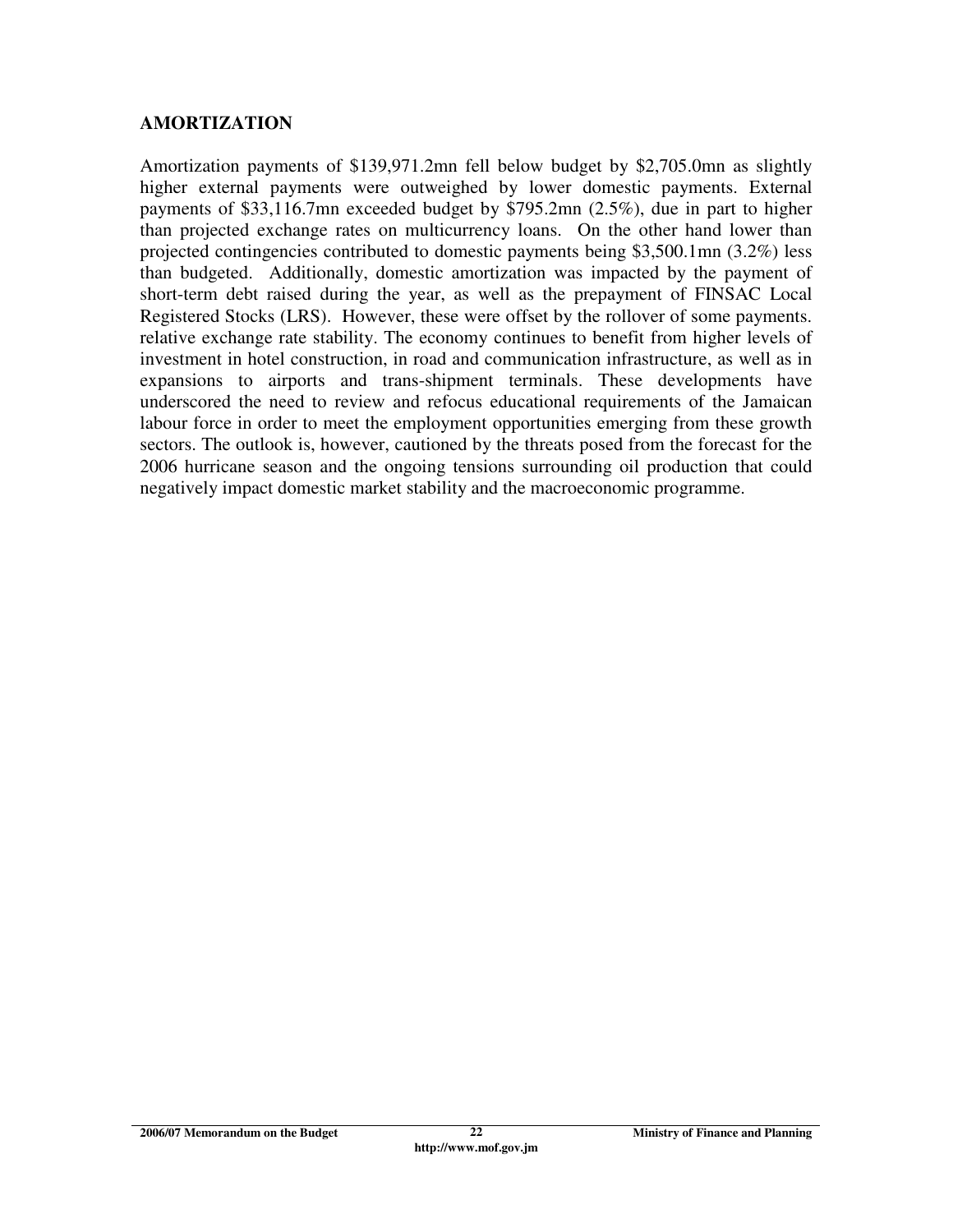# **Chapter 2**

# *CENTRAL GOVERNMENT BUDGET FISCAL YEAR 2006/07*

#### **OVERVIEW**

The FY 2006/07 Budget was formulated within the medium term framework outlined below:

| Real GDP Growth $(\%)$ | 2004/05<br>0.4 | 2005/06<br>19 | 2006/07<br>3.0               | 2007/08<br>3.0 |
|------------------------|----------------|---------------|------------------------------|----------------|
| Inflation Rate $(\% )$ | 13.2           | 11.4          | 10.0                         | 9.0            |
| Exchange Rate (avg)    | 61.58          | 63.47         | constant real effective rate |                |

Within the context of the medium term framework, Cabinet approved an Expenditure Budget of \$358,192.7mn, which was tabled in Parliament on April 12, 2006. The salient features of the budget are presented below. As in previous years, debt servicing accounts for the largest portion of the budget.

#### *DEBT SERVICING*

Total debt servicing is projected at \$210,000.8mn or 59% of the budget. This compares to \$224,507.5mn or 65% for FY 2005/06. The breakout of the debt servicing is as follows:

| <b>Total</b>                      | 210,000.842                 | 224,507.457               |
|-----------------------------------|-----------------------------|---------------------------|
| Interest payments<br>Amortization | 92,420.32<br>117,580.521    | 84,710.291<br>139,797.166 |
|                                   | 2006/07<br>\$ <sub>mn</sub> | 2005/06<br>\$mn           |

Total debt servicing for FY 2006/07 reflects a reduction of 6.5% below the 2005/06 outturn.

### *DOMESTIC DEBT SERVICE*

### *Interest*

A total of \$66,337.4mn has been allocated for interest payments on domestic debt. This reflects an increase of 6.7% over the outturn for the previous year. The level of increase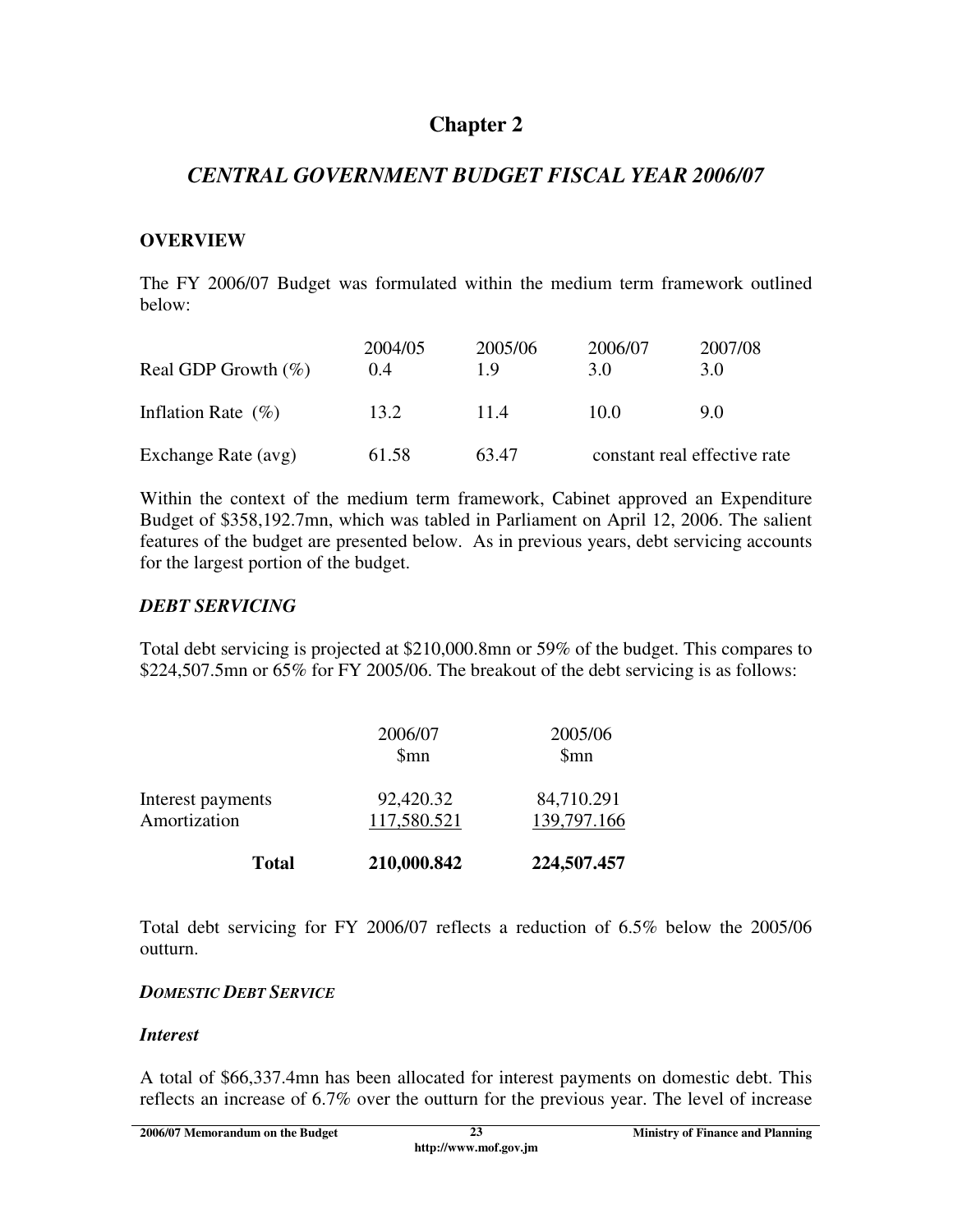results mainly from a provision for interest due on instruments issued to cover of Bank of Jamaica losses.

### *Amortization*

The programmed domestic amortization is \$101,009.7mn, which represents a 7.0% reduction below the outturn for FY 2005/06.

# **External Debt Service**

# *Interest*

An amount of \$26,082.9mn has been allocated for interest payments on external debt. This compares with the outturn of 22,536.8mn for FY 2005/06, an increase of 15.7%. This increase is due mainly to the higher stock of debt outstanding in the bond component of the debt portfolio.

# *Amortization*

The external amortization provision of \$16,570.8mn is \$22,216.6mn below the outturn for 2005/06. This reduction is attributable to the fact that there will be no bullet payments in relation to Jamaica's Global Bonds for 2006/07.

# *WAGES AND SALARIES*

Central Government wages and salaries are projected at \$72,763.9mn, equivalent to 9.8% of GDP. This is a sharp reduction from the over 12% of GDP that obtained about three years ago. Education, Health and National Security account for 65.0% of the wage bill. The estimated wage bill is inclusive of a block provision to be paid under a potential successor MOU.

# **EDUCATION SERVICES**

Education Affairs and Services have been allocated \$40,725.9mn to undertake recurrent and capital projects. This represents 11.4% of the total Budget and 27.5% of the total non-debt budget.

# **Recurrent**

An amount of \$35,114.4mn of the education services budget has been provided for recurrent expenses. This is a 7.0% increase over the 2005/06 expenditure. The bulk of the allocation has been distributed as follows:

- Early Childhood Education \$1,469.6m or 4.0% of the education budget
- Primary Education \$11,367.3m or 32.3% of the education budget.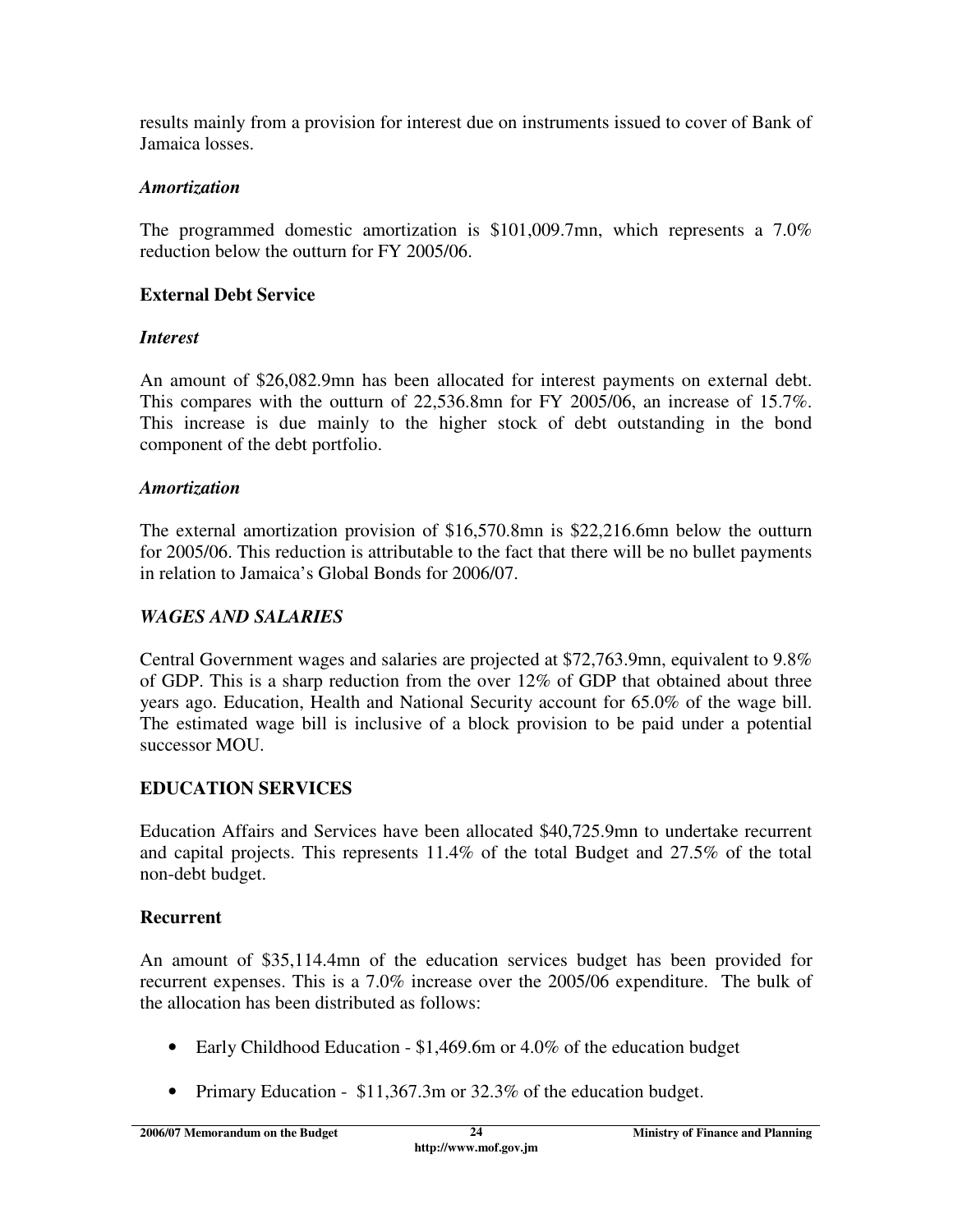• Secondary Education - \$9,473.9mn or approximately 27.0% of the education budget.

For 2006/07, \$104.7mn has been allocated towards the Secondary Enhancement Programme, which provides support to newly upgraded high schools in order to build comparable standards with traditional high schools.

Tertiary Education has been allocated \$6,838.4mn or 19.5% of the education budget. The provision to the University of the West Indies is about \$5,000.0mn, a 16.0% increase over the 2005/06 provision of \$4,317.8mn. This represents the government of Jamaica's full contribution to the University of the West Indies for FY 2006/2007. Included in this figure is approximately \$630.0mn for the teaching component being offered by the University Hospital of the West Indies (UHWI);

Included under this programme is an allocation of \$120.0mn to refund teachers up to 50% of their tuition fees. Only teachers who upgrade their qualifications without accessing study leave, on a part time basis, would qualify for a refund.

Three new Activities have been introduced under the recurrent head of estimates for this year. These are:

- High School Equivalency Programme (HSEP) \$17.0mn. The HSEP is a new programme to offer high school certification to persons who left the school system prematurely, or did not acquire the skills and competences necessary to benefit from the learning opportunities in their earlier years;
- Management Information Systems \$26.2mn. This entails full integration of appropriate technology into the ministry's operations.
- Operation Phoenix \$12.1mn. This allocation will allow for the establishment of 3 additional youth centres across the island, as well as the employment of an additional 18 youth empowerment officers.

# *Capital A (GOJ Funded Projects)*

### *Education Transformation Project (ETP)*

The ETP has been repositioned as a programme under the Ministry of Education and Youth. The allocation of \$3,600mn represents the balance of the National Housing Trust (NHT) funds, which were not spent during FY 2005/06. The provision is broken down by sub-activities as follows:

- Curriculum, Teaching and Learning Support \$100.0mn;
- Behaviour Transformation \$100.0mn;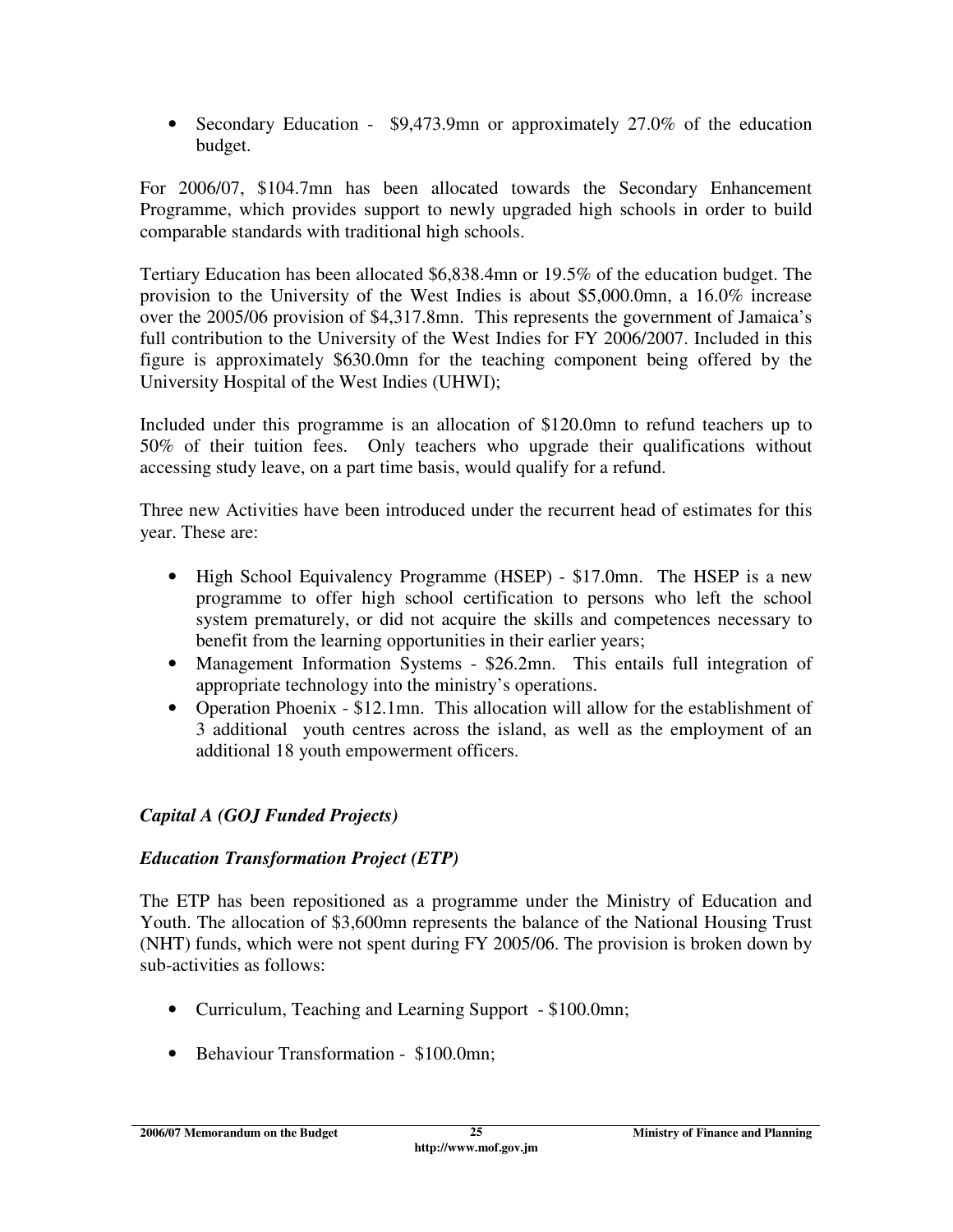- Governance and Management to improving management systems in schools \$160.5mn;
- Communication \$40.0mn;
- Stakeholder Participation to facilitate partnerships in a structured manner, examine parental support, and encourage volunteerism - \$10.0mn;
- Information and Communication Technology \$300.0mn;
- Nutrition Programmes to fund nutritional support to students \$196.5mn;
- Facilities and infrastructure to facilitate the rehabilitation and upgrading of schools, space rationalization of primary and secondary facilities and improving the aesthetics of the physical plant - \$2,641.9mn;
- Administration of operational support to the programme \$67.0mn

Other Capital A Programmes include:

# • **Early Childhood Education**

An amount of \$870.0mn is provided for the allocation of a special maintenance grant of approximately \$30.0mn to each of 29 infant schools;

# • **Primary Education**

The sum of \$25.0mn is allocated for a special maintenance grant for primary schools;

# • *SECONDARY EDUCATION*

An allocation of \$8.0mn has been made for a special maintenance grant;

# • **Technical/Vocational Education**

An amount of \$0.7mn is provided for the allocation of a special maintenance grant;

# • **Special Education**

\$2.3mn is allocated for the provision of the special maintenance grant;

# • *TEACHERS EDUCATION AND TRAINING*

\$122.8mn is allocated to this activity to fund the Distance Bachelor of Education (B.Ed.) Programme under which teachers are upgraded to the degree level;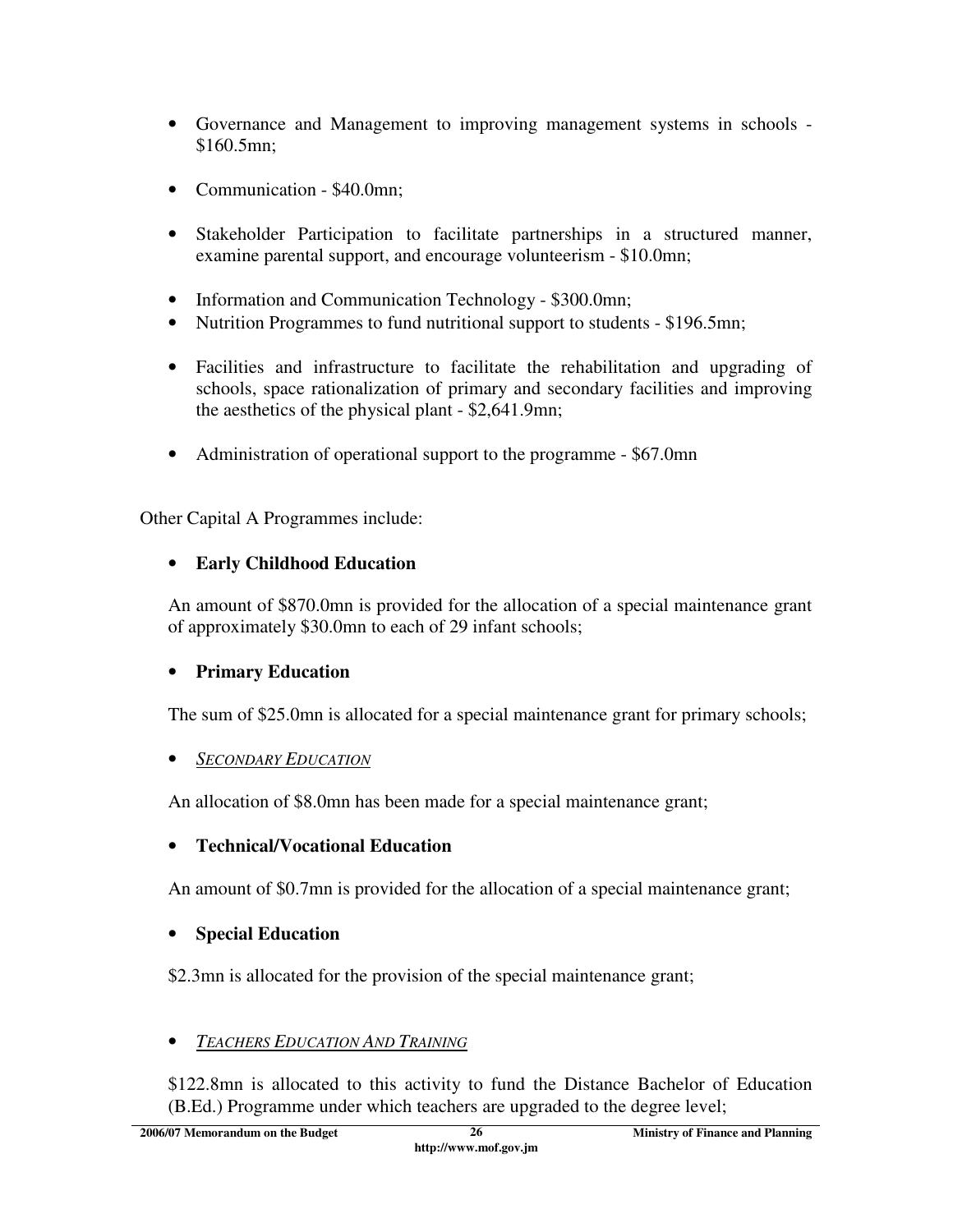# • **Deferred Financing**

The Northwest Jamaica Schools Project - \$350.4mn UDC/WIHCON St. Catherine Schools Project - \$638.5mn

### **Capital B – Multilateral/Bilateral Projects**

The 2006/07 allocation represents funding for five projects, three of which are ongoing, one that is almost complete and one new project. The Ministry has placed focus on the development of its early childhood and primary education programmes and has allocated 61.9% of the Capital B provision to these areas. The bulk of the allocation of \$175.1mn or  $21\%$  is for the acquisition of technical services aimed primarily at improving literacy and numeracy and for the educational reform process.

Included among the allocation is \$378.0mn, of which 46.0% is for civil works under the Primary Education Support Project (PESP), The Enhancement Of Basic Schools Project, and the Reform Of Secondary Education Project (ROSE) Phase 2.

A provision of \$1.9mn has been made to complete the New Horizons For Primary Schools project. The ongoing projects are:

- Primary Education Support Project (IDB) \$374.0mn
- Reform Of Secondary Education Project- (ROSE 2) (IBRD) \$312.0mn
- Enhancement of Basic Schools (CDB) \$120.0mn

The new project to be undertaken is the Improved Education of Targeted Youth of which \$12.1mn has been allocated. This is a US\$17.3mn USAID grant-funded project to be implemented over 5 years. The amount provided in the budget represents GOJ's contribution to fund three mathematics and literacy professionals, other support staff and to execute workshops.

### *National Youth Service*

This programme has been allocated \$497.9mn and comprises 3 components, namely the Corps Programme, The Jamaica Values and Attitudes Programme (JAMVAT) and the International Youth Exchange Programme. Funding for the proposed revised programme will be based on joint financing, which will include budgetary support, HEART Trust/NTA and the Private Sector, through the National Youth Service (NYS) Foundation. The allocation for stipend is estimated at \$333.0mn. The JAMVAT programme is provided with \$100.0mn under this Activity.

# *DEFENCE AFFAIRS, PUBLIC ORDER and SAFETY SERVICES*

THESE FUNCTIONS HAVE BEEN ALLOCATED A NET PROVISION OF \$23,454.6MN, THROUGH THE MINISTRIES OF NATIONAL SECURITY AND JUSTICE. THIS REPRESENTS 6.6% OF THE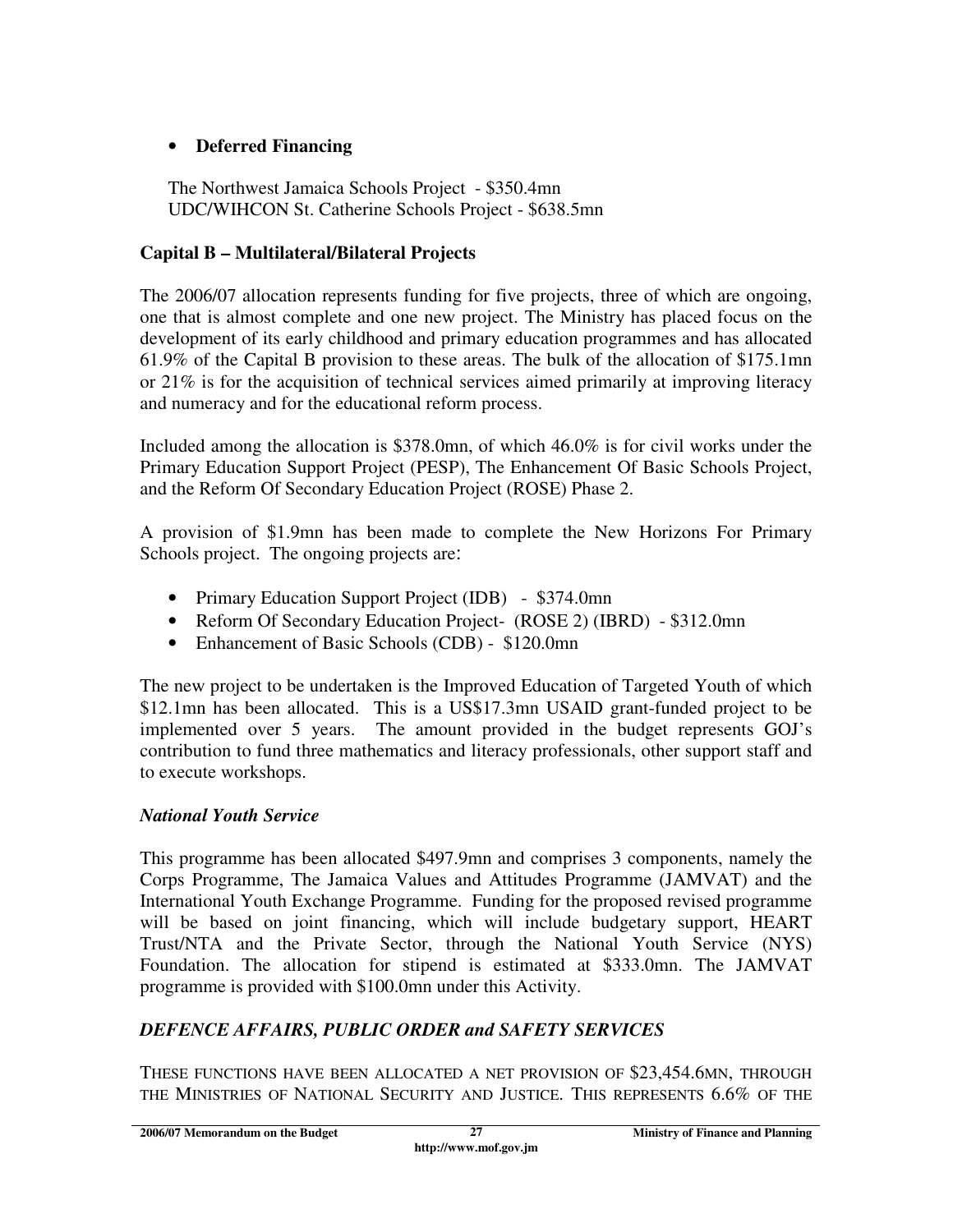TOTAL BUDGET AND 15.8 % OF THE NON-DEBT BUDGET. IF THE APPROPRIATIONS IN AID (A.I.A) IS ADDED TO THIS FIGURE THEN, THERE WILL BE GROSS ALLOCATION OF \$24,015.5MN. OF THE NET ALLOCATION, \$20,718.6MN RELATES TO RECURRENT PROGRAMMES AND \$2,734.0MN TO IMPLEMENT CAPITAL PROJECTS.

# **Recurrent**

The allocations with respect to the Ministry of National security (MNS) are listed below:

• *Defence (JDF)* 

The JDF has been allocated \$3,747.7mn or 18.1% of the total recurrent budget for this ministry;

• Police

The Police sub-function has been allocated a total of \$12,152.9mn or 65.0% of the total MNS and Departments' recurrent budget;

• Correctional Services

An allocation of \$2,550.0mn has been provided for the Department of Correctional Services (DCS).

# **Ministry of Justice**

The Ministry of Justice and its Departments have been allocated a total of \$2,231.2mn for recurrent expenditure, which includes an amount of \$75.5mn for justice reform.

# **Capital A**

The 2006/2007 proposed allocation for the MNS Capital A Head is \$1,508.0mn. This amount is to provide for:

- The purchase of a Motorola Analog network, Digital Radio Network and Digital Microwave Network for the Jamaica Constabulary Force (JCF) - \$721.5mn;
- Payment for the automated palm and fingerprint system and integrated ballistic information system - \$353.5m;
- Purchase of patrol boats for the JCF \$331.5mn; and
- Insurance charges relating to the purchase of the helicopters for the JDF \$93.5mn.

# **Capital B projects**

There are 3 projects under this Head namely:

- Improving Governance Through Citizen Security and Participation \$140.0mn
- Purchase of Surveillance Vessels for the JDF \$20.0mn
- Project 9223- Citizen Security And Justice Project \$197.6mn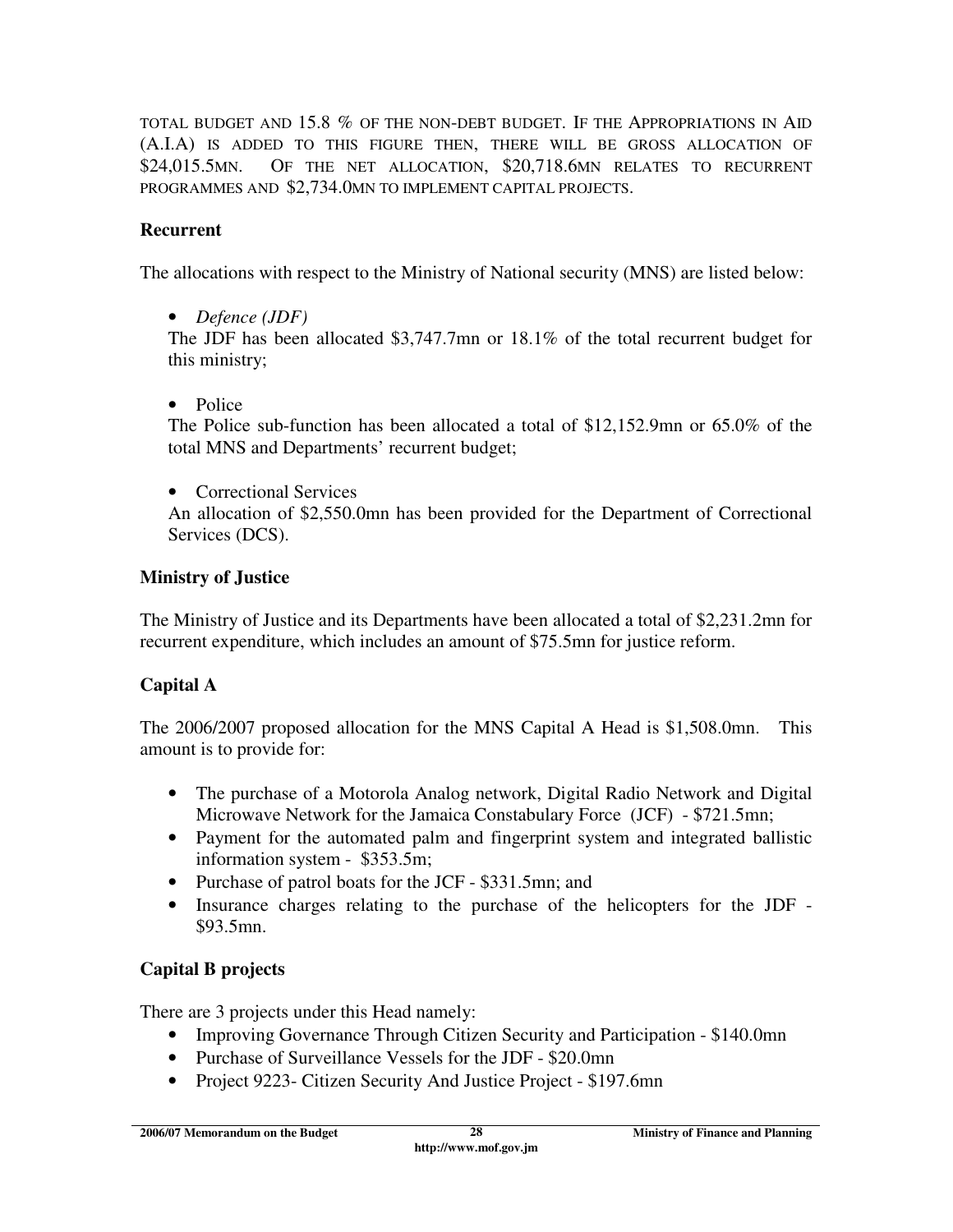### *MINISTRY OF HOUSING, TRANSPORT AND WORKS*

For FY 2006/2007 some of the main activities under this Ministry will include works to be implemented under the following portfolios:

#### **Housing**

- Commence the construction of 3 open-market projects at 62 Lady Musgrave Road, White Water & Mineral Heights;
- Complete the draft National Housing Policy;
- Complete 13 schemes comprising 3,076 housing solutions under operation pride;
- CONTINUE THE IMPLEMENTATION OF 16 PROJECTS COMPRISING 4,563 HOUSING SOLUTIONS UNDER THE JOINT VENTURE PROGRAMME;
- Commence 6 new projects comprising 1,619 housing solutions under the private sector facilitation programme

#### **Water**

- Enacting the Water and Sewerage Act;
- Amending the Water Resources and Flood Control Acts;
- Completing 28 water supply projects island wide
- COMPLETING 3 SEWAGE TREATMENT PROJECTS;
- CONTINUING THE CONSTRUCTION WORKS ON THE PORT ANTONIO WATER SUPPLY, SEWERAGE AND DRAINAGE PROJECT;
- Continuing construction on the Milk River, Shettlewood, Christiana/Spauldings, Hope Bay/St. Margaret's Bay Water Supply Projects

### **Transport and Works**

This portfolio will continue:

- Maintaining the island's public road system to acceptable standards;
- Reducing congestion and allowing for the more efficient flow of traffic;
- Improving accessibility to farming communities, so as to facilitate the efficient transporting of farm products;
- improving drainage in the road network and implementing other flood control measures, to protect lives and property, in the event of flooding;
- continuing and strengthening the programme of bridge replacement and maintenance and introducing a new programme of bridge rehabilitation;
- operating an efficient equipment management scheme;
- developing and maintaining a national traffic management system;
- maintenance of Government office buildings and other structures;
- regulation of transport services by Marine, Air and Land (which includes Rail Transport).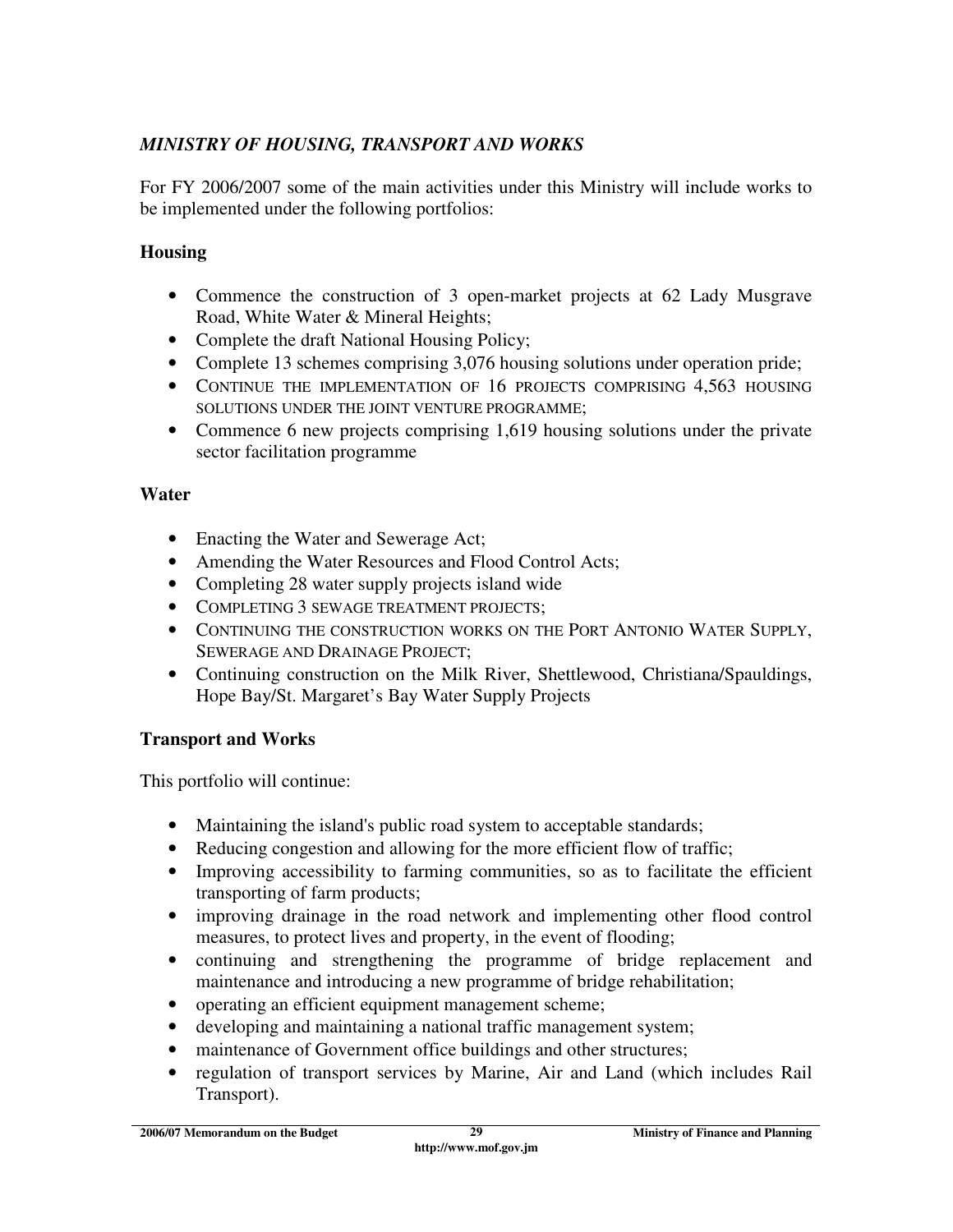#### **Capital Projects**

The allocation for capital projects amounts to \$7,549.0mn. The major projects to be implemented are:

#### **Major Rural Water Supply (EEC) - \$610.0mn**

The objectives of the project are to improve the standard of living (poverty reduction) in the rural areas of Jamaica, through the establishment of sustainable water supply systems; and to bring about an improvement in the quantity and quality of water supply to the targeted communities, and environs of Shettlewood, Christiana/Spaldings, Hope Bay/St. Margaret's Bay and Milk River.

#### **Rural Water Supply Project (IDB) - \$250.0mn**

The aim of the project is to improve the sanitary and health conditions in Jamaica by increasing coverage of potable water and sanitation services in poor rural areas. It is expected that the project will benefit approximately 18,750 persons upon completion.

#### **Port Antonio Water, Sewerage and Drainage - \$120.0mn**

This project sets out to rehabilitate and expand the water supply and distribution system in Port Antonio; and improve the existing drainage system and the introduction of a new central wastewater collection and treatment system in Port Antonio. *Kingston Metropolitan Area (KMA) Water Supply - \$1,135.2mn* 

The objective of this project is to provide an improved water supply system to the KMA (including South East St. Catherine, Kingston  $\&$  St. Andrew) to keep pace with the rapid industrial and housing developments in these areas.

#### *National Road Services Improvement - \$179.2mn*

This project aims to promote the creation of a self-sustainable system for the provision of safe and reliable national road network and to strengthen the core activities of planning, programming and budgeting for the road sector and maintenance design and construction of roads within the national network under the auspices of the National Works Agency (NWA).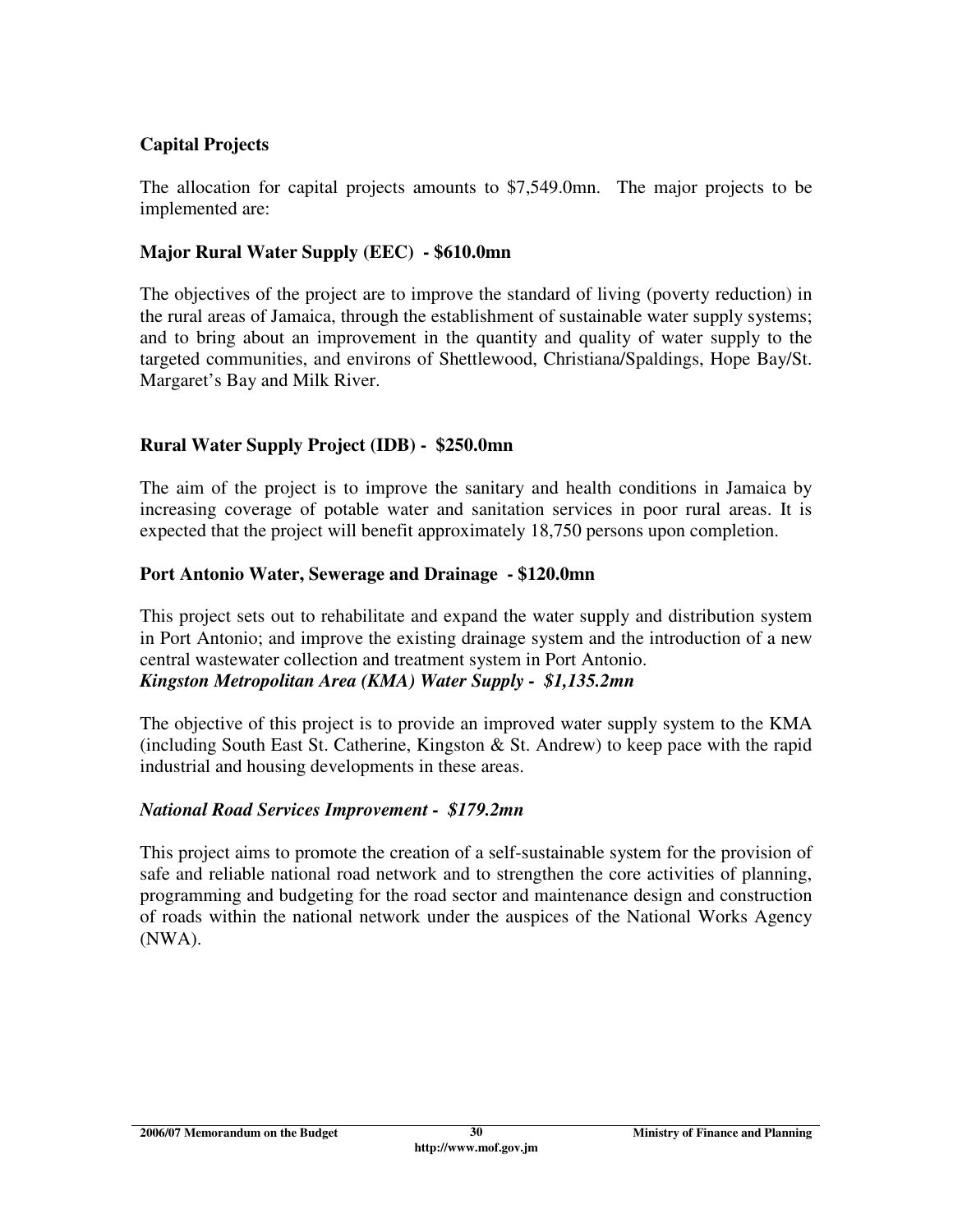### *Flood Damage Rehabilitation (CDB) - \$213.8mn*

This project seeks to restore the flood-damaged roads on the network to a condition for normal maintenance and to a pre- flood condition.

#### *The Northern Coastal Highway Improvement - \$2,235.6mn*

The objectives of this project are to develop infrastructure along Jamaica's north coast; improve vehicular and pedestrian safety; reduce overall transportation costs and alleviate congestion along the corridor, by eliminating standing water on the driving surfaces; and improve the sight distances by flattening of curves and removal of roadside obstacles. The proposed length of the roadway is approximately 268 km and is divided into 3 segments.

The allocation for 2006/07 is to undertake the following activities:

- **Segment 1** to provide retention payments to contractors and landowners for land acquisition;
- **Segment 2A** to construct 13.4 km of 4-lanes with 4.2m median from Montego Bay to Sea Castle Hotel and 13.2km of 2-lanes with 2.44m shoulders and two vehicular underpasses from Sea Castle to Greenside; complete land acquisition; complete relocation/removal of utility poles; complete resettlement and complete 95% construction of highway;
- **Segment 2** to continue utilities relocation/removal and laying of pipeline; acquisition of all parcels of land; resolution of outstanding resettlements of householders; and the completion of highway construction from Greenside to Ocho Rios; and
- **Segment 3** to award construction contract, complete 20% of the works and complete the land acquisition from Ocho Rios to Port Antonio;

#### *Road Rehabilitation Project (Kuwait) - \$206.7m*;

UNDER THIS PROJECT 274 KM OF ROAD SECTIONS IN 12 PARISHES ARE TO BE REHABILITATED. THE ALLOCATION FOR 2006/07 IS TO COMPLETE FINAL PAYMENTS ON ALL CONTRACTS AND COMMENCE DESIGNS AND SURVEYS FOR OTHER IDENTIFIED ROADS TO BE REHABILITATED.

#### *Halfway Tree Transportation Centre - \$250.0mn*

This allocation has been provided for the continued construction the Transportation Centre.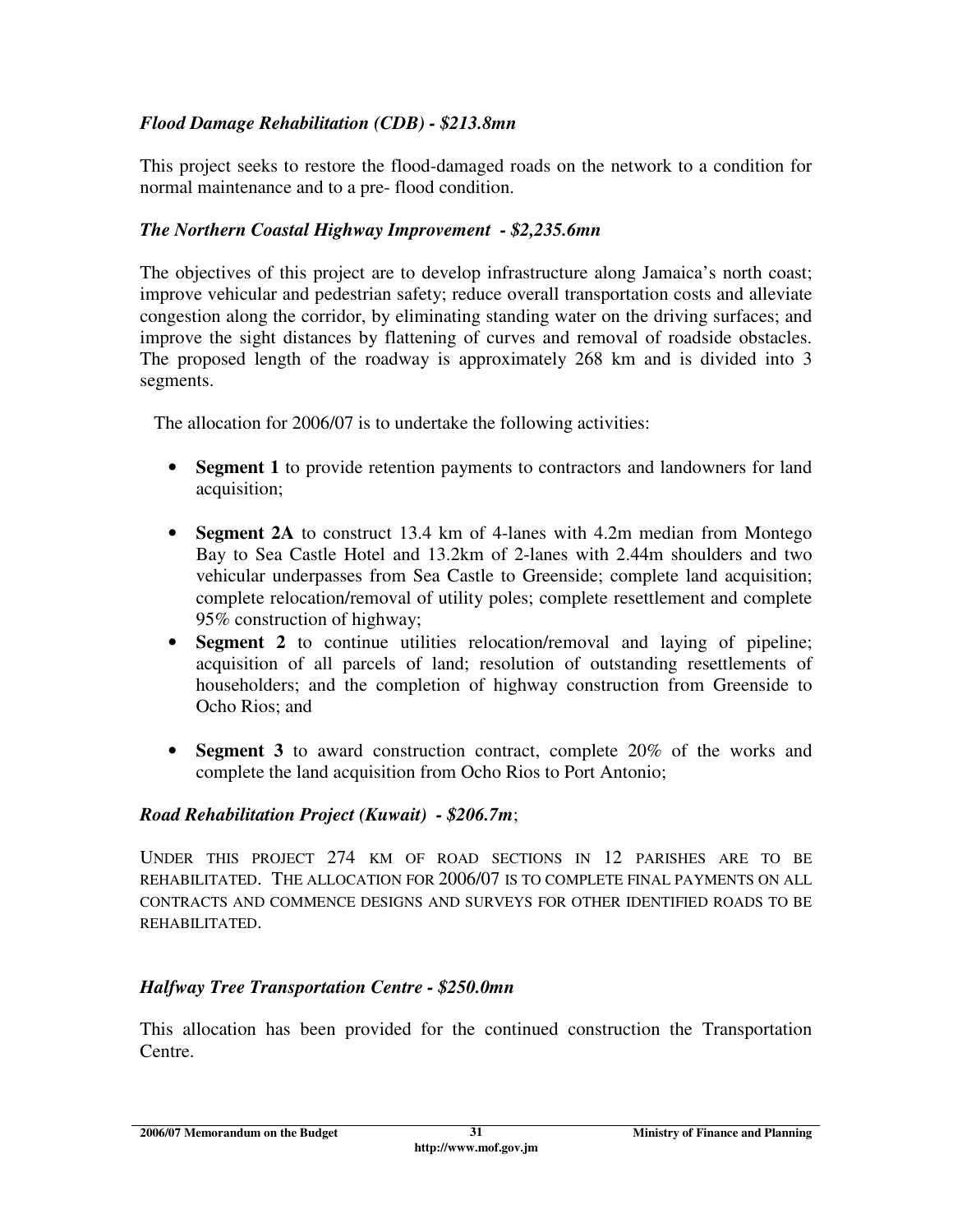#### *Improvement of Air Navigation Facilities - \$100.0mn*

This allocation is for construction of a new control tower at the Donald Sangster International Airport.

### *HEALTH SERVICES*

The function Health Affairs and Services (MOH and Departments) has been allocated \$15,587.4mn or 4.4% of the overall budget. In terms of the non-debt component of the budget, this allocation represents 11.0% and comprises recurrent expenditure of \$15,012.6mn and capital expenditure of \$574.9mn. This allocation (excluding \$100m that is to be paid over to the National Health Fund (NHF)) represents an increase of approximately 8.5% over the revised estimates 2005/2006. When fee collections of \$1,630.0mn and Appropriations in Aid (AIA) of \$536.4mn are factored in, the MOH and Departments will have \$16.159.9mn (net of outstanding \$1,494.0mn statutory deductions and \$100.0mn for NHF) to cover its expenses.

An amount of \$13,412.9mn (net of statutory deductions of \$531.6mn and inclusive of \$11,782.9mn from the budget, of which \$1,630.0m is for fees) has been allocated for delivery of health services through the four Regional Health Authorities. These Authorities provide a comprehensive range of health services at the primary, secondary and tertiary levels.

\$1,826.0mn (net of statutory deductions arrears of \$962.6mn) of the recurrent budget for the health services has been allocated to the University Hospital of the West Indies. This amount represents approximately 68% of the estimated operating cost of the hospital to be financed through the MOH's budget.

### **Capital Projects**

The major capital projects under the MOH are as follows:

- GOJ/IBRD HIV/AIDS Prevention and Control Project \$250.0mn
- GOJ/GLOBAL FUND Treatment Prevention and Control Programme in Jamaica - \$269.0mn

# *GOJ/IBRD HIV/AIDS Prevention and Control Project (IBRD)*

This project supports selected activities of Jamaica's National HIV/AIDS strategic plan. In so doing the project is to assist GOJ in curbing the spread of HIV epidemic; improving treatment, care and support for people living with HIV/AIDS and strengthening Jamaica's capacity to respond to the epidemic.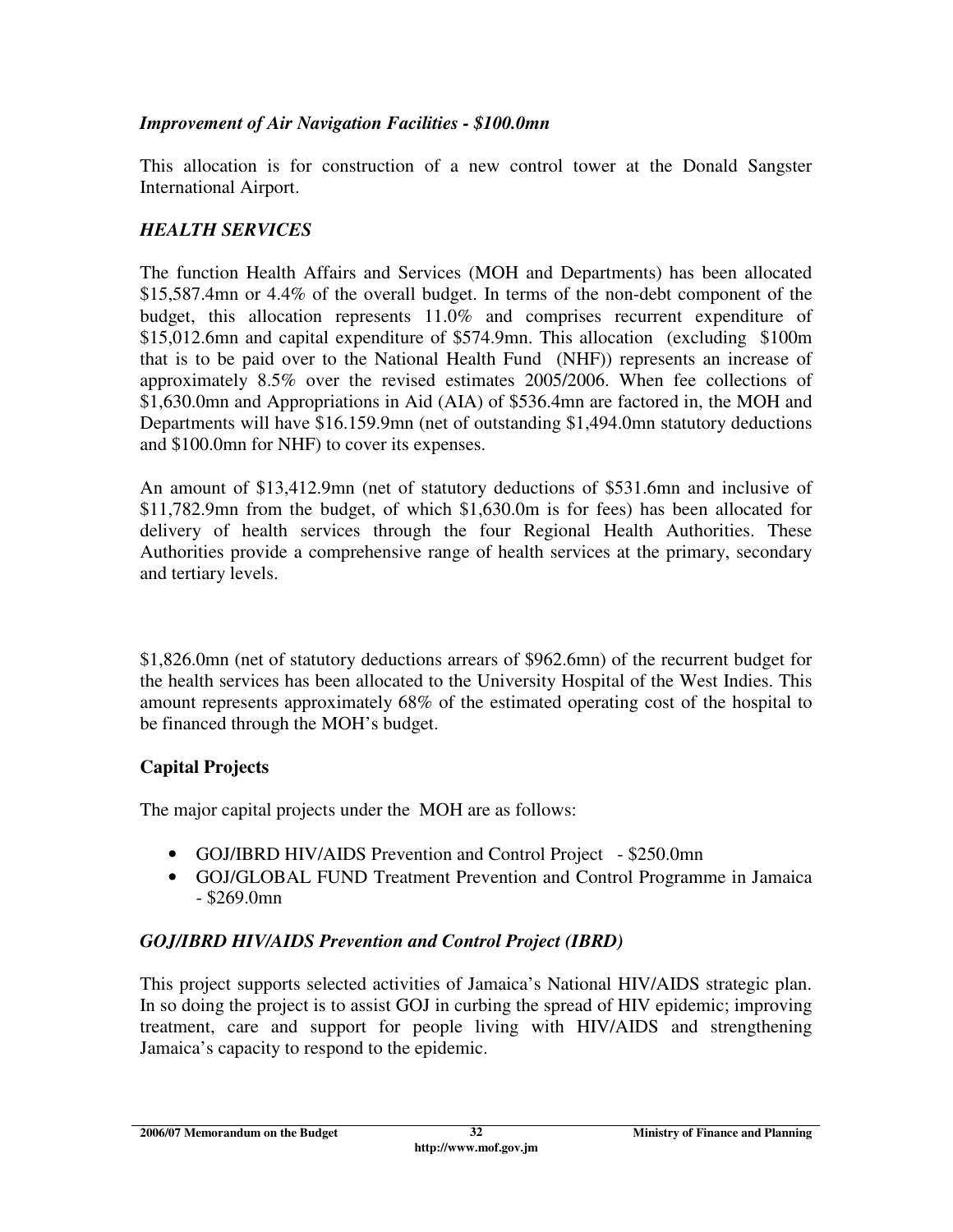### *Global Fund Treatment Prevention and Control Programme*

The purpose of this project is to strengthen the multi-sector national response to prevent and address the HIV/AIDS epidemic in Jamaica. This is done through scaling-up efforts to provide antiretroviral drugs to both children and adults living with HIV/AIDS. The project is also geared to complete and implement policies and legislative framework specially addressing stigma and discrimination aimed at persons living with HIV/AIDS.

#### *National Health Fund (NHF)*

The NHF plans to continue its major thrust to inform access to benefits and to increase significantly its public information output to keep the general public informed about the benefits and activities during the year.

The organization intends to spend approximately:

- \$334.0mn on Individual Benefits. This is designed to assist Jamaican residents in meeting the cost of prescribed medication for specific illnesses;
- \$122.0mn on Jamaica Drug for the Elderly Programme (JADEP), which is designed to assist Jamaicans over 60 years old in meeting the cost for prescribed drugs for specific illnesses; and
- \$1,230.0mn on Institutional Benefits which includes the upgrading of public pharmacies, purchase of equipment for hospital, research, training and support for Healthy Life-style Programmes administered by the Health Ministry.

### *TOURISM*

The Tourism, Entertainment and Culture Ministry has been allocated a total of \$3,577.6mn. This amount represents 2.4% of the non-debt budget.

### **Recurrent**

An amount of \$3,437.5mn has been allocated to cover the main areas as follows:

- Art and Culture which has been allocated an amount of \$588.6mn;
- \$2,485.1mn through the Jamaica Tourist Board (JTB). Of this amount, \$1,166.8mn is for overseas marketing and \$94m for preparation for the World cup Cricket 2007;
- Tourism Product Development Company (TPDCO) has been allocated \$243.9mn.

### **Capital Projects**

In terms of the capital projects \$140.1mn has been allocated to fund the following main projects: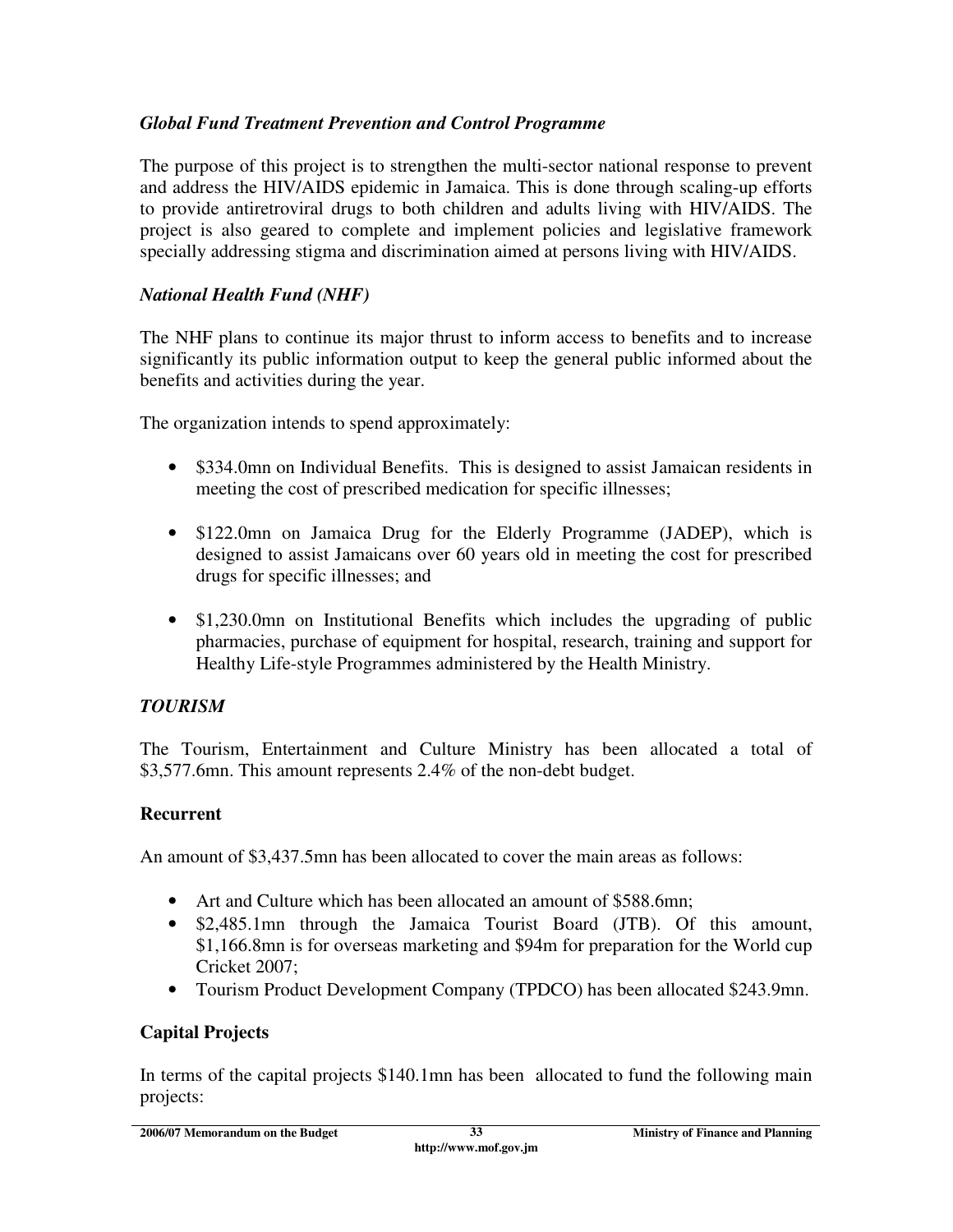- TPDCO \$77.5mn;
- Jamaica Reservations \$22.1mn; and
- Devon House \$16.0mn for undertake upgrading works.

### *OTHER PROGRAMMES/PROJECTS*

Other noteworthy allocations in the budget include:

- Development of Sport and recreational Facilities funded by the Venezuelan Investment Fund (VIF) - 300.0mn;
- Sabina Park Development for World Cup Cricket 2007 \$2,081.4mn;
- Grant to Air Jamaica \$1,496.9mn;
- Jamaica Social Investment Fund \$982.0mn;
- Greenfield Stadium for World Cup Cricket 2007 \$2,005.6mn;
- Production Incentives to Small Farmers \$86.5mn;
- Construction and Improvement to Court Houses at Morant Bay, Falmouth, Balaclava, Santa Cruz, Montego Bay, Mandeville, Coroners/Traffic Court, Judicial Complex at Supreme Court - \$391m;
- Sligoville Sports Complex \$248m;
- Social Safety Net Project to provide cash benefits to approximately 236,000 eligible beneficiaries - \$1,100.00m;
- Eradication of Screw Worm\$125m**;**
- Agricultural Support Services Project to enhance and the quality and delivery of agricultural support services mainly through improving extension, marketing and research services, upgrading existing systems for safeguarding animals and plant health - \$170.00m;
- Banana Support project to promote sustainable development in the traditional banana growing areas of Jamaica **-** \$91.0m;
- Land Administration Management Project to promote the efficient administration and management, and to rationalize the allocation and use of land and resources in an integrated and sustainable manner by implementing critical aspects of the National land Policy of Jamaica - \$140.787m;
- National Irrigation Plan to increase the agricultural production and farmers incomes through improved irrigation management and rural employment in the long term. This will see the piloting f 3 projects from the National Irrigation Plan at Pedro Plains and Hounslow in St. Elizabeth and Seven Rivers in St. James. Also, the promotion and formulation of Water User's Associations at Colbeck, New Forest, Yallahs, Essex Valley and St Dorothy to serve 1,000 farmers - \$239.0m;
- Flood Damage Rehabilitation funded by the EU to rehabilitate 65 km of flood damaged parochial roads with farming activities in 6 parishes – namely St Ann, Manchester, Clarendon, St Catherine, St Thomas and St Elizabeth - \$115.0m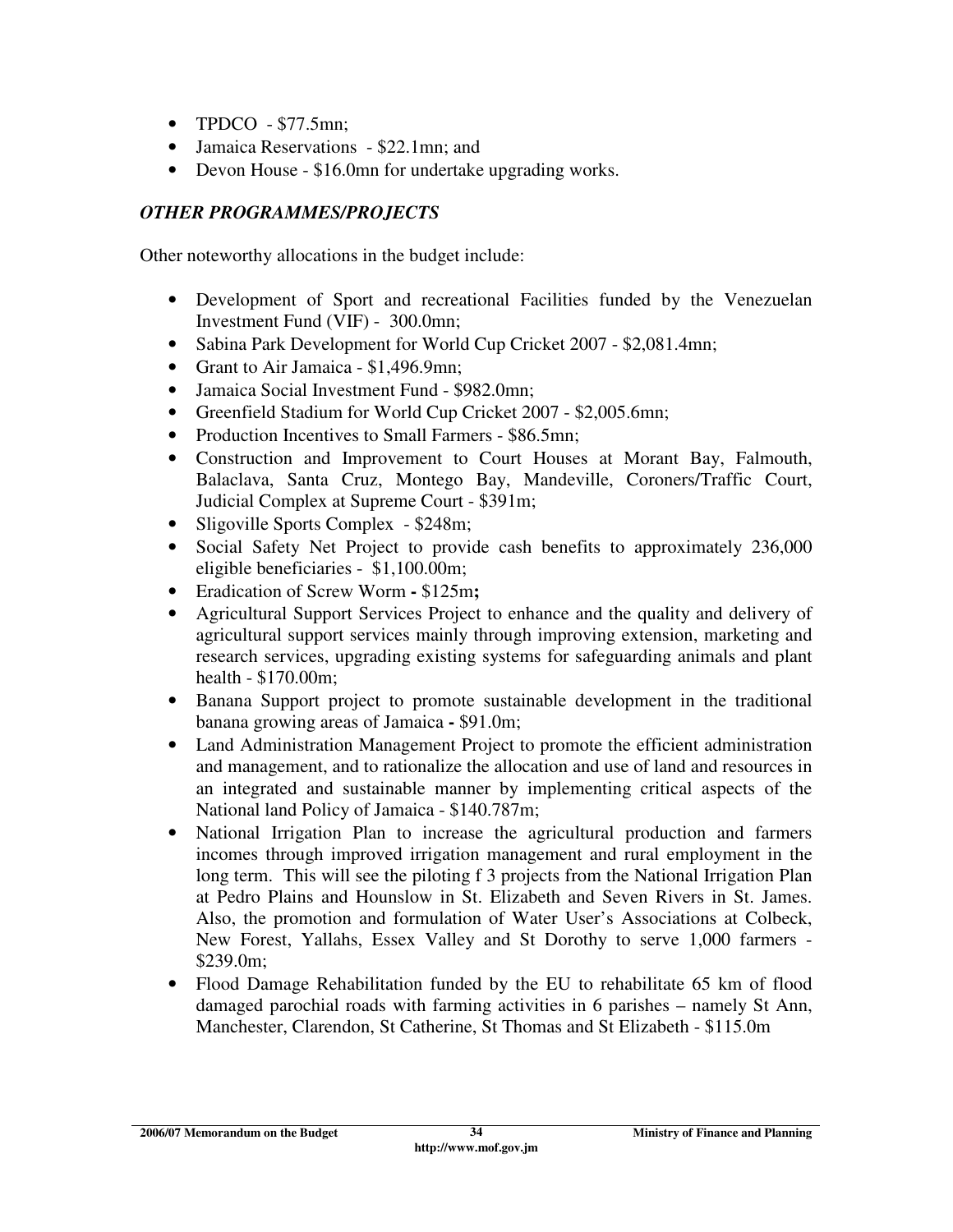### **FINANCING FY 2006/07 BUDGET**

The Government's target for FY 2006/07 is for a fiscal deficit of 2.5% of GDP, equivalent to \$18,395.1mn. The FY 2006/07 budget of \$358,192.7mn reflects above-theline expenditure of \$240,612.2mn and amortization payments of \$117,580.5mn. This expenditure outlay requires revenue & grants of \$222,217.0mn to achieve the deficit target of 2.5% of GDP.

#### **Revenue and Grants**

The projected revenue and grants for FY 2006/07 of \$222,217.0mn represents an increase of 19.0% over FY 2005/06 and is broken down as follows:

|                             | 2005/06   | 2006/07<br>(in billions of dollars) | <b>Change</b><br>$(\%)$ |
|-----------------------------|-----------|-------------------------------------|-------------------------|
| <b>REVENUE &amp; GRANTS</b> | 186,684.2 | 222,217.0                           | <b>19.0</b>             |
| <b>Tax Revenue</b>          | 162,575.9 | 195,033.9                           | 20.0                    |
| Non-tax Revenue             | 11,802.4  | 12,809.8                            | 8.5                     |
| <b>Bauxite Levy</b>         | 3,124.6   | 3,902.0                             | 24.9                    |
| Capital Revenue             | 8,464.1   | 6,778.3                             | $-19.9$                 |
| <b>Grants</b>               | 717.2     | 3,692.9                             | 414.9                   |

The estimate for FY 2006/07 is 30.3% of GDP, up from the 29.0% in the previous year.

### *Tax Revenue*

Tax revenue, which comprises about 87% to total revenue, is forecasted to grow by 20% over the previous fiscal year. This estimate for FY 2006/07 is 26.6% of GDP, up from 25.2% in FY 2005/06. The expected buoyancy in the economy, to be augmented by aggressive revenue enhancement measures, underpins the projected growth. The economy is expected to rebound from the setback in 2005, which augurs well for increased tax intake. The revenue enhancement measures will reflect a menu of administrative and legislative initiatives geared toward improving the tax system, reducing the incidence of non-compliance and boosting collections.

### **Administrative/Compliance Measures**

Achievement of the programmed fiscal deficit of 2.5% of GDP in 2006/07 will require the tax authorities to adopt an aggressive approach toward increasing tax revenue collections. To this end, Tax Administration will be undertaking special projects aimed at: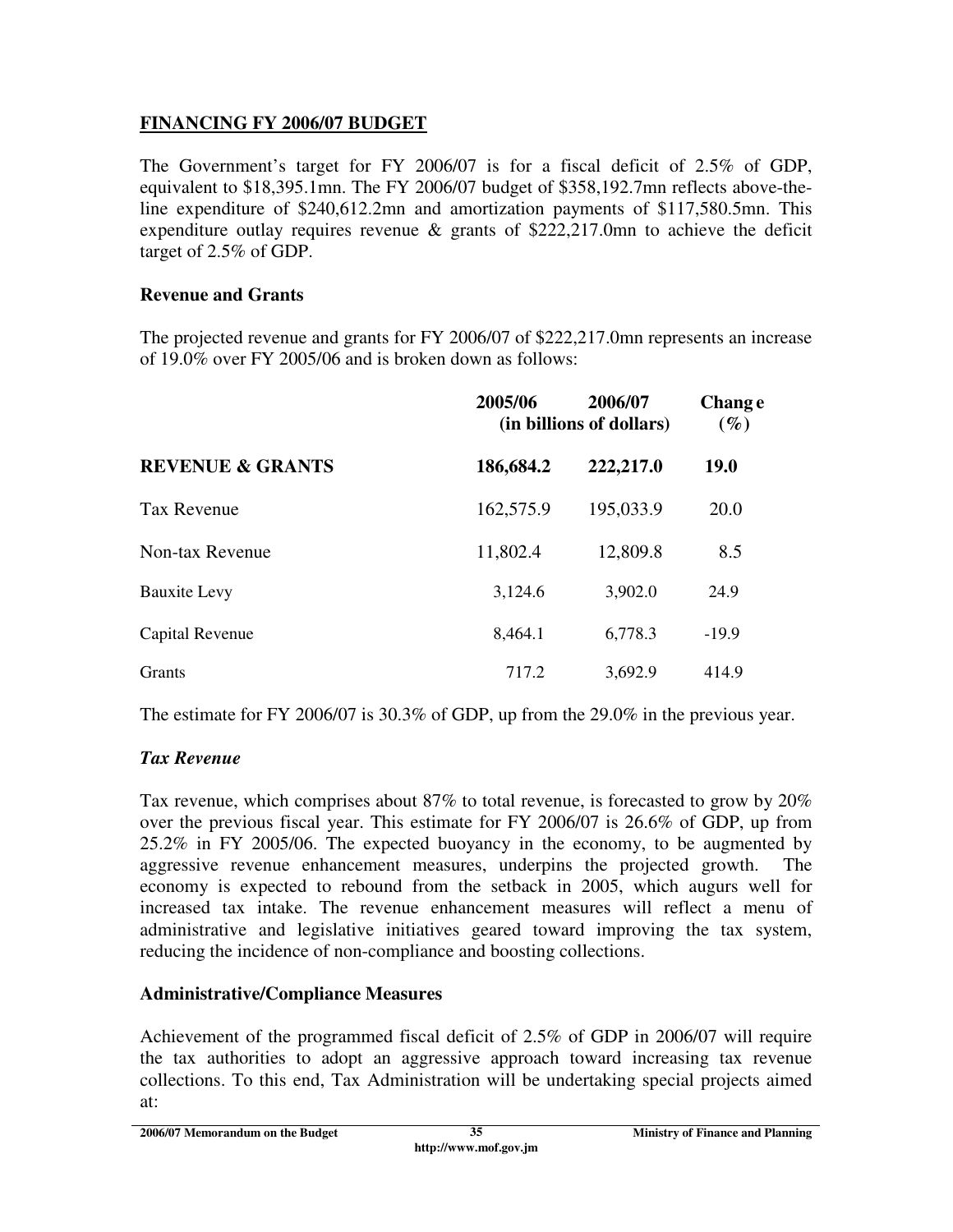- (i) auditing and assessing companies which are believed to have understated their liabilities for major taxes,; and
- (ii) collection, through a concerted and carefully managed programme, of a significant portion of the large portfolio of tax arrears, which is known to exist on taxpayer accounts.

#### *Forensic and Other Large Audits*

The audit coverage of large firms, has up to now been extremely inadequate, partly because empowering legislation is weak in some areas (for example, in the financial sector), and also because the skills of the tax auditors have been in a process of development.

The tax administration has secured technical assistance to enhance skills and to provide guidance on audits, beginning in April 2006. Although the entire audit process will take some time, it is nevertheless envisaged that some collections will result from the special audit effort during FY 2006/07.

#### *Arrears Collections*

The collection of taxpayer arrears is one of the most challenging aspects of the work of any tax administration. Significant tax arrears are known to exist in Jamaica, but prior to FY 2004/05, efforts to collect them have not been very successful. During the second half of 2005/06 the tax administration designed and implemented a project aimed at collecting \$5,000.0mn of these arrears.

The programme involved a special collections group of just about 100 officers who were exposed to special training in arrears collections and in reconciling taxpayer accounts on the tax administration computerized systems. The group was divided into four teams covering the four tax administration regions in the island, and produced weekly collections reports for a project coordinator in the office of the Director General, Tax Administration, who gave overall managerial direction to the project. During the fivemonth period from November to March, the project collected a total of \$5,635.4mn in arrears of company and individual income taxes, PAYE, education tax and general consumption tax

The management and administrative arrangements of the collection exercise, which proved successful on this special project, are now being implemented as part of the general compliance process within the Inland Revenue Department.

These measures, alongside the elasticity of the tax system should ensure achievement of the targeted \$195,033.9mn in tax revenue.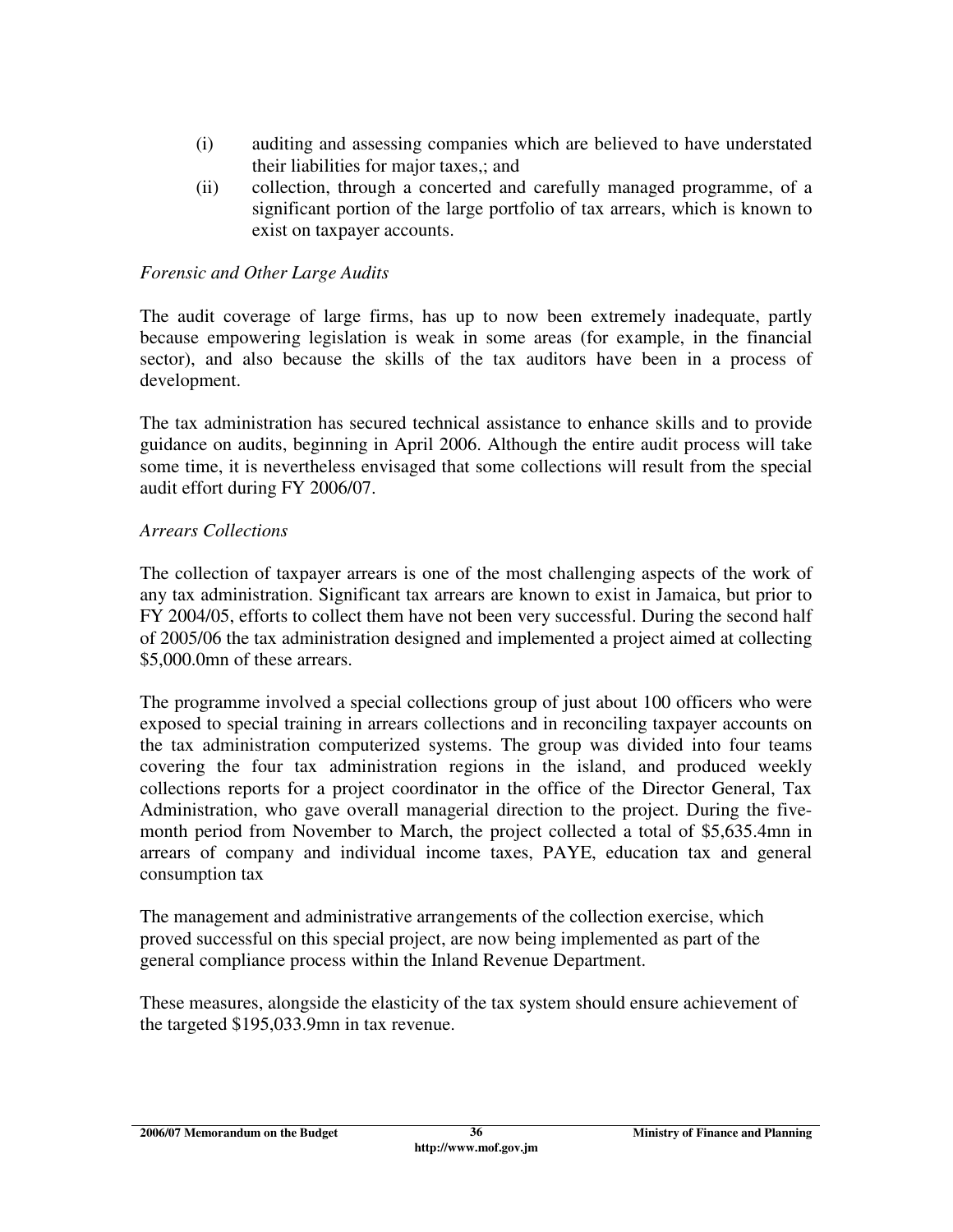#### **Non-tax Revenue**

Non-tax revenue is projected at \$12,809.8mn, 8.5% above collections in FY 2005/06. The estimate for non-tax revenue amounts to 1.7% of GDP, which is marginally below the 1.8% in 2005/06. This estimate includes receipts from the sale of a fourth cellular licence.

### **Bauxite Levy**

The bauxite/alumina industry is expected to remain quite buoyant in FY 2006/07, which should result in significant levy inflows. Projections are for a 25% increase in levy receipts over FY 2005/06 to \$3,902.0mn. Underlying these estimates is further growth in bauxite production and world aluminium prices.

### **Capital Revenue**

Capital revenue estimates of \$6,778.3mn are \$1,685.8mn (20%) less than collections in the previous fiscal year. The collections in FY 2005/06 were buoyed by the one-off inflow of \$5,000.0mn, or 0.8% of GDP from the NHT for the Education Transformation Project (ETP). While the baseline capital revenue is budgeted to increase over FY 2005/06, this increase is expected to be partly negated by a reduction in inflows from the Financial Institutions Services (FIS). The lower collections from FIS are due to the fact that most of the assets under its control have already been disposed of. The forecast for capital revenue also include expected inflows from the divestment of Government's shares in Jamaica Public Service Company Limited (JPSCo).

### **Grants**

The FY 2006/07 estimates for grants include \$2,807.4mn for capital projects and Euro11 million from the European Union for Support to the Economic Reform Project (SERP) III. This forecast for grants represents a 415% increase over receipts in FY 2005/06. Inflows in FY 2005/06 were impacted by the slower than budgeted implementation of capital projects and lower than anticipated receipts for SERP III. The forecasts for FY 2006/07 reflect a recovery from the FY 2005/06 fallout. The major grant inflows budgeted for capital projects are as follows:

| Northern Coastal Highway (EU)                          | $\mathbb{S}_{m}$<br>719.3 |
|--------------------------------------------------------|---------------------------|
| Major Rural Water Supply (EU)                          | 550.0                     |
| Scale Up of Jamaica's HIV/AIDS Treatment (Global Fund) | 275.1                     |
| Sligoville Stadium (China)                             | 248.0                     |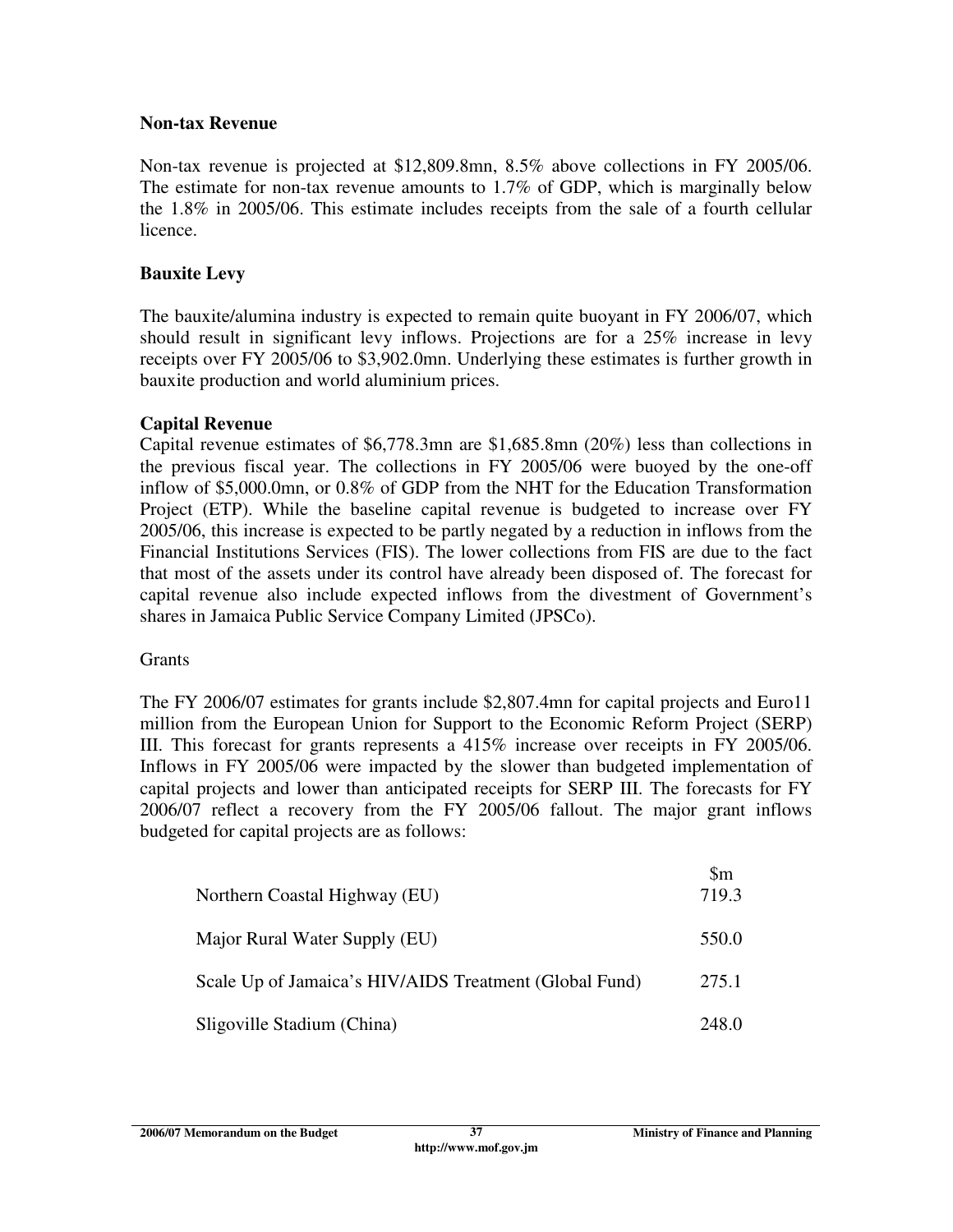#### **Loan Receipts**

The revenue forecast outlined above of \$222,217.0mn and the \$358,192.7mn expenditure budget approved by Parliament leaves a financing gap of \$135,975.7mn. In February 2006 the GOJ raised US\$250mn, which amounts to \$16,250.0mn, on the international capital market as part of the financing plan for the FY 2006/07 budget. Accounting for this pre-financing receipt leaves a gap of \$119,725.7mn, which will be covered by loan receipts. The estimate is for external loans of \$7,845.3mn from multilateral/bilateral sources that are associated with capital projects. Domestic borrowing of \$111,880.5mn will be utilized to finance the deficit and amortization. The fact that there are no "bullet" external amortization payments in 2006/07 makes the case for minimal external borrowing during the year. This forecast for domestic loans represents a reduction from the \$130,920.4mn raised in FY 2005/06 and bodes well for reductions in interest rates in 2006/07.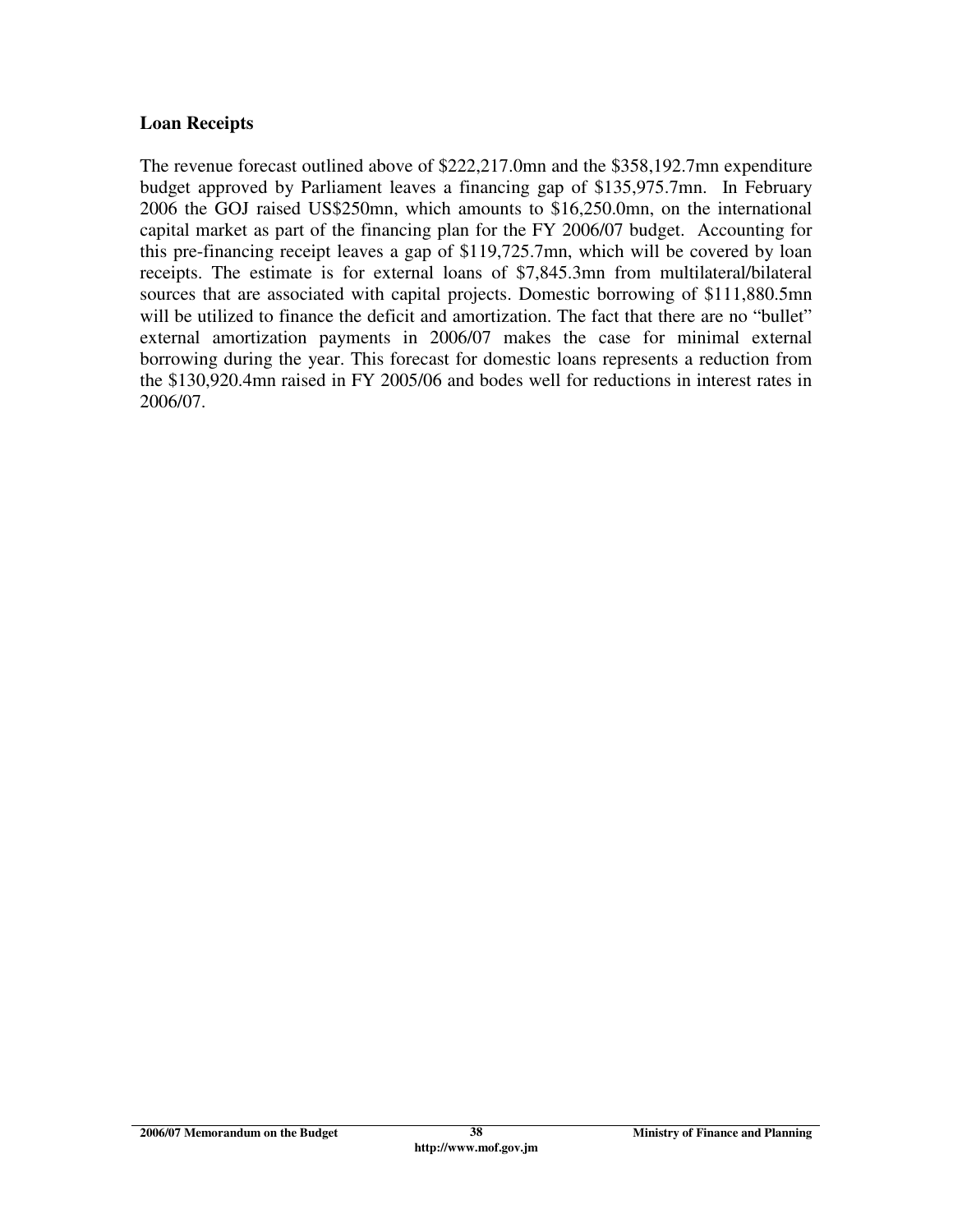# **Chapter 3**

### **PUBLIC SECTOR ENTITIES**

### **OVERVIEW**

Public Bodies, which comprise statutory bodies, agencies and government companies, are vehicles of public policy. Their roles are essential to the achievement of government's objective in stimulating economic growth, promoting development and improving the welfare of the population.

Some Public Bodies facilitate government's involvement in commercial activities in agriculture, mining, utilities, banking, and transport. Others perform regulatory and/or developmental functions to create the environment for markets to develop.

By virtue of the large amounts of human, physical and financial capital which they control, Public Bodies are increasingly being charged with responsibilities for executing government's infrastructural development programmes. Projections to the end of March 2007 indicate that self-financing Public Bodies will have gross total assets of \$502,777mn compared to \$359,468mn at end-March 2006. The human capital of Public Bodies is estimated at 19,173 persons at the end of March 2007, up from 18,569 at March 2006.

The Ministry of Finance and Planning (MOFP), in collaboration with the respective Portfolio Ministries, develops policies and monitors adherence to guidelines to ensure acceptable financial management practices within the Public Bodies sub-sector.

### **Contributions by Public Bodies**

The group of twelve (12) Selected Public Bodies is expected to generate current revenue of approximately \$125,000mn in FY 2006/07, up from \$115,000mn in FY 2005/06. This group is also expected to transfer to Central Government approximately \$5,000mn in the form of corporate taxes and grants. In addition, over \$27,000mn will be spent on Public Sector infrastructural projects.

The Airports Authority of Jamaica (AAJ) will incur capital expenditure of \$3,082mn. Of this amount \$2,900mn will be spent on Phase 1A of the Norman Manley International Airport (NMIA) expansion. This project is being undertaken within the context of a 20 year developmental plan, which envisages the creation of a modern international airport infrastructure. Timely completion of Phase 1A is critical to Jamaica's hosting of Cricket World Cup 2007. Major works will include renovation and expansion of the existing departure concourse, realignment of the access road and installation of a road surface water drainage system.

The National Housing Trust (NHT) will incur net capital expenditure of \$9,358mn of which \$2,740mn is budgeted for the Inner City Housing project, and \$2,529mn for open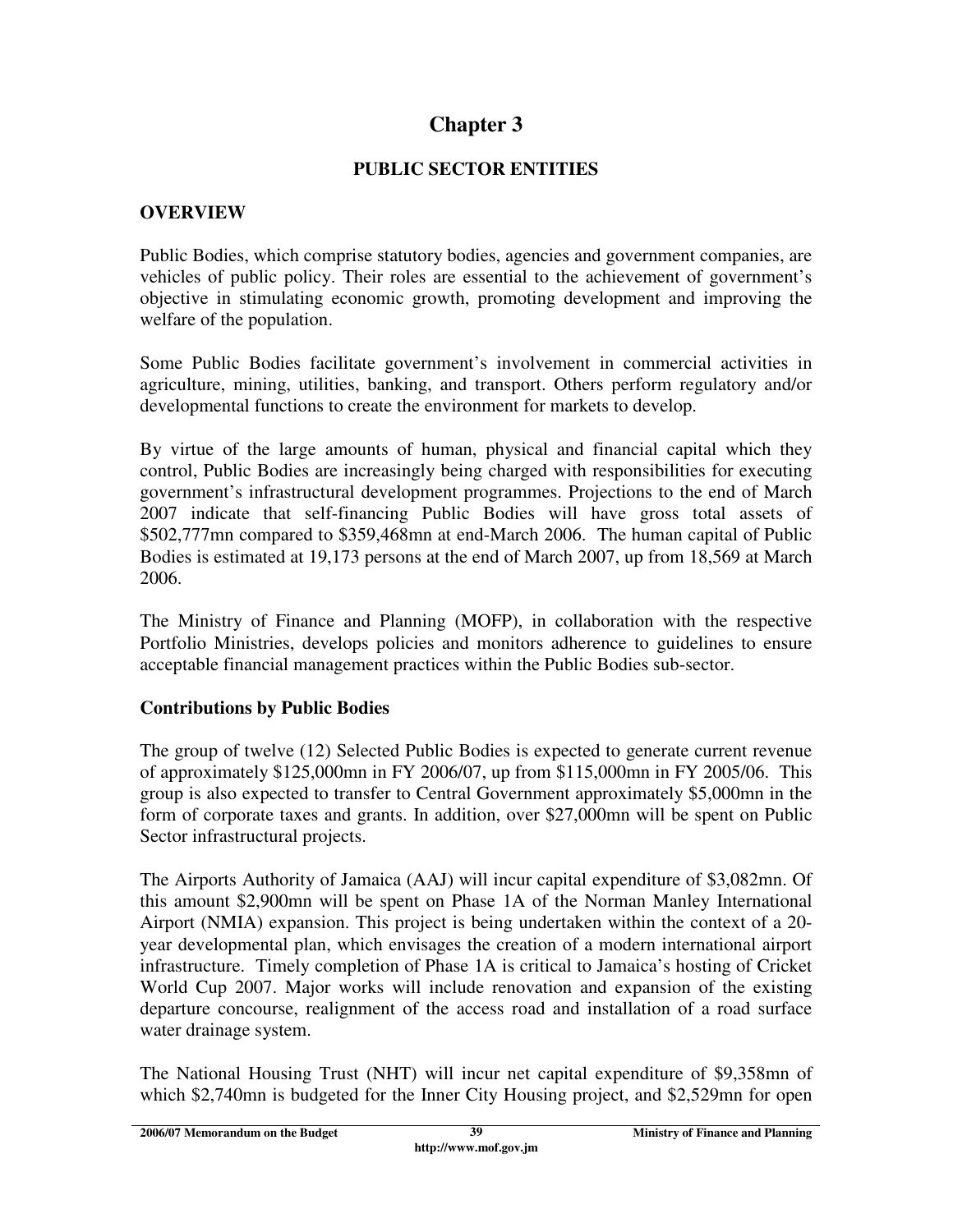market solutions. The Trust will also be engaged in a Joint Mortgage Financing programme with building societies at a cost of \$1,770mn that will benefit 2,289 contributors.

The Port Authority of Jamaica (PAJ) is forging ahead with Phase V of the expansion of the Kingston Container Terminal (KCT) and will spend \$5,500mn on civil works and equipment.

Petrojam Limited operates the only petroleum refinery in Jamaica, processing crude oil into various finished products including liquefied petroleum gas, auto diesel oil, turbo fuel, heavy fuel oil, asphalt, and unleaded gasoline. A significant portion of Petrojam's capital expenditure budget is allocated to a planned upgrade of the refinery. The refinery upgrade is critical to the future viability of Petrojam and the security of supply in sufficient quantities to satisfy the nation's energy needs.

The Urban Development Corporation's (UDC) capital programme is expected to cost \$3,579mn. A major component of this programme comprises work to be executed on behalf of government ministries and agencies at a cost of \$1,737mn. Of this amount, \$788mn is earmarked for expenditure in the North Western Schools Programme and \$387mn for construction of the Montego Bay Sports Complex. The balance of \$1,483mn will be spent on the construction of three housing development projects, which are to be financed from internally generated funds and loans from the NHT.

The National Water Commission's (NWC) estimated capital expenditure of \$2,606mn is primarily earmarked for major infrastructure projects. These include the Kingston Metropolitan Area (KMA) and Major Rural Water Supply projects, Port Antonio Wastewater and Sanitation projects and the Martha Brae to Harmony Hall Water Supply project.

## **Corporate Governance**

The MOFP, in collaboration with other Portfolio Ministries, is seeking to improve the quality of governance among Public Bodies. The Public Bodies Management and Accountability (PBMA) Act 2001, provides the statutory authority and is the primary vehicle through which this objective is being pursued.

The PBMA Act creates a comprehensive framework, which facilitates proper oversight of Public Bodies. A number of far-reaching provisions have enhanced the capacity of the MOFP and Portfolio Ministries to monitor and exercise financial control over public entities, thereby improving adherence to government's procedures and reducing the prospect of profligacy. In this regard, the legislation:

- promotes greater scrutiny of the operations of Public Bodies;
- prescribes higher standards of accountability for directors and senior management;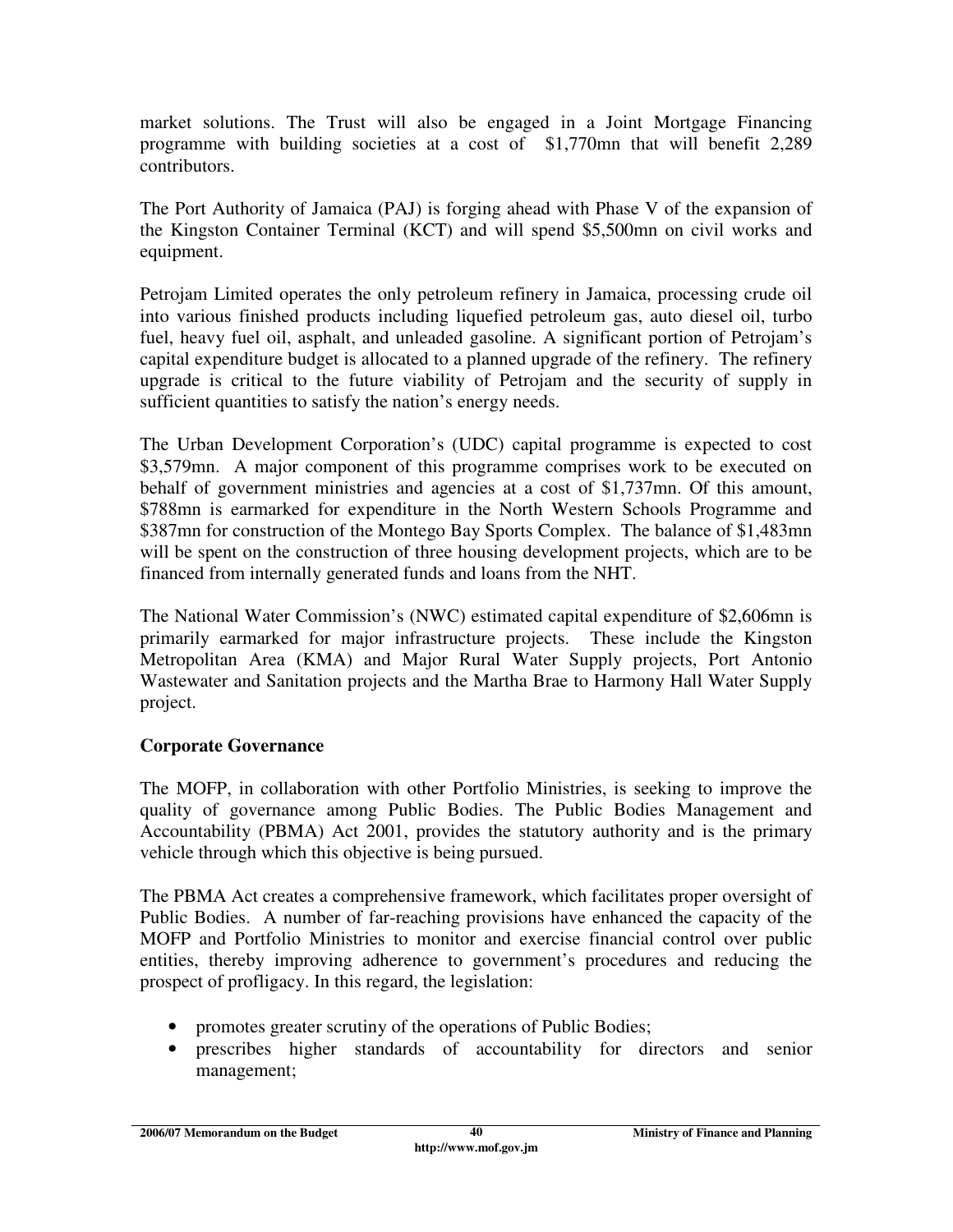- improves reporting to Portfolio Ministries and Parliament for more effective monitoring;
- enhances oversight by external auditors and audit committees;
- constrains activities which could expose the government, as owner, to significant financial and other risks and
- provides for strict sanctions for breaches and non-compliance.

In March 2003, the Act was amended to expand the definition of a Public Body to include statutory bodies. Further amendments to the Act are currently being sought to enhance the effectiveness of the Act by, inter alia:

- expanding the coverage of entities which are subject to the Act;
- strengthening the provisions with respect to equity investments by Public Bodies to reduce the government's potential exposure to financial risks;
- expanding the Act through the transfer of provisions related to the financial control of Public Bodies from the Financial Administration and Audit (FAA) Act, in furtherance of the objective to make the PBMA Act the umbrella legislation encompassing all financial provisions applicable to this segment of the public sector and
- strengthening the rules governing directors, external auditors and audit committees in the exercise of their oversight responsibilities.

Consultations are currently being held with stakeholders on regulations pertaining to a Dividend/Financial Distribution Policy and the principles governing the acquisition of shares.

## **Accrual Accounting/IPSAS**

The number of Public Bodies that prepare financial statements using the International Financial Reporting Standards (IFRS) is increasing. The IFRSs have been adopted by the Institute of Chartered Accountants of Jamaica (ICAJ) as the standards approved for use in Jamaica. The Public Sector Committee of the ICAJ is continuing its review of the International Public Sector Accounting Standards (IPSAS) to determine the extent to which they could be adopted in their present form. Adoption of the international standards by Public Bodies is expected to allow for better comparability resulting from harmonization in the presentation of financial statements.

The pilot project for conversion of the Central Government's Ministries, Departments and Agencies (MDA's) from cash to the accrual basis of accounting, is behind schedule. A decision has been taken to establish a separate project infrastructure in order to complete the conversion by 2012 in keeping with the objectives of the *Public Sector Modernization Vision and Strategy 2002-2012*.

**2006/07 Memorandum on the Budget 41 12006/07 Ministry of Finance and Planning**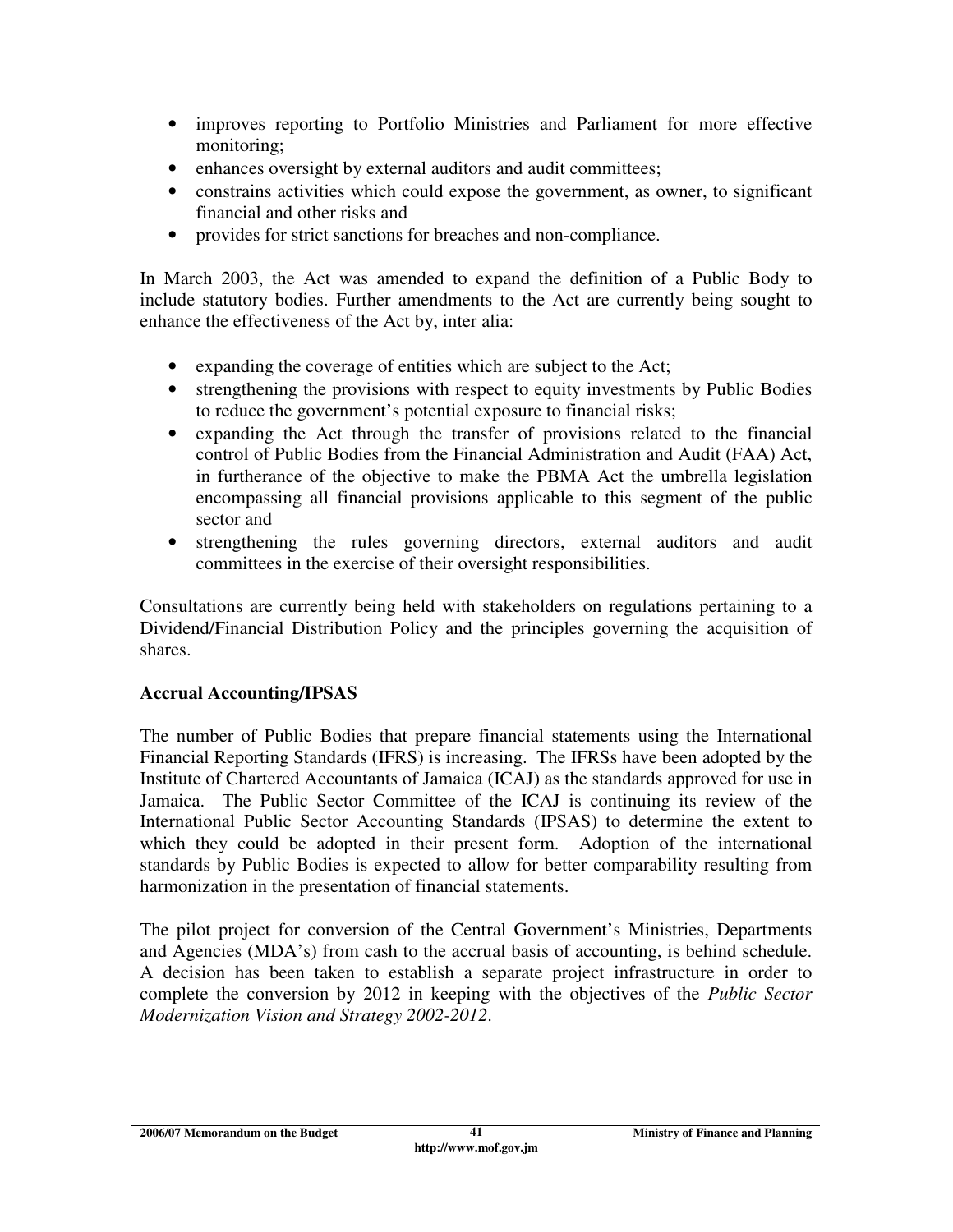#### **Rationalization and Restructuring**

The following were achieved under the rationalization/restructuring programme in FY 2005/06:

- Discussions towards privatization of one entity Farm Machinery Centre were at an advanced stage in March 2006;
- Cabinet approved privatization of sugar lands and the Devon House property by way of lease arrangements and
- The Small Enterprise Development Company was removed from the Companies Register.

The National Investment Bank of Jamaica (NIBJ) will continue its efforts to privatize the following entities, among others:

- Caymanas Track Limited;
- Cotton Polyester Textile Company Limited;
- Jamaica Railway Corporation; and
- Vehicle Inspection Services Limited.

### **Sustainable Development Strategy**

There has been an increasing awareness within the public sector of the necessity to plan for sustainable development, particularly as it relates to the integration of environmental protection into the decision making processes with a view to meeting the needs of present and future generations.

Towards the end of FY 2005/06, the MOFP began collaborating with the former Ministry of Land and the Environment, to increase environmental awareness among Public Bodies. Beginning in FY 2006/07, Public Bodies are required to identify environmental protection strategies in their corporate plans. The MOFP will monitor performance against the plans. In addition, the Ministry will facilitate workshops with a view to raising awareness and performance levels to 100% over the next three years.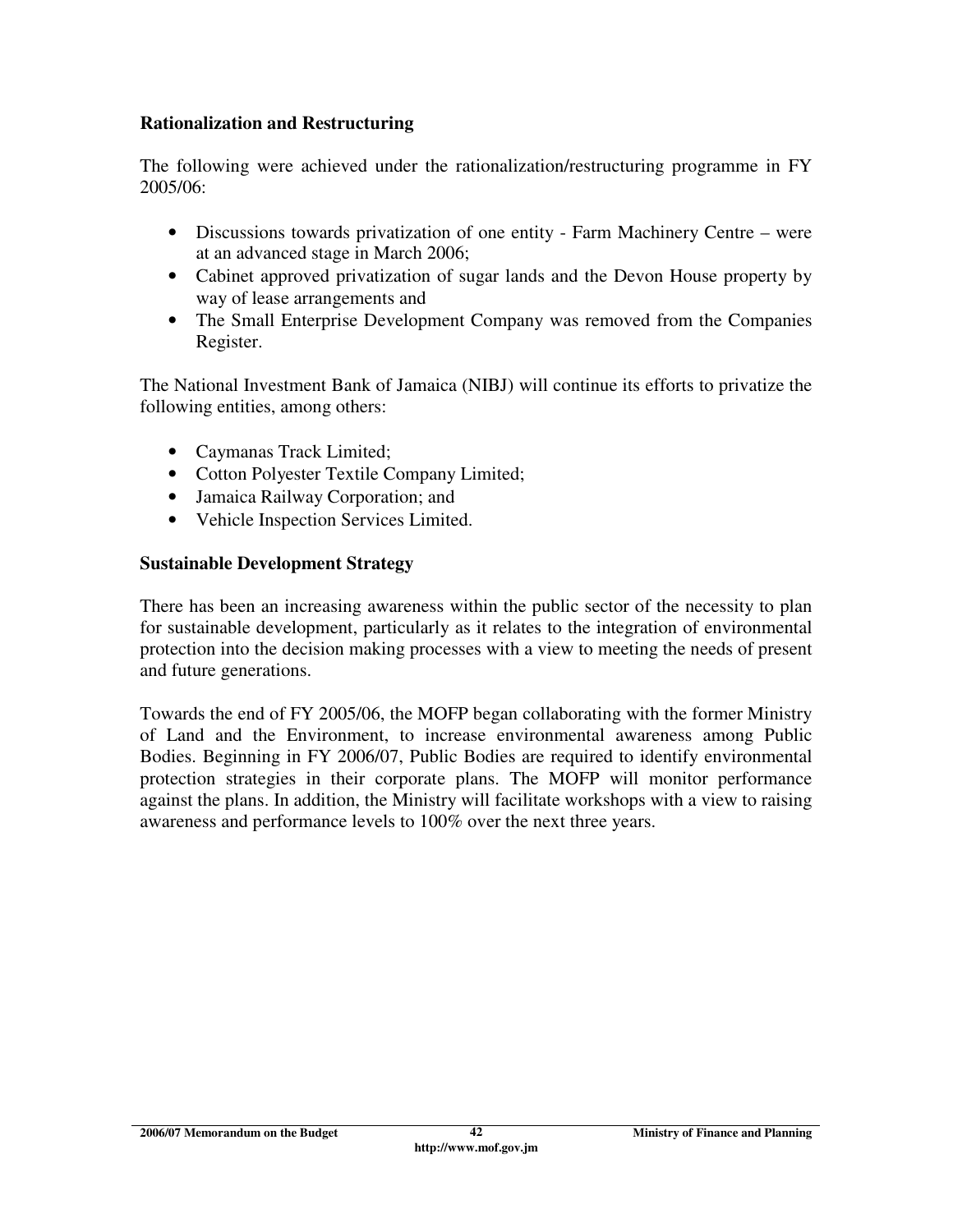# **Chapter 4**

### **REVIEW OF SELECTED PROJECTS**

The Government of Jamaica, during FY 2006/07, will continue to implement projects aimed at reducing poverty and crime, improving health care, education and infrastructure and boosting agriculture. Below is a brief overview of the projects that will be continued during FY 2006/07.

### **SOCIAL SECTOR**

#### **Education**

#### *Primary Education Support Programme*

The main objective of this programme continues to be facilitation of improvements in the primary education system through the effective implementation of a revised Primary School Curriculum and National Assessment Standards in all primary schools. The programme, which should have been completed in December 2005 has been extended for another 3 years to December 2008. This extension is to facilitate the completion of ongoing activities.

Major achievements under the programme include:

- the training of 8,542 teachers to deliver the Revised Primary Curriculum to Grades 1-6;
- training of 445 principals under the Principals' Diploma Programme and 6 persons in Psychometric Testing;
- commencement of management training for 168 managers; and
- commencement of auditing programmes for 30 persons.

Construction activity is almost complete for schools in Phase II of the Primary Education Support Programme. These schools are Lucea Primary, Chester Castle All-Age, Red Hills All-Age, and Sheffield All-Age.

The following activities will be undertaken in FY 2006/07:

- completion of the development of Literacy Intervention Materials;
- training of 330 principals under the local diploma training project;
- training of persons in 200 schools to implement the mentorship programme;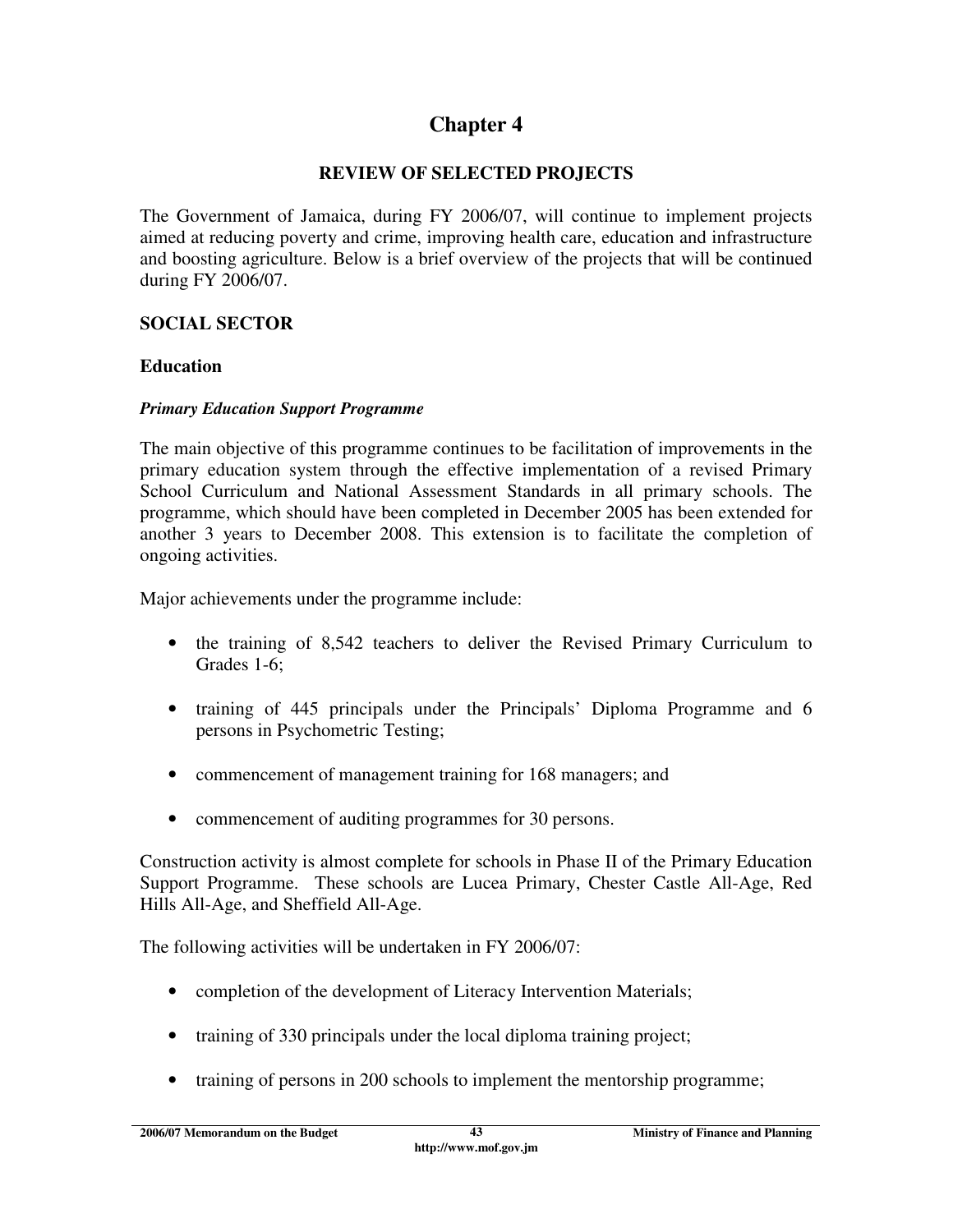- completion of the delivery of Supplementary Readers;
- community-based intervention in 100 pilot schools to ameliorate absenteeism and
- completion of construction of three schools in Phase I of the programme (Gordon Town, Bromley and Guy's Hill).

## *Enhancement of Basic Schools*

This project is designed to improve the well being of children attending basic schools by enhancing the learning environment and raising the level of teacher performance. The project is now in its fourth year of implementation.

Renovation of the Manchester Resource Centre is 90% complete and the architectural drawings for schools in package 2 (Fern Grove Basic School - St. Ann, Shortwood Infant - Kingston and St. Mary Resource Centre, Highgate – St. Mary) are 90% complete.

It is anticipated that increased activities will be undertaken in FY 2006/07, including:

- renovation work to the Hope Village Basic School and construction of the Yallahs and DRB Grant Basic Schools;
- completion of pre-construction work on 4 basic schools, 1 infant department and 4 resource centres; and
- procurement of indoor and play equipment for 3 basic schools.

## *Reform of Secondary Education (ROSE II)*

The objective of this project is to improve the quality and equity of secondary education through reform, capacity-building and infrastructure development.

Improvements in secondary education under this project include:

- printing and distribution of 300 school improvement manuals;
- completion of training for 396 persons in school improvement planning;
- training of 208 teachers in the ROSE I Curriculum; and
- placing of 406 students in independent schools.

Other notable achievements include the completion of designs for 2 school sites, and land surveys for 6 – Annotto Bay High (Expansion), Mile Gully High (Replacement), Paul Bogle High (Expansion), Riverdale High (New), Lewisville High (Expansion), and Discovery Bay High (New).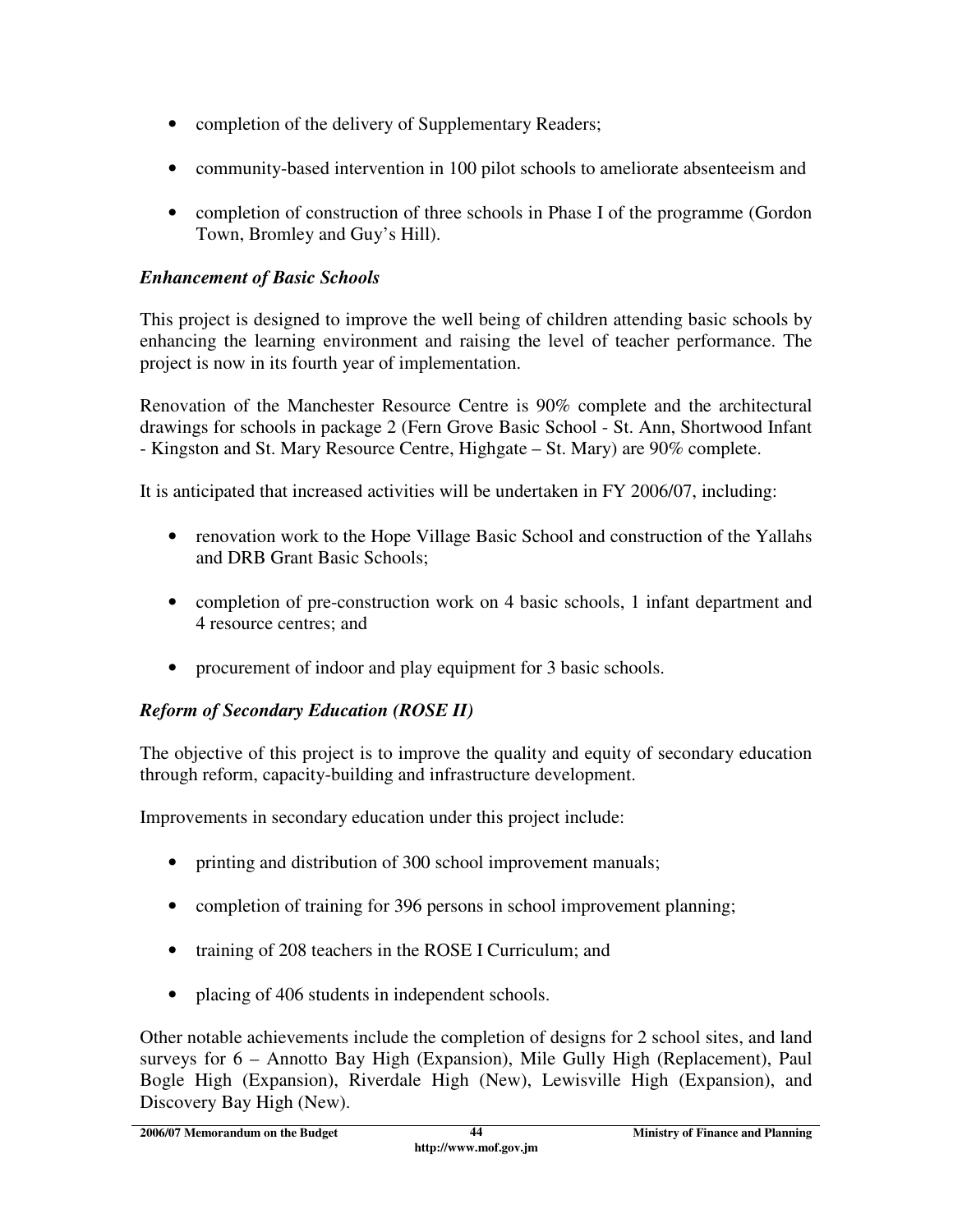The activities to be undertaken during FY 2006/07 include:

- printing and distribution of diagnostic tools;
- provision of tuition for 406 students in independent schools;
- completion of the extension to Annotto Bay Secondary School and commencement of extension to Paul Bogle High; and
- procurement of furniture for Annotto Bay Secondary School.

### **Health**

### *HIV/AIDS Prevention and Control Programme*

The objective of this programme is to strengthen the multi-sector national response to prevent and address the HIV/AIDS epidemic in Jamaica. This will be achieved through:

- provision of antiretroviral drugs to both children and adults living with HIV/AIDS; and
- promotion of safer sex practices, including abstinence, especially among subpopulations and marginalized groups who tend to be most vulnerable.

During the period April to February of FY 2005/06, 991 persons were tested for HIV under this programme. In addition, 18 treatment sites were equipped with adherence counselors and 2,916 condoms and lubricants were distributed.

During FY 2006/07, the programme expects to test 62,100 persons for HIV/AIDS, to distribute10,000 condoms and lubricants and to reach 1,200,000 people through campaigns. Twelve treatment centres are also to be equipped with adherence counselors.

### *Jamaica Social Investment Fund (JSIF)*

The JSIF's mandate is to assist in improving the living standards of the poor and vulnerable, by increasing access to vital social services. This is to be accomplished through:

- the establishment of an efficient, demand-driven and complementary mechanism to deliver basic services and infrastructure to the poor;
- mobilization and channeling of resources to the areas of social assistance and basic social and economic infrastructure; and
- empowering communities through participation.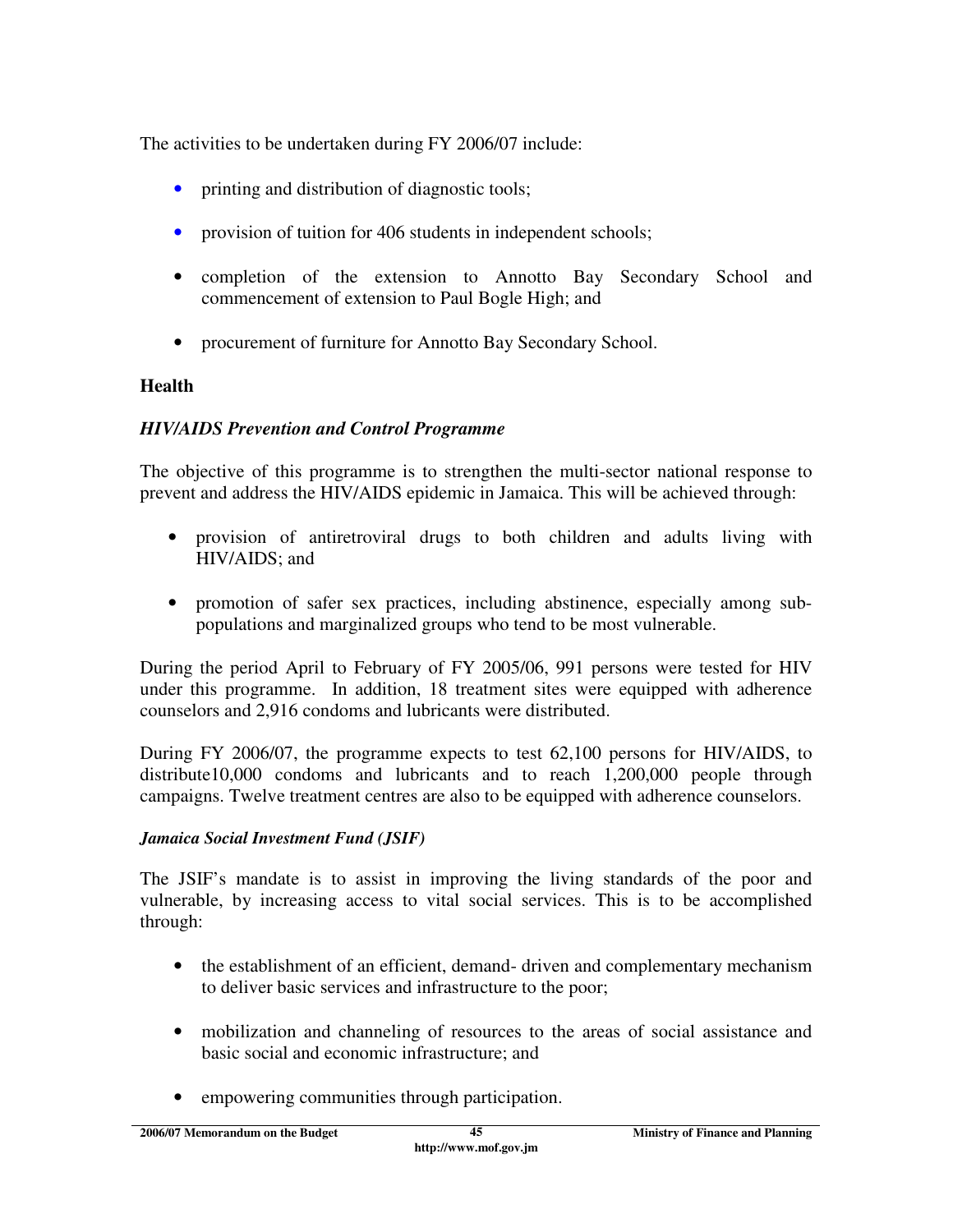At January 2006, JSIF had approved 858 projects valued at \$4.4bn. Of these projects, 597 have been completed. The projects cover the areas of education, infrastructure, water supply and healthcare. Of the total amount spent, \$197.0mn was spent for community organizational development and social services including organizational strengthening, conflict resolution, skills training and career guidance, while \$2,346.0mn was provided for programmes geared towards youth development (e.g.) training and counseling.

In FY 2006/07, JSIF will continue to implement a community development project that focuses on development through increased involvement of poor depressed communities.

## *Citizens Security and Justice*

The objectives of the Citizens Security and Justice Programme are:

- to reduce the incidence of crime and violence;
- to strengthen crime management capabilities; and
- to improve the delivery of judicial services.

Training in Risk and Skills Assessment for staff of the Victim Support Unit has been completed. Other achievements under this programme include:

- Establishment of 9 Community Action Committees;
- Completion of 10 Rapid Impact projects with work in progress in two communities - Grants Pen and Mountain View;
- Award of contracts for the renovation of the Cross Roads, Denham Town and Kingston Central Police Stations.
- Renovation of the Tower Hill Multi-purpose Centre and completion of architectural drawings for renovation of the Fletchers Land and Cassia Park Multi-purpose Centres.
- Training of fifteen communities (inclusive of Kencot, Rockfort, Southside/Tel Aviv, Allman Town, Mountain View, Waterhouse, Fletchers Land and Tower Hill) in dispute resolution, skills management and drug abuse prevention.
- Introduction of the Peace Management Initiative in 9 communities in St. James where 50 residents were trained in conflict resolution.
- Commencement of the Parish Crime Prevention Programme and the Safe Schools Project in addition to establishment of the National Consultative Committee on Crime and Violence.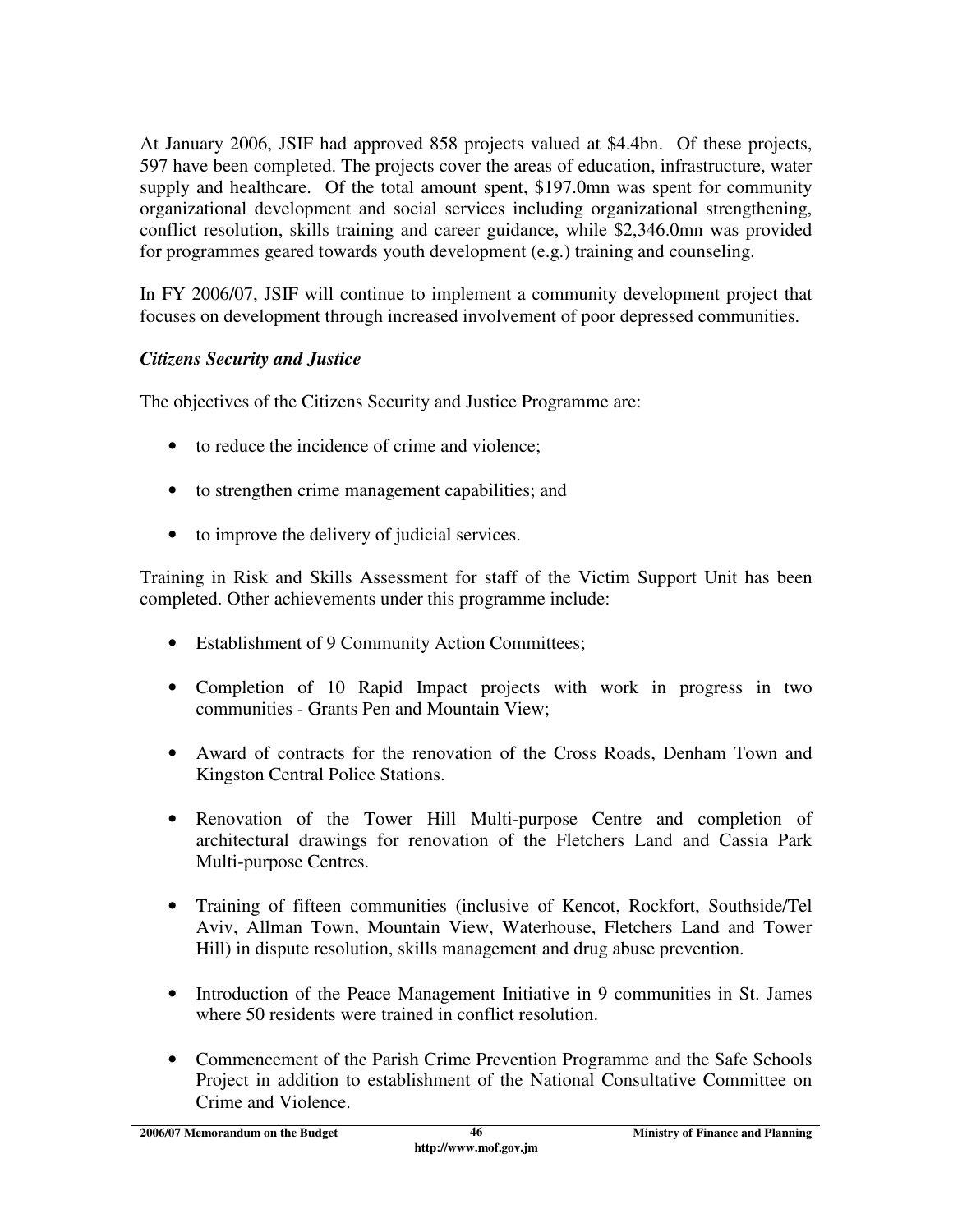The Citizens Security and Justice programme will continue in FY 2006/07 with the expected completion of the design for the Criminal Transition Centre. Other initiatives to be undertaken include:

- refurbishing of the reception areas of Kingston Central, Cross Roads and Denham Town Police Stations; and
- provision of assorted furniture to 13 multi-purpose centers, inclusive of Waterhouse and Drewsland.

In FY 2006/07 the Violence Prevention Services will be expanded such that:

- 1,500 primary school pupils will receive homework assistance;
- 550 primary school pupils will receive GSAT tuition;
- 400 residents will receive CXC tuition;
- 750 youths will receive life-skills education;
- 6 mediation clinics will be established:
- 725 students from 2 secondary schools will be educated in conflict resolution; and
- 70 teachers will be trained to deliver conflict resolution education to students.

### *Information and Communication Technology*

This project is geared towards increasing the use of Information and Communication Technology (ICT) in the private and public sectors. It is to be implemented under 4 components:

- Strengthening of the Ministry of Commerce, Science and Technology (MCST);
- E-Government Provision of hardware, software and consulting services to all 7 Fiscal Agencies in order to facilitate online transactions with businesses and citizens;
- Community Outreach –establishment of 75-100 Community Access Points or Tele-Centres in mostly rural areas to provide access to the internet;
- Human Capital Development providing ICT training to over 100 students from Jamaica and the rest of the Caribbean.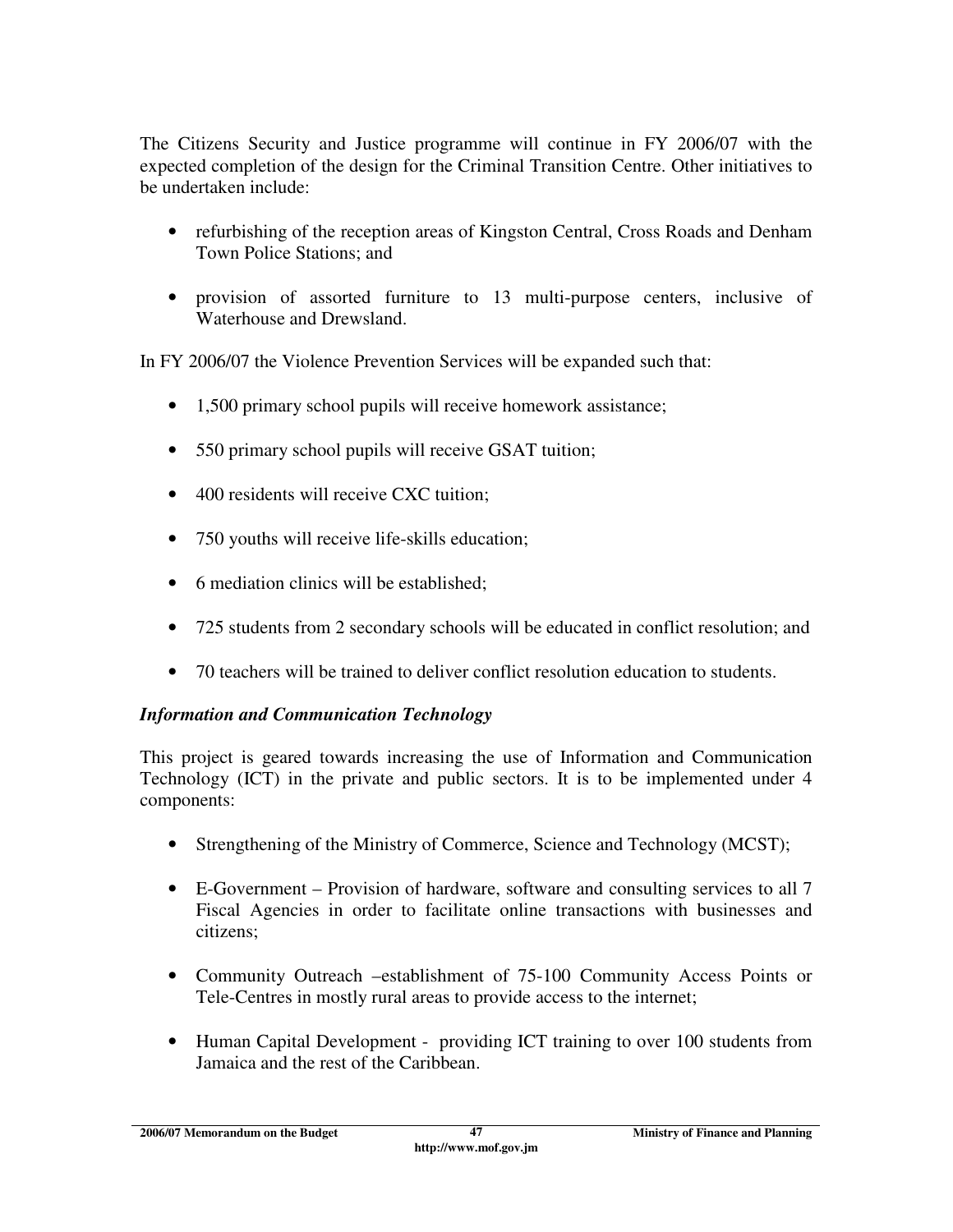Significant interest has been expressed in this project and US\$400,000 has so far been allocated for purchasing of equipment to facilitate the E-Government component.

The Trade Board Information System (TBIS) import module was piloted in July 2005. By February 2006, 6,785 applications for motor vehicle import licenses had been processed electronically with over \$17.0mn in license fees collected. In addition, 368 community licenses, for which \$597,300 in fees was paid, were processed over this period. An online facility has also been introduced to 7 car dealers and one community importer.

The MCST in partnership with Cable and Wireless Jamaica has installed 4 computers in each revenue centre in downtown Kingston and Constant Spring. These computers are to facilitate online payment of taxes and are also available for interested persons to access other on-line services.

The Spanish Town Revenue Office is next in line to be equipped under this programme, with further plans to equip the revenue centres in Montego Bay, May Pen, St. Ann's Bay and Port Maria.

Other activities to be undertaken in FY 2006/07 include:

- ICT training for MCST Staff and related Agencies;
- Acquisition of equipment to facilitate E-Government;
- Initiation of Phase II on-line tax collection for GCT, SCT, Education Tax and PAYE;
- ICT training programme for legislators and the judiciary; and
- Delivery of online help facilities to support E-government on-line services.

## **AGRICULTURE**

## *Citrus Replanting*

The Citrus Replanting project was designed to prevent the decline of the citrus industry, threatened by the Citrus Tristeza Virus (CTV), by replanting 2,833 hectares of groves over a five-year period.

Implementation of the project is behind schedule due to the slow take-up of loans by small farmers. This has forced the cancellation of US\$3.0mn of the credit component, and a reduction of the targeted hectares from 2,833 to 1,556. The implementation period has been extended by 15 months from December 31, 2005 to March 31, 2007 in an effort to achieve the revised target.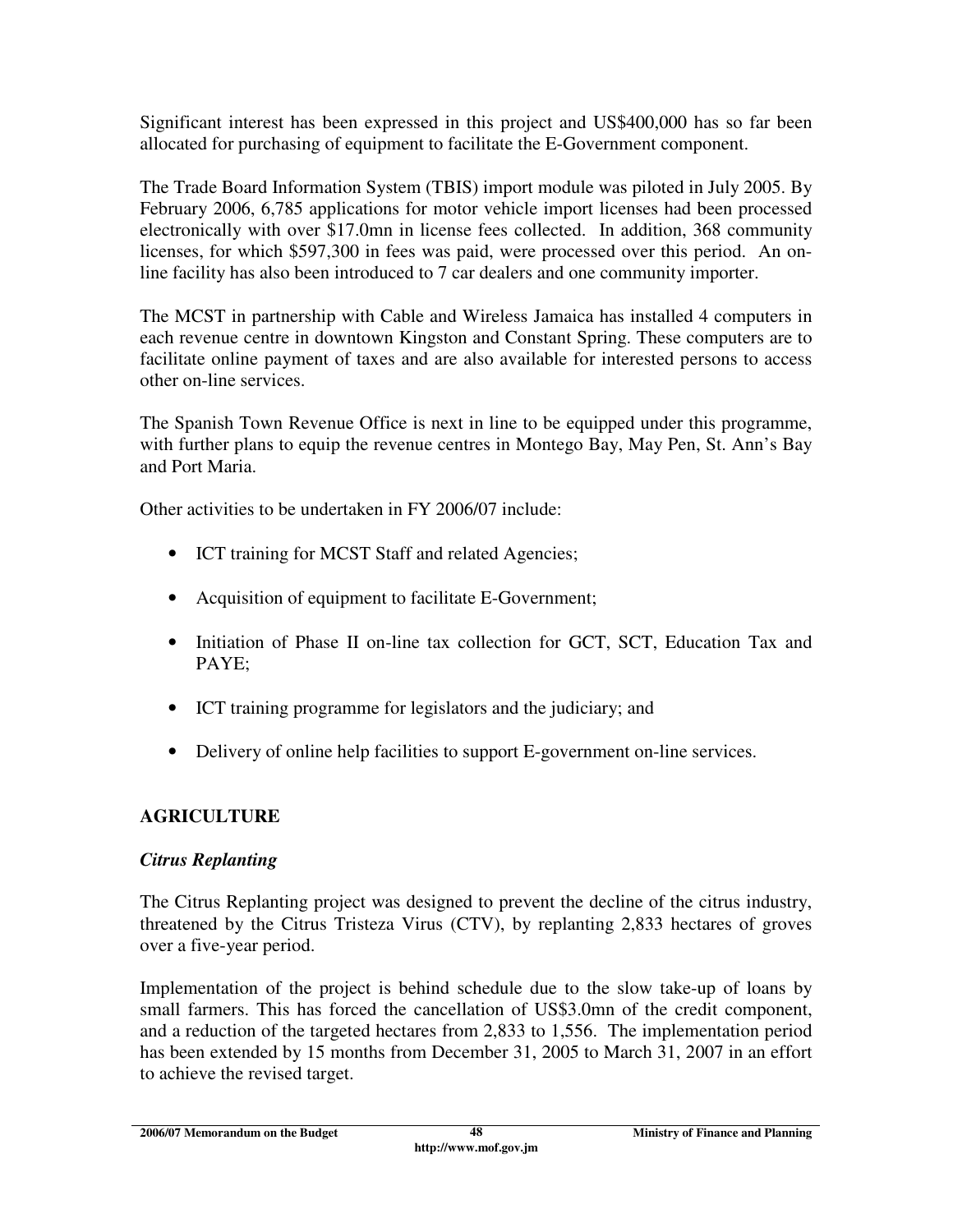At February 2006, 45 loans totaling \$142.9mn had been approved to support the replanting of 611.3 hectares. In addition, there were 5,556 farm visits and 1,027 demonstrations showing lining, mound construction, planting of plants, slug control, fertilizer application and pest control.

Activities related to technical and research services will continue in FY 2006/07.

### **INFRASTRUCTURE**

#### *Northern Jamaica Development (NJD)*

The NJD project was designed to improve the road infrastructure from Negril to Port Antonio. Segment I of the highway from Negril to Montego Bay is complete. With respect to Segment II from Montego Bay to Ocho Rios, this has been re-scoped and the 27 kilometres from Montego Bay to Greenside in Trelawny will now include the dualization of the corridor from the Sangster International Airport to Rose Hall. Relocation of all the affected JPSCo. and Cable and Wireless poles and wires is 90% complete.

A construction contract has been signed and work on this segment will be undertaken over an 18-month period. The 2 lanes of carriageway along the corridor as well as 50% of the four-lane portion of the road are scheduled for completion in March 2007, before the start of Cricket World Cup 2007.

Segment III of the project will stretch from Ocho Rios to Fair Prospect and the consultants have completed the redesign/rescoping of work. The relocation of utility poles has been completed and land acquisition is in progress.

It is anticipated that a construction contract will be awarded in FY 2006/07 and that 20% of construction work will be completed during the year.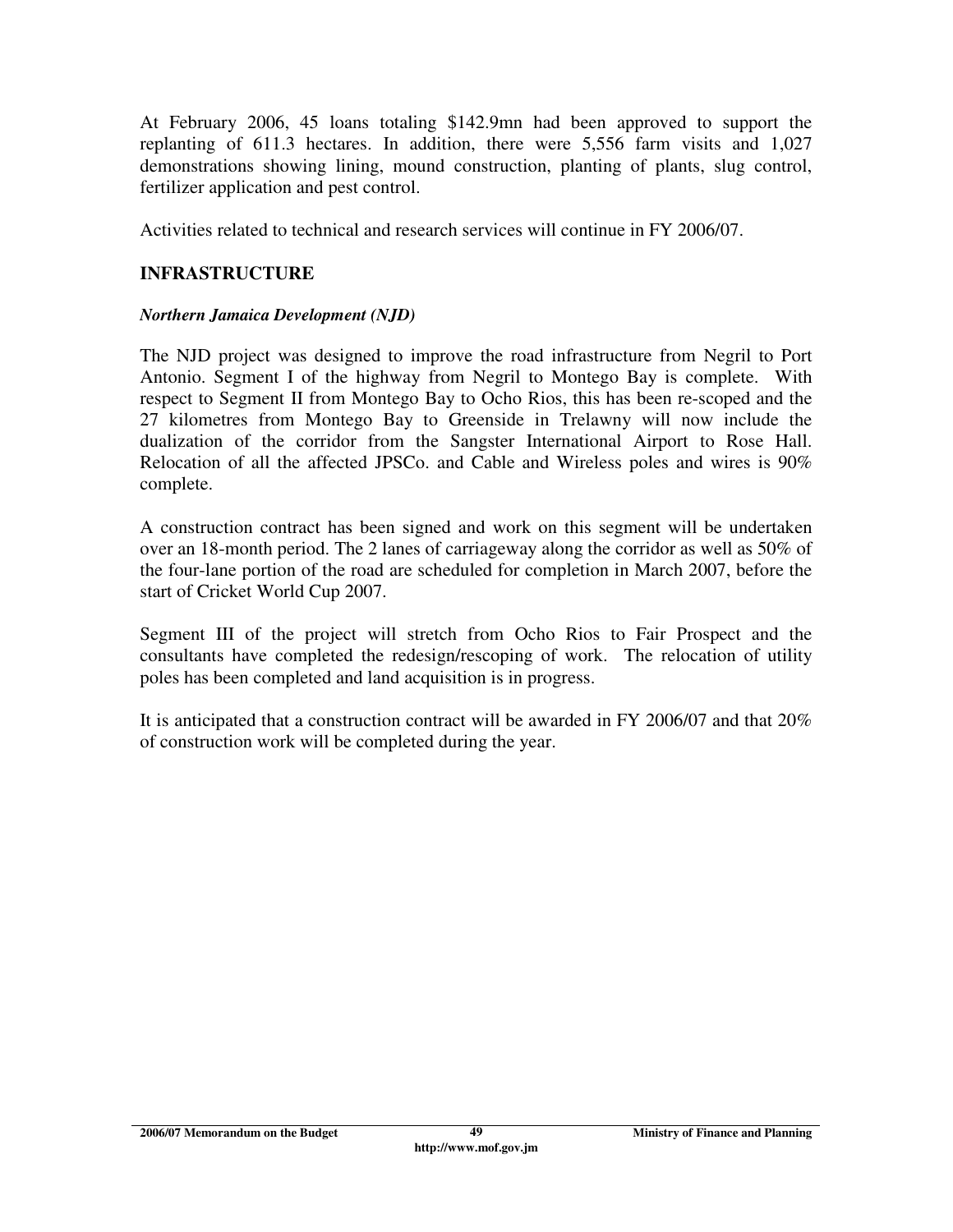### **Chapter 5**

### **DEBT AND CAPITAL MARKET DEVELOPMENTS**

#### **INTRODUCTION**

Debt management in FY 2005/06 continued to be guided by the medium-term *Debt Management Strategy*, with the main focus on ensuring that overall borrowing requirements are met at minimum cost, while pursuing strategies to ensure that the debt progresses to sustainable levels.

The Government achieved some measure of success in its stated objectives, despite (i) the challenges of higher than projected inflation, which contributed to the reluctance among domestic investors to accept long-term securities; and (ii) the requirements for additional financing to meet the revenue shortfall arising mainly from the impact of an unusually active hurricane season.

By the beginning of the third quarter of the fiscal year, the Government had satisfied its objective of securing the planned external financing for the fiscal year. As a result of prevailing favourable market conditions, strong demand and low long-term interest rates, in February 2006, the Government pre-funded its FY 2006/07 external borrowing requirement, tapping the markets for a 30-year bond. This was Jamaica's longest dated and lowest coupon Eurobond.

On the domestic side, the Government achieved measured success in the issuance of longer-term securities by issuing 3.5% of new debt securities with maturities of 20 to 30 years. The rate of growth of the domestic debt at 7.4% in FY 2005/06 was slower than the 7.6% growth in FY 2004/05, continuing the downward trend since FY 2001/02.

During the fiscal year, Moody's Investors Service (Moody's) and Standard and Poor's (S&P) each re-affirmed their "B1" and "B" foreign currency credit ratings for Jamaica. They both maintained their "Stable" outlook. Of significance, in May 2005, Jamaica made its final debt payment to the International Monetary Fund, thereby ending almost three decades of indebtedness with that institution.

At the end of March 2006, total public debt stood at \$847.3bn or 131.5% of GDP. This included the pre-funded amount of US\$250mn or 2.5% of GDP. The increase in the total debt was 11.5% above the stock of \$759.7bn recorded at the end of March 2005.

The main factors contributing to the increase in FY 2005/06 were:

 The issuance of Local Registered Stock (LRS) to the Bank of Jamaica (BOJ) representing capitalized interest on securities issued for BOJ losses and BOJ/FINSAC LRS;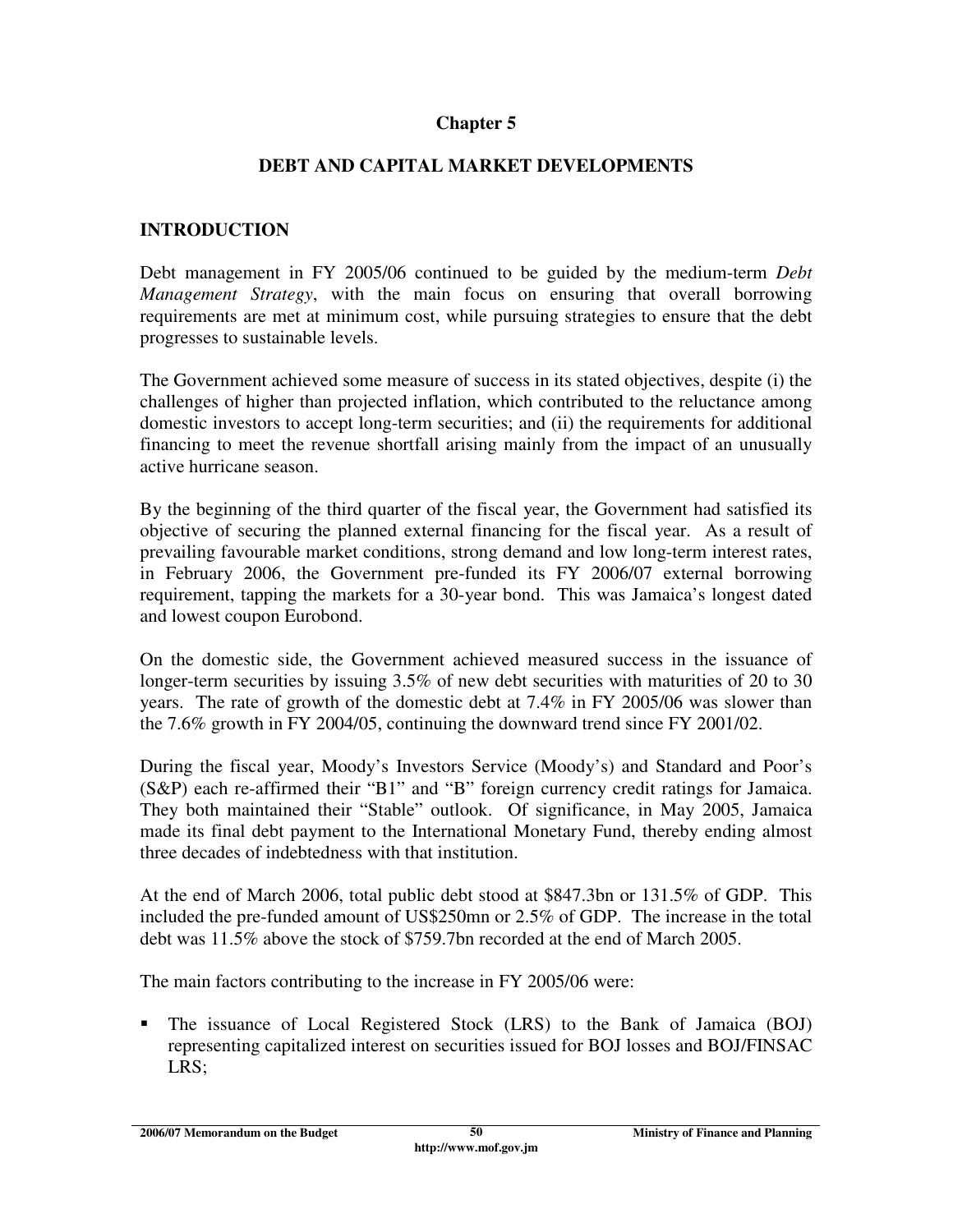- The assumption of obligations in respect of the Jamaica UrbanTransit Company (JUTC) and the National Water Commission (NWC);
- The issuance of Government Guarantees mainly in
- support of the financial restructuring by the national airline, Air Jamaica Limited; and
- The additional borrowing from the international capital markets due to strong demand and favourable market condition

### **DOMESTIC DEBT**

### **PERFORMANCE SUMMARY**

Domestic debt operations were conducted in an environment of relative stability in interest rate movements and in the foreign exchange market. Faced with an environment of higher than projected inflation, which contributed to expectations for higher interest rates, investors demonstrated a reluctance for securities at the longer end of the curve. However, the Government was able to achieve measured success in the issuance of longer-term securities, evidenced by securities with tenures of 20 to 30 years.

#### **Stock Composition**

At the end of March 2006, the stock of domestic debt stood at \$482,712.5mn, representing an increase of \$33,464.9mn or 7.4% over the stock at the end of FY 2004/05. The growth rate of the domestic debt stock has shown a significant decline over the last five years, moving from 39.6% in FY 2001/02 to 14.0% in FY 2003/04, 7.6% in FY 2004/05 and 7.4% in FY 2005/06.

The increase in the domestic debt stock was attributable to:

- The issuance of securities to BOJ for capitalized interest on BOJ losses and BOJ/FINSAC LRS;
- Financing of the additional requirements for the fiscal operations; and
- Assumption of debts in respect of JUTC and the NWC.

#### **Stock of Central Government Domestic Debt**  *FY 2004/05 – FY 2005/06*  **(\$mn)**

|                               | FY 2004/05 | $(\%)$ | FY 2005/06 | $(\%)$           |
|-------------------------------|------------|--------|------------|------------------|
| <b>LRS</b>                    | 218,412.6  | 48.6   | 235,632.7  | 48.8             |
| Debentures                    | 128,974.2  | 28.7   | 155,905.6  | 32.3             |
| <b>Treasury Bills</b>         | 4,050.0    | 0.9    | 3,800.0    | 0.8              |
| <b>US\$ Indexed Bonds</b>     | 37,189.7   | 8.3    | 25,575.1   | $\overline{5.3}$ |
| <b>US\$ Denominated Bonds</b> | 47,533.3   | 10.6   | 51,163.7   | 10.6             |
| Comm. Bank Loans & Other      | 13,087.8   | 2.9    | 10,635.5   | 2.2              |
| <b>Total</b>                  | 449,247.6  | 100.0  | 482,712.5  | 100.0            |

**2006/07 Memorandum on the Budget 51** 51 Ministry of Finance and Planning **Ministry of Finance 2006**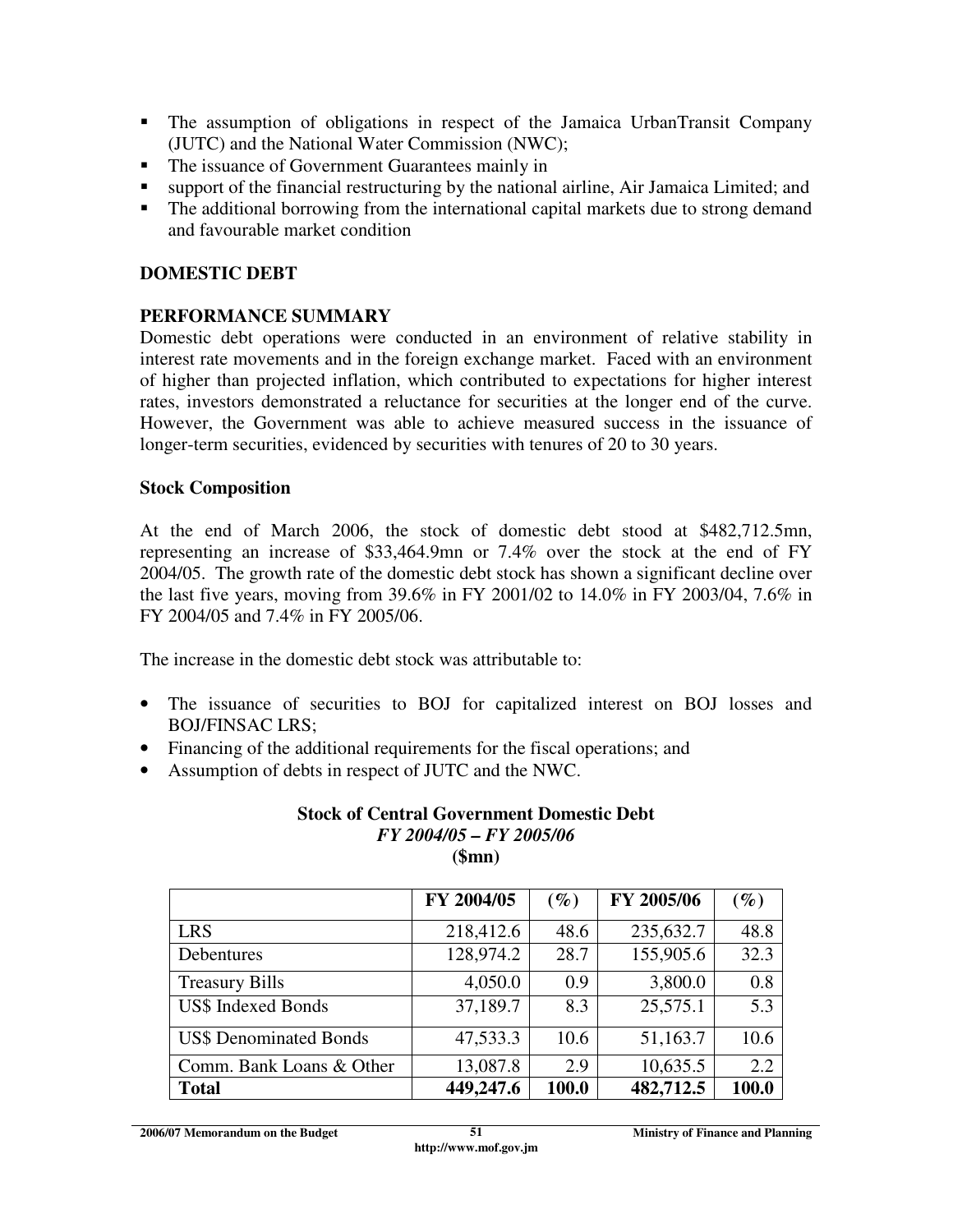At the end of the fiscal year, LRS and Investment Debentures, the Government's medium to long-term debt instruments, represented approximately 81.1% of the domestic debt stock compared with 77.3% at the end of March 2005 and 73.9% at the end of March 2004. The stock of Investment Debentures increased by \$26,931.4mn or 20.9% over the level recorded at the end of FY 2004/05. The stock of LRS increased by \$17,220.1mn or 7.9%. However, LRS at 48.8% still account for the largest share of the domestic debt stock.

There was significant success in reducing the foreign currency exposure of the domestic debt. At the end of FY 2005/06, the stock of US\$ Denominated Bonds and US\$ Indexed Bonds stood at \$76,738.8mn or 15.9% of the domestic debt. This represents a reduction from the 18.9% recorded at the end of FY 2004/05 and 23.2% at the end of FY 2003/04.

### *Debt Raising*

Gross new domestic debt issued during FY 2005/06 amounted to \$137,112.2mn, compared with original budgeted financing of \$112,699.7mn. This represented a \$24,412.5mn or 21.7% increase over the planned borrowing for the year.

Of the total new debt issued, \$131,447.4mn or 95.9% was raised for budgetary commitments and \$5,664.8mn or 4.1% for non-budgetary purposes. Debt issued for nonbudgetary purposes related to the assumption of contingent liabilities in respect of JUTC and NWC, and for capitalized interest on securities issued for BOJ losses and BOJ/FINSAC liabilities.

## **Holdings**

Merchant banks, trust companies and brokers continued to be the main holders of Government securities. Their holdings increased from 32.6% at the end of FY 2004/05 to 33.7% at the end of FY 2005/06. The second largest holder was commercial banks accounting for 15.6%. This represented a reduction from 16.6% at the end of FY 2004/05. Holdings by the BOJ decreased from 19.3% to 17.8% at the end of FY 2005/06. Holdings by insurance companies and pension funds, including the National Insurance Fund, increased from 20.4% to 22.3% at the end of March 2006.

## **Maturity Profile**

The Government was successful in extending the maturity profile of the domestic debt. Of the new domestic debt issued in FY 2005/06, 43.4% had maturities of up to 5 years, down from 71.5% in FY 2004/05. Of this, 16.3% is due to mature in 1 to 3 years, while 27.1% will mature in 3 to 5 years. Issues with maturities of over 5 years accounted for 56.6% of new issues compared to 28.5% in FY 2004/05. Those with maturities between 5 and 10 years saw a significant increase from 21.2% in FY 2004/05 to 35.7% in FY 2005/06. While the market still displayed greater preference for medium-term instruments, the Government succeeded in issuing 3.5% of new debt with maturities of 20 to 30 years.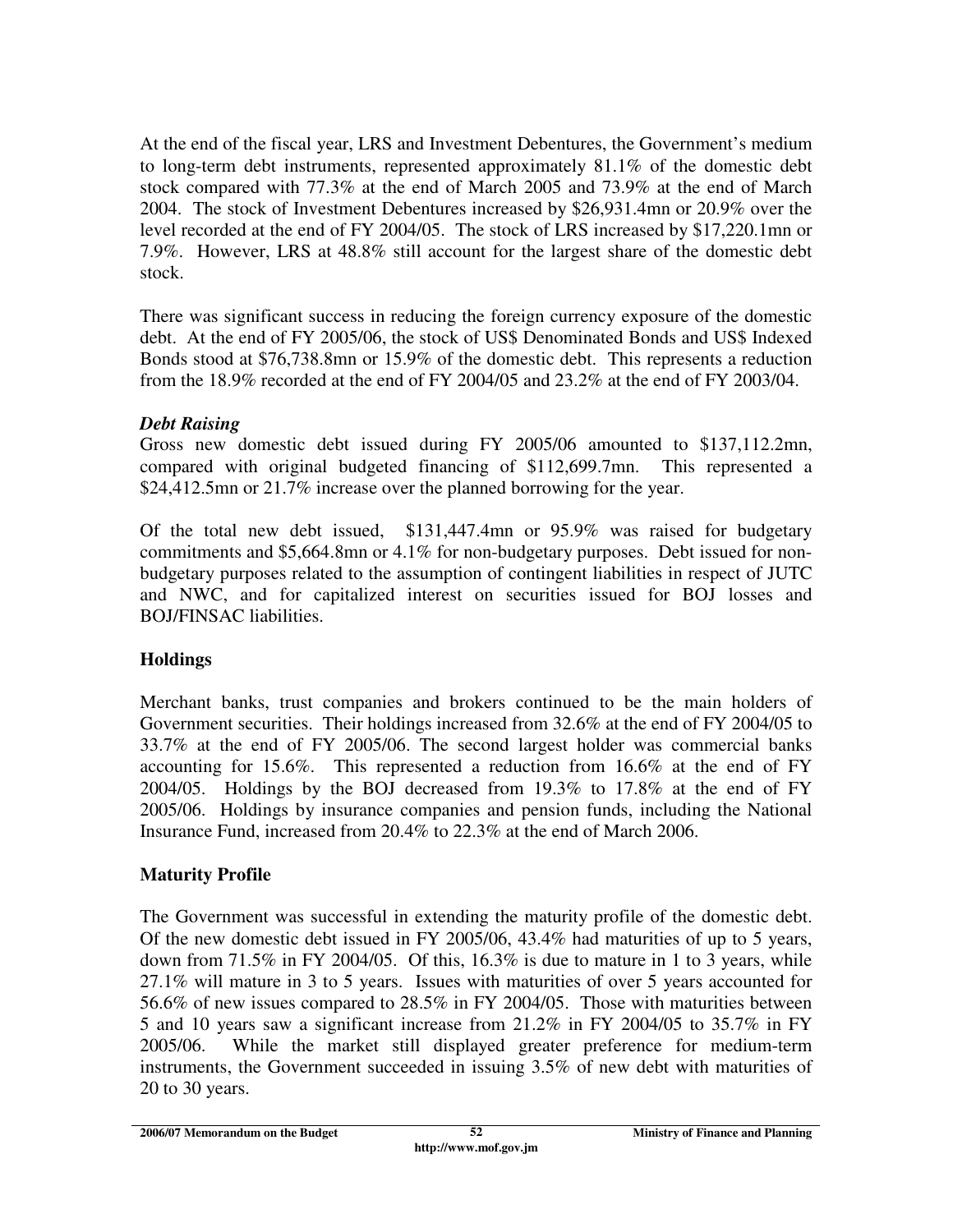Of the total domestic debt outstanding at the end of FY 2005/06, 71.9% had maturities of up to 5 years, compared with 74.4% at the end of FY 2004/05. Of this category, 44.7% is due to mature in 1 to 3 years, while 27.2% will mature in 3 to 5 years. Some 12.2% of the outstanding domestic debt had maturities of 10 years and over, up from 10.3% at the end of FY 2004/05.

#### *New Debt*

| <b>Years to Maturity</b>  | FY 2004/05 | FY 2005/06 |
|---------------------------|------------|------------|
| $\langle$ l & up to 3 yrs | 51.1       | 16.3       |
| $3-5$ yrs                 | 20.4       | 27.1       |
| $5-10$ yrs                | 21.2       | 35.7       |
| $10-20$ yrs               | 5.6        | 17.4       |
| $>20$ yrs                 | 1.7        | 3.5        |
| <b>Total</b>              | 100.0      | 100.0      |

#### **By Original Maturities (%)**

#### **Interest Rate Structure**

Market conditions in FY 2005/06 were not conducive to increasing the share of fixed-rate debt which declined to 47.0% at the end of March 2006, down from 58.6% at the end of March 2005.

Of the new domestic debt issued during the fiscal year, 35.9% was contracted on a fixedrate basis while 64.1% was contracted on a variable-rate basis. Of the total outstanding domestic debt at the end of March 2006, 47.0% had been contracted on a fixed-rate basis compared with 58.6% at the end of March 2005, and 58.2% at the end of March 2004.

### **Domestic Debt Interest Rate Structure FY 2003/04 – FY 2005/06**

 $(\%)$ 

|                        | March 2004 | <b>March 2005</b> | <b>March 2006</b> |
|------------------------|------------|-------------------|-------------------|
| <b>Fixed Rate Debt</b> | 58.2       | 58.6              | 47.0              |
| Variable Rate Debt     | 41.7       | 41.4              | 53.0              |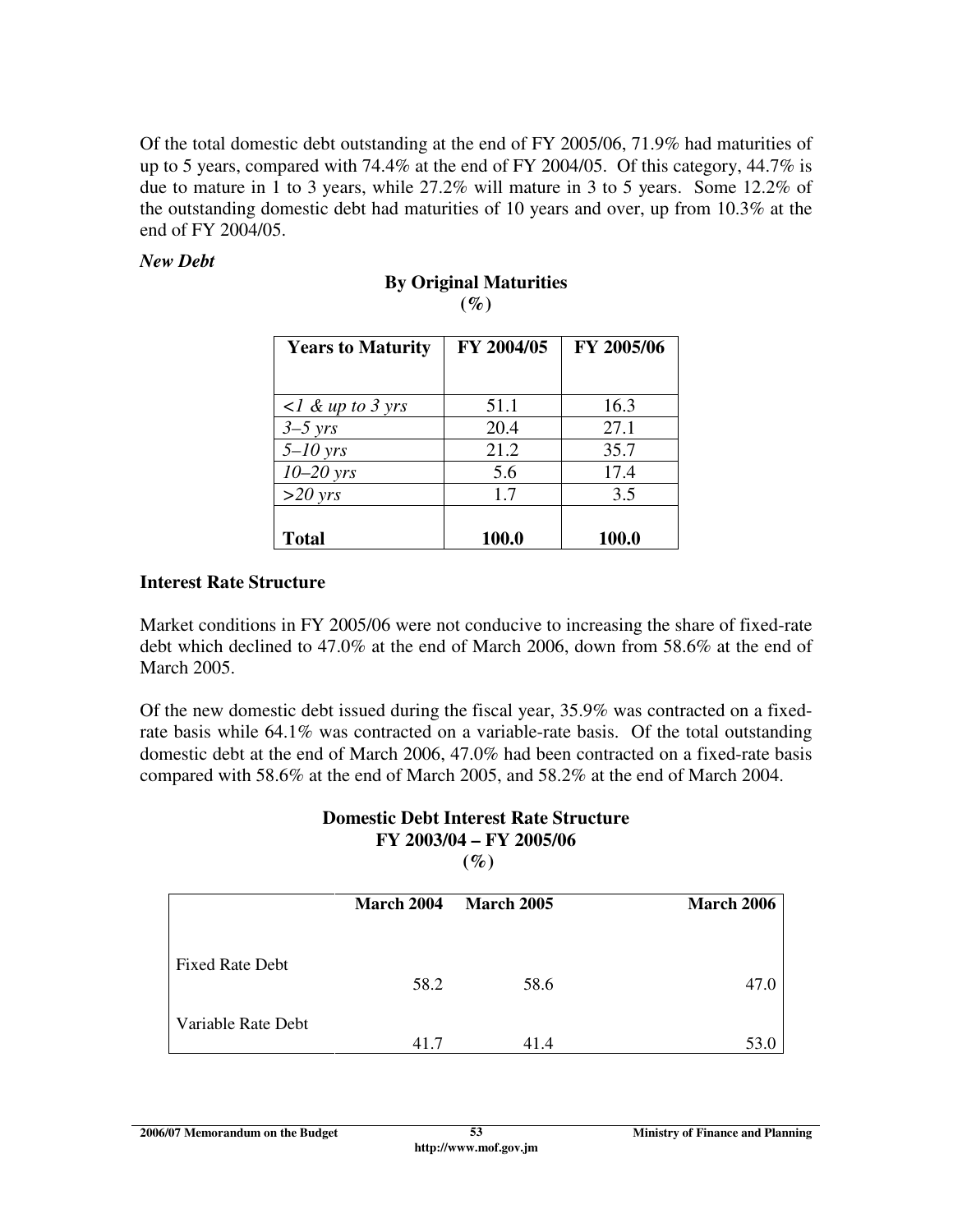| Non-Interest Bearing<br>Debt | 0.1          | 0.0   | 0.0   |
|------------------------------|--------------|-------|-------|
| <b>Domestic Debt</b>         | <b>100.0</b> | 100.0 | 100.0 |

#### **Interest Rates**

Domestic interest rates were relatively stable during FY 2005/06, fluctuating within a narrow band. In addition to the monthly issuance of the benchmark 6-month Treasury Bill, the Government has since August 2005, been issuing 3-month Treasury Bills on a monthly basis to appropriately re-price all new securities with quarterly interest payments.

At the end of March 2005, the average yield rate on the 6-month Treasury Bill was 13.46%, moving to 13.18% at the end of March 2006 with a high of 13.55% and a low of 12.88%. The 3-month Treasury Bill average yield rate moved from a low of 12.78% in August 2005 to a high of 13.34% in December to end at 13.16% at the end of March 2006.

The rates on Bank of Jamaica 180-day, 270-day and 360-day Reverse Repurchase Agreements moved from 13.45%, 14.00% and 14.50%, respectively, at the end of March 2005, to settle at 13.00%, 13.25% and 13.60%, respectively, at the end of March 2006.

#### **Domestic Debt Indicators**

At the end of the FY 2005/06, the Domestic Debt-to-GDP ratio was 74.9% compared with 81.7% at the end of FY 2004/05. Domestic interest payments accounted for 40.2% of tax revenue and 34.0% of recurrent expenditure at the end of FY 2005/06, compared with 48.3% and 38.6%, respectively, at the end of FY 2004/05.

#### **EXTERNAL DEBT**

#### **Performance Summary**

During FY 2005/06, the Government satisfied its objectives of securing adequate external financing, extending the maturity structure and widening the investor base of the external debt portfolio. In addition, based on strong demand and favourable market conditions, in February 2006, the Government was able to pre-fund its FY 2006/07 external borrowing, issuing a 30-year Eurobond.

During the fiscal year, Jamaica's sovereign credit ratings were re-affirmed by Moody's Investors Service (Moody's) and Standard and Poor's (S&P). In May 2005, Jamaica achieved a significant milestone by concluding its almost three decades of indebtedness with the International Monetary Fund, with the final repayment of outstanding debt obligations to that institution.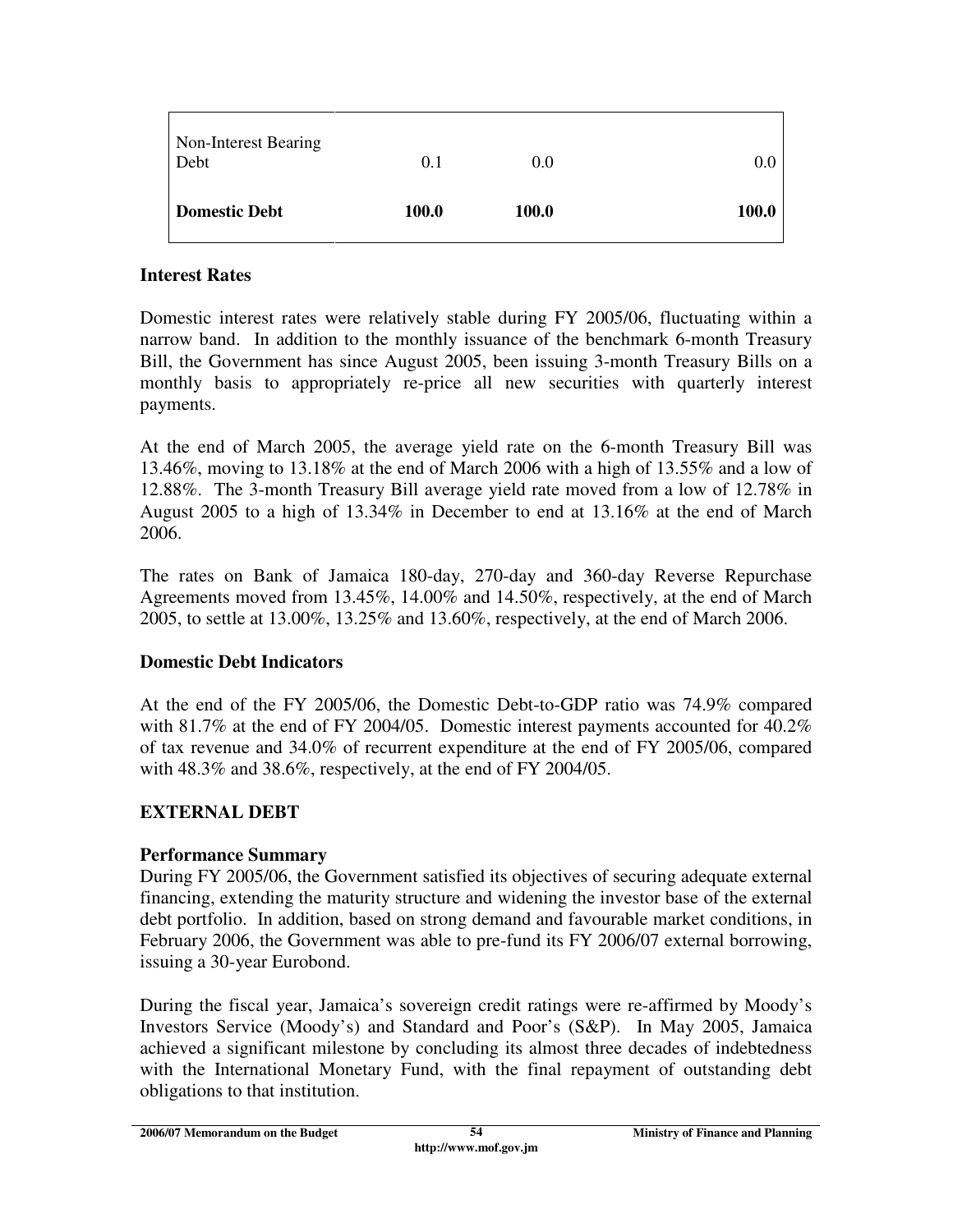### **STOCK**

At the end of March 2006, the stock of public and publicly guaranteed external debt stood at \$364,637.4mn (US\$5,567.4mn), including the pre-funded amount of US\$250mn. The External Debt-to-GDP was 56.6%. The external debt increased by \$54,185.8mn or 17.5% compared to the level at the end of March 2005. In US\$ terms, the external debt increased by 10.4%.

This increase was due largely to:

- The issuance of bonds in the international capital markets which exceeded gross amortization for the fiscal year;
- Disbursements on new and existing loans for infrastructural development, including loans for the multi-purpose stadium in Trelawny and the Half-Way-Tree Transportation Centre; and
- Government Guarantees mainly in support of the financial restructuring of the debt portfolio of Air Jamaica Ltd. and for the NWC.

### **Creditor Composition**

As Jamaica continued to successfully access the international capital markets, eurobonds maintained the position as the predominant source of funding. At the end of FY 2005/06, eurobonds accounted for 57.3% of the external debt stock, compared to 46.8% at the end of FY 2004/05. Loans from commercial banks marginally decreased from 4.6% at the end of FY 2004/05 to 4.1% at the end of FY 2005/06. The decline reflected the net repayments to commercial banks.

The share of loans from official creditors, comprising multilateral and bilateral sources, has declined steadily over the past 10 years. At the end of March 2006, loans from official creditors accounted for 36.0% of the external debt compared to 43.7% at the end of March 2005

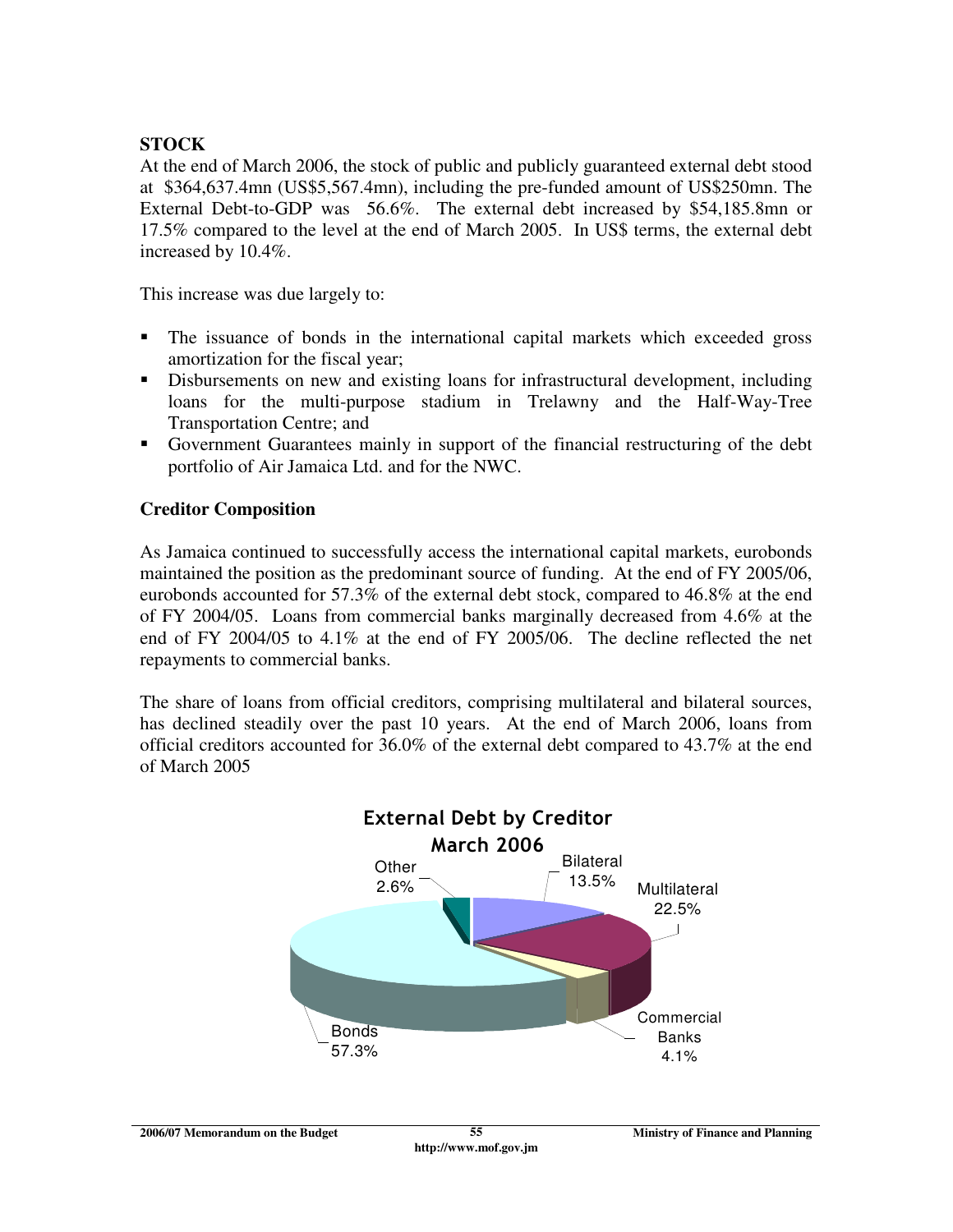### **Currency Composition**

The US\$ maintained its position as the predominant currency in which external loans are denominated. At the end of FY 2005/06, 75.7% of the external debt was denominated in US\$, compared with 70.7% at the end of FY 2004/05. The Euro remained the second largest currency component of the external debt portfolio, representing 18.2% of the stock.



### **Interest Rate Structure**

The proportion of fixed-rate external debt steadily increased, thereby insulating the portfolio from adverse interest-rate movements. This is in keeping with the objectives of the *Debt Management Strategy* to increase the share of fixed rate debt in the portfolio.

> **External Debt Interest Rate Structure FY 2003/04 – FY 2005/06**   $(0)$

|                        | $\sqrt{U}$   |                                         |       |  |
|------------------------|--------------|-----------------------------------------|-------|--|
|                        |              | <b>March 2004 March 2005 March 2006</b> |       |  |
| <b>Fixed-Rate Debt</b> | 72.3         | 76.2                                    | 77.4  |  |
| Variable-Rate Debt     | 27.7         | 23.8                                    | 22.6  |  |
| <b>Total</b>           | <b>100.0</b> | 100.0                                   | 100.0 |  |

#### Of the external debt outstanding at the end of FY 2005/06, 77.4% had been contracted on a fixed-rate basis while 22.6% had been contracted on a variable-rate basis.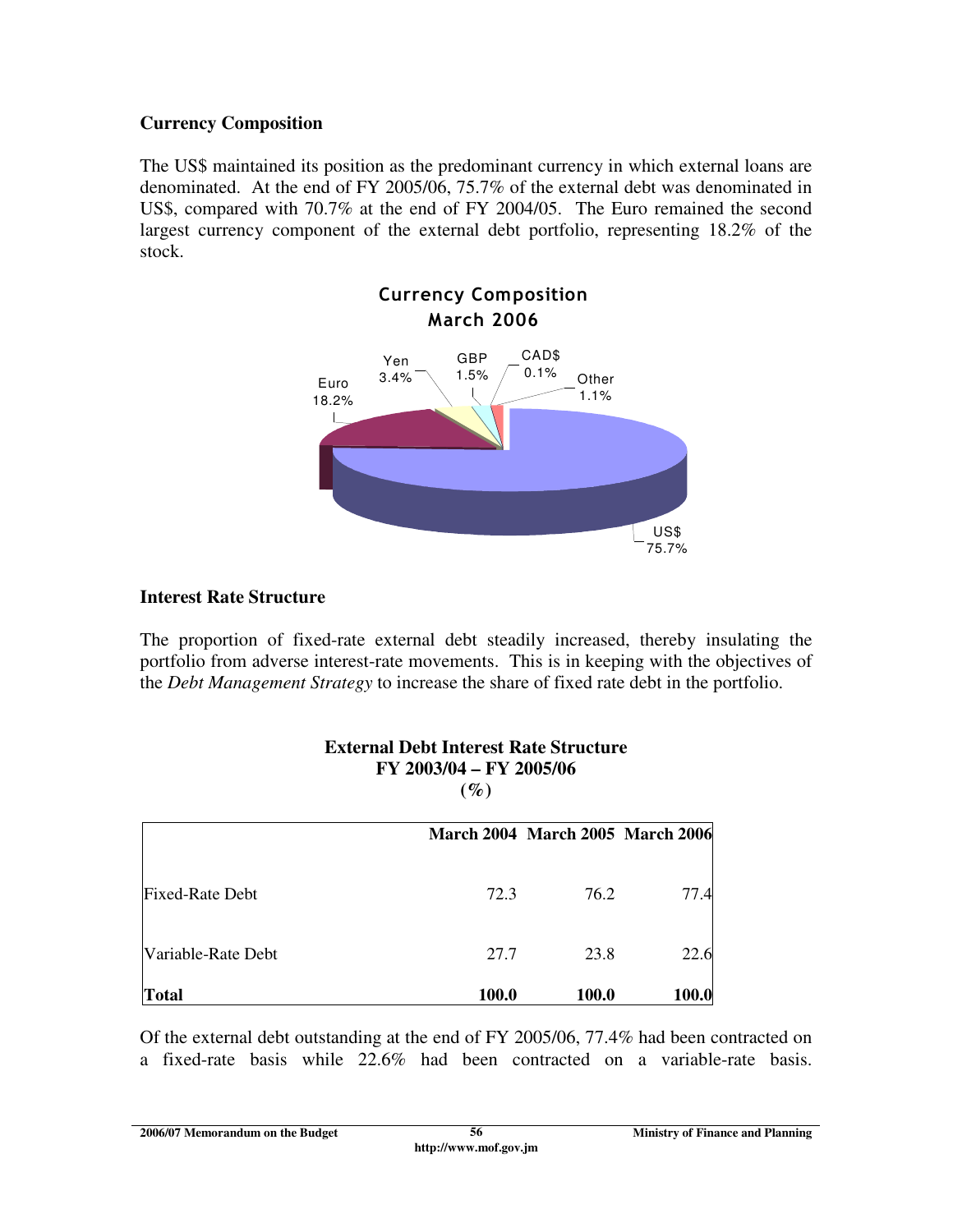This compared with 76.2% fixed-rate and 23.8% variable-rate at the end of FY 2004/05.

### **Maturity Structure**

The external debt portfolio has historically been predominantly long-term debt. In FY 2005/06, the issuance of longer dated bonds, and in particular, the recent issue of a 30 year eurobond in the international capital markets, coupled with concessional loans from bilateral creditors bearing tenors in excess of 15 years, positively impacted the maturity profile of the external debt.

Of the total external debt outstanding at the end of FY 2005/06, 17.1% had maturities of up to 5 years, compared with 22.8% at the end of FY 2004/05; 34.6% had maturities of 5- 10 years up from 32.6% in FY 2004/05; and 48.3% had maturities in excess of 10 years, up from 44.6% in FY 2004/05.

### **Debt Forgiveness**

The Government of the United Kingdom has over the years extended assistance to the Government of Jamaica in the form of debt relief. This covered principal and interest payments falling due on eligible loans during the fiscal year. Under the renewed Commonwealth Debt Initiative (CDI), Jamaica received debt forgiveness amounting to ₤6.3mn during FY 2005/06. This amount comprised ₤3.4mn for Overseas Development Assistance loans from the United Kingdom Government and ₤2.9mn for Commonwealth Development Corporation loans. The debt relief was granted against the background of macro-economic and social targets established in the Medium-Term Socio-Economic Policy Framework (MTF) which was prepared by the Government of Jamaica in collaboration with Jamaica's Development Partners. Three criteria were established as the basis for assessment. These are poverty reduction, respect for human rights and a commitment to strengthening financial management and accountability.

## **External Debt Indicators**

At the end of FY 2005/06, the External Debt-to-GDP ratio remained relatively flat at 56.6% compared to 56.5% at the end of FY 2004/05. Debt service as a percentage of export of goods and services was 14.3% at the end of FY 2005/06, compared with 13.8% at the end of FY 2004/05. The debt service ratio remained within the internationally accepted benchmark of 20%.

### **International Capital Markets And Developments**

For most of FY 2005/06, Jamaica's eurobonds outperformed those of other emerging markets. The impressive trading levels of the Government's eurobonds were sustained during the fiscal year, despite periods of volatility in the markets.

Investors demonstrated their confidence in Jamaica and its credit story, evidenced by the favourable response and overwhelming demand for Jamaica's eurobonds during the fiscal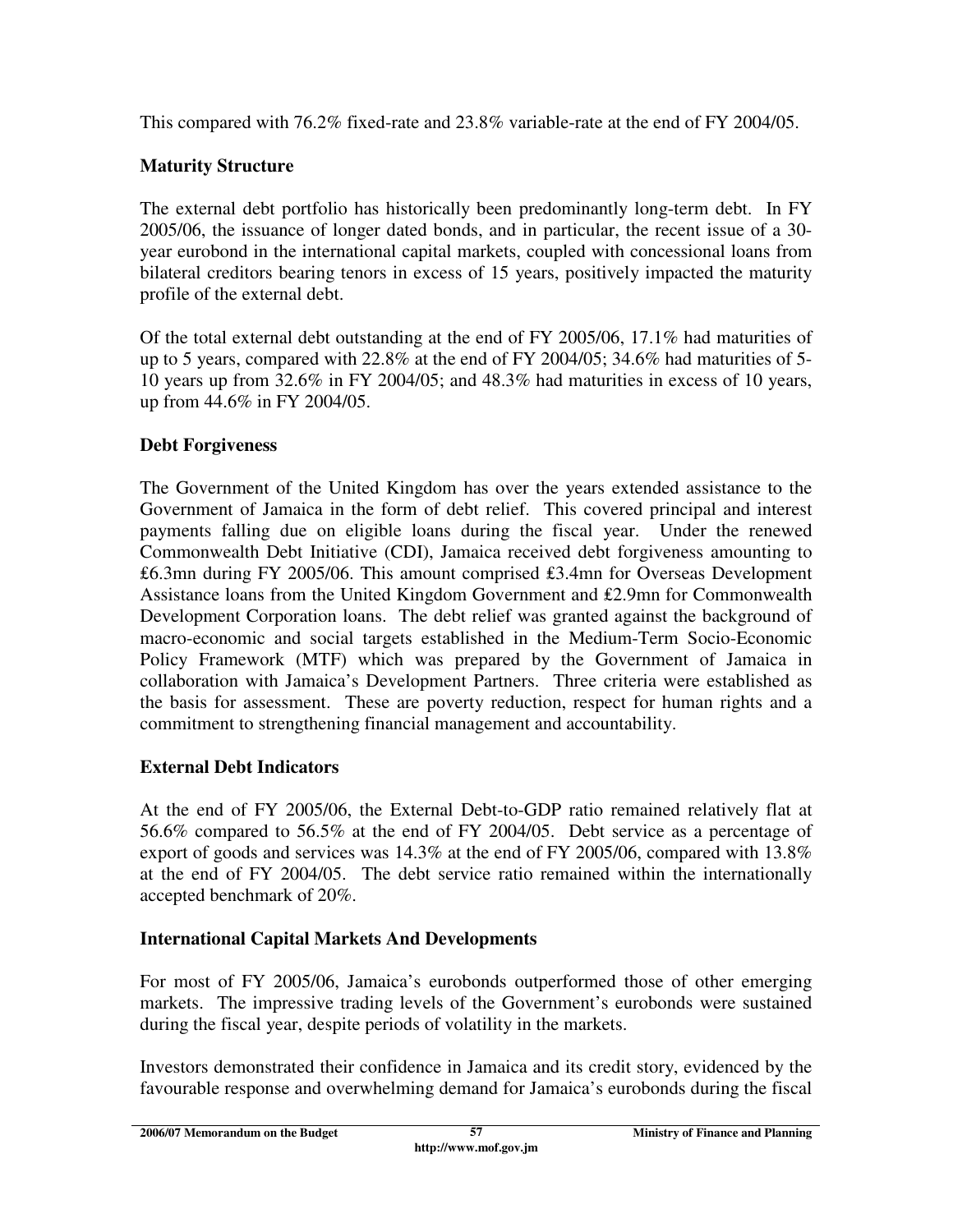year. In June 2005, the Government successfully issued a US\$300mn 9.00% bond due 2015. The initial offer was for US\$200mn however, due to overwhelming demand, this was upsized to US\$300mn. The issue attracted mainly institutional investors in the U.S. and Europe. The Order Book represented the widest geographical distribution and variety of investors for any bond issue. Bear, Stearns & Co. Inc. was the lead manager for the transaction. In October 2005, the Government issued a US\$250mn 9.25% bond due 2025. The sole lead manager of this transaction was Morgan Stanley.

In February 2006, the Government pre-funded its FY 2006/07 external borrowing requirement, issuing its landmark 30-year US\$250M 8.5% Eurobond in the international capital markets. Deutsche Bank Securities was the lead manager for the transaction**.** 

During the fiscal year, Jamaica's credit ratings were re-affirmed by the rating agencies Moody's and S&P. In May 2005, Moody's maintained Jamaica's long-term foreign currency credit rating of "B1" and its domestic currency credit rating of "Ba2". The outlook remained "Stable". In January 2006, S&P re-affirmed its "B" long and shortterm sovereign credit ratings on Jamaica. The outlook remained "Stable". The ratings were supported by the Government's ongoing commitment to fiscal discipline and debt reduction, amidst external shocks.

### **DEBT STRATEGY FY 2006/07**

Debt management in FY 2006/07 will continue to be guided by the fundamental strategic objective of the Government's medium-term *Debt Management Strategy* of lowering the cost of borrowing, subject to the containment of risks within acceptable levels. Risk management will continue to be a critical tool in Government's *Debt Management Strategy* in FY 2006/07 and beyond.

Within the context of the medium-term strategy aimed at achieving a sustainable level of indebtedness, the *Debt Management Strategy* in FY 2006/07 will continue to seek to:

- Maintain an appropriate mix of fixed-rate and floating-rate debt to further diversify and minimize interest-rate risk;
- Extend and smooth the maturity profile of the debt to better manage refinancing risk;
- Minimize foreign currency exposure of the domestic debt portfolio;
- Increase the use of the auction mechanism for issuance of domestic securities; and
- Increase the transparency and predictability of debt issuance and operations.

### **Medium Term Target**

The Debt-to-GDP ratio has been on a consistently downward path since FY 2002/03 and is projected to continue its decline over the medium-term. The Government remains committed to prudent fiscal management and improving the debt dynamics.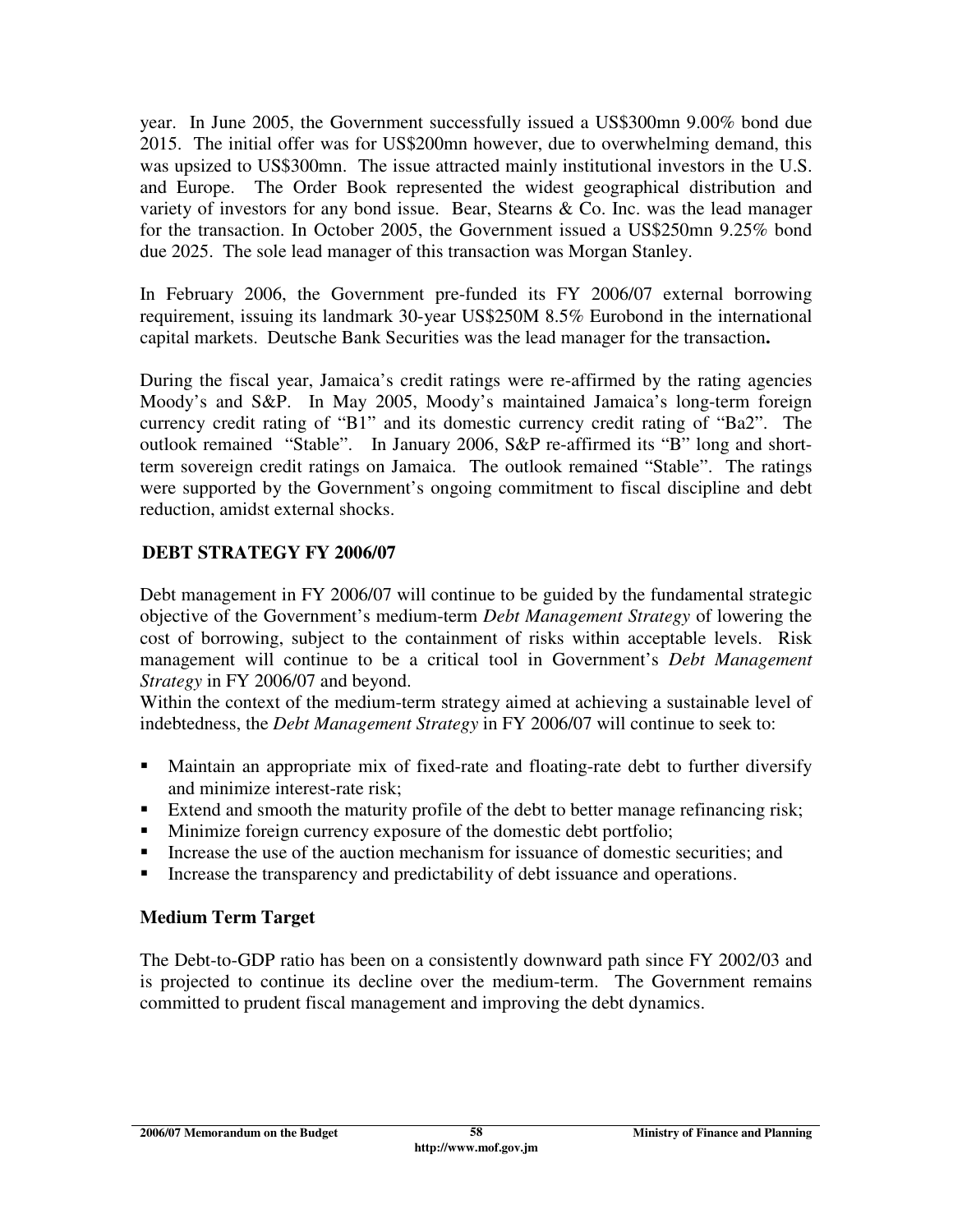

**TRADING LEVELS OF GOJ US\$ GLOBAL BONDS** 

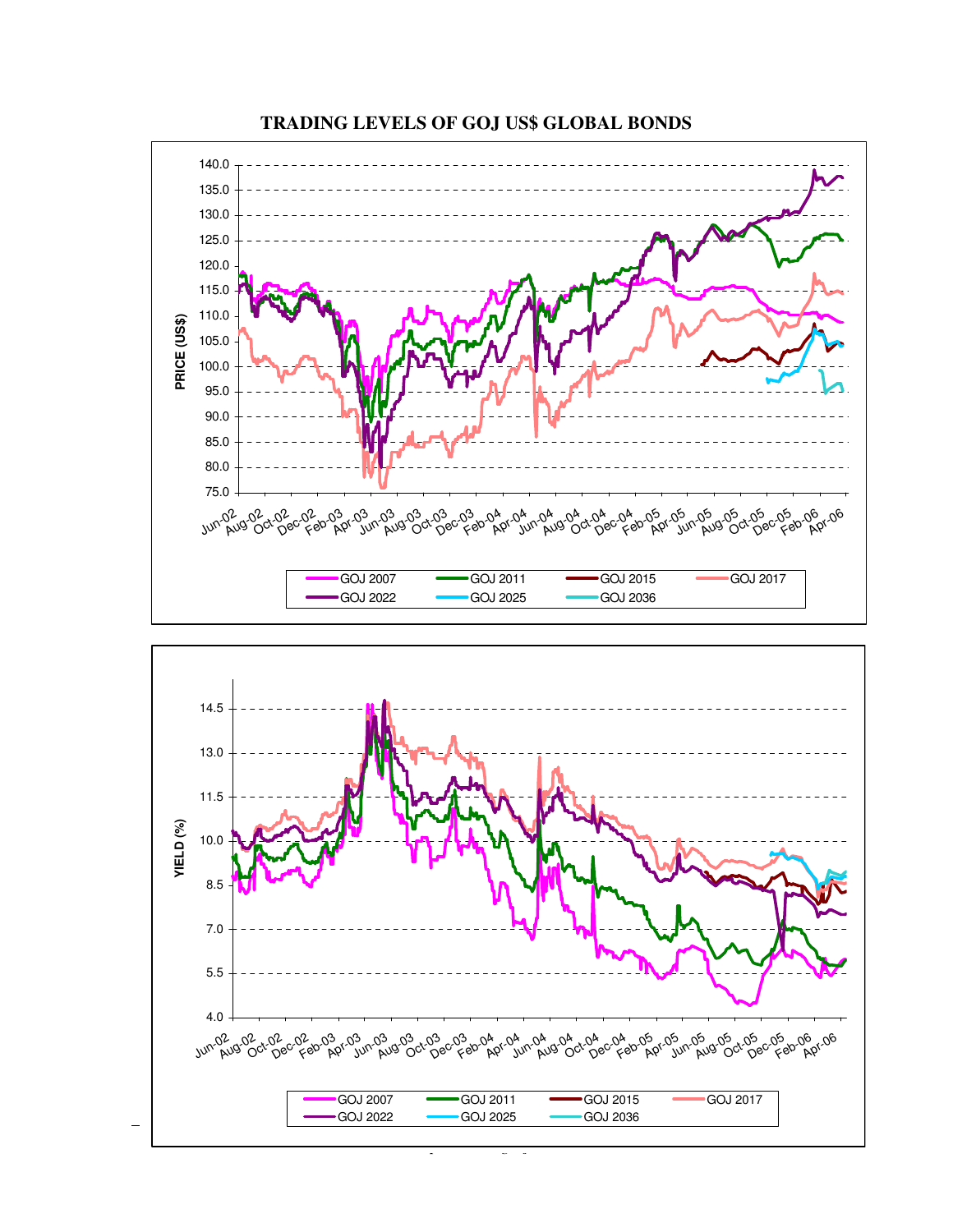

**TRADING LEVELS OF GOJ EURO-DENOMINATED BONDS**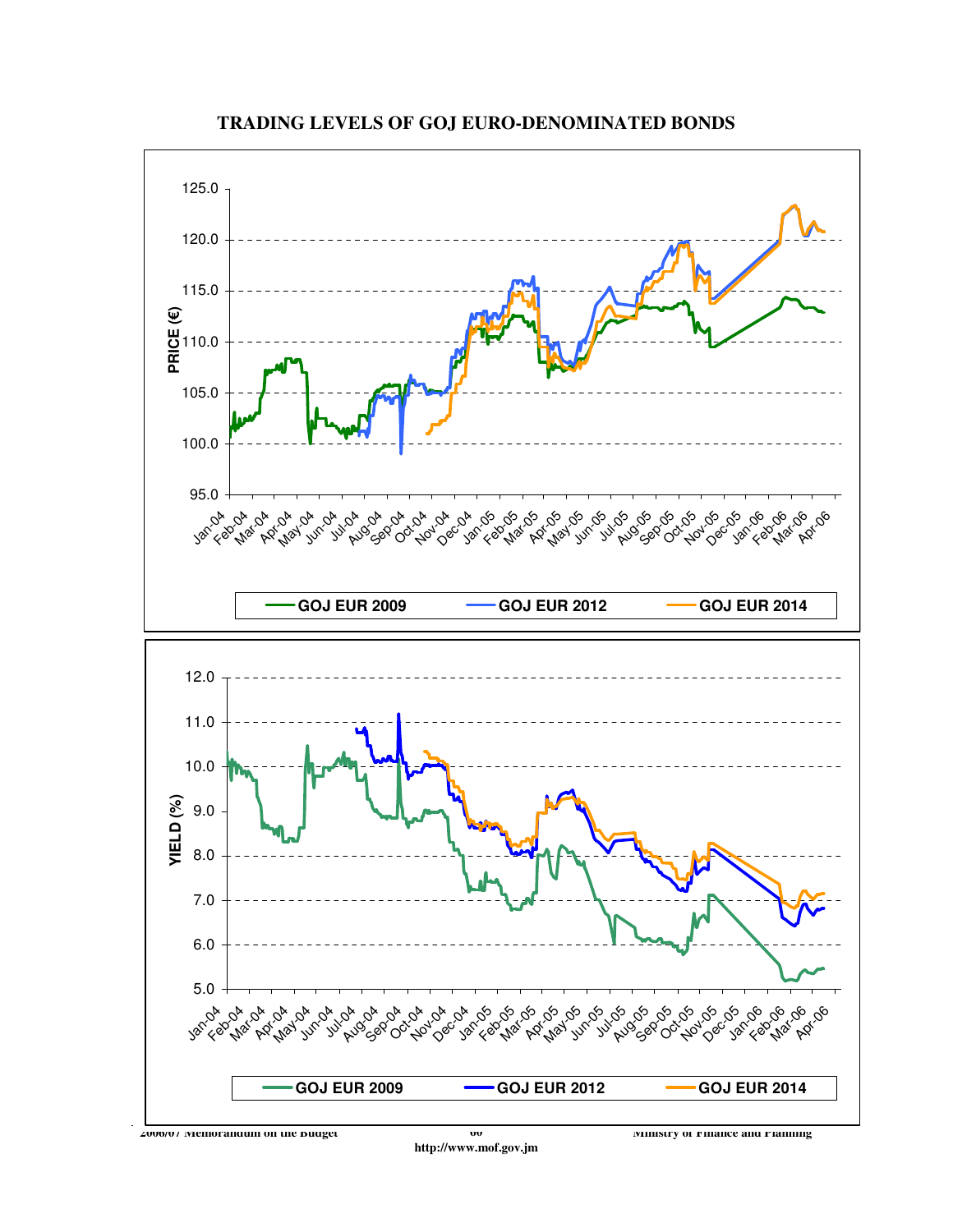### **MATURITY PROFILE OF THE DEBT (Remaining Maturity)**

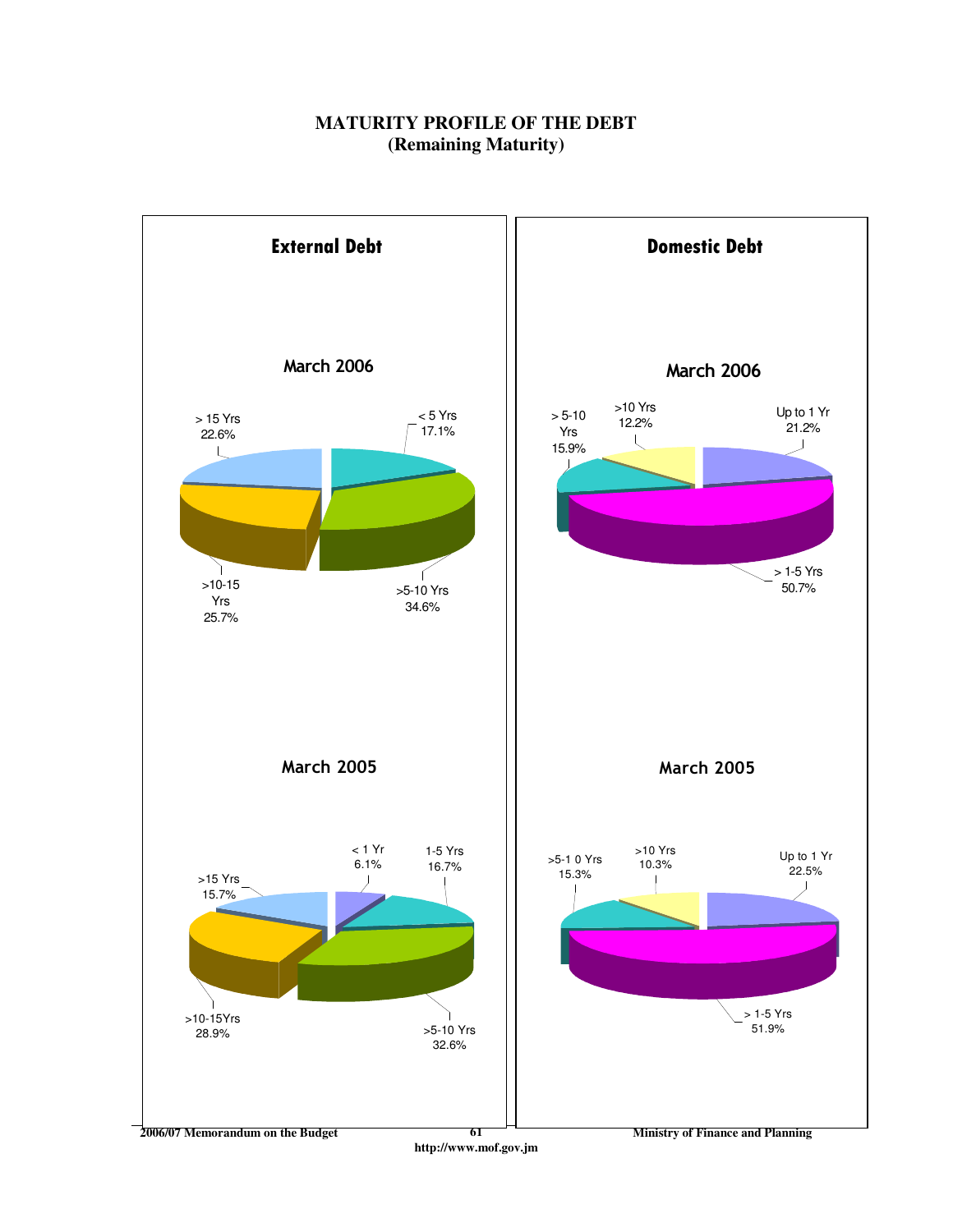

#### **HOLDINGS OF GOJ REGISTERED SECURITIES**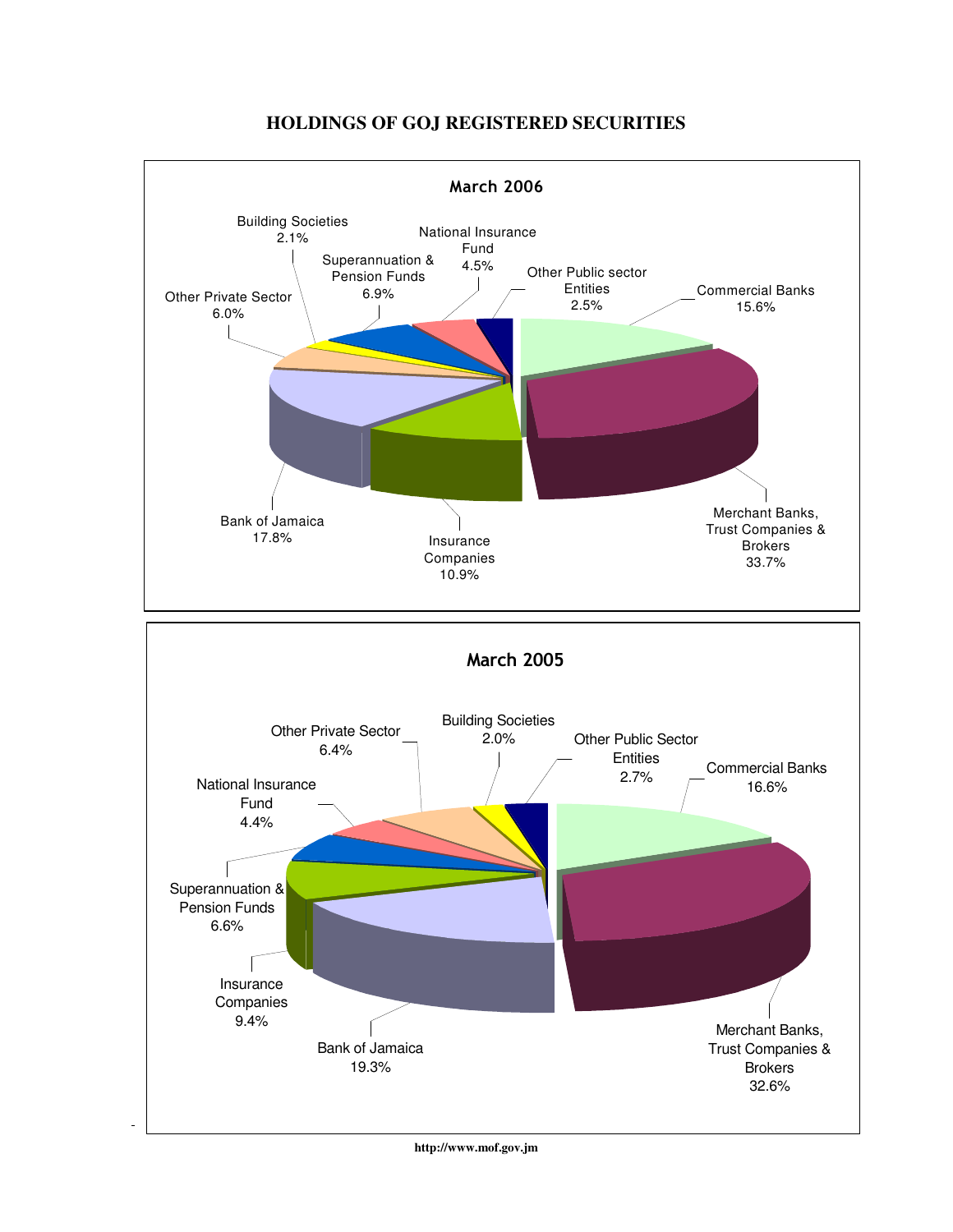# **Appendix 1**

# **PUBLIC SERVICE ESTABLISHMENT PROGRAMME**

Public Sector employment policies are supported by human resource management strategies geared towards the delivery of efficient and cost effective public services. The policies are implemented through the Public Service Establishment Programme (PSEP), which encompasses wages and industrial relations policies, employee benefits programmes, public sector employment and pensions administration.

Performance management is a critical tool to ensure cost effective delivery of public services. In this regard with the Performance Management Appraisal System (PMAS) now implemented in a number of Ministries, Departments and Agencies (MDAs), improvement in performance and productivity in the public sector remains the primary focus of the PSEP. One of the outcomes of PMAS is the establishment of performance related pay. Consequently, annual increments and seniority allowances are now tied to specific performance criteria as outlined in PMAS. Other elements of performance pay will be introduced in FY 2006/07.

### *Memorandum of Understanding*

The Memorandum of Understanding (MOU), which was signed between the Government of Jamaica (GoJ) and the Jamaica Confederation of Trade Unions (JCTU), faced a number of challenges, particularly in relation to the economic targets that were outlined in the agreement. Achievement of these targets was affected by the impact of increasing oil prices and the

ravages of the hurricanes in 2004 and 2005. The hurricanes had an adverse impact on agricultural output, which led to higher than anticipated inflation. Notwithstanding these adverse realities there were several positive outcomes, including:

- a spirit of cooperation a harmonious industrial relations climate and greater collaboration
- between public sector unions and the GoJ;
- development of public sector employees training commitments for the education and health sectors, as well as the fire services was largely achieved. In addition, the summer skills training programme was successful and was positively received by the participants;
- wage restraint the wage bill was stabilized at approximately \$60 billion for FY 2004/05 and 2005/06;
- expenditure restraint 18 entities have achieved cost savings totaling \$49.3 million.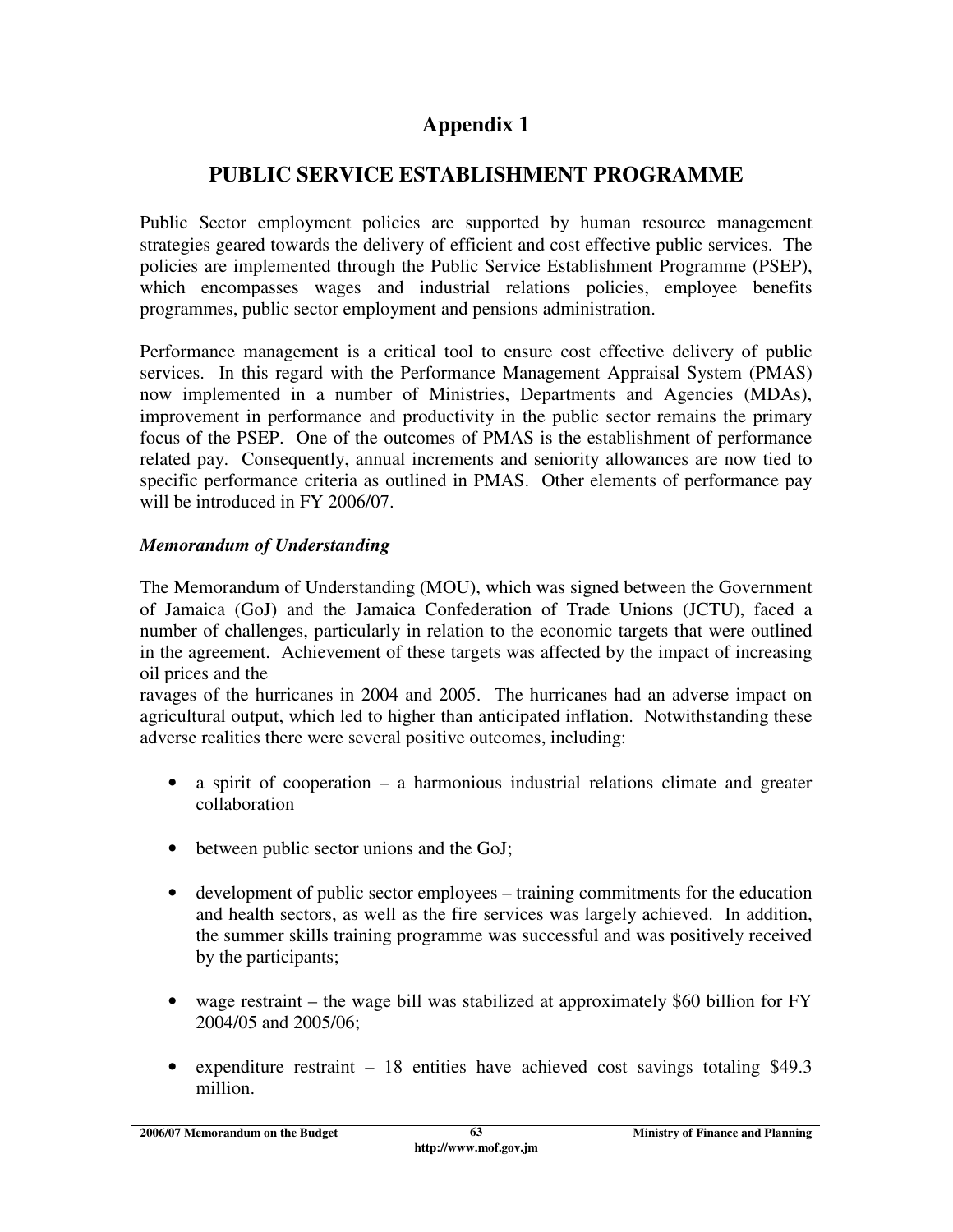These outcomes were achieved through the vigilance of the Monitoring and Evaluation Committee of the MOU and the Post Operations Committee, which preceded the MOU and was subsequently adopted by the MOU.

In response to the shocks which occurred in FY 2004/05 and 2005/06, that resulted in higher than programmed inflation, the payment of an interim (MOU) allowance and a moratorium on staff loans were agreed and implemented in the third quarter of FY 2005/06. A successor MOU is being negotiated for the two (2) year period 2006/08.

### *Public Sector Employment*

The employment population in the public sector stood at approximately 95,000 or 10% of the country's employed labour force. Of the 95,000 employees approximately 80,000 are paid directly from the Budget.

The Civil Service Establishment (General) Order, 2005 recorded 40,530 posts in the Central Civil Service (including the Police). This represents a slight reduction from the 40,800 posts published in the 2004 Civil Service Establishment (General) Order.

## *Employee Benefits*

In FY 2005/06 employee benefits – which include loans, grants, health insurance and staff transportation – cost the Government \$2.8 billion**.** There has been an increased awareness of, or need for, Public Sector Employee Benefits based on the number of applications for loans. While there were a significant number of applications for motor vehicle loans, the majority of requests came from persons seeking miscellaneous loans for tuition fees payable to tertiary institutions. This arose from the recognition by public officers of the need to pursue higher education for advancement in their careers and the achievement of greater efficiency in performing their jobs. The total number of applications approved for motor vehicle loans was 494 at a cost of \$212.4 million while 728 miscellaneous loans were approved at a cost of \$25.5 million.

In addition to the above benefits, over 300 civil servants who have served for twenty-five (25) years were recognized and awarded medals and certificates at the long service award ceremony held in November 2005.

### *Pensions*

Pension costs for retired public officers increased by 18% from \$6.7 billion in FY 2004/05 to approximately \$7.9 billion in FY 2005/06. This was mainly due to an increase in the number of pensioners, to approximately 22,000 as at February 2006. In addition, there was a revision of the pension benefits, which cost approximately \$250 million.

In FY 2005/06 the Retiring Allowances (Parish Councilors) Act and the Amendment to the Pensions (Prime Minister) Act were passed. The Parish Councilors Act introduced

**2006/07 Memorandum on the Budget 12006/07 Ministry of Finance and Planning 2006/07**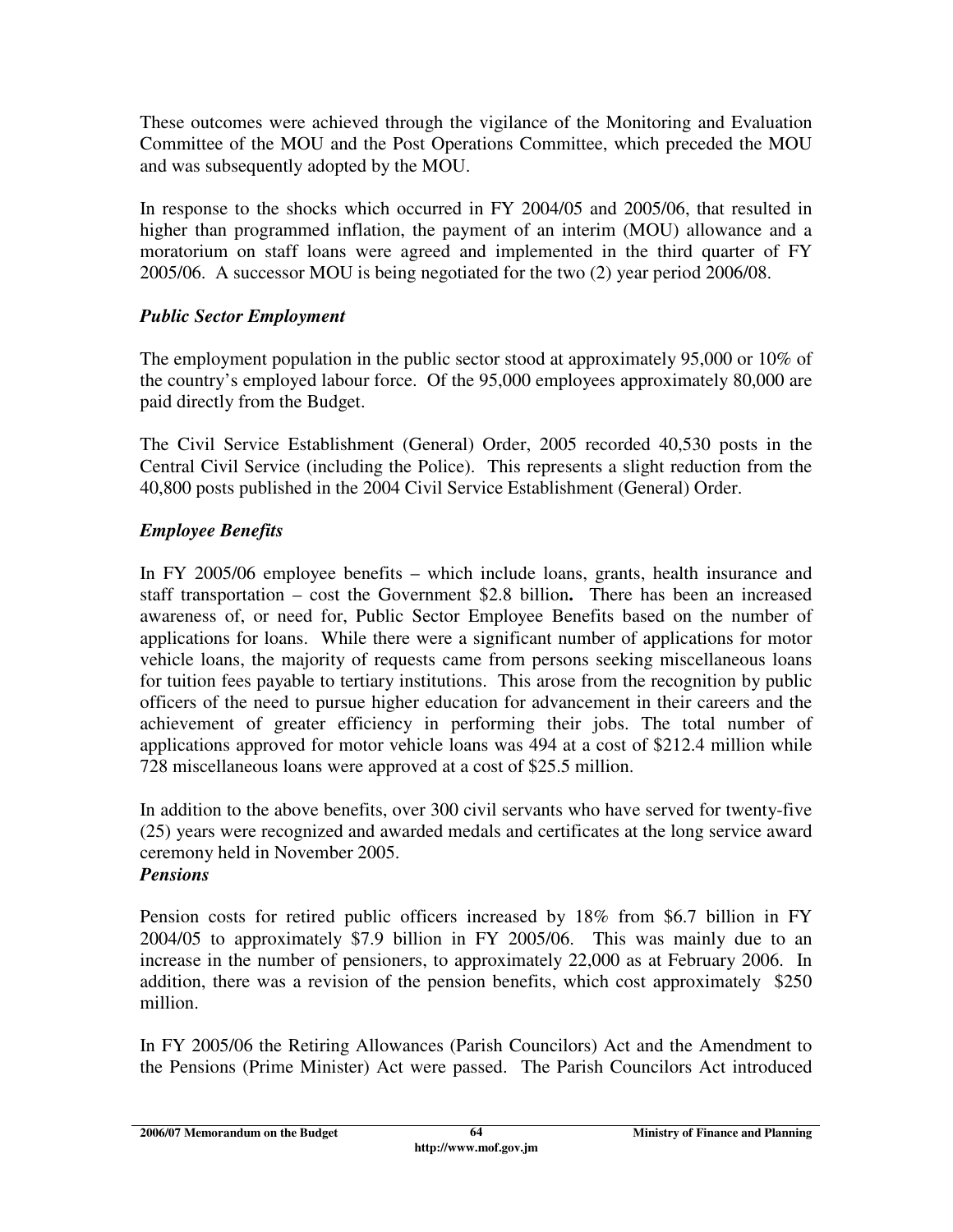pensions for Parish Councilors while the Prime Minister's Act legislated previous Cabinet Decisions.

A review of the pension arrangement for public officers is now being undertaken. Proposals arising from the review will be evaluated for consideration in FY 2006/2007.

### *Industrial Relations/Public Sector Wages*

During FY 2004/05 and 2005/06 the Public Sector MOU was in effect and contained conditionalities that governed wages and wage negotiations. Under these guidelines, negotiations were concluded with the Jamaica Medical Doctors Association for the 2002/04 contract period and the five (5) police groups: the Jamaica Police Federation, the Jamaica Police Officers Association, the Island Special Constabulary Force Association (Rank & File), the Island Special Constabulary Force Officers Association and the United District Constables Association in respect of the contract period 2004/06. With regard to the Judicial and Legal Officers, a wage increase that was due from 2003 was also settled. Retroactive payments for the legal groups will be made in FY 2006/07. The Ministry of Finance & Planning (MOFP) has also been expeditiously pursuing the issue of addressing outstanding items of agreement from past negotiations.

In an effort to increase awareness amongst stakeholders of the benefits of good industrial relations practices, the MOFP, in collaboration with the JCTU, convened a workshop on Grievance/Disputes/Discipline and Labour/Management Relations over a two (2) day period. Fifty-eight participants drawn from a wide cross section of Human Resource Management and Industrial Relations practitioners in the Public Service attended.

The MOFP led and provided technical advice at a number of hearings at conciliation meetings at the Ministry of Labour and Social Security (MLSS) and at arbitration proceedings at the Industrial Disputes Tribunal (IDT). During FY 2005/06 there were two (2) reported cases of wage-related industrial action within the Public Sector.

To date the MOFP has received six (6) claims from Central and Local Government groups for the 2006/08 contract period and four (4) claims from bargaining units within Parastatal Bodies. The request for salary increases range from 25 % to 40% per annum. The Ministry anticipates an influx of claims at the beginning of FY 2006/07 after the expiration of the current MOU. There are no outstanding claims from the pre- MOU period as these issues were settled within the parameters agreed to in the MOU.

Negotiations for the 2006/08 contract period are being conducted within the parameters of a successor MOU. The MOU kept the wage bill flat in FY 2005/06. The contributions of Public Sector/Groups to the wage bill are outlined below: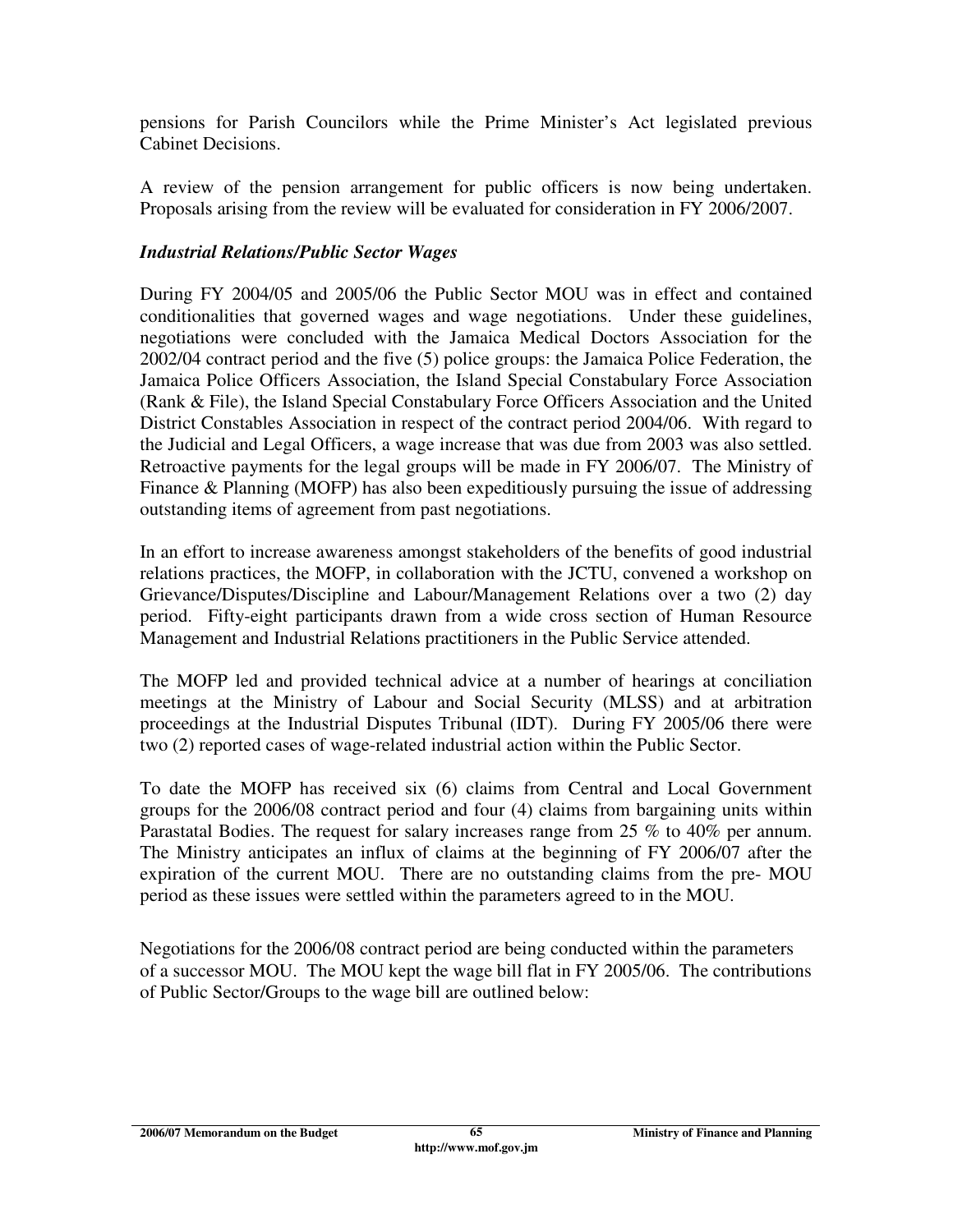## **Contribution of Sectors to Wage Bill (2005/2006)**

| <b>Sectors/Groups</b><br>bill                 | % of workforce | $%$ of wage |
|-----------------------------------------------|----------------|-------------|
| Security                                      | 14.2%          | 14.9%       |
| Education                                     | 31.6%          | 41.2%       |
| Health                                        | $7.3\%$        | 14.4%       |
| Legal & Judiciary                             | $0.3\%$        | $1.3\%$     |
| <b>Statutory Bodies</b>                       | 8.4%           | $3.2\%$     |
| Fire & Correctional Services                  | $4.0\%$        | $3.7\%$     |
| Parliamentarians, Mayors & Councilors         | 0.3%           | $0.7\%$     |
| Local Government Administrative & Weekly Paid | 15.6%          | 5.6%        |
| Civil Service Administrative                  | 18.3%          | 15.0%       |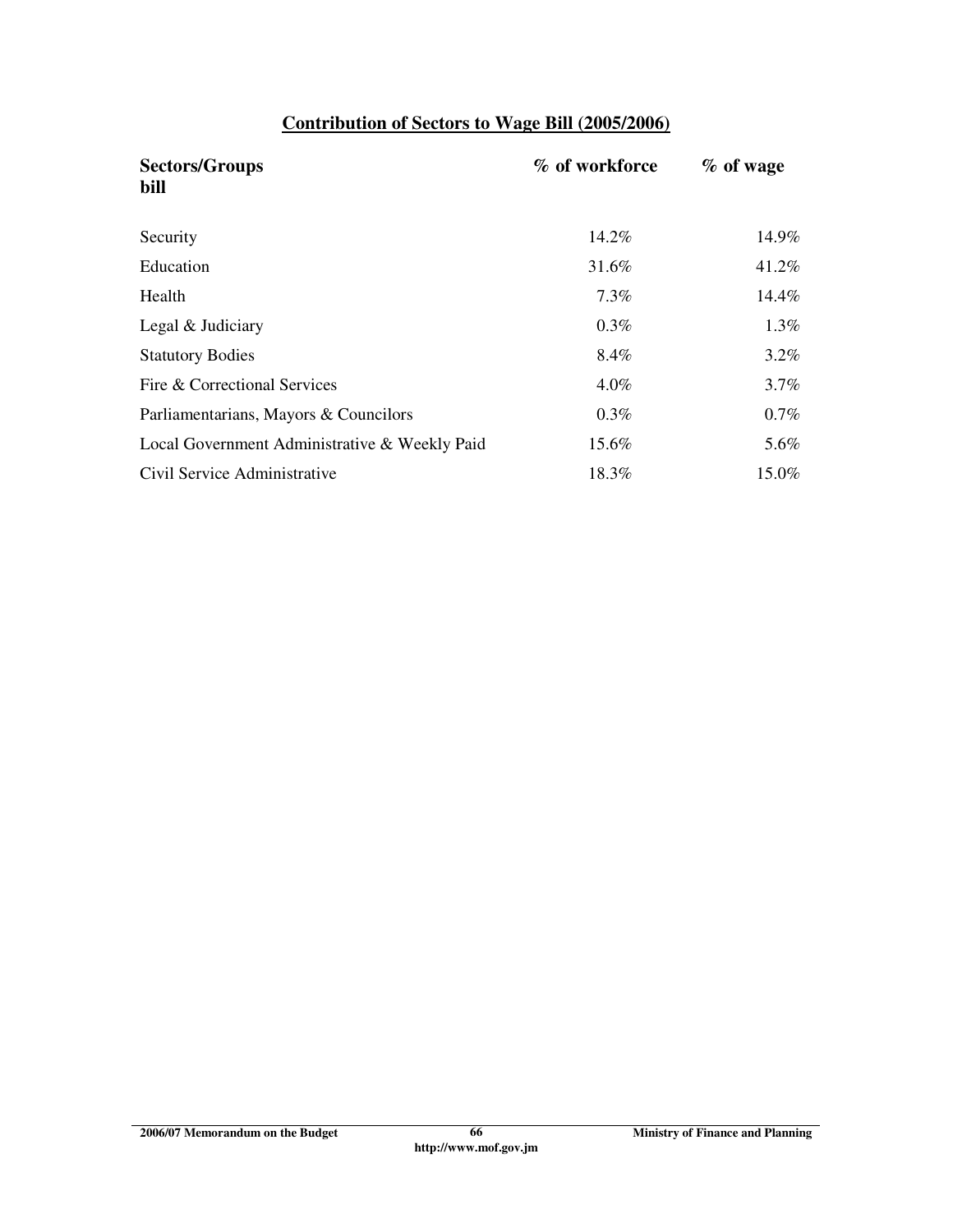# **Appendix 2**

# **PUBLIC SECTOR REFORM**

The *Public Sector Modernization Vision and Strategy 2002-2012* was tabled in Parliament in September 2002, with implementation of the programme commencing in FY 2003/04. FY 2005/06 therefore represents the third year of implementation. Over the three-year period the reform programme has made significant achievements, which are highlighted in the annual reports available on line at http://www.cabinet.gov.jm/docarchive.asp.

During FY 2005/06 the eight themes of the reform programme were tackled under four broad headings:

- Customer Service/ Service Delivery and the Establishment of Performance Based **Institutions**
- Resource Management Accountability, Policy Development and Corporate Planning
- Human Resource and Change Management
- **Information and Communication Technology**

#### *Customer Service/Service Delivery and the Establishment of Performance Based Institutions*

Following on the success of the World Bank funded Public Sector Modernization Programme (PSMP) 1996-2003 in establishing a number of executive agencies across the public sector, the Public Sector Reform Unit (PSRU) is currently facilitating the establishment of additional performance based institutions (PBIs) throughout Government. These institutions will take the form of executive agencies, policy-focused Ministries and other entities operating under the principles of executive agencies, though not having similar legal identity.

Transformation of these entities is on a phased basis and includes:

- the transformation of Ministries to focus on policy development, strategic planning and management of outputs and outcomes - services - delivered by the entities within their portfolio; and
- the transformation of Departments, Divisions and Agencies to more efficiently and effectively deliver services to their customers.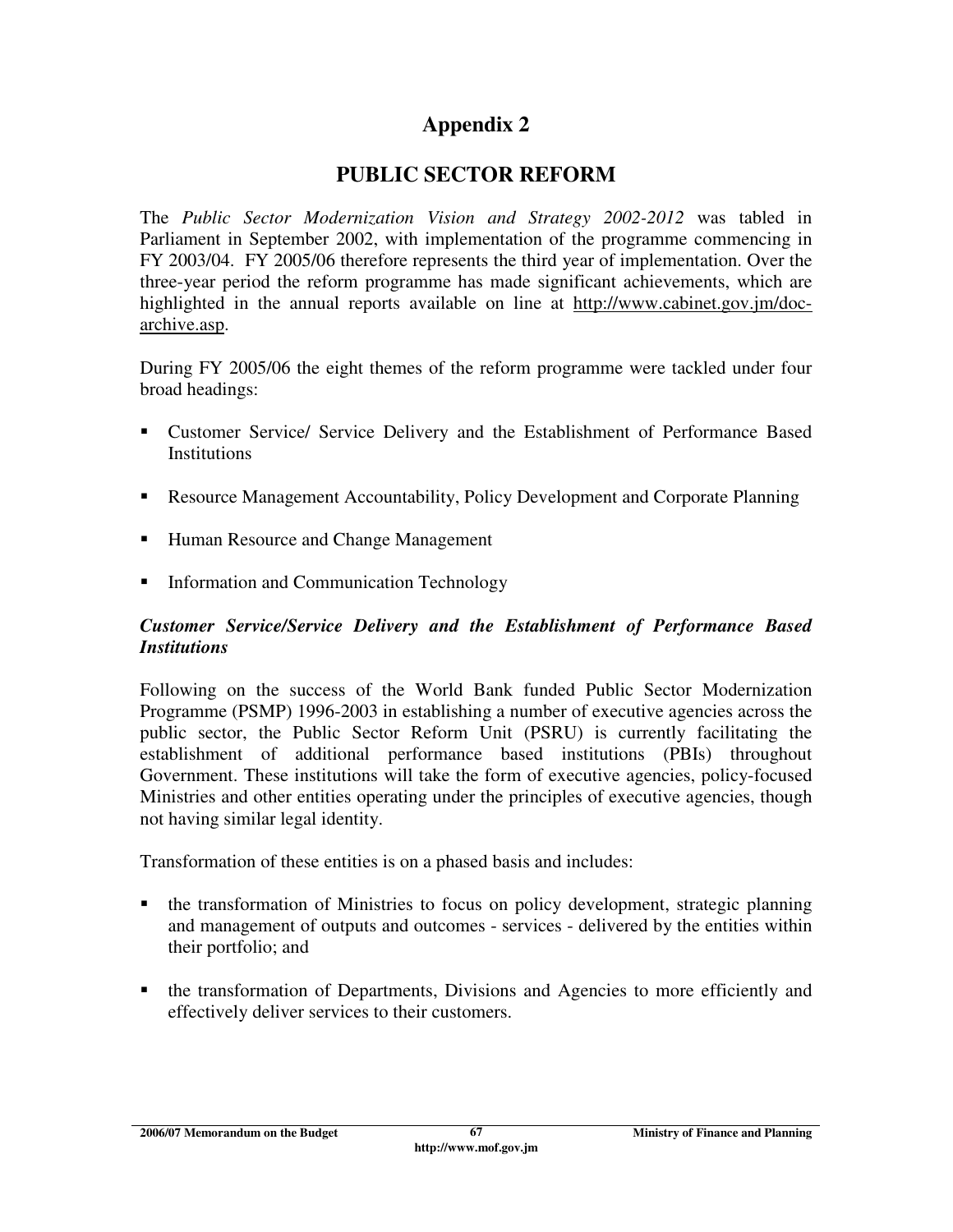In FY 2005/06 the following Ministries and Agencies were the focus of transformation:

 The Ministry of Transport and Works was the first to be transformed into a PBI, in this case, a policy-focused Ministry. This means that the Ministry's focus will now be primarily on policy development, monitoring and evaluation and setting standards for the performance and evaluation of its agencies. However, there is still one outstanding aspect of the modernization of the Ministry, which is the delegation of compensation and staffing functions from the Ministry of Finance and Planning (MoFP). Work is presently being done by the PSRU, the MoFP and the Office of the Services Commission (OSC) to establish the framework within which this authority will be delegated. The working group was scheduled to complete the framework for approval by March 2006.

 The Ministry of National Security has been identified as the next to be transformed into a policy-focused Ministry. The Modernization Plan, Medium Term Financing Plan and Framework Documents have been completed for the Ministry and implementation is scheduled to take place over the next two years ending in FY 2007/8.

 The Scheme of Management has been completed for the Immigration, Citizenship and Passport Services Division (ICPSD) towards the transformation of this entity into an executive agency. The implementation of the modernization plan for ICPSD is also scheduled to take place within fiscal years 2006/07 and 2007/08.

 The Firearm Licensing Authority is a new entity being established by the Ministry of National Security with the leadership of the PSRU, and while it will not be legally defined as an executive agency, it is being established to operate as a PBI. The organizational structure and business processes have been developed and the Authority is on target to be established and staffed by April 2006.

 The PSRU team has also been involved in the transformation of the Forestry Department into an executive agency. The prior options and strategic reviews for the agency have been completed and the modernization plan is being developed by the team. The Scheme of Management will be completed by the second quarter of FY 2006/07.

 While transformation into a PBI is not scheduled to occur in the Jamaica Fire Brigade within the next three years, during FY 2005/06 the PSRU commissioned an assessment of the entity towards its immediate improvement. Based on the critical nature of the organization to disaster management and mitigation, it was necessary to identify a number of key actions that would allow the Fire Services to operate more effectively. The assessment was completed and the recommendations reviewed within the Ministry of Local Government, Community Development and Sport. Implementation of the recommendations for improvement of the Fire Services is slated to begin in FY 2006/07.

 Through the establishment of the Education Transformation Team (ETT) in March 2005, activities towards the modernization of the education sector in general and more specifically the Ministry of Education, Youth and Culture have commenced. The ETT, which was established to implement the recommendations of the Task Force on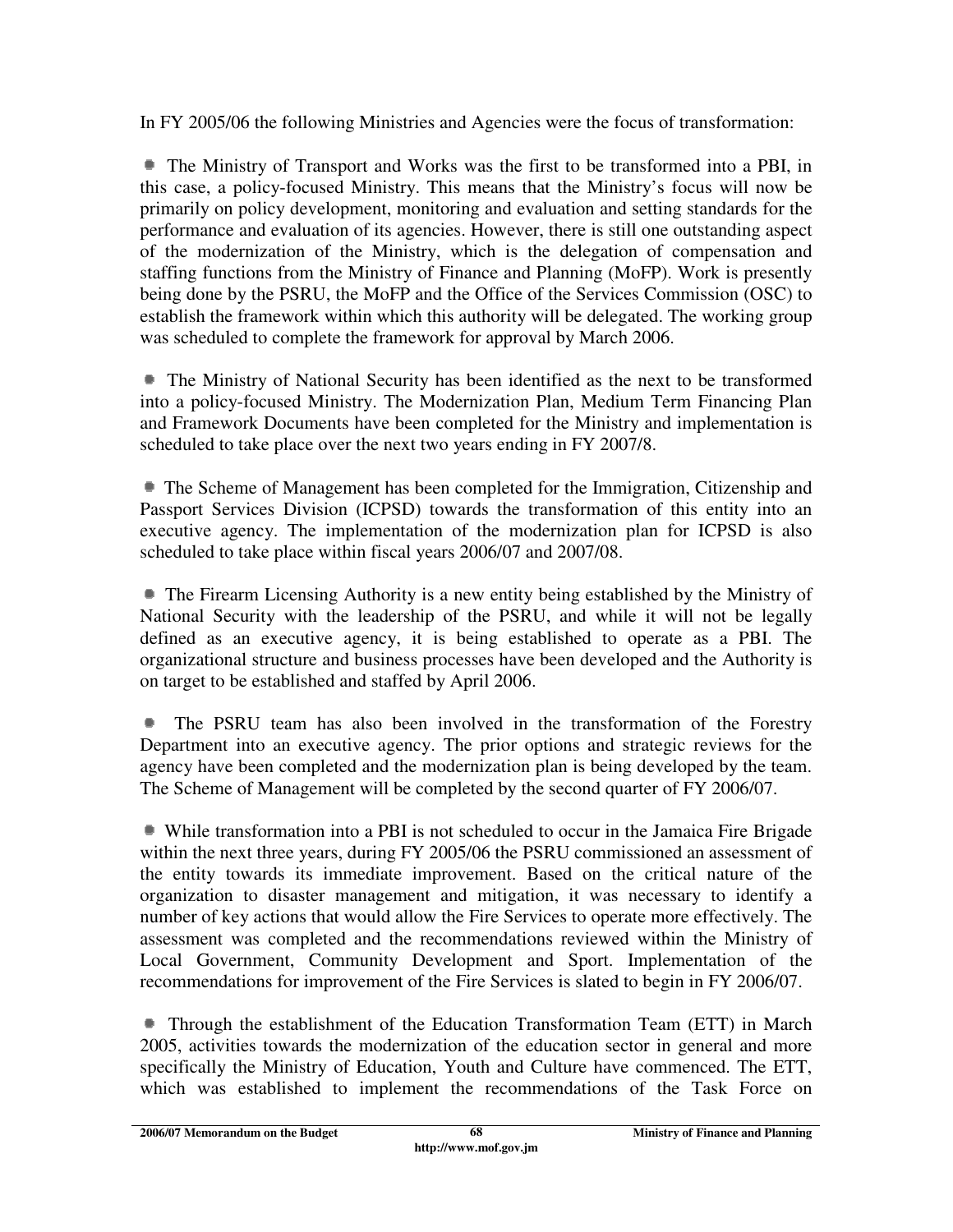Education Reform, has developed a three-year implementation plan for the transformation exercise. Technical assistance has also been retained to conduct the strategic review of the Ministry and its transformation to a PBI. This transformation exercise will include the establishment of a number of regional bodies including the National Educational Quality Assurance Authority (NEQAA) and Regional Education Authorities (REAs). As part of the overall reform effort there has been significant collaboration with the Office for National Reconstruction (ONR) to refurbish more than 125 schools across the island and manage approximately J\$750M in related contract payments.

While work is being carried out to transform the operations of a number of key organizations, there is also a need to develop the performance standards which will be used to guide the operations of these entities and evaluate them once they have been established as PBIs. To this end, there has been a review of the Customer Service Improvement Programme implemented within Ministries and Agencies across the public sector to develop more than 90 Citizens' Charters*.* An impact assessment was conducted on the programme during FY 2005/06, and is currently being analyzed for necessary action to be taken. Additionally customer service surveys for key Government entities such as the Jamaica Customs have been reviewed and will be used to establish minimum customer service standards and inform the monitoring and evaluation framework being developed for modernized entities. Work is currently being undertaken to conduct a review of existing executive agencies and develop an instrument for ongoing 'holistic' performance monitoring and evaluation.

### *Resource Management & Accountability, Policy Development and Corporate Planning*

Under this component of the reform, systems and procedures necessary for improved decision making and resource management across government have been developed. A key element of this component has been the development of a prioritization proces*s* that will allow for the identification of Government priorities for policy development and implementation as well as programme and project funding. The Capital Projects, Policies and Programmes Prioritization System has been developed and was approved by Cabinet during the first quarter of FY 2005/06. Further work has since been carried out to ensure that the system will be fully operational to inform the planning and budgeting process for FY 2007/2008.

The transition of the Government's financial management system from cash based to accrual accounting continues to be an important aspect of the reform programme*.* To this end, funding has been identified for the continued evaluation and development of the FINMAN system, as well as the development and institutionalization of related training. Pilot implementation of the system has occurred in the Ministries of Finance and Planning, and Transport and Works, as well as the Office of the Services Commission. The experiences of these entities are currently being evaluated by the MoFP to inform further rollout of the system to an additional 6 entities during FY 2006/07.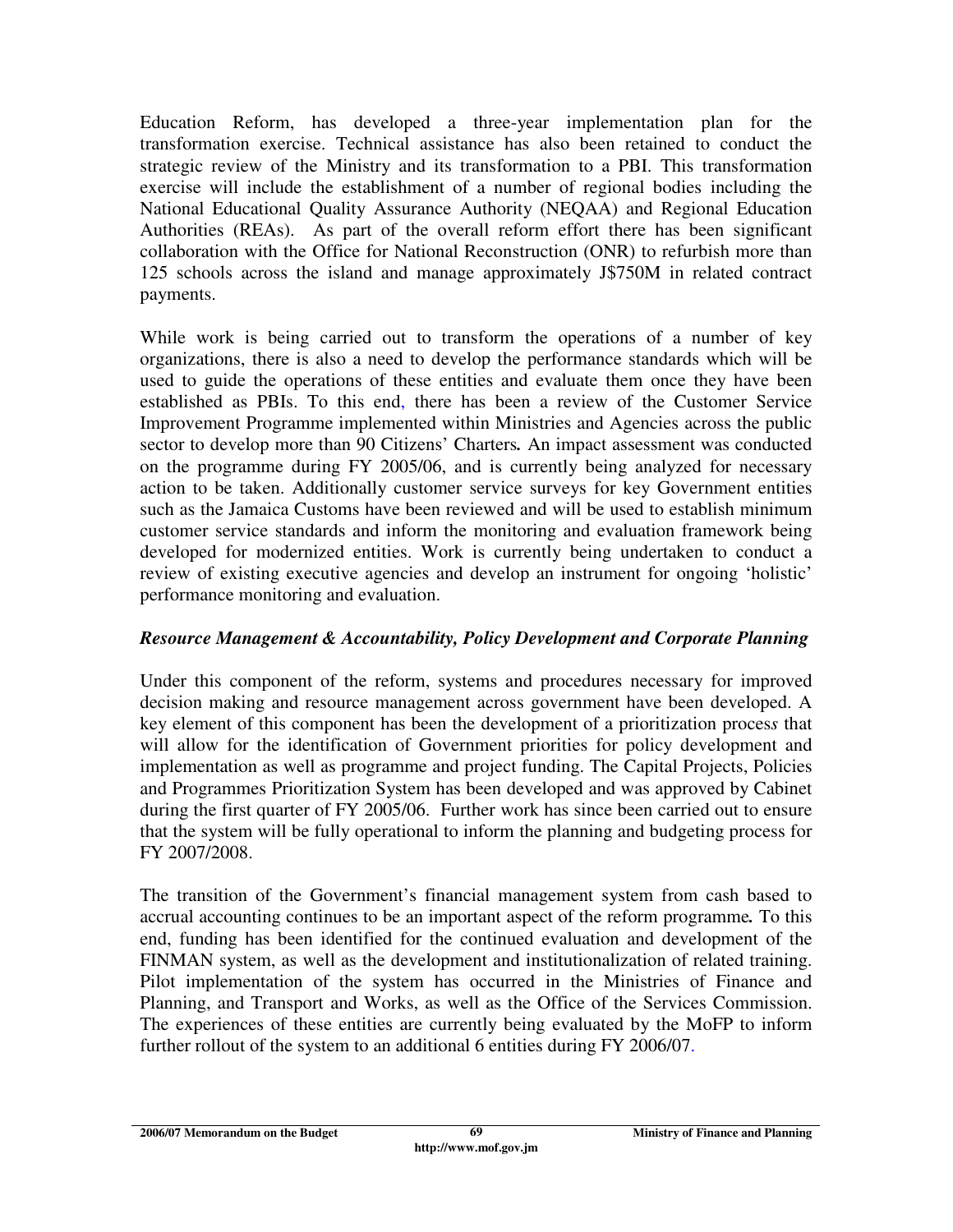As part of the bid to improve decision-making processes within Government, to make them more participatory and evidence-based, minimum rules have been established for conducting consultations. The Consultation Code was introduced in all Ministries and training provided for persons identified as Consultation Liaison Officers, responsible for monitoring and coordinating consultation exercises within their Ministries. In addition to 50 persons being trained as liaison officers, training was developed by the Management Institute for National Development (MIND) for the provision of the course *Governance through Consultation*, which was delivered for the first time in November 2005.

The Sustainable Development Task Force reconvened in 2005 with responsibility for coordinating the development of a National Sustainable Development Framework. The task force has approved the proposal and the accompanying work plan for development of the framework to be submitted to the international development partners for funding. The framework is being developed to chart the path for national development in a manner that integrates policy with strategic and spatial planning, infusing the principles and practices of sustainable development principles into all levels of decision-making. This will mean rationalizing existing policy and planning roles and ensuring that the appropriate institutions and policies to effect national sustainable development are in place.

The Jamaica Social Policy Evaluation Project (JASPEV), which was originally scheduled to end in June 2005, has been extended for another 18 months and is now scheduled to close in December 2006. There has been general agreement that the work done to date has been invaluable and that further efforts should be made to institutionalize the lessons and best practices emerging from the project. Work is being done to ensure the establishment of synergies between the project outputs and the public sector reform agenda. This has been evident in the work done with the Customer Service Improvement Programme, the Capital Projects Programmes and Policies Prioritization Programme, and the establishment of an inter-ministerial committee of technical experts to oversee the policy reform process across Government to ensure that reform is in keeping with the principles and lessons learnt from the JASPEV project.

### *Human Resource and Change Management*

This component of the public sector reform agenda is aimed at ensuring that the framework is in place for effective management and development of the Government's human resources and the overall regeneration of the Public Service.

To accomplish this, a review of critical Human Resource Management business processes of Government began in 2003 and was completed during FY 2005/06. Once the business processes have been reviewed and reengineered as necessary, and systems requirements established, a Human Resource Information Management System will be identified for use across all central government entities. This is expected to take place no later than December 2006 with an initial pilot implementation in the Ministry of Finance and Planning and the Cabinet Office.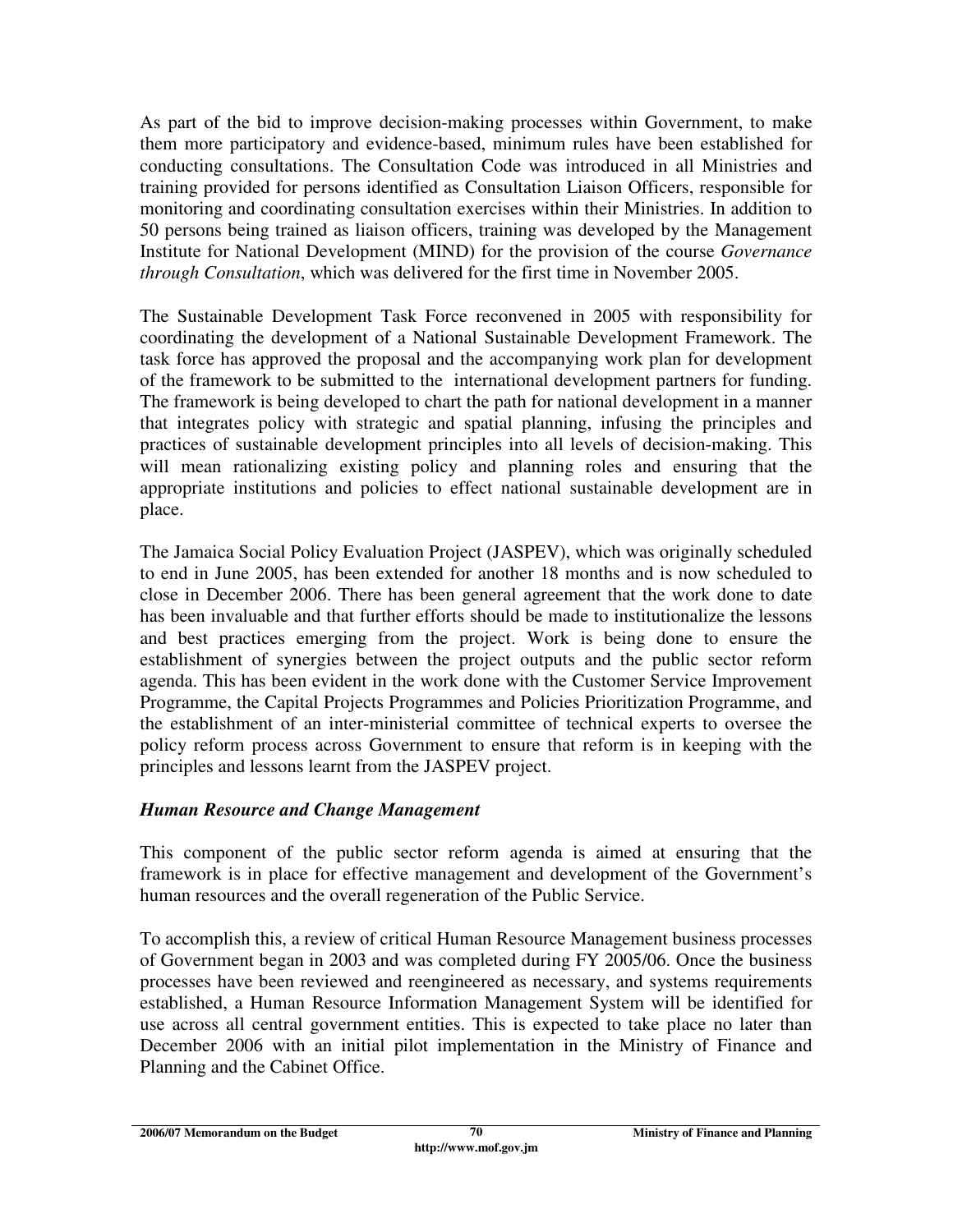Additionally, Ministries and Agencies are being supported to reorganize their Human Resource Management Departments to better equip them to discharge their functions. A proposed organizational structure has been developed for the human resource management units and has been reviewed and approved in principle by the Human Resource Management Steering Committee of the Permanent Secretaries' Board. This will be submitted to Cabinet for final approval and implementation of the new structures in FY 2006/07.

Since 2004, the Government has been developing and implementing a new Performance Management and Appraisal System (PMAS) for the Public Sector. During FY 2005/06 the system was fully implemented in five Ministries, the evaluations of which will be used to inform the further implementation of the system across all Ministries, as well as ten Departments of Government, during FY 2006/07. The non-pilot Ministries have received training and are currently developing their output focused job descriptions and attendant work-plans. The PMAS Manual has been developed and is being disseminated to all Ministries and Departments. Additionally, a PMAS employee's handbook has been drafted and is being reviewed for dissemination in FY 2006/07.

In a follow-up to the previous year's programme, the Public Sector Employee Training Programme was conducted for a second year, in keeping with the GoJ/JCTU Memorandum of Understanding, which provided for constraints with respect to public sector wages and salaries over the period of the MOU.

The Government conducted a programme of skills enhancement for some categories of public sector employees. In the second year that it was delivered, the programme trained more than 1,800 employees in 11 parishes between June and September 2005.

In keeping with the aim to regenerate the public service and in response to a call from the Prime Minister, an Ethics and Values Framework was developed by the Cabinet Office, which includes a code of conduct for public servants as well as the terms of reference for Ethics Monitors within each Ministry.

Through the Employee Assistance Programme (EAP) managed by the Cabinet Office, counselors across the public service have been working closely with the Dispute Resolution Foundation to mediate civil cases in an effort to prevent cases from going to the formal court system and potentially adding to the backlog.

### **Information and Communication Technology**

During FY 2005/06, the Government embarked on a programme to improve information and communication technology across the public sector. To accomplish this, the following initiatives were undertaken:

### **Effective Financial Management**

#### *Procurement of software*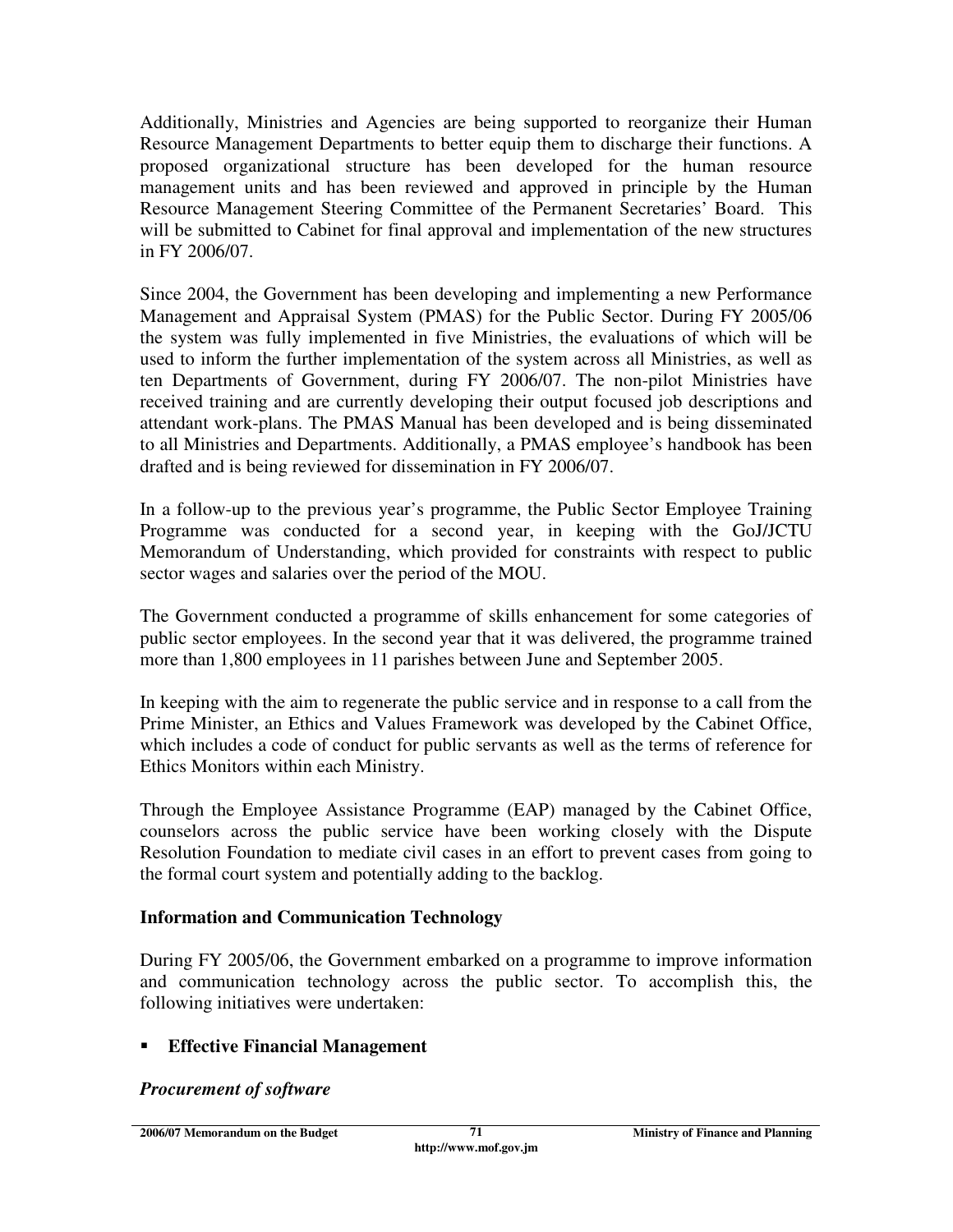The FINMAN software was procured for implementation in the MoFP and Ministry of Transport and Works (MTW), to support the piloting of accrual accounting in both ministries.

#### *Implementation of Upgraded System*

The FINMAN system was installed in the MTW, MoFP and three Revenue Departments. The system has been installed in the Financial Investigation Division, Offices of the Services Commission and Ministry of Education, Youth and Culture, where it is being piloted for project accounts.

### **E-government Initiatives**

### *Implementation of Tax Portal (Pilot Phase)*

The GoJ is well on the way to providing Jamaicans with on-line access to tax payment services through the Jamaica Tax Administration Payment Portal. Through this site, citizens and businesses can pay their property tax, betting tax, GCT/SCT demand notices, as well as traffic tickets. The site provides users with access to a number of forms, which can be printed and completed.

### *Trade Board Information System (TBIS)*

JAMPRO now has an e-registration system for exporters called *jexporter*. On this site exporters are able to complete/ renew their registration, register products, request letters of authorization, update business information and pay registration fees. The import component was also implemented in FY 2005/06 and application for import licenses can be completed online. Payments are facilitated through an agreement with the National Commercial Bank.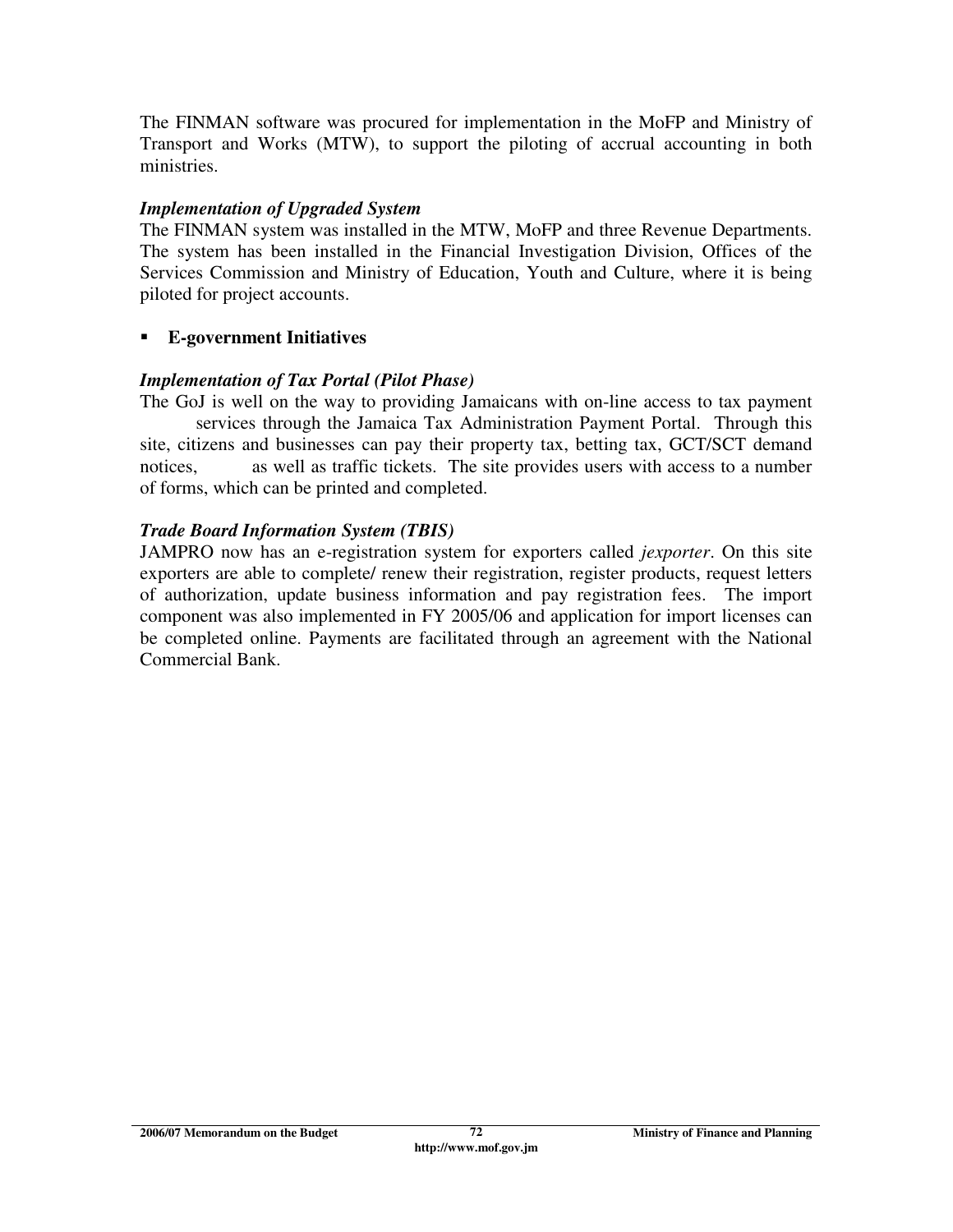### **Appendix 3**

### **DEVELOPMENTS IN THE FINANCIAL SECTOR**

#### **Introduction**

FY 2005/06 was marked by intensified efforts at strengthening the regulatory and legislative framework of the financial sector. The legislative process with respect to several pieces of legislation was advanced. The Financial Investigations Division actively pursued its mandate to deter and investigate alleged breaches of relevant Acts that govern the financial sector, while the Financial Institutions Services Limited continued its role in facilitating the resolution of residual issues of the Financial Sector Adjustment Company.

#### **Pensions Legislation**

The Regulations addressing areas of investment, governance, registration, licensing and reporting, were passed by the Lower House. However, the passage of these Regulations by the Senate was delayed because of concerns raised by industry stakeholders during the deliberations of a Select Committee. The concerns raised relate to the requirements of the Act and its Regulations, the proposed fees, offences and penalties. To address the concerns, amendments to the Regulations and the Principal Act were proposed. The Regulations were subsequently modified and accepted by the Senate.

The stakeholders also raised the issue of removing the criminal liabilities under the Act. These are to be replaced with civil liabilities. The Act will therefore be amended to remove criminal liabilities whilst appropriate civil liabilities will be included, following further research.

Phase II of the Pensions Reform initiative began during FY 2005/06 with the issuing of drafting instructions to the Office of the Chief Parliamentary Counsel for further amendments to the Pensions Superannuation Funds and Retirement Schemes Act. Areas to be incorporated in the legislation being drafted include:

- Mandatory vesting;
- Locking in:
- Portability of pension rights;
- Indexation of pensions.

Work will continue in these areas and it is hoped that the legislation will be in place by the end of FY 2006/07.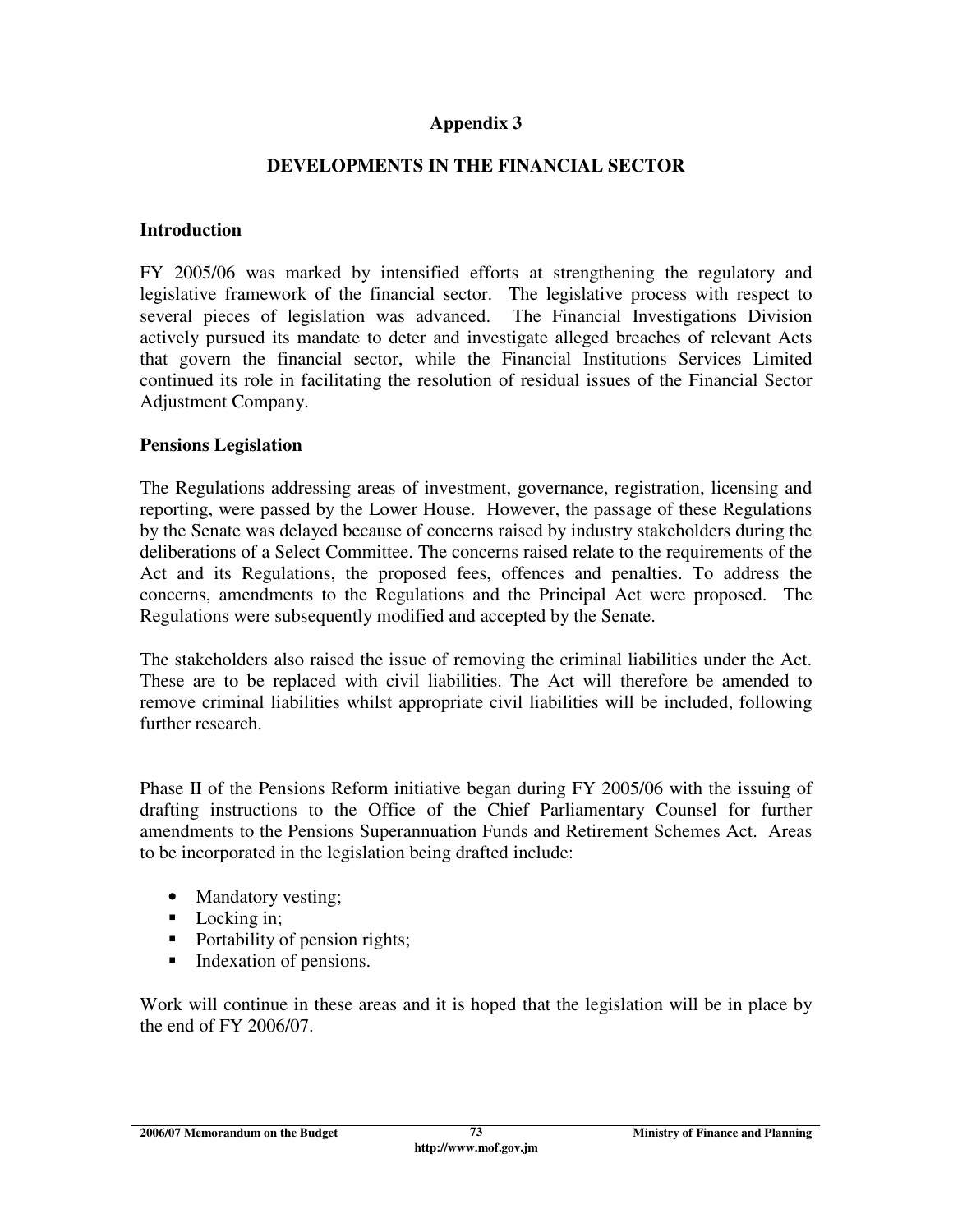# **Credit Reporting Legislation**

The Credit Reporting Legislation is intended to provide the supervisory framework to facilitate the establishment of a Credit Bureau. The Credit Reporting Bill has benefited from extensive review by major stakeholders and is now in its third draft. The Ministry of Finance & Planning is awaiting the final draft to facilitate tabling in Parliament early in FY 2006/07.

# **Amendment to the Industrial and Provident Societies Act**

The second draft of the Industrial and Provident Societies (Amendment) Bill was circulated to key stakeholders for comments. Issues of concern were discussed and addressed in the second draft of the Bill.

This Bill seeks to, *inter alia*:

- enhance the regulatory framework for the supervision of Industrial and Provident Societies;
- transfer the supervisory duties of Industrial and Provident societies from the Registrar of Companies to the Registrar of Cooperatives in order to improve supervisory and regulatory standards;
- restrict the use of the name or title of People's Cooperative Bank;
- increase the fines for breaches of the Act to more realistic levels.

# **Financial Services Commission (Amendment) Act**

This Bill was drafted and circulated to stakeholders for comments and is being re-drafted by the Office of the Parliamentary Counsel based on amendments that have been proposed. This piece of legislation seeks to extend a fixed penalty regime for certain violations, and it also seeks to increase the regulatory powers of authorized officers of the Commission to include the examination and investigation of the affairs of applicants for licensing and registration.

# **The Money Laundering (Amendment) Bill**

Work on the Amendments to the Money Laundering Act have been aborted and replaced by the incorporation of anti-money laundering provisions in the Proceeds of Crime Bill. This will lead to a more comprehensive anti-money laundering regime that is consistent with international best practice. The Proceeds of Crime Bill was tabled in Parliament by the Minister of National Security and is currently being discussed by a Joint Select Committee of Parliament. It should be noted that the passage of the Proceeds of Crime Bill will repeal the Money Laundering Act.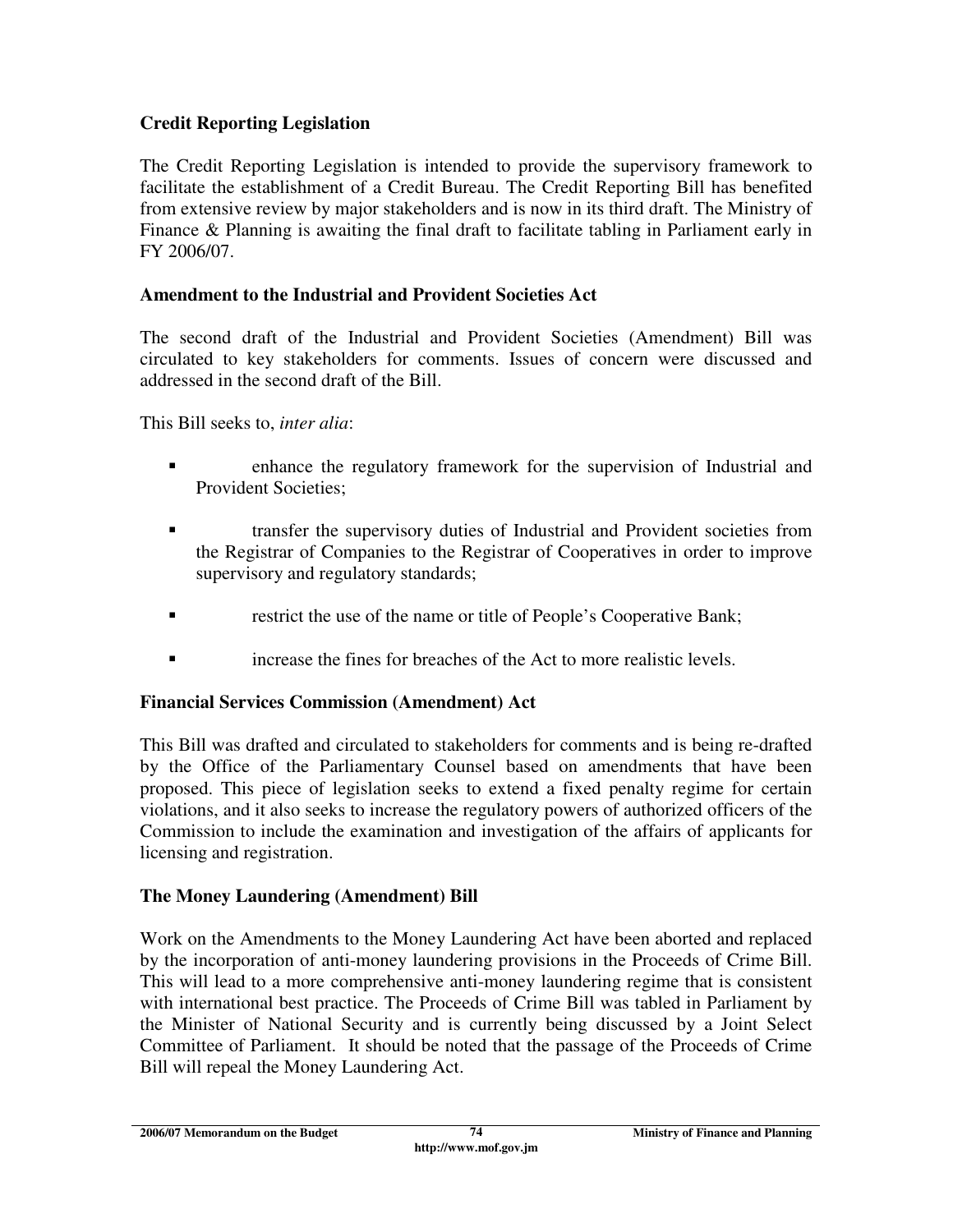### **The Financial Investigations Division (FID) Bill**

The FID Bill was tabled in the Houses of Parliament and referred to a Joint Select Committee of Parliament. Discussions are far advanced and the Financial Investigations Division expects to be provided with the requisite authority to effectively carry out its mandate with respect to investigating, prosecuting and monitoring activities under various acts in the new financial year. The Money Laundering Act and the Acts governing revenue are among those addressed by the FID bill.

### **Other Developments**

Other improvements to the regulatory framework include**:** 

- The regulatory regime for Money Transfer and Remittance Agents and Agencies came into effect in July 2005. The regime, which is administered by the Bank of Jamaica makes provisions to:
	- (a) circumscribe the remittance services that are permitted;
	- (b) prescribe the record-keeping obligations of remittance companies and their sub-agents;
	- (c) establish location criteria;
	- (d) prescribe the accounting operational requirements for remittance companies;
	- (e) establish parameters within which conversion activities will be permitted;
	- (f) set procedures with respect to reporting obligations, change of ownership, fit and proper criteria, display of licence, and regulatory sanctions for noncompliance, among other issues.
- With respect to the securities industry, guidelines for issuers of securities were provided. These guidelines outline the requirements for registering with the Financial Services Commission, in respect of dealing in securities. The requirements are geared towards protecting investors by promoting full and fair disclosure of information.

### **Financial Investigations Division (FID)**

During FY 2005/06 the FID continued to carry out its mandate of dealing with matters relating to economic and financial crimes, including fraud, breaches against revenue statutes and money laundering. The Division pursued a programme to educate financial institutions on the provisions of the Money Laundering Act and their roles and responsibilities under the Act.

Jamaica obtained its first Money Laundering conviction and received favourable ratings on its anti-money laundering framework during the Mutual Evaluation Exercise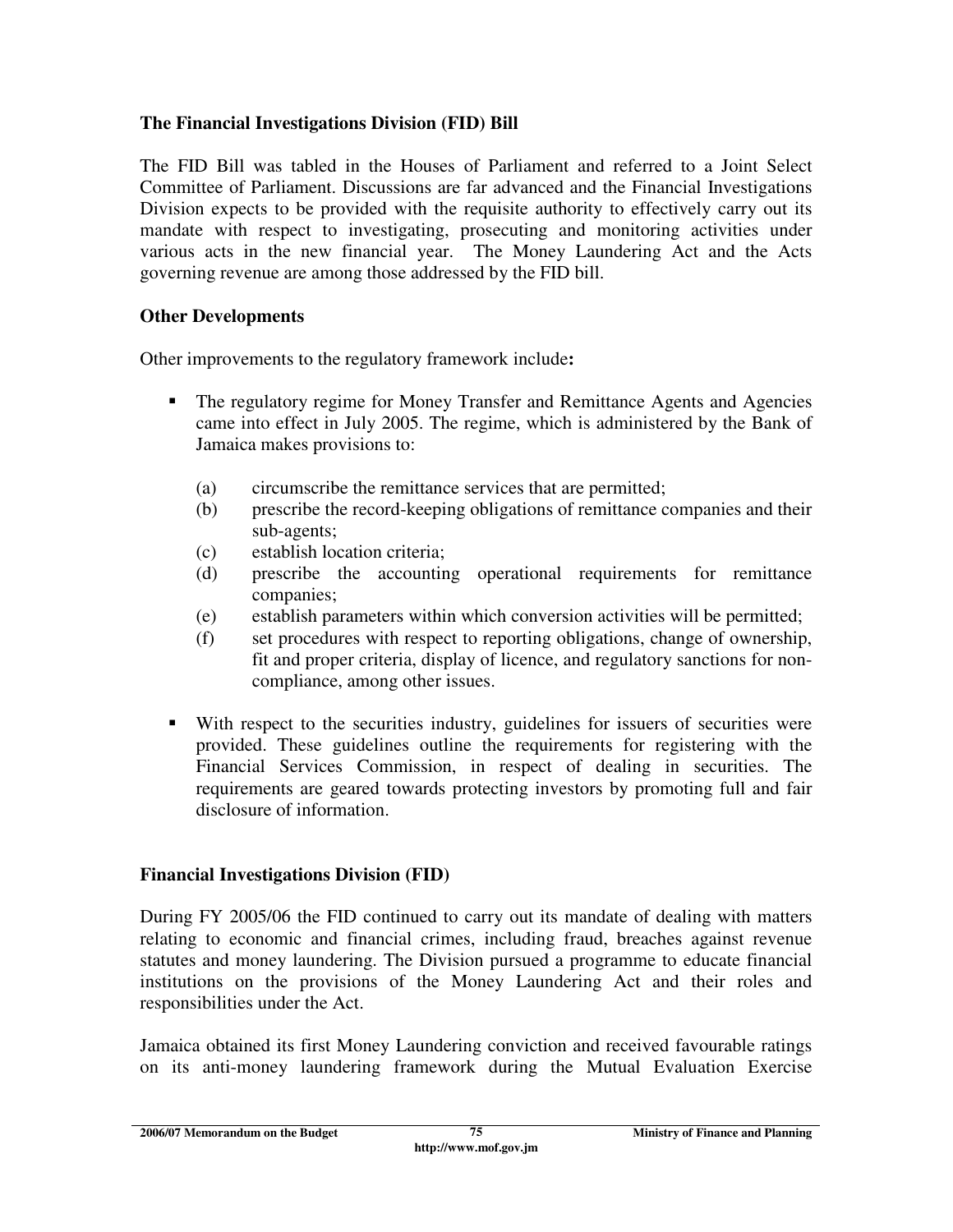conducted by the Caribbean Financial Action Task Force, a regional affiliate of the Financial Action Task Force.

The FID continued to work closely with the Jamaica Constabulary Force, particularly the Counter Narcotics and Major Crime Investigations Task Force and the Contraband Enforcement Team of the Jamaica Customs Department. As a result of increased monitoring, interdiction and prosecution of persons involved in the trans-national movement of cash through the ports (air and sea), approximately US\$605,000 was seized. The division was also involved in investigating allegations of corruption in the Revenue Service.

# **Financial Institutions Services Limited (FIS)**

During FY 2005/06, FIS continued to deal with residual divestment, prosecutorial, liquidation and other issues.

A number of commercial properties were disposed of, including the Oxford Manor in Kingston, the Sunshine Village in Negril and the Baywest Centre in Montego Bay, netting over \$300mn.

Additionally, FIS received approximately US\$4.4mn for its share of collections from loans sold to Jamaican Redevelopment Foundation (JRF). Efforts will continue to dispose of the government's remaining interest in these loans.

The forensic and prosecutorial functions are still being carried out and FIS continues to work closely with its external attorneys on proceedings against persons deemed to have been responsible for losses suffered by some of the failed financial institutions. This work involves co-ordinating and assisting in the conduct of investigations into suspected fraudulent activities committed by these entities prior to the intervention of FINSAC. In this regard, the UK Privy Council handed down a judgment of approximately \$3bn against the Century Financial Entities. The trial against the Eagle Financial Network is complete and the judge's ruling is being awaited, while the Blaise trial commenced in February 2006. The liquidation of the dormant companies under FIS control is almost complete, with fewer than ten companies remaining to be liquidated. It is expected that the few remaining assets will be divested during FY 2006/07 and thereafter the primary residual activity will be that of coordinating outstanding litigation with external lawyers.

# **Outlook**

During FY 2006/07 efforts will be directed at:

- expediting the process for the amendment of the Pensions (Superannuation Funds and Retirement Schemes) Act, 2004 to address Phase II of the Reform;
	- improving the legislative and institutional framework as it relates to preventing financial crimes, through the enactment of the FID Bill and the implementation of an electronic reporting system;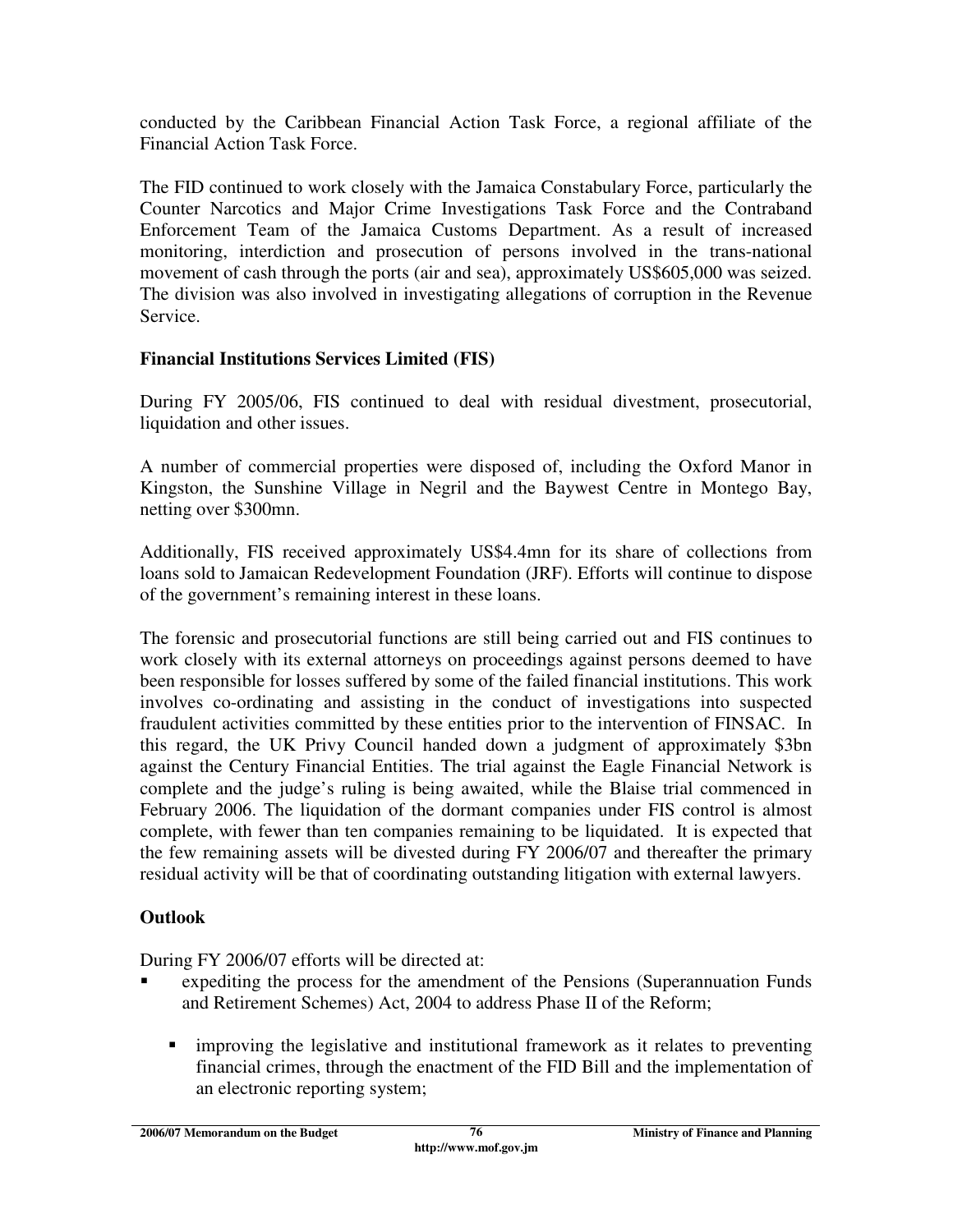- the legislative process for Credit Reporting Legislation; and
- proceeding with work on the institutional strengthening of the Financial Regulation Division.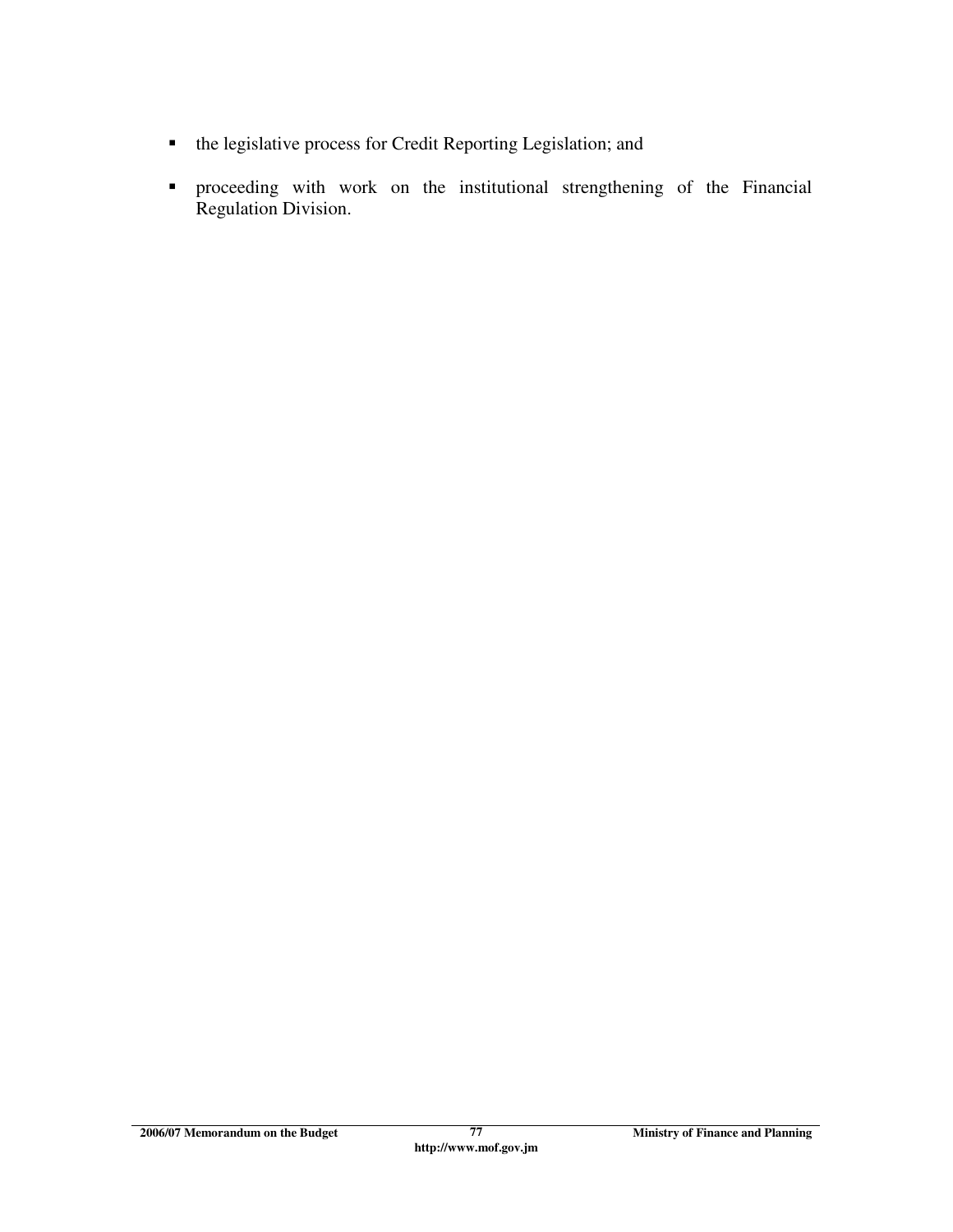# **Appendix 4**

# **TAX ADMINISTRATION**

### **FY 2005/06 Review**

Fiscal year 2005/06 was a challenging year for tax administration. Although the year commenced on a positive note with higher than budgeted collections in April 2005, the rest of the year, with the exception of March 2006, was characterized by monthly tax revenue shortfalls. Among the factors contributing to the 2005/06 below programme revenue performance were:

- The non-implementation of some of the revenue measures included in the budget;
- **Implementation of revenue measures later than programmed;**
- Adjustments to proposed revenue measures that reduced the programmed inflow;
- The impact of adverse weather conditions experienced throughout the year on the economy; and
- The impact of the higher than anticipated oil prices on economic activity and growth.

Administrative measures programmed for implementation at the start of the fiscal year did not commence until the third quarter. These measures contributed to a significant improvement in collections during the fourth quarter. The administrative measures included a special collection project aimed at assisting collections through targeting arrears. This Accounts Receivable Conversion (ARC) Project targeted \$5.0bn in arrears and at end-March 2006 is estimated to have collected \$5.6bn. Other measures included:

- An estate tax amnesty that targeted approximately \$300.0mn in arrears, which was surpassed by end-February 2006;
- A 33.0% increase in Customs compliance audits leading to a 6.0% increase in Customs compliance collections.

With respect to service delivery, a Customer Service Satisfaction Survey conducted in July 2005 indicated that 46.0% of respondents considered the service fair while 36.9% considered the service good. Transactions processing time was identified as an area of dissatisfaction across all Departments. As a result of the survey short and long-term strategies have been and are being put in place to ensure that service standards improve to the desired levels.

To address high volume areas that impact processing time the Automated Motor Vehicle System (AMVS)-Online that is currently operating in May Pen will be extended to all Collectorates, while the E-manifest system is being implemented at Customs. In March 2006 Electronic Deposit Boxes were installed for secure and receipted deposit of tax returns and cheques at the six (6) largest collectorates.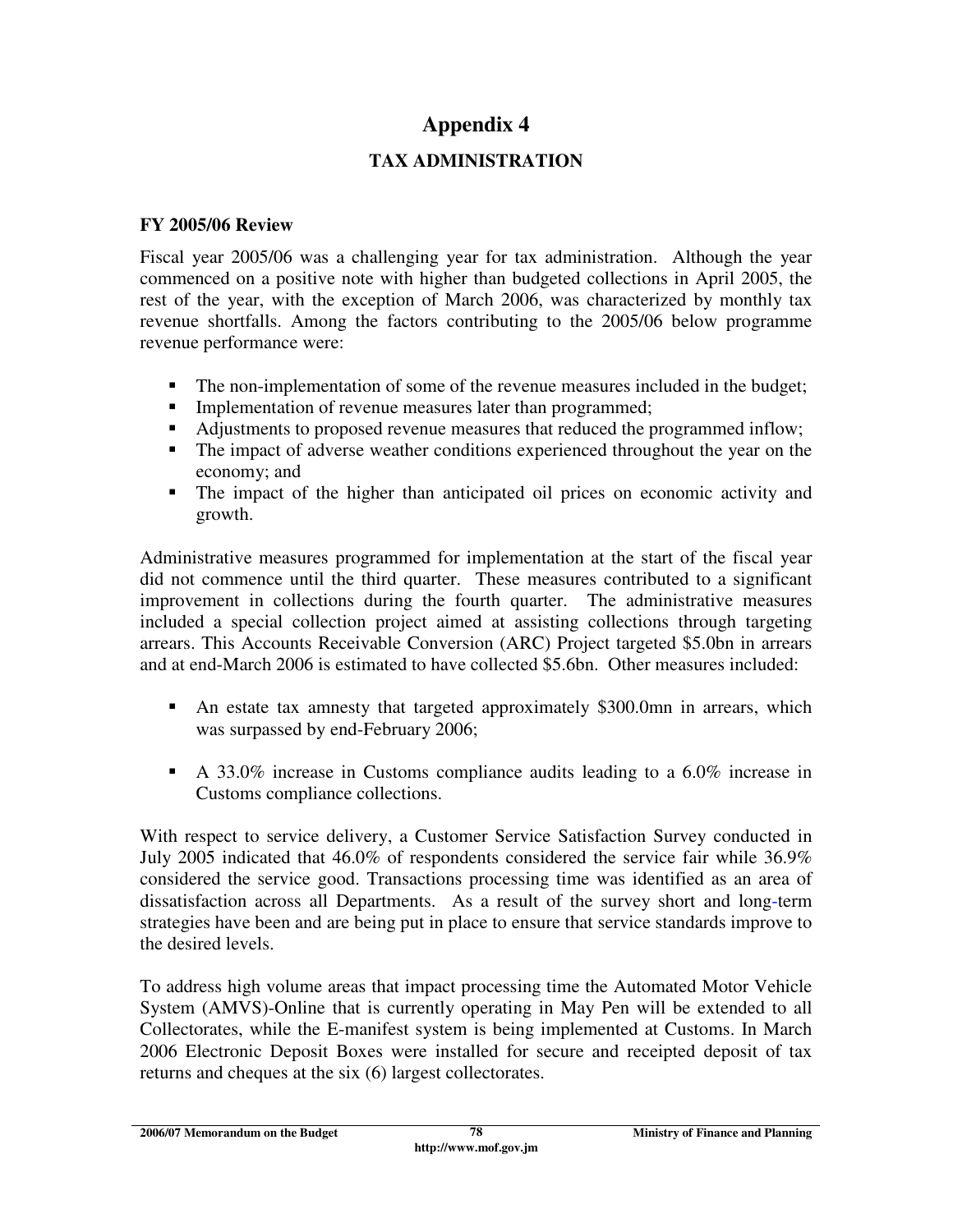The AMVS–Online being piloted at the May Pen Collectorate represents an enhancement of the current AMVS. AMVS–Online will facilitate computer generated (previously hand written) Motor Vehicle Registration Certificates (MVRC) and other documents. Extension of AMVS-Online to the other Collectorates commenced in March and is programmed for completion in six months. The system will provide all tax departments with the necessary motor vehicle information required from a vehicle's point of entry to its disposal.

Significant improvements have been achieved in service delivery time, with respect to Stamp Duty and Transfer Tax, where the number of documents processed within seven days increased from 51% to 79%. Re-engineering of processes at Stamp Duty and Transfer Tax will continue throughout FY 2006/07.

Several initiatives were undertaken to leverage the use of information technology for greater service efficiency in an effort to ensure improved information and communication for both internal and external customers.

Collaboration in the sharing of critical information continued with partners (at least 9 Agencies). For example, collaboration with the Electoral Office of Jamaica (EOJ) involves Tax Administration providing the EOJ with TRN information while the EOJ provides Tax Administration with a list of their deceased electors, which is used to update the TRN system.

The online TCC system was implemented during the third quarter of FY 2005/06. Online applications following the launch of the system was limited and the turnaround time of 24 hours was not met due to slow responses from partners. During the fourth quarter the service improved significantly with most transactions completed within the targeted time. The facility is being advertised with a view to increasing its utilization.

A wireless Point of Sale system for payment of motor vehicle fitness and Driver's Licence fees was implemented in February 2006 at the Swallowfield Examination Depot. Taxpayers can use this system to pay for these transactions with a credit or debit card.

# **FY 2006/07 Programme**

Tax Administration has embarked on a highly focused and connected strategic plan (FY 2006-2009), with the main components to be implemented during FY 2006/07. The plan is based on a universally accepted conceptual model that recognizes three distinct yet interconnected principles of tax administration:

- **Taxpayer Service;**
- Public Education: and
- Tax Compliance and Enforcement.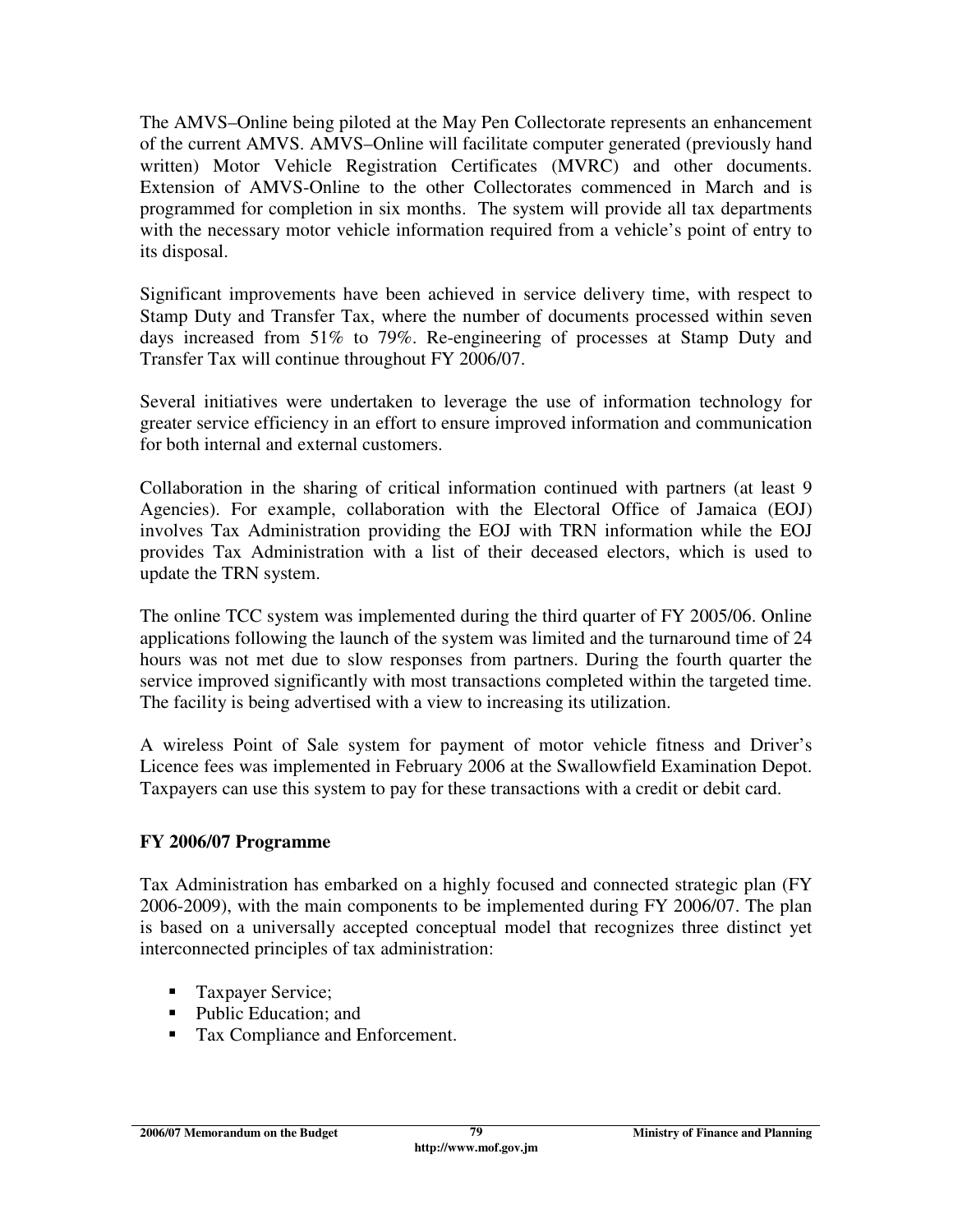### **Taxpayer Service**

Under Taxpayer Service, significant initiatives are being undertaken to better facilitate and satisfy the needs of taxpayers and customers. Branding of the Tax Administration Programme is expected to result in improved, more consistent and reliable service to taxpayers through:

- Documentation of standardized procedures that will be made available to staff online at Customs locations, collectorates and other service locations;
- Standardization of non-prescribed forms used at service points;
- Improved service environment, layout and signs with a high degree of standardization at similar service locations, and ultimately, uniform colour schemes throughout tax administration service locations;
- Increased availability of electronic transactions, alternate payment methods and use of third party collections;
- A Tax Administration logo to unify the constituent departments and show a single "tax administration" face to taxpayers, on forms, websites and in public communication;
- Continuous improvement in customer service through staff training, greater involvement of the taxpayers in determining service strategies, constant monitoring of service standards and appointment of staff members as "brand ambassadors" at all service locations;
- Simplification of forms and tax laws.

# **Public Education**

With respect to Public Education, the following activities will be pursued:

- More creative and effective use of the print, radio and television media;
- Outreach Programmes to professional and social organizations;
- Further development of online and telephone (Tax Help) assistance;
- Semi-annual press conferences by the Director General to keep the media and public informed of what is happening in tax administration.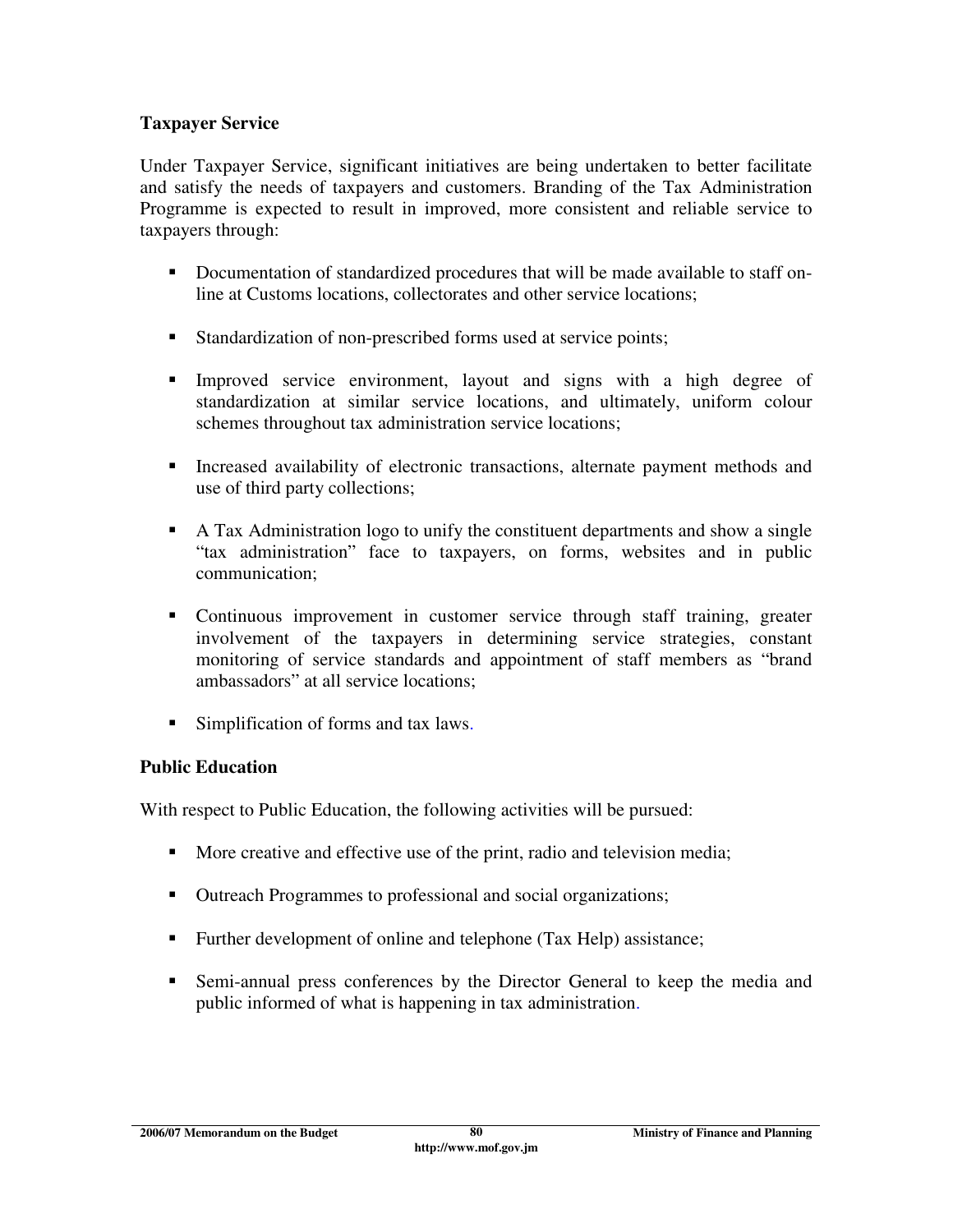### **Tax Compliance and Enforcement**

The issue of compliance in Jamaica remains a very challenging one in that the current self-assessment system places the onus on citizens to voluntarily comply with the laws and regulations governing the payment of taxes, duties, fees and contributions.

Tax Administration will pursue specific strategies to enhance the compliance rate. These strategies will be targeted at various segments of the population as follows:

| <b>Target Population</b>                                                         | <b>General Strategy</b>                                                                                                                          |
|----------------------------------------------------------------------------------|--------------------------------------------------------------------------------------------------------------------------------------------------|
| Those who willingly and consistently comply.                                     | Encourage continued compliance<br>by making it easier to comply.                                                                                 |
| Those who try to willingly and consistently<br>comply but do not always succeed. | Provide assistance in such a way<br>that they always succeed.                                                                                    |
| Those who do not want to comply but do so<br>when pursued.                       | non-compliance<br>Deter<br>any<br>through more effective methods<br>and earlier detection, including<br>bringing persons into the tax<br>system. |
| Those who have decided not to comply.                                            | Utilize all powers under the law to<br>enforce compliance.                                                                                       |

The salient features of the Overall Compliance Programme are:

- The Compliance Model outlined above, tailored to local conditions, will be consistently, appropriately and fairly applied;
- For each strategy listed above, specific programmes have been identified and adopted by the relevant Departments;
- The continued development of the computerized tax administration system will allow for better identification of target populations and provide the tools for sustained detection of non-compliance;
- To support enforcement activities Tax Administration will seek appropriate legal changes;
- The training of compliance staff has already started and will be intensified following restructuring and re-engineering of enforcement procedures and activities. Greater access to accurate on-line payment and arrears data will greatly assist reforms in the area of compliance;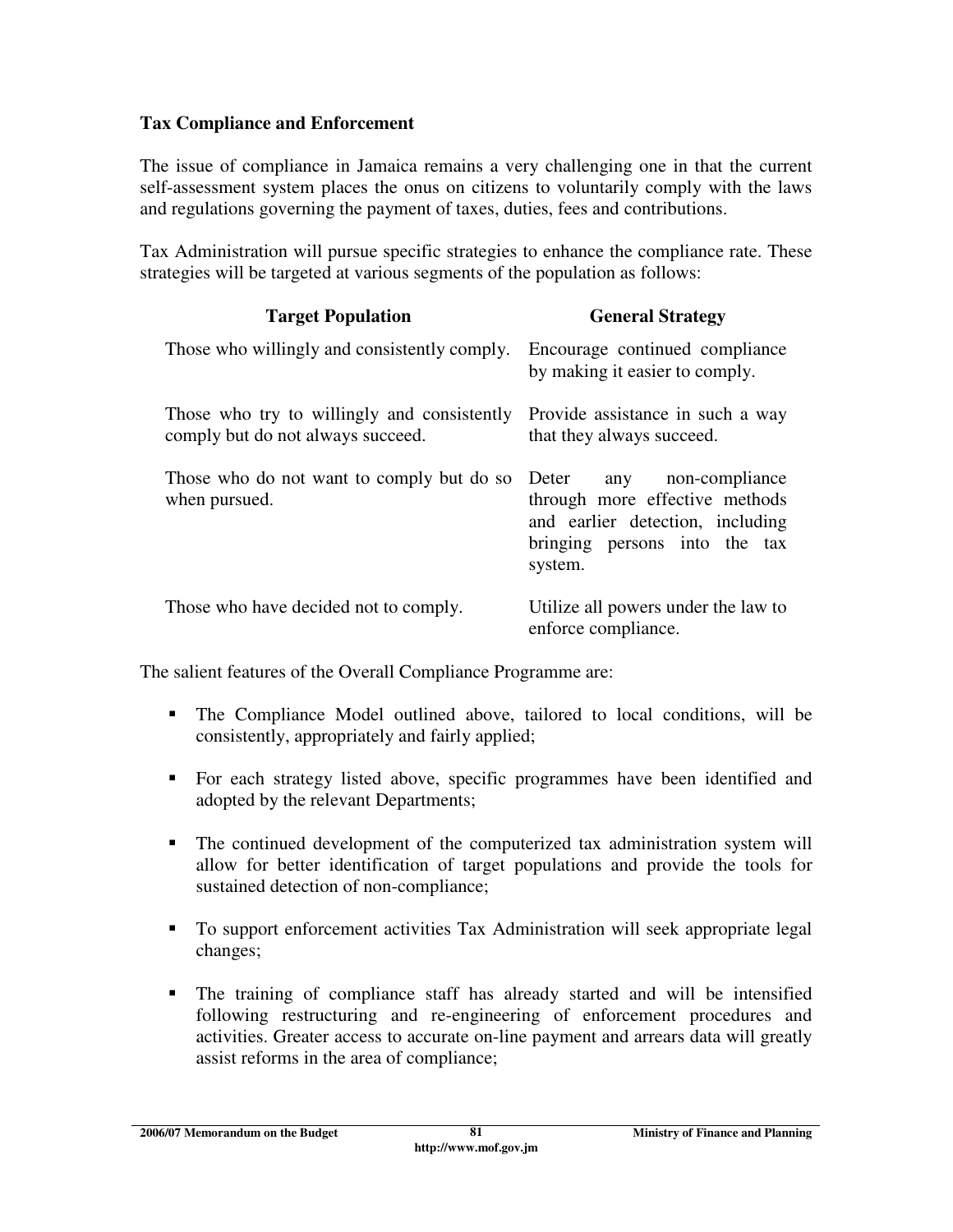- The role of taxpayer auditing as a compliance support activity will be reinforced so that there is greater collaboration between the two areas;
- Auditing staff are being exposed to higher levels of training to better equip them to handle the more complex and sophisticated environment in which larger domestic (especially financial) and international organizations now operate;
- To support the new thrust, the Director General's Office will continue to engage in research and data analyses and maintain an integrative perspective on the administration of taxes to support and facilitate the work of the executing Departments.

# **Organizational Repositioning and Focus**

In terms of meeting the overall objective of collecting the taxes due to the Government of Jamaica, three major contributing objectives have been identified:

- Improved compliance through use of the Compliance Model with its service and enforcement components;
- **Improved Information and Communication Technologies through which Tax** Administration will leverage technologies to better support its tasks;
- Improved organization and management to provide the human and organizational systems, procedures, knowledge, skills and attitudes to successfully plan, execute and control the various programmes.

The role and contribution of each Tax Department (and the interrelationships among Departments) have been specifically identified with each of Tax Administration's major objectives. Connectivity has also been provided to Fiscal Services Limited, the Information Technology service provider and custodian of Tax Administration's databases.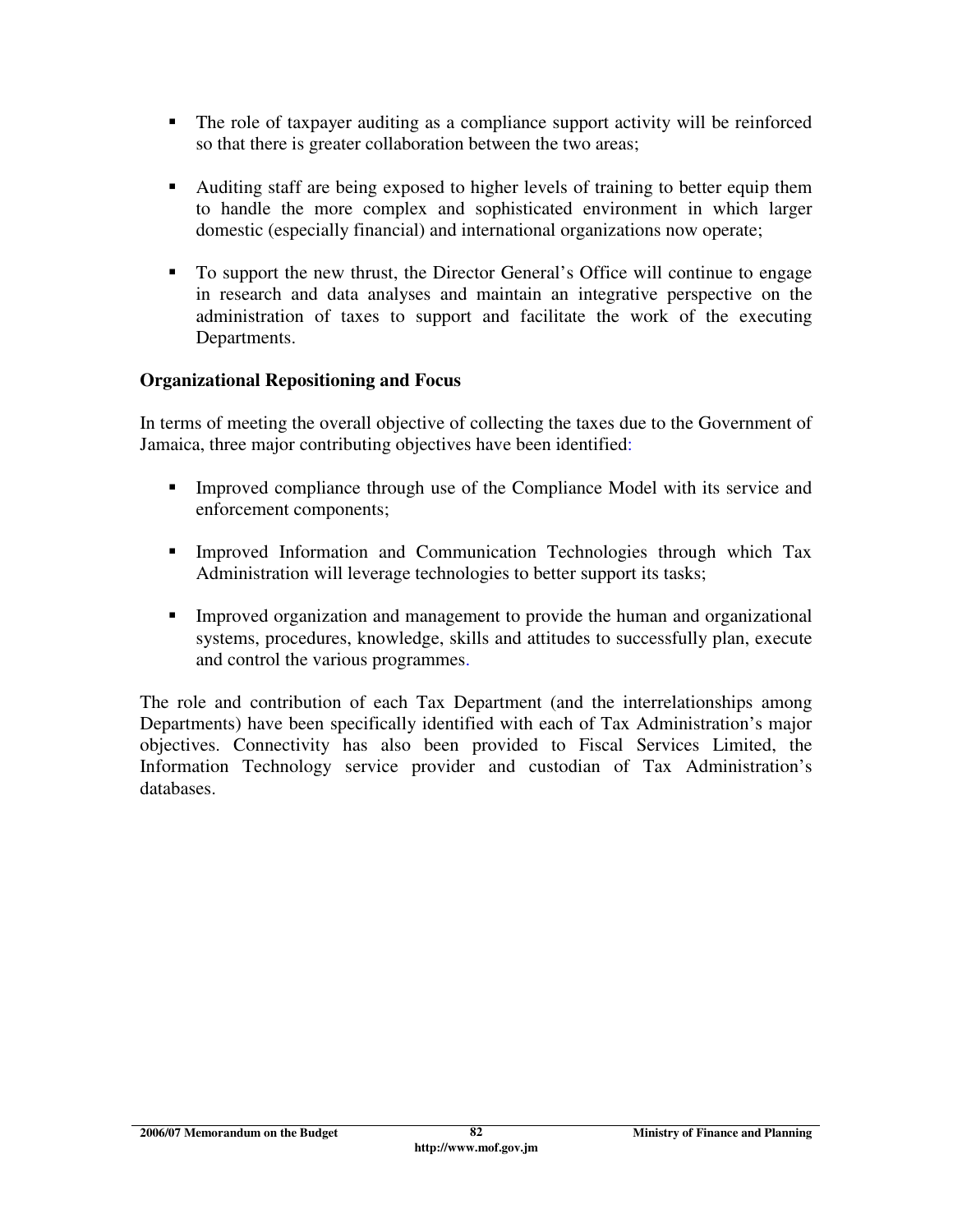### **GLOSSARY**

#### **Amortization**

Amortization refers to principal repayments on loans. These repayments reduce the borrowed money by portions, which are usually fixed amounts expressed as a percentage of the whole. Most of the domestic debt has a bullet repayment - the entire principal is repaid at maturity rather than gradually over the term of the loan.

#### **Auction**

An auction is a system by which securities are bought and sold on a competitive bidding process. The auctions are conducted on a multiple-price-bidding basis, which means that the successful investor will receive stocks at the price he bids.

#### **Benchmark Issues**

Issues of securities that are sufficiently large and actively traded, such that their prices serve as reference for other issues of similar maturities.

#### **Budgeting, Performance**

Performance budgeting relates input factors such as expenditures for man-hours and materials to measured outputs. These output measures and their relationship to inputs may take various forms. By compiling such measures, then comparing them with those of similar activities and studying their movements over time, the efficiency and the effectiveness of activities can be assessed.

### **Budgeting, Programme**

Programme budgeting focuses on the prioritization and productivity of expenditure. The allocations for expenditure are cast in terms of programmes, activities and projects and presents a breakdown of the financial allocation according to specific purposes and objectives.

### **Capital 'A'**

Capital 'A' projects are funded solely from local sources.

### **Capital 'B'**

Capital 'B' projects are at least partially funded from foreign sources - grants and/or loans from multilateral/bilateral institutions.

#### **Commonwealth Debt Initiative**

A programme of the Government of the United Kingdom launched in 1997 to cancel the debt of poor to middle-income Commonwealth countries that are committed to international development targets.

#### **Consolidated Fund**

The Consolidated Fund is the principal Government account to which all Government revenues must be deposited and from which expenditure, via warrants, is withdrawn.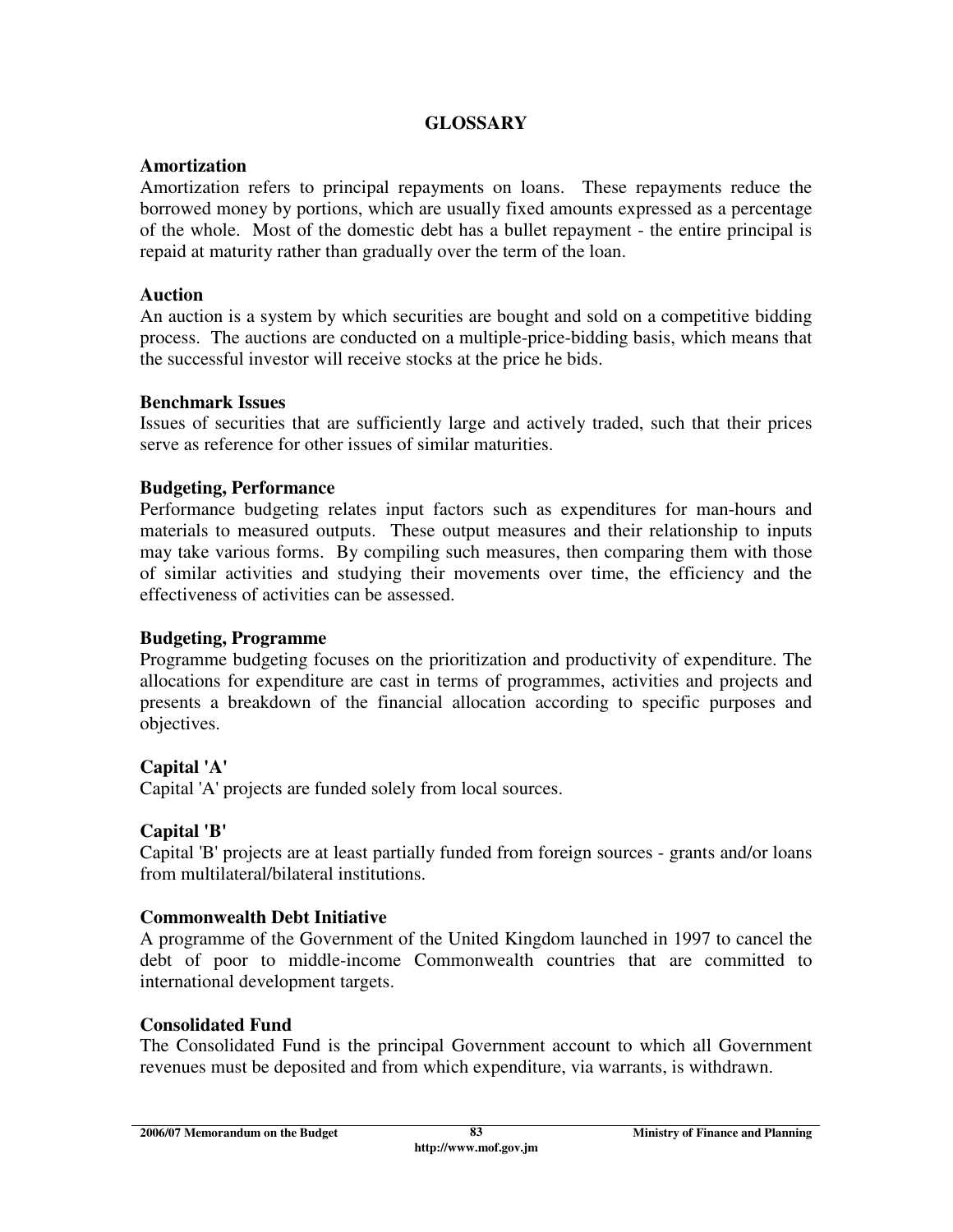### **Contingent Liabilities**

The potential obligations of the Government, as guarantor, having provided a form of security to the lender for a loan or credit facility on behalf of a public sector entity.

### **Debt Service Payments**

Debt service payments cover interest charges on a loan. Some sources also include amortization under debt service payments. These payments liquidate the accrued interest (and loan obligations if amortization is included).

### **Eurobond**

A bond underwritten by international investors and sold in countries other than the country of the currency in which the issue is denominated. Jamaica issued a five-year, US\$200mn Eurobond in July 1997, its first ever.

### **Executive Agencies**

An Executive Agency is a Government entity, which focuses primarily on service delivery with a resource orientated approach to governance. In exchange for delegated managerial autonomy, the Chief Executive Officer (CEO) is held accountable for achieving stated results economically, efficiently and effectively.

### **Expenditure, Statutory**

Statutory expenditure refers to those expenditures provided for in the Budget, which receive their authority from the Constitution. These expenditures are regarded as statutory obligations and therefore do not require prior approval of Parliament; for example, debt servicing, pension payments and the salaries of certain public officers such as the Auditor General and Judges of the Court of Appeal.

### **Expenditure, Voted**

Voted expenditure refers to those expenditures provided for in the Budget, which require Parliamentary approval and include expenditure for normal housekeeping expenses and project implementation.

# **FINSAC**

The Financial Sector Adjustment Company (FINSAC) was created by Government in January 1997 to manage the intervention and rehabilitation of the financial sector. FINSAC is also responsible for disposal of the assets acquired during the process.

# **FIS**

The Financial Institutions Services Limited (FIS) was incorporated in September 1995. The company was established to take over the operations, assets and liabilities of Blaise Trust Company and Merchant Bank Limited, Blaise Building Society and Consolidated Holdings Limited. FIS also took over the operations, assets and prescribed liabilities of Century National Bank Limited, Century National Building Society and Century National Merchant Bank and Trust Company Limited.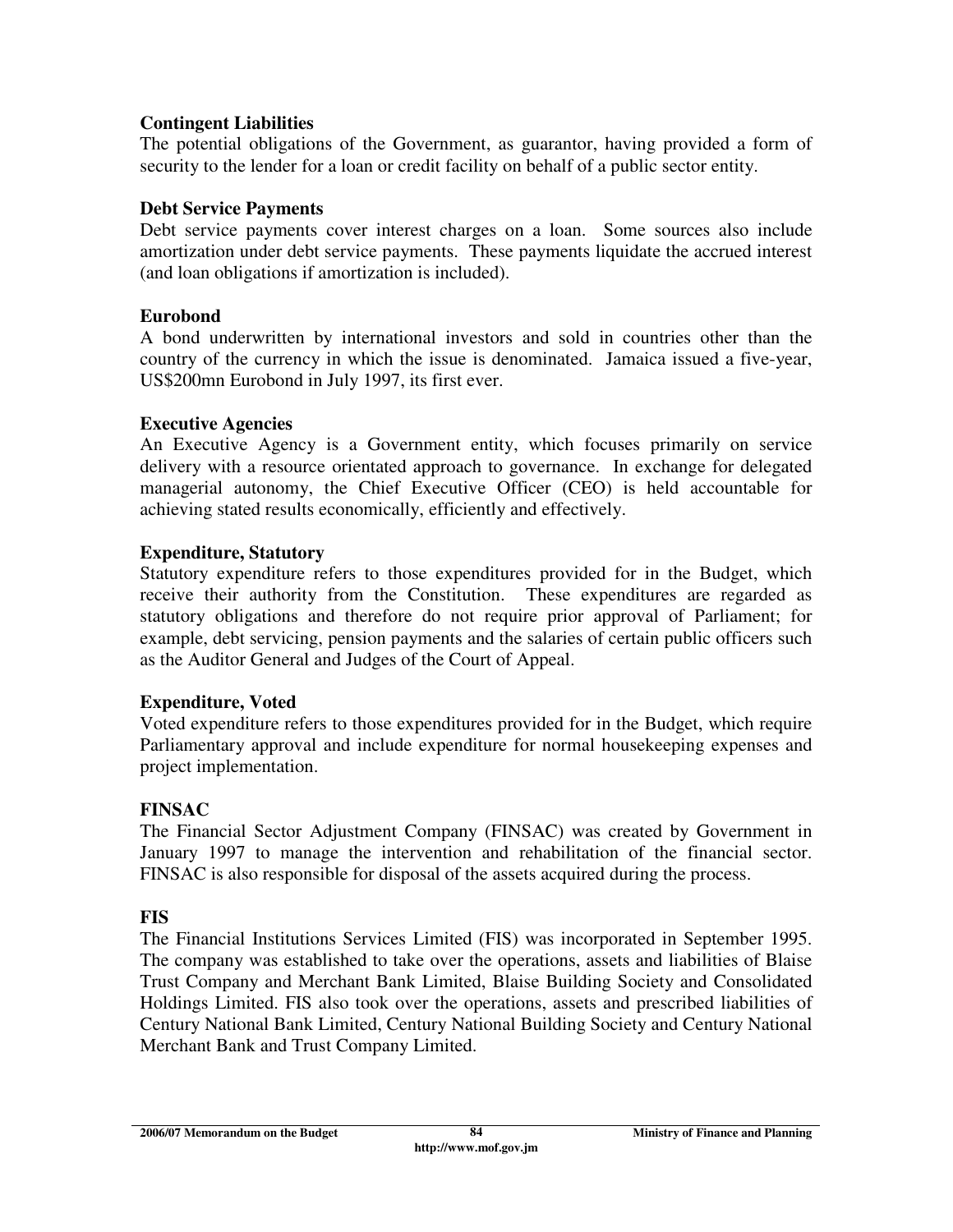# **FMIS**

The Financial Management Information System (FMIS) is an accounting and information management system, which encompasses all activities related to the management of Government expenditure. The FMIS comprises accounting procedures and regulations within the framework of Programme Format Budgeting and Accounting. The scope of the FMIS includes the accounting and reporting activities of line ministries as well as the centralized functions of the Ministry of Finance and Planning and its agencies involved in managing the Consolidated Fund.

### **HRMIS**

The Human Resource Management Information System (HRMIS) is a database system designed to assist Government to manage the civil service by providing proficient automated records management systems. The system enables personnel managers and central agencies such as the Office of the Prime Minister to make effective personnel decisions.

### **Inflation-Indexed Bonds**

Inflation-Indexed bonds are securities with the principal linked to the Consumer Price Index. The principal changes with inflation, guaranteeing the investor that the real purchasing power of the investment will keep pace with the rate of inflation. Although deflation can cause the principal to decline, at maturity the investor will receive the higher of the inflation-adjusted principal or the principal amount of the bonds on the date of the original issue.

# **Local Registered Stock (LRS)**

The term refers to medium and long term debt instruments issued by Government. LRS is issued both to finance Government operations and to support macroeconomic and monetary objectives. Since October 1999, LRS has been offered to the market using the auction system.

### **Par**

Par is the nominal or face value of a security. A bond being issued at par, for example at \$100, is worth the same \$100 at maturity.

### **Project Loan**

The term refers to loans, which fund capital development activities. The term capital refers to lasting systems, institutions and physical structures. Project loans are typically funded from foreign sources by bilateral/multilateral institutions.

### **Public Debt Charges / Public Debt**

Public debt refers to the loan obligations of Central Government. The obligations of Government entities are also included if such entities are unable to meet their obligations. The entities, however, are then indebted to the Central Government. Public debt charges are interest payments on the loan obligations and include related incidental expenses such as service fees, late payment penalties and commitment fees.